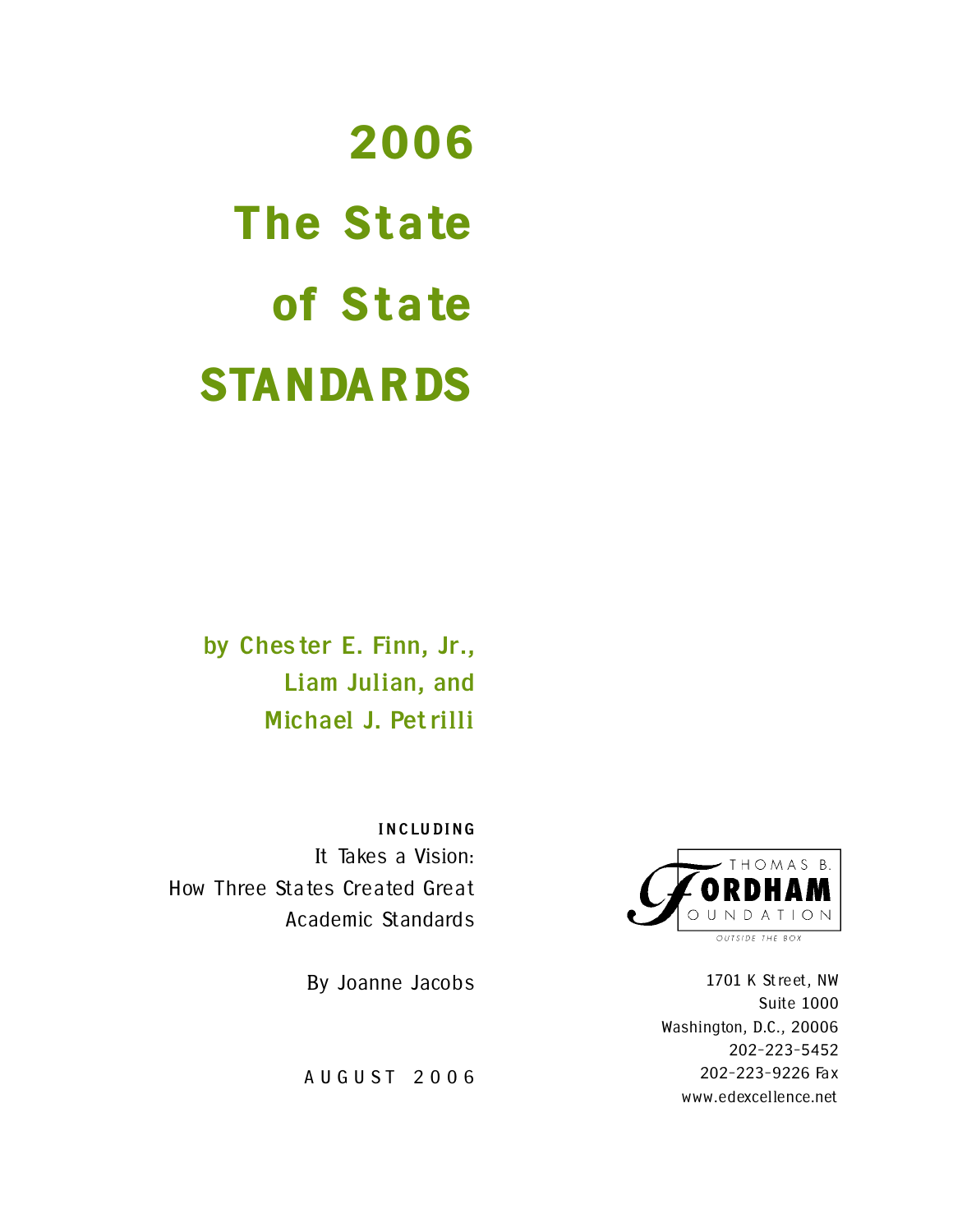The Thomas B. Fordham Foundation is a nonprofit organization that conducts research, issues publications, and directs action projects in elementary/secondary education reform at the national level and in Ohio, with special emphasis on our hometown of Dayton. It is affiliated with the Thomas B. Fordham Foundation.

Further information can be found at www.edexcellence.net/institute or by writing to the Institute at: 1701 K Street, NW Suite 1000 Washington, D.C. 20006

This report is available in full on the Institute's web site; additional copies can be ordered at www.edexcellence.net/ institute/publication/order.cfm or by calling 410-634-2400. The Institute is neither connected with nor sponsored by Fordham University.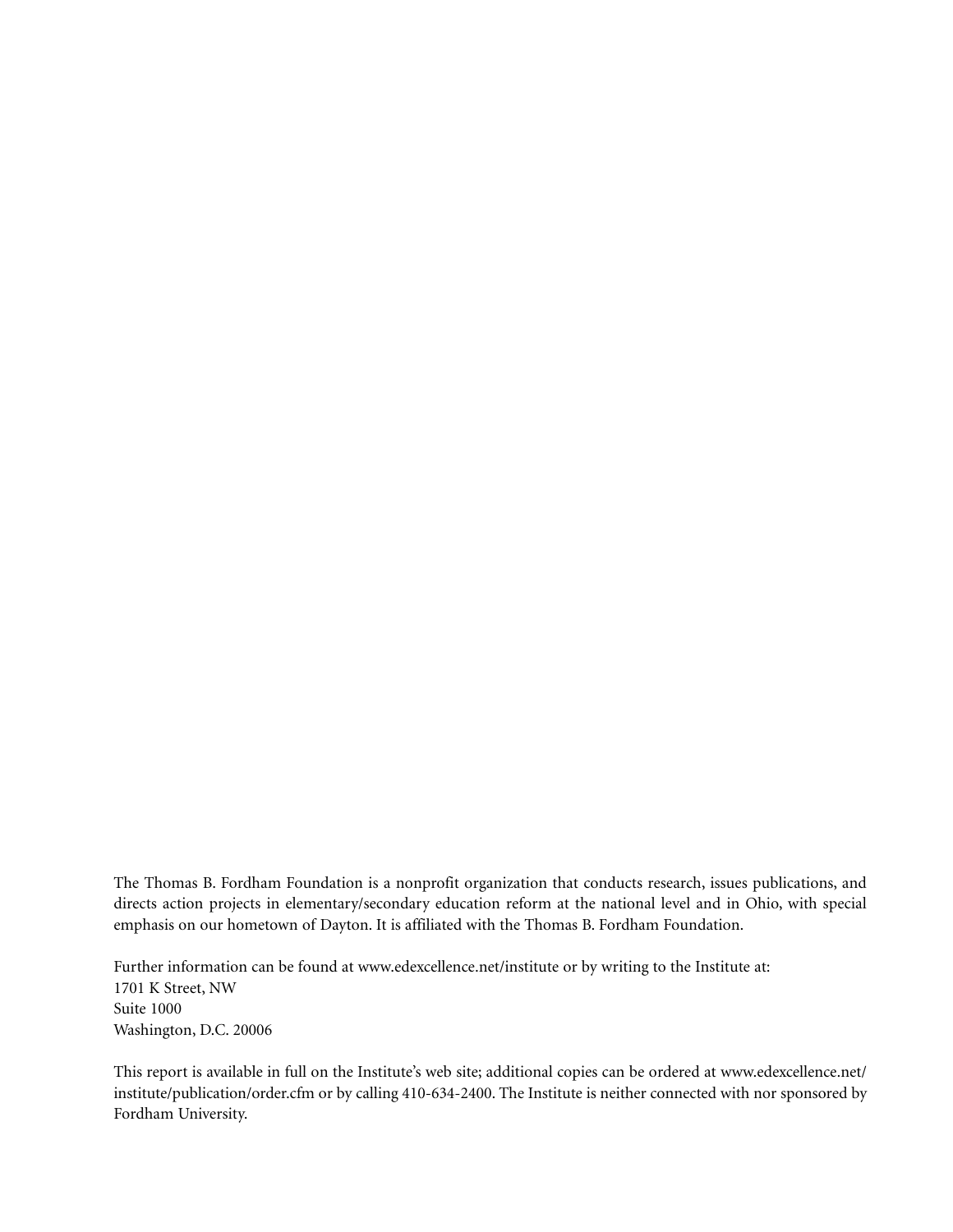#### **TA B LE OF CO N T E N TS**

| It Takes a Vision: How Three States Created Great Academic Standards |  |
|----------------------------------------------------------------------|--|
|                                                                      |  |

#### **Reviews of State Standards**

| Montana 84          |
|---------------------|
| Nebraska 85         |
| Nevada87            |
| New Hampshire 88    |
| New Jersey90        |
| New Mexico91        |
|                     |
| North Carolina 94   |
| North Dakota 96     |
|                     |
| Oklahoma 99         |
| Oregon100           |
| Pennsylvania  102   |
| Rhode Island  103   |
| South Carolina  104 |
| South Dakota  106   |
| Tennessee107        |
| Texas109            |
|                     |
| Vermont112          |
| Virginia  113       |
| Washington 115      |
| West Virginia116    |
| Wisconsin 118       |
| Wyoming119          |
|                     |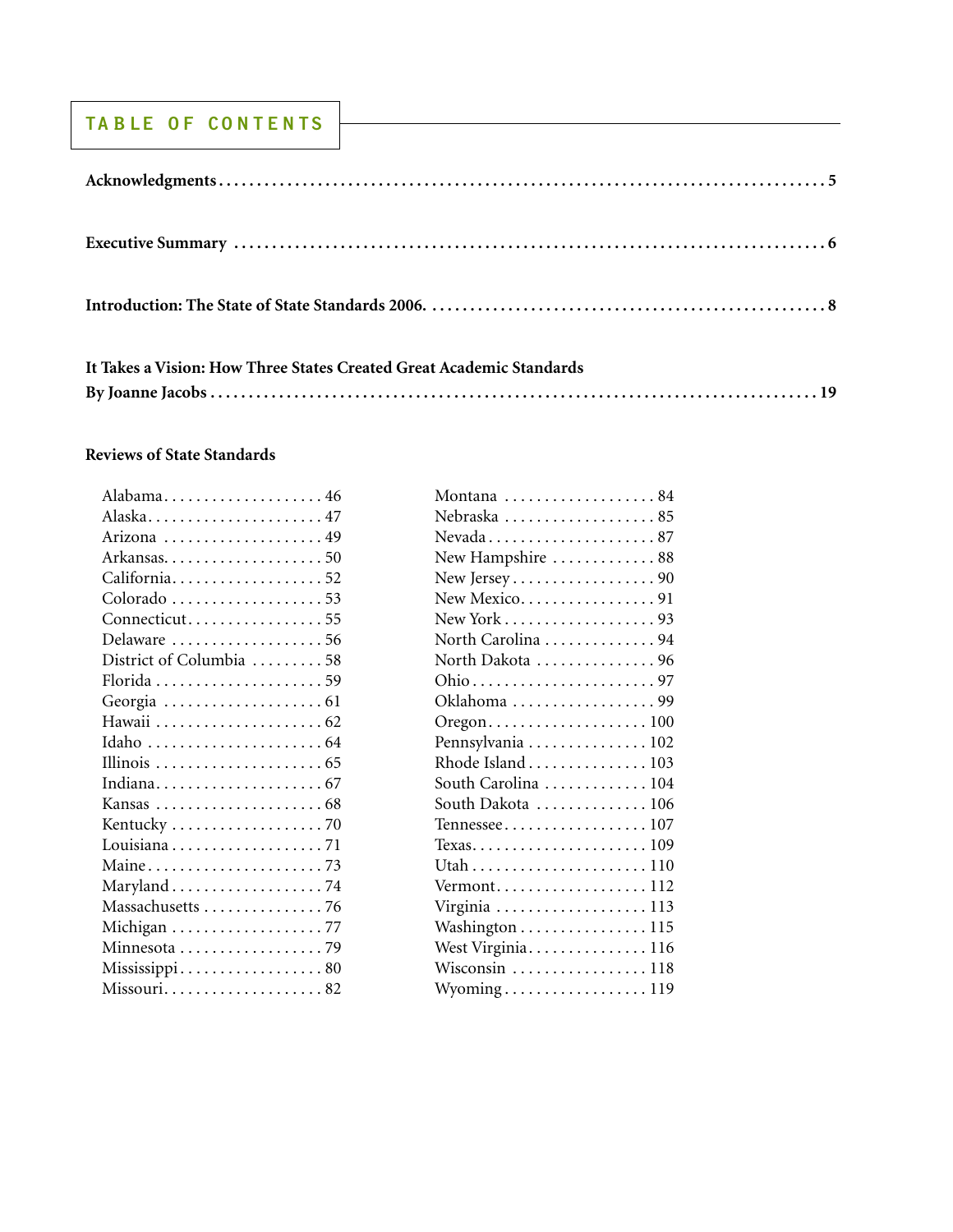#### **ACKNOWL EDGMENTS**

Appreciation must be expressed first to those who assumed the mantle for writing the state of state standards reviews published by the Fordham Foundation between 2003 and 2006, their staffs, and those who funded their work.

In English: Sandra Stotsky and Carol Jago evaluated the standards. At the Fordham Institute, Carolyn Conner, Brandy Bones, and Kathleen Porter-Magee brought it to completion with the assistance of designer Emilia Ryan.

In Math: David Klein, Bastiaan J. Braams, Thomas Parker, William Quirk, Wilfried Schmid, W. Stephen Wilson, Ralph Raimi, and Lawrence Braden served as evaluators. At Fordham, Carolyn Conner, Jess Castle, Justin Torres, and designer Emilia Ryan brought it to completion.

In Science: Paul Gross and his colleagues (Ursula Goodenough, Susan Haack, Lawrence S. Lerner, Martha Schwartz, and Richard Schwartz) evaluated the standards. The Carnegie Corporation of New York and Ewing Marion Kauffman Foundation provided financial assistance. At the Fordham Institute, Michael Connolly, Justin Torres, Martin Davis Jr., Liam Julian, and Michael O'Keefe saw the project to conclusion, with designer Holli Rathman and copyeditor Anne Elliott.

In U.S. History: Sheldon Stern, Michael Chesson, Mary Beth Klee, and Luther Spoehr led the study. The Lynde and Harry Bradley Foundation provided funding. At the Fordham Institute, Kathleen Porter-Magee and Fordham trustee Diane Ravitch deserve special thanks.

And in World History: Walter Russell Mead, Charles Edel, Scott Erwin, and Bryan Gunderson headed the evaluation. The Lynde and Harry Bradley Foundation offered its generous support. At Fordham, Justin Torres, Kathleen Porter-Magee, Michael J. Petrilli, Liam Julian, Martin Davis Jr., and Sarah Kim saw the report through.

At the Fordham Foundation, Associate Writer and Editor Liam Julian undertook the monumental task of summarizing the findings from each of these five reports. His considerable talents as a writer ensured that the summations were both lively in presentation and accurate in their portrayal.

Staff Assistant Sarah Kim had the difficult task of checking and re-checking all the facts, figures, and grades in this report. Furthermore, she coordinated with our designer, Holli Rathman, to produce the report you now hold in your hands.

Research Intern Tal Kerem worked to generate all the GPAs. His talent with Excel smoothed the way for the analysis in this report.

Senior Writer and Editor Martin A. Davis, Jr., had the enviable task of working with Joanne Jacobs on her essay chronicling how California, Massachusetts, and Indiana produced first-rate standards when other states failed. He also coordinated the production of the project, a job made easier by the considerable talents of those mentioned above.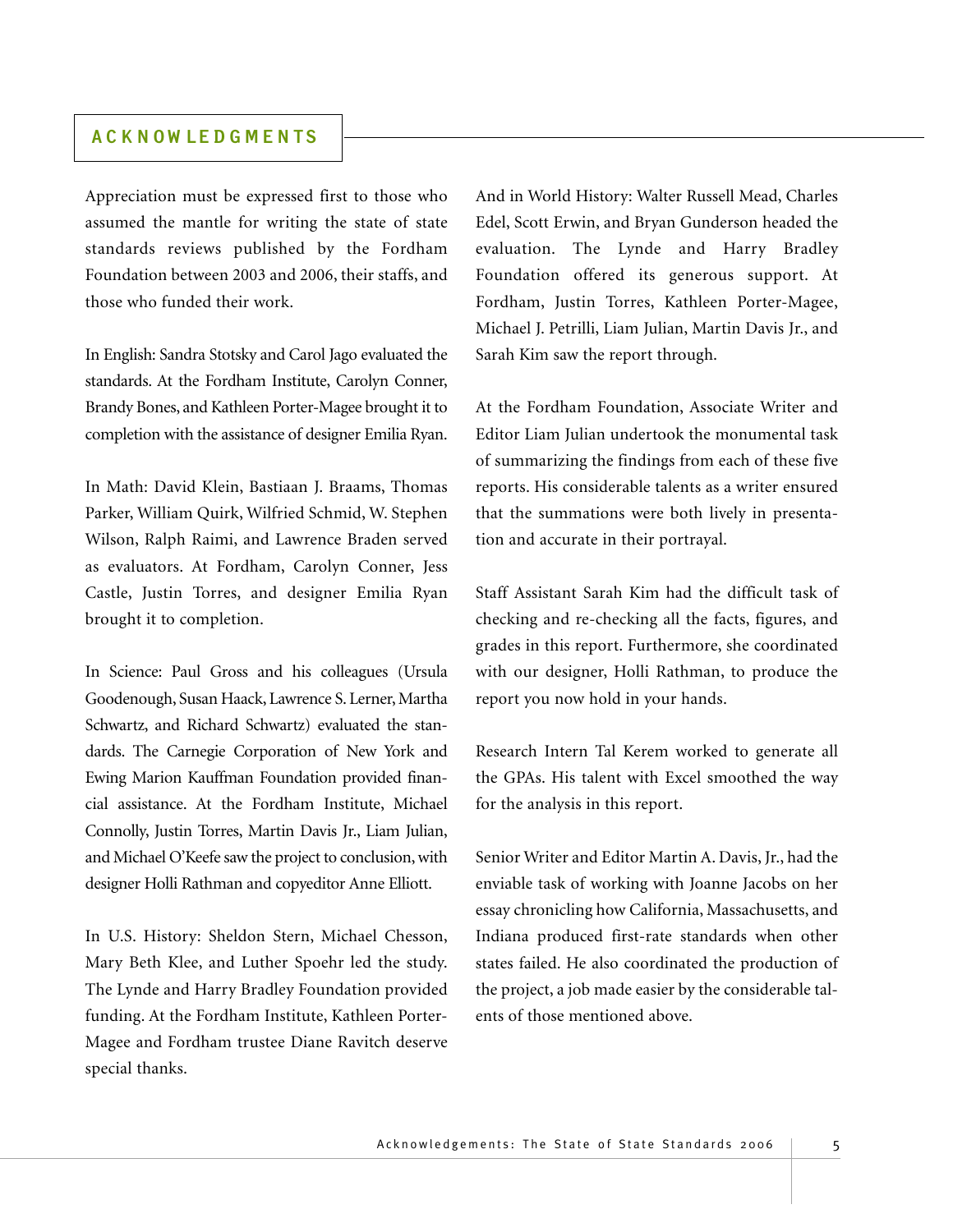#### **EX ECUTIVE SUMMARY**

This is the Thomas B. Fordham Foundation's first comprehensive look at the quality of state academic standards since 2000, before Congress enacted No Child Left Behind (NCLB). While 37 states have updated or revised their state standards in at least one subject during that period, on the whole they are just as mediocre as ever. The average grade for state standards across all subjects was a disappointing "C-minus" in 2000 and remains so today. Two-thirds of the nation's K-12 students attend schools in states with C-, D-, or F-rated standards.

## *Standards matter: Several analyses link strong state standards and gains on NAEP.*

Over the past three years, expert reviewers for the Thomas B. Fordham Foundation and the Thomas B. Fordham Institute examined state standards in five subjects: U.S. history (2003), English/language arts (2005), mathematics (2005), science (2005), and world history (2006). The reviewers gave high marks to standards that are clear, rigorous, and right-headed about content. For example, excellent English standards expect students to read and understand important literary genres, worthy science standards place the teaching of evolution at the center of biology instruction, and strong U.S. and world history standards are organized around a chronology of key events with an ample supply of fascinating and important individuals.

Solid standards matter because they are the foundation of standards-based reform, the dominant education policy strategy in America today. They have become even more important in the NCLB era, when weighty consequences befall schools that do not rise to meet the standards (at least in reading and math). While the pros and cons of testing and accountability get most of the ink in newspaper debates, the standards themselves exert enormous influence over what actually happens inside classrooms.

While the states as a whole have not improved their academic standards, several jurisdictions have shown marked progress, especially Indiana, New York, Georgia, and New Mexico. Unfortunately, others made their standards worse, including Utah, Nebraska, New Hampshire, and Wisconsin.

Three states stand out with perfect scores: California, Indiana, and Massachusetts. They are the focus of a separate essay by journalist and author Joanne Jacobs, "It Takes a Vision: How Three States Created Great Academic Standards." She tells the fascinating story of how these three jurisdictions managed to develop clear and rigorous standards while most others fell short. Some common themes appear in each: if you want great standards, you can't leave the process to committees. It takes strong visionary leadership and a willingness to fight (and win) the curricular battles. At the same time, bipartisanship is essential.

#### **Do Good Standards Raise Student Achievement?**

Several new analyses suggest a link between strong state standards and gains on the National Assessment of Educational Progress (NAEP):

- Ten states made statistically significant progress in the percentage of their students (or the percentage of their poor and minority students) reaching proficiency in fourth-grade reading on NAEP from 1998 to 2005. Nine of these 10 states received at least a C from Fordham for their English/language arts standards.
- Five states made statistically significant gains on the science NAEP between 2000 and 2005 at both the fourth- and eighth-grade levels, and three of these have among the best sets of science standards in the nation, according to Fordham's reviewers.
- The relationship is less clear in mathematics, though four of the six states that received "honors" grades from Fordham also posted statistically significant gains on the eighth-grade NAEP from 2000 to 2005, either for the state as a whole or for their poor or minority students. (Many other states made progress, too, however.)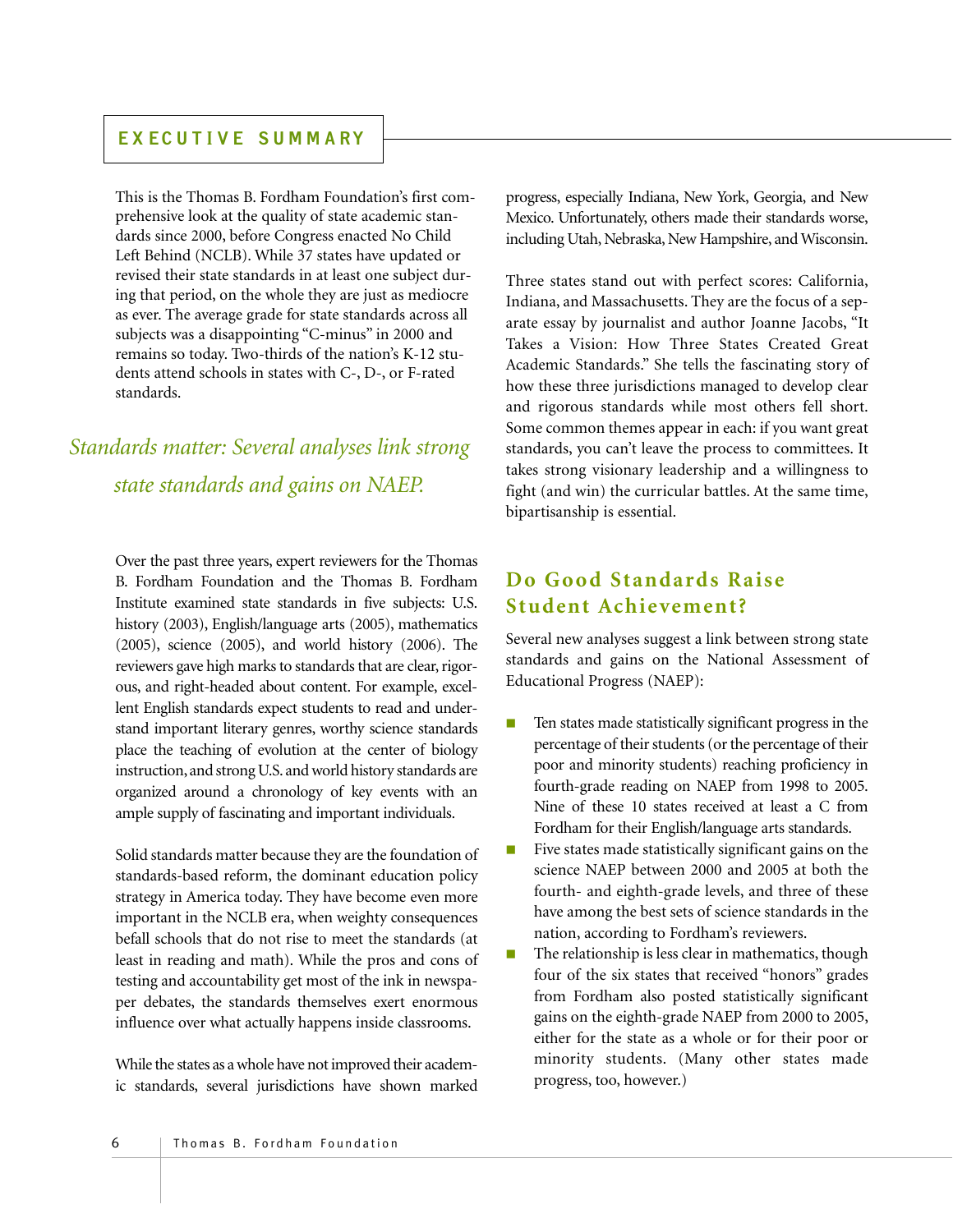#### **State Grades in 2006 vs. 2000**

| <b>STATE</b>               | <b>CUM GPA</b><br>2006 | <b>CUM GPA</b><br>2000                                                                              | 2006<br><b>GRADE</b> | 2000<br>GRADE          | 2006<br><b>RANK</b> | 2000<br><b>RANK</b>     |
|----------------------------|------------------------|-----------------------------------------------------------------------------------------------------|----------------------|------------------------|---------------------|-------------------------|
| California*                | 4.00                   | 3.6                                                                                                 | А                    | $A -$                  | $\mathbf{1}$        | $\mathbf{1}$            |
| Indiana*                   | 4.00                   | 2.4                                                                                                 | A                    | $C +$                  | $\,1\,$             | $10\,$                  |
| Massachusetts*             | 4.00                   | 3.2                                                                                                 | А                    | $B -$                  | $1\,$               | $\,8\,$                 |
| New York                   | 3.40                   | $1.6\phantom{0}$                                                                                    | $B +$                | $C -$                  | $\overline{4}$      | 21                      |
| Georgia*                   | 3.20                   | 1.8                                                                                                 | $B+$                 | $C -$                  | $\overline{5}$      | 21                      |
| Virginia                   | 3.20                   | 2.4                                                                                                 | $B +$                | $C +$                  | 5                   | $10\,$                  |
| Arizona*                   | 3.00                   | 3.4                                                                                                 | B                    | $B+$                   | $\overline{7}$      | $\overline{2}$          |
| South Carolina*            | 2.80                   | 3                                                                                                   | $B -$                | $\, {\bf B}$           | $\bf 8$             | $\overline{\mathbf{3}}$ |
| Alabama*                   | 2.60                   | 2.8                                                                                                 | $B -$                | $\mathsf B$ –          | 9                   | 5                       |
| Minnesota*                 | 2.20                   | 1.6                                                                                                 | $C +$                | $D -$                  | 10                  | 39                      |
| Louisiana                  | 2.00                   | 2.6                                                                                                 | $C +$                | $C +$                  | 11                  | 14                      |
| Maryland*                  | 2.00                   | 2.2                                                                                                 | $C +$                | $C +$                  | $11\,$              | 10                      |
| Oklahoma                   | 2.00                   | 1.2                                                                                                 | $C +$                | $C -$                  | 11                  | 21                      |
| Illinois                   | 1.80                   | $1.6\,$                                                                                             | $C -$                | $C -$                  | 14                  | 26                      |
| Nevada*                    | 1.80                   | 2.2                                                                                                 | $C -$                | $C +$                  | 14                  | 14                      |
| New Jersey*                | 1.80                   | $1.8\,$                                                                                             | $C -$                | $\mathsf{D}^{\,+}$     | 14                  | 29                      |
| New Mexico                 | 1.80                   | 0.2                                                                                                 | $C -$                | F                      | 14                  | 47                      |
| Texas*                     | 1.80                   | 3                                                                                                   | $C -$                | $\, {\bf B}$           | 14                  | $\overline{3}$          |
| West Virginia*             | 1.80                   | 2.2                                                                                                 | $C -$                | $C +$                  | 14                  | 14                      |
| Colorado*                  | 1.60                   | $1.4\,$                                                                                             | $C -$                | $D +$                  | 20                  | 29                      |
| District of Columbia* 1.60 |                        | 2.2                                                                                                 | $C -$                | $B -$                  | 20                  | $\overline{7}$          |
| Kansas*                    | 1.60                   | 1.4                                                                                                 | $C -$                | ÷                      | 20                  | N/A                     |
| North Carolina*            | 1.60                   | 2.8                                                                                                 | $C -$                | $B -$                  | 20                  | 5                       |
| South Dakota*              | 1.60                   | 2.6                                                                                                 | $C -$                | $D -$                  | 20                  | $\,8\,$                 |
| Tennessee*                 | 1.60                   | 0.2                                                                                                 | $C -$                | $\mathsf F$            | 20                  | 47                      |
| Ohio                       | 1.40                   | $1.8\,$                                                                                             | $D+$                 | $\mathsf{C}$           | 26                  | 20                      |
| Utah*                      | 1.40                   | 2.4                                                                                                 | $D+$                 | $C +$                  | 26                  | 10                      |
| Rhode Island*              | 1.33                   | 0.8                                                                                                 | $D+$                 | $D+$                   | 28                  | 34                      |
| Delaware*                  | 1.20                   | 2.2                                                                                                 | $D+$                 | $C +$                  | 29                  | 14                      |
| Mississippi*               | 1.20                   | $\mathbf{1}$                                                                                        | $D+$                 | $C -$                  | 29                  | 21                      |
| Nebraska                   | 1.20                   | 2.4                                                                                                 | $D+$                 | $C +$                  | 29                  | 14                      |
| Idaho*                     | 1.00                   | $\pmb{0}$                                                                                           | D                    | ÷                      | 32                  | N/A                     |
| Kentucky                   | 1.00                   | 0.6                                                                                                 | D                    | ${\tt D}$              | 32                  | 38                      |
| North Dakota*              | 1.00                   | $\bf{0}$                                                                                            | D                    | F                      | 32                  | 47                      |
| Oregon                     | 1.00                   | $1.8\,$                                                                                             | D                    | $\mathsf{D}+$          | 32                  | 29                      |
| Pennsylvania*              | 1.00                   | $0.8\,$                                                                                             | D                    | $D+$                   | 32                  | 34                      |
| Vermont<br>Maine*          | 1.00<br>0.80           | 1.2<br>1.2                                                                                          | ${\bf D}$<br>$D -$   | $\mathsf{D}+$<br>$D+$  | 32<br>38            | 36<br>36                |
|                            | 0.80                   | $\mathbf{1}$                                                                                        | $D -$                | D-                     | 38                  | 39                      |
| Michigan<br>Missouri*      | 0.80                   | $1.8\,$                                                                                             | $D -$                | $D+$                   | 38                  | 29                      |
| New Hampshire*             | 0.80                   | 1.2                                                                                                 | D-                   | $C -$                  | 38                  | 26                      |
| Arkansas*                  | 0.60                   | 0.4                                                                                                 | $D -$                | F.                     | 42                  | 45                      |
| Connecticut*               | 0.60                   | $1.4\,$                                                                                             | $\mathbf{D}$ –       | $D+$                   | 42                  | 29                      |
| Florida                    | 0.60                   | $1.8\,$                                                                                             | $D-$                 | $C -$                  | 42                  | 21                      |
| Washington*                | 0.60                   | 0.8                                                                                                 | $\mathsf{D}\text{-}$ | D-                     | 42                  | 39                      |
| Wisconsin                  | 0.60                   | $1.6\,$                                                                                             | $D -$                | $C -$                  | 42                  | 26                      |
| Alaska*                    | 0.40                   | 0.6                                                                                                 | F                    | D-                     | 47                  | 42                      |
| Hawaii*                    | 0.40                   | 0.6                                                                                                 | F.                   | $D -$                  | 47                  | 44                      |
| Montana*                   | 0.20                   | 0.4                                                                                                 | F                    | $\mathsf{D}\,\text{-}$ | 49                  | 43                      |
| Wyoming*                   | 0.00                   | 0.4                                                                                                 | F                    | $\mathsf F$            | 50                  | 45                      |
|                            |                        | *At least one set of subject standards has been revised or is currently under revision since review |                      |                        |                     |                         |

Executive Summary | 7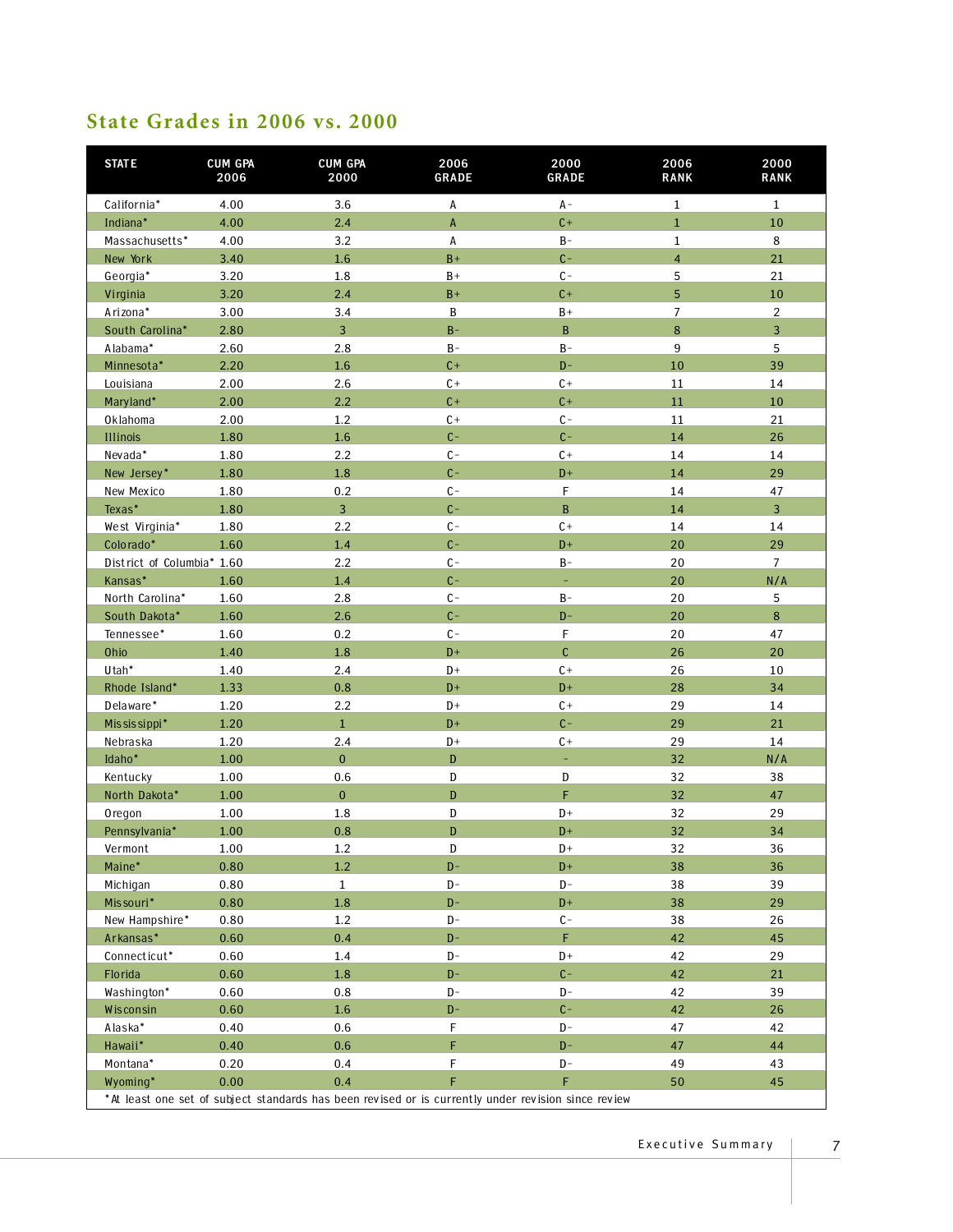#### **A Little History**

Standards-based reform is by far the biggest deal in American K-12 education today and has been at least since the nation's governors met with President George H. W. Bush in Charlottesville, Virginia, in 1989 to set national education goals.

Its underpinnings go back further, however, to the famed *Coleman Report* in 1966 and *A Nation at Risk* in 1983.

*Standards-based reform is by far the biggest deal in American K-12 education today.*

Coleman said, in effect, that there's no predictable relationship between what goes into a school by way of resources and what comes out by way of student learning. He said plenty more, to be sure, but this one insight was an ancestor of standards-based reform because it suggested that, if you're not satisfied with a school's (or group of students') results, you cannot count on rectifying matters by fiddling with school inputs, processes, and services alone. Few wanted to hear this at the time—after all, Lyndon Johnson had just signed the Elementary and Secondary Education Act (ESEA) into law a year earlier but it has turned out both to be essentially true and to reshape how America thinks about education reform.

The urgency of reform was made plain 17 years later by the National Commission on Excellence in Education, which forcefully and eloquently declared that U.S. school kids weren't learning enough and U.S. schools weren't effective enough.

In other words: America had an acute achievement problem but couldn't count on solving it by tinkering with school inputs. Voila! Standards-based reform was born: a strategy that starts by setting forth plainly and clearly what results schools *should* produce and what skills and knowledge students *should* acquire as they pass through school, then works across multiple fronts to attain those standards, measure progress all the time, and "incentivize" schools, educators, and kids to improve their performance.

At almost the same moment, a cadre of governors, mainly in the South, was figuring out that their states' prospects for economic prosperity hinged in large part on producing a better educated population. ("Better schools mean better jobs for Tennesseans," Governor Lamar Alexander said about ten thousand times, and his colleagues were saying essentially the same thing.)

One state after another began to set academic standards for its schools and students. Whereas earlier statewide standards had typically been expressed in terms of high school course-taking requirements, time spent, and similar measures, now they began to be stated as skills and knowledge. Sometimes they were called "standards," sometimes "frameworks," sometimes "curriculum guides." (California published its first frameworks for mathematics and science in the 1970s.)

When the President and governors met in Charlottesville in 1989, they went further. They set national education goals for the year 2000 including this crucial one: "American students will leave grades 4, 8, and 12 having demonstrated competency in challenging subject matter including English, mathematics, science, history, and geography."

This was a cogent statement of the outcome that schools needed to produce: kids who could demonstrate "competency" in "challenging subject matter" in five key subjects. But who was to say what constitutes such subject matter and what is "competency"?

The short answer: individual states needed, and still need, to promulgate explicit academic standards. There was, to be sure, an abortive effort by the first Bush administration to develop "voluntary national standards," but most of those turned out to be dreadful. They pretty much vanished ignominiously from the national scene, but it turns out they have had considerable lasting and mischievous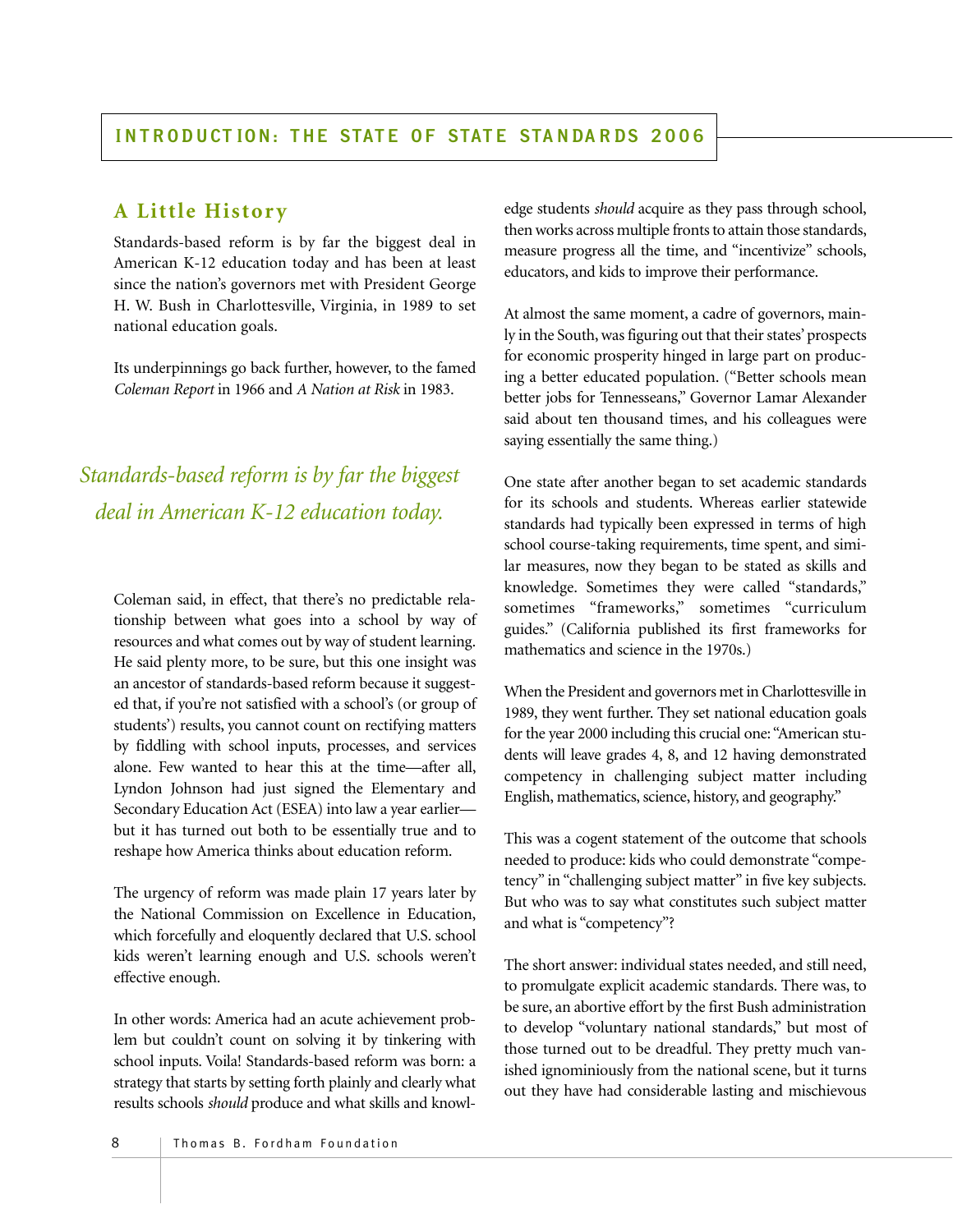influence on the standards of individual states. In other words, this bout of national standard-setting ended up doing more harm than good.

The next big steps in this evolution came in 1994 when Congress passed the Goals 2000 Act and the Improving America's Schools Act,which in combination put considerable federal oomph and money behind standards-based reform.

This accelerated state-level efforts to set their own standards, and by 1996 enough had been done so that it occurred to us at the (then brand-new) Thomas B. Fordham Foundation to see how good they were. So we asked reading expert Sandra Stotsky to review available state standards in English/language arts, and in 1997 we published her ratings for 28 states as the first-ever Fordham report.

It wasn't a pretty picture. Only five states emerged with reasonably high marks; Stotsky deemed most of the others "immeasurable," found their early reading expectations sorely lacking, and noted their unwillingness to identify particular literary works (or even genres) that students should master. We then moved on to the other four subjects enumerated in the national goals and by 1998 had completed appraisals of all of them. That year we published a summary evaluation of "the state of state standards"across subjects.

As we noted at the time, the news was not good. Across all subjects, the national average was a pathetic "D-plus."While each discipline boasted some wondrous exceptions, most of the standards fell into common traps: they were vague, eschewed knowledge in favor of skills, focused too much on "relevance" instead of rigor, and overstepped the bounds separating standards (the results to be achieved) and curriculum (the means to achieving those ends).

Nor were we alone in reaching this glum conclusion. The American Federation of Teachers had also started reviewing standards and found most to lack the detail and clarity that would make them useful to classroom teachers. The (now defunct) Council for Basic Education came to much the same conclusion in its own examination.

We did another update in 2000, and found modest progress. The national average rose to a C-minus and, as

many more states completed and published standards, the numbers earning As or Bs rose across all subjects. More states seemed to be hearing the message that, to be useful, their standards had to be specific. And content didn't seem like such a dirty word any more. Still, the majority of states had mediocre standards or worse.

#### **What's Happened Since**

We supposed that states would respond constructively to criticisms of their standards, correct their shortcomings, and strive for excellence. We further supposed that the added stakes of the 2001 No Child Left Behind Act would cause state leaders to ask themselves,"are our standards up to the task at hand?"

# *Two-thirds of U.S. children attend schools in states with mediocre standards or worse.*

So we supposed. But we also honor the arms-control mantra: Trust but verify. Beginning in 2003 (and culminating this spring) we set out again to see whether such improvement had in fact occurred, whether state academic standards in the NCLB era are significantly better than in 2000.Whenever possible—which was not always—we used the same reviewers and the same or very similar criteria.

The modest good news is that most states have indeed *revised* or *replaced* their standards in many subjects. Thirty-seven states have updated at least one subject's standards since 2000, and 27 have revised all of their standards.

The much more significant bad news, however, is that taken as a whole, state academic standards are no better in 2006 than they were six years earlier. And far too many of them are completely unsatisfactory.

The average grade that states earned from Fordham's standards raters is still C-minus, the same as in 2000. And twothirds of U.S. kids still attend school in states with academic standards in the C, D, and F range.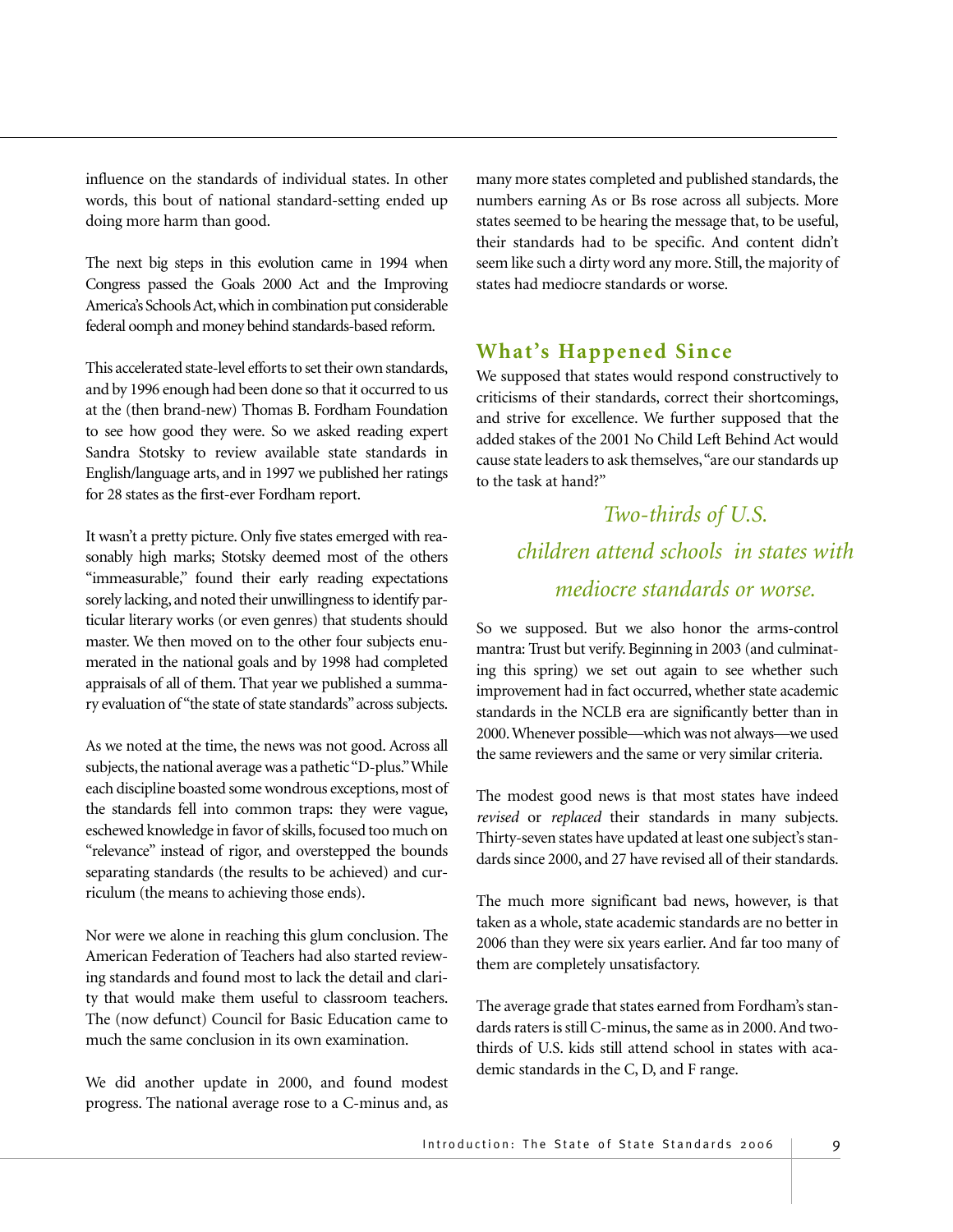Yes, there's been much volatility. Some states—Indiana, New York, Georgia, New Mexico—significantly improved their grades. But plenty of others made their standards worse. The big backsliders include Utah, Nebraska, and New Hampshire.

Looking at individual subjects, our reviewers found math standards generally getting worse while English/ language arts got better. (Science and U.S. history stayed about the same.) One hopes that the improvement in English has something to do with the National Reading Panel's report regarding early reading instruction plus NCLB's pressure on states to adopt "scientificallybased" programs—and extra Reading First dollars for those that do.

Only a select group of states do a good job across all four subjects. (Fordham did not evaluate geography standards again.We did, however, look at world history as well as U.S. history, and found that replacing geography with world history did not impact the overall grades significantly.)

But a great many states did a bad job across the spectrum. On the dishonor roll are 25 low-scoring states among which none received a single A in any subject and just five earned even one B grade.

Why trust our judgment? To be sure, the trend toward greater specificity in state standards—first spotted in 2000—has continued. As a result, the AFT, which has continued to review state standards, spots greater improvement than we do, since specificity is the value which that organization's reviewers seem to be most concerned. But the major distinction between the Fordham reviews and AFT reviews has always been around content: we examine whether states have identified a suitable body of knowledge and skills for students to master, and at the right level. Our criteria (available in each of the subject-specific reports on our website, www.edexcellence.net) make clear our values and priorities. For instance, science standards that don't tackle evolution or history standards without a chronology, don't make the grade by our reviewers' lights. Skeptical readers, then, should examine our criteria to determine whether they agree with our biases and judgment.

|               | 2000 Average | 2006 Average | 2000 Honors<br>(# of states) | 2006 Honors<br>(# of states) |
|---------------|--------------|--------------|------------------------------|------------------------------|
| English       | $C-$         | C+           | 19                           | 20                           |
| Mathematics   | C            | $D+$         | 18                           | 6                            |
| Science       | C            | $C$ -        | 19                           | 19                           |
| U.S. History  | $D+$         | $D+$         | 10                           | 11                           |
| Geography     | $C$ -        | N/A          | 15                           | N/A                          |
| World History | N/A          | $D+$         | N/A                          | 12                           |
| All Subjects  | C-           | $C-$         | 9                            | 9                            |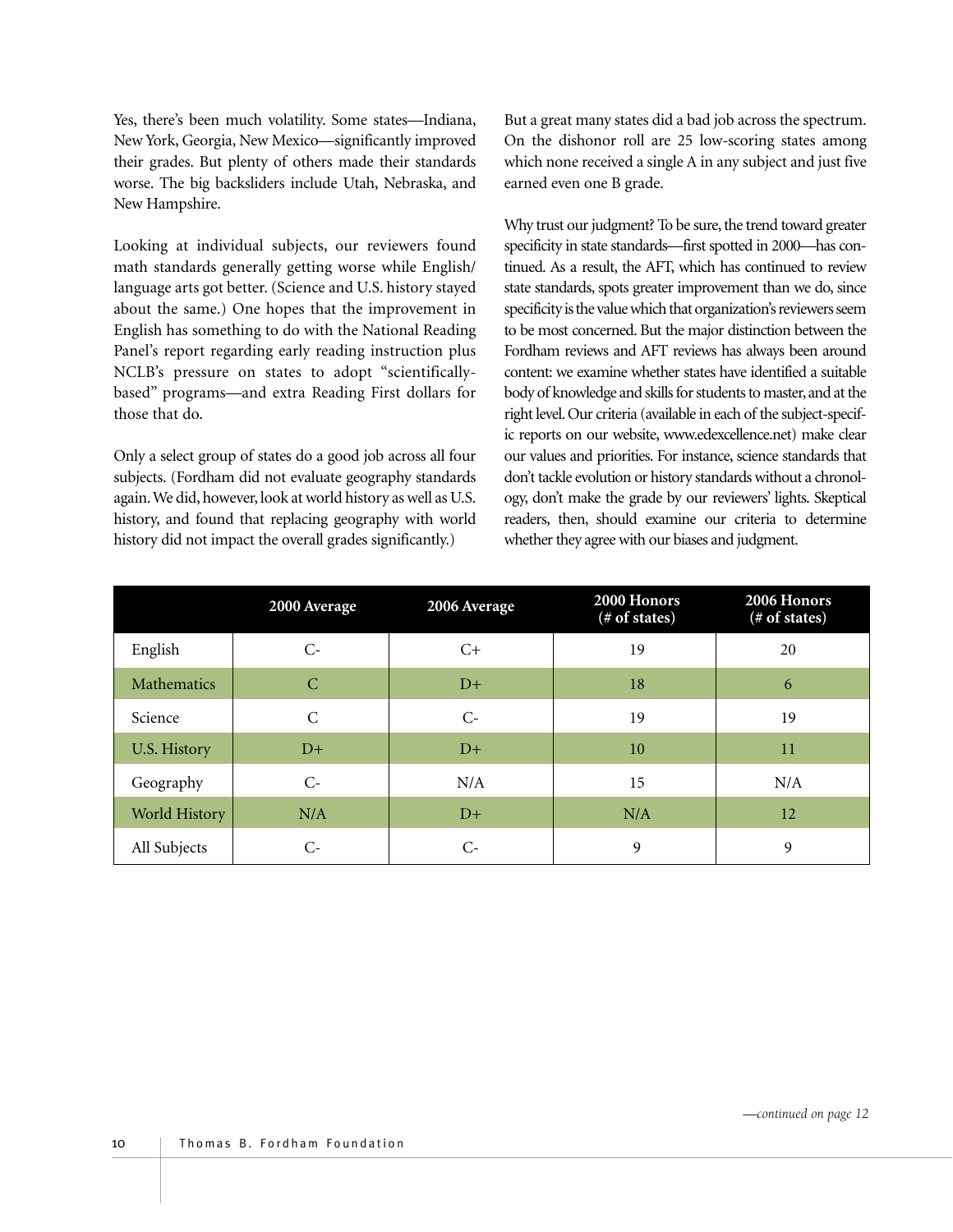#### **State Grades in 2006 vs. 2000**

| <b>STATE</b>               | <b>CUM GPA</b><br>2006 | <b>CUM GPA</b><br>2000 | 2006<br>GRADE  | 2000<br><b>GRADE</b>                                                                                | 2006<br><b>RANK</b> | 2000<br><b>RANK</b> |
|----------------------------|------------------------|------------------------|----------------|-----------------------------------------------------------------------------------------------------|---------------------|---------------------|
| California*                | 4.00                   | 3.6                    | Α              | $A -$                                                                                               | 1                   | $\mathbf{1}$        |
| Indiana*                   | 4.00                   | 2.4                    | A              | $C +$                                                                                               | $\mathbf{1}$        | 10                  |
| Massachusetts*             | 4.00                   | 3.2                    | А              | $\mathsf B$ –                                                                                       | $1\,$               | $\,8\,$             |
| New York                   | 3.40                   | 1.6                    | $B +$          | $C -$                                                                                               | $\overline{4}$      | 21                  |
| Georgia*                   | 3.20                   | 1.8                    | $B+$           | $C -$                                                                                               | 5                   | 21                  |
| Virginia                   | 3.20                   | 2.4                    | $B +$          | $C +$                                                                                               | 5                   | $10\,$              |
| Arizona*                   | 3.00                   | 3.4                    | $\, {\bf B}$   | $B+$                                                                                                | $\overline{7}$      | $\overline{2}$      |
| South Carolina*            | 2.80                   | $\overline{3}$         | $B -$          | $\, {\bf B}$                                                                                        | 8                   | $\overline{3}$      |
| Alabama*                   | 2.60                   | 2.8                    | $B -$          | $B -$                                                                                               | 9                   | 5                   |
| Minnesota*                 | 2.20                   | 1.6                    | $C +$          | $D -$                                                                                               | 10                  | 39                  |
| Louisiana                  | 2.00                   | 2.6                    | $C +$          | $C +$                                                                                               | 11                  | 14                  |
| Maryland*                  | 2.00                   | 2.2                    | $C +$          | $C +$                                                                                               | $11\,$              | $10\,$              |
| Oklahoma                   | 2.00                   | 1.2                    | $C +$          | $\mathbb{C}^-$                                                                                      | $11\,$              | 21                  |
| Illinois                   | 1.80                   | 1.6                    | $C -$          | $C -$                                                                                               | 14                  | 26                  |
| Nevada*                    | 1.80                   | 2.2                    | $C -$          | $C +$                                                                                               | 14                  | $14$                |
| New Jersey*                | 1.80                   | 1.8                    | $C -$          | $D+$                                                                                                | 14                  | 29                  |
| New Mexico                 | 1.80                   | 0.2                    | $C -$          | F                                                                                                   | 14                  | 47                  |
| Texas*                     | 1.80                   | 3                      | $C -$          | $\, {\bf B}$                                                                                        | 14                  | $\overline{3}$      |
| West Virginia*             | 1.80                   | 2.2                    | $\mathbb{C}$ – | $C +$                                                                                               | 14                  | 14                  |
| Colorado*                  | 1.60                   | $1.4\,$                | $C -$          | $\mathbf{D}+$                                                                                       | 20                  | 29                  |
| District of Columbia* 1.60 |                        | 2.2                    | $C -$          | $B -$                                                                                               | 20                  | $\overline{7}$      |
| Kansas*                    | 1.60                   | 1.4                    | $C -$          | ÷                                                                                                   | 20                  | N/A                 |
| North Carolina*            | 1.60                   | 2.8                    | $C -$          | $B -$                                                                                               | 20                  | 5                   |
| South Dakota*              | 1.60                   | 2.6                    | $C -$          | $D -$                                                                                               | 20                  | $\bf{8}$            |
| Tennessee*                 | 1.60                   | 0.2                    | $C -$          | F                                                                                                   | 20                  | 47                  |
| Ohio                       | 1.40                   | 1.8                    | $D+$           | $\mathsf{C}$                                                                                        | 26                  | 20                  |
| Utah*                      | 1.40                   | 2.4                    | D+             | $\mathsf{C}\,+\,$                                                                                   | 26                  | 10                  |
| Rhode Island*              | 1.33                   | 0.8                    | $D+$           | $D+$                                                                                                | 28                  | 34                  |
| Delaware*                  | 1.20                   | 2.2                    | D+             | $C +$                                                                                               | 29                  | 14                  |
| Mississippi*               | 1.20                   | $\mathbf{1}$           | $D+$           | $C -$                                                                                               | 29                  | 21                  |
| Nebraska                   | 1.20                   | 2.4                    | $D+$           | $C +$                                                                                               | 29                  | 14                  |
| Idaho*                     | 1.00                   | $\pmb{0}$              | D              | ÷                                                                                                   | 32                  | N/A                 |
| Kentucky                   | 1.00                   | 0.6                    | D              | ${\tt D}$                                                                                           | 32                  | 38                  |
| North Dakota*              | 1.00                   | $\overline{0}$         | D              | F                                                                                                   | 32                  | 47                  |
| <b>Oregon</b>              | 1.00                   | 1.8                    | D              | $D+$                                                                                                | 32                  | 29                  |
| Pennsylvania*              | 1.00                   | 0.8                    | $\mathbf D$    | $D+$                                                                                                | 32                  | 34                  |
| Vermont                    | 1.00                   | 1.2                    | ${\tt D}$      | $\mathsf{D}^{\,+}$                                                                                  | 32                  | 36                  |
| Maine*                     | 0.80                   | 1.2                    | $D -$          | $D+$                                                                                                | 38                  | 36                  |
| Michigan                   | 0.80                   | $\mathbf{1}$           | $\mathbf{D}$ – | $D -$                                                                                               | 38                  | 39                  |
| Missouri*                  | 0.80                   | $1.8\,$                | $D -$          | $D+$                                                                                                | 38                  | 29                  |
| New Hampshire*             | 0.80                   | 1.2                    | D-             | $\mathbb{C}$ –                                                                                      | 38                  | 26                  |
| Arkansas*                  | 0.60                   | 0.4                    | $D -$          | F.                                                                                                  | 42                  | 45                  |
| Connecticut*               | 0.60                   | $1.4\,$                | $D -$          | $D+$                                                                                                | 42                  | 29                  |
| Florida                    | 0.60                   | $1.8\,$                | $D-$           | $C -$                                                                                               | 42                  | 21                  |
| Washington*                | 0.60                   | 0.8                    | $D -$          | $\mathbf{D}$ –                                                                                      | 42                  | 39                  |
| Wisconsin                  | 0.60                   | 1.6                    | $D -$          | $C -$                                                                                               | 42                  | 26                  |
| Alaska*                    | 0.40                   | 0.6                    | F              | D-                                                                                                  | 47                  | 42                  |
| Hawaii*                    | 0.40                   | 0.6                    | F              | $D -$                                                                                               | 47                  | 44                  |
| Montana*                   | 0.20                   | 0.4                    | F              | $\mathbb{D}-$                                                                                       | 49                  | 43                  |
| Wyoming*                   | 0.00                   | 0.4                    | F              | F.                                                                                                  | 50                  | 45                  |
|                            |                        |                        |                | *At least one set of subject standards has been revised or is currently under revision since review |                     |                     |

Introduction: The State of State Standards 2006 | 11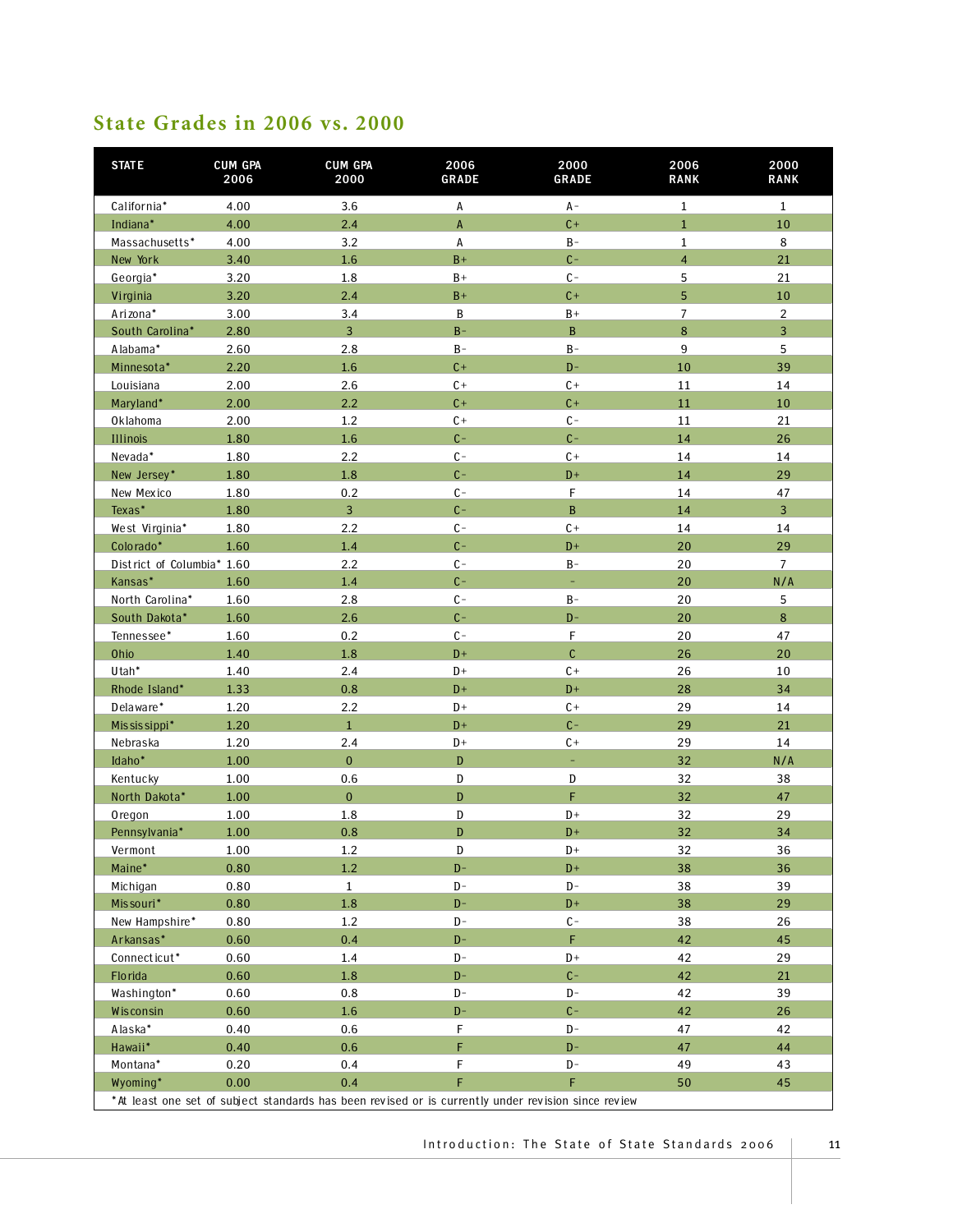#### **The Problem with State Standards**

What exactly do we mean by bad standards? Much the same as we meant six years earlier. Too many states still produce vague platitudes instead of clear expectations. Knowledge is still subordinated to skills. Trendy educational fads like "multiple intelligences" and "constructivism" still sneak into state documents. And kitchen-sinkism is alive and well, as states refuse to make choices and instead develop encyclopedic standards that no teacher could possibly cover in the course of a year.

*The quality of a state's standards matters hugely, much like the quality of an architect's blueprint.*

How and why does this happen? The interested reader might first turn to Joanne Jacobs's splendid essay, beginning on page 19, explaining what led to outstanding standards in three high-flying states. Bad standards are very nearly good standards' evil twin.

States fall short for four main reasons:

- 1. **Consensus Instead of Vision.** Many state standards bear the hallmark of having been "created by committee." This leads to kitchen-sinkism as well as shoddy writing, convoluted organization, and educational confusion.
- 2. **The Absence of Real Expertise.**At the very least, university-level subject matter experts (mathematicians, historians, etc.) could help states minimize factual errors. A better strategy is to include such experts fully in the development of the standards themselves. After all, they understand their own disciplines better than anyone. (We're not talking about professors of "math education." We're talking about real mathematicians.)Yet the ethos of many states has clearly been that only K-12 educators can develop K-12 standards. The results are not pretty.
- 3. **The Unfortunate Influence of 1990s-era National Standards.** The standards developed by professional associations such as the National Council of Teachers of English and the National Council of Teachers of Mathematics continue to create havoc, as states embrace their faulty fads and anti-knowledge orientation.
- 4. **Rampant Exceptionalism.** Alternatively, too many states continue to pretend that standards must be developed within their borders in order to be legitimate. As a result, they refuse to build on the excellent standards developed by pacesetting states such as California, Indiana, and Massachusetts.

#### **Why Good Standards Matter**

We've argued for a decade that solid standards are the foundation upon which modern education reform rests. They aren't sufficient for success but they are necessary if a state wants to create strong incentives linked to test score results that are based on the standards. The three-legged stool of standards, tests, and accountability must be sturdy lest the entire enterprise tip over.

Good standards matter today even more than yesterday because the No Child Left Behind Act has placed a heavier burden on them and serious consequences now befall schools (and districts) that do not make suitable progress toward their states' standards in reading and math. (Science will soon be tested, though it won't count.)

It's well known that solid standards alone do not produce increases in student achievement and that, even when all three legs of the tripod are sturdy, other factors come into play. Yet standards are the template by which many of those other factors get shaped—or should. Teacher preparation, credentialing, and in-service education, for example, should be keyed to the state's academic expectations for its students. So should curriculum development and textbook selection. Indeed, to be legitimate the state's own tests must be "aligned" with the standards they are supposed to track. (And the AFT recently found that even most test "specifications" are not aligned with the standards.)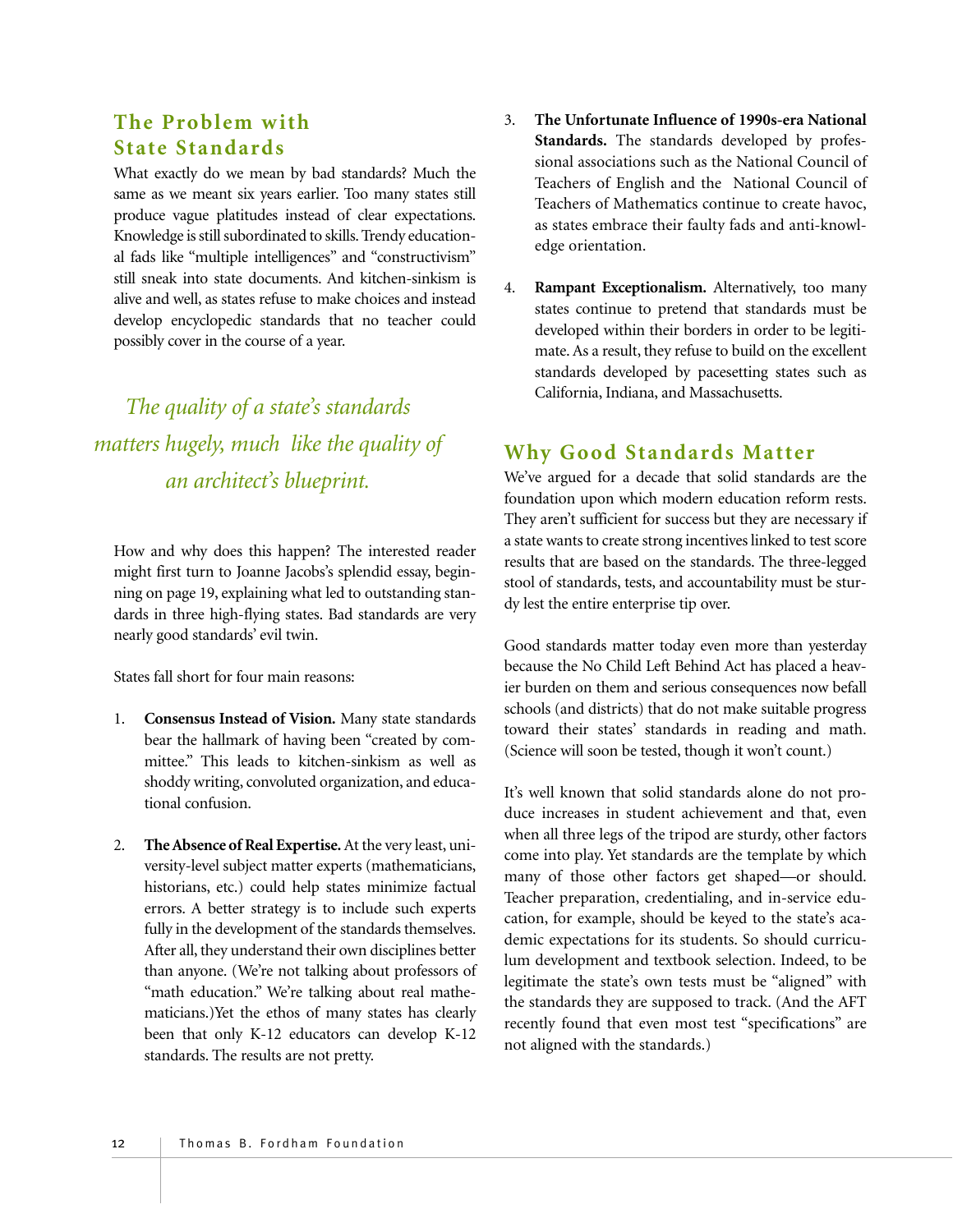It's also well known that good education can occur in places with lousy state standards—provided that a district, school, or teacher does it right. We do not claim and have never claimed that bad standards are always fatal or that good ones are foolproof.

Still, the quality of a state's standards matters hugely, much like the quality of a cook's recipe or an architect's blueprint. They describe the desired result. If the walls shown in a blueprint don't meet at the proper angle or the electrical wiring diagram is messed up, the builder will have a heckuva task to produce the sort of structure the client expects. So with statewide academic standards.

#### **Do Good Standards Improve Student Achievement?**

For almost 10 years, critics of our reviews have complained that our grades bear no relationship to states' performance on the National Assessment of Educational Progress (NAEP). Therefore, some argue, strong state standards obviously don't matter when it comes to improving student achievement—and weak standards can go on unstrengthened.

This criticism is partly right. As is clear in the scatter plot below, there is no simple relationship between Fordham's grades on state academic standards (in this case for English/language arts) and the percentage of a state's students who are proficient in reading (in this case, fourth graders).

But this is no surprise. It's well known that state NAEP scores are tied most directly to the state's demographics. One could fairly say that the goal of standards-based reform in general, and NCLB in particular, is to *break* that link. Hence what matters is whether any reform, including the adoption of rigorous standards, leads to progress over time.



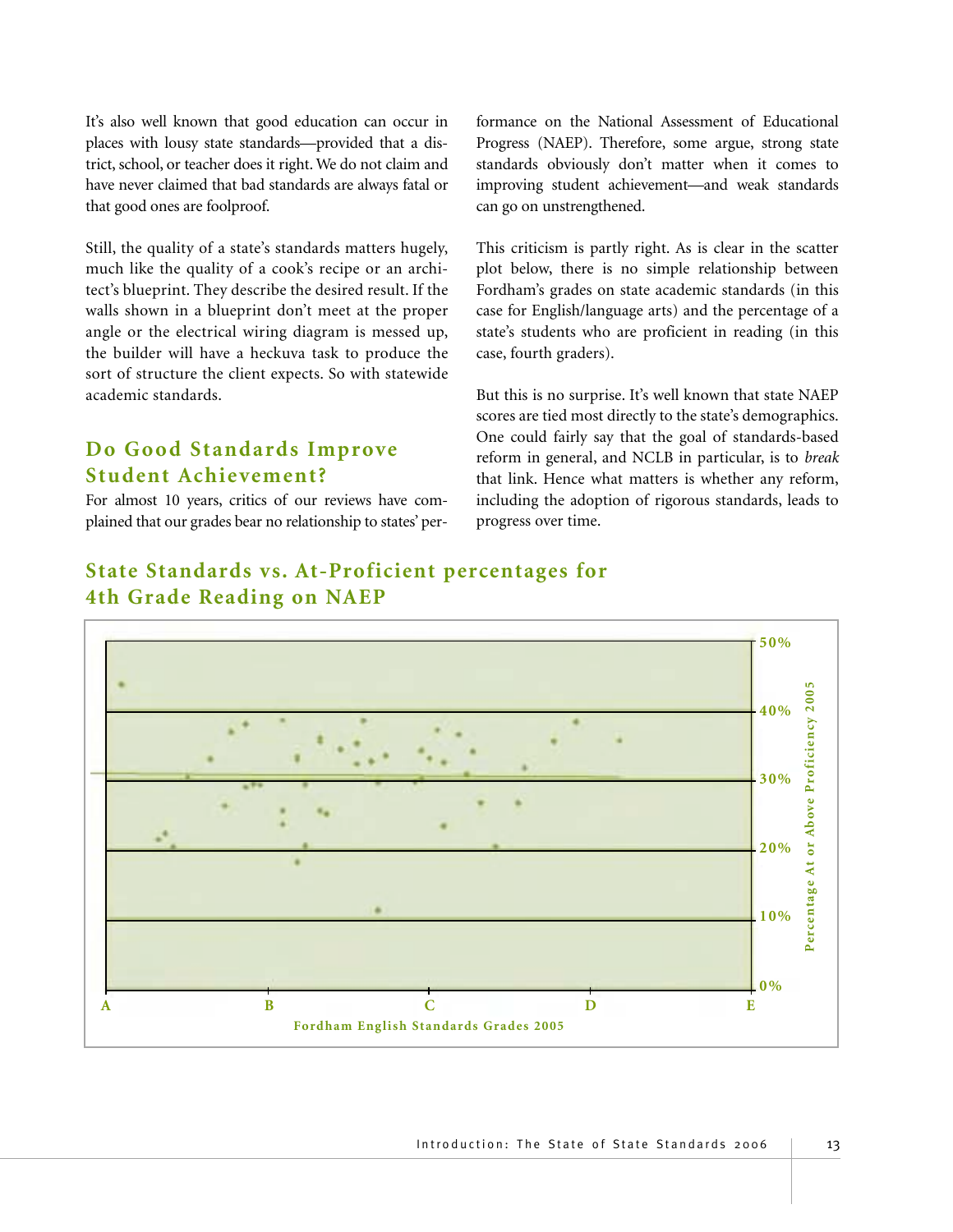Viewed through that lens, the picture looks more promising. From 1998 to 2005, only seven states made statistically significant progress in the percentage of their students reaching proficiency in fourth-grade reading, and just six states made such progress for their poor or minority students. All of these states except for one received at least a "C" from Fordham for their English/Language Arts standards. That's not iron-clad proof that good standards boost achievement, but it seems to indicate that really bad standards make it much less likely. Still, lots of states received a "C" or higher from us but did not make progress on NAEP. So having decent standards could be considered "necessary but not sufficient."

There also seems to be a relationship between good science standards and improvement on the science NAEP. Five states made statistically significant gains between 2000 and 2005 at both the fourth- and eighth-grade levels: California, Hawaii, Kentucky, South Carolina, and Virginia. Three of these (California, Virginia, and South Carolina) have among the best sets of science standards in the nation. Kentucky has weak science standards but is among only a handful of states that holds its schools accountable for achievement in science, which might explain its improvement. (We can't explain Hawaii, with F-rated standards and no accountability for science.)

What about math? Here there is only a minor relationship between Fordham's grades and state NAEP gains: four of the six states receiving "honors" grades from our reviewers made progress, either for the whole state or for poor or minority students, but so did many other states. In fact, 23 states made statistically significant gains between 2000 and 2005 in the percentage of their eighth-graders, or their low-income or minority eighth-graders, reaching the proficient level.

Why are good math standards not essential for improvement on the math NAEP? We have a suspicion: NAEP itself has been substantially aligned with the standards promulgated by the National Council for Teachers of Mathematics, as have most state math standards. As everyone rows in the same direction, NAEP scores rise. Unfortunately, according to our reviewers, that's the wrong direction, one that moves America away from the kind of solid mathematics practiced around the world.

#### **States Making Statistically Significant Gains on the 4th Grade Reading NAEP, 1998-2005**

|               | <b>Gains</b> for<br><b>All Students</b> | <b>Gains</b> for<br>Low Income<br><b>Students</b> | <b>Gains</b> for<br>African American<br><b>Students</b> | <b>Gain for</b><br>Hispanic<br><b>Students</b> | <b>Grade for</b><br><b>English Language</b><br><b>Arts Standards</b> |
|---------------|-----------------------------------------|---------------------------------------------------|---------------------------------------------------------|------------------------------------------------|----------------------------------------------------------------------|
| Arkansas      | X                                       | $\mathbf X$                                       | $\mathbf X$                                             |                                                | $\mathsf C$                                                          |
| California    |                                         | $\mathbf X$                                       |                                                         |                                                | $\mathbf{A}$                                                         |
| Delaware      | X                                       | $\mathbf X$                                       | $\mathbf X$                                             | $\mathbf X$                                    | $\mathsf C$                                                          |
| Florida       | X                                       | X                                                 |                                                         |                                                | ${\bf C}$                                                            |
| Hawaii        | X                                       |                                                   |                                                         |                                                | $\mathsf{C}$                                                         |
| Massachusetts | X                                       |                                                   |                                                         |                                                | $\mathbf{A}$                                                         |
| New York      |                                         | $\mathbf X$                                       | $\mathbf X$                                             | $\mathbf X$                                    | $\, {\bf B}$                                                         |
| Utah          | X                                       |                                                   |                                                         |                                                | ${\bf C}$                                                            |
| Virginia      | X                                       |                                                   |                                                         |                                                | $\, {\bf B}$                                                         |
| Wyoming       |                                         | X                                                 |                                                         |                                                | ${\bf F}$                                                            |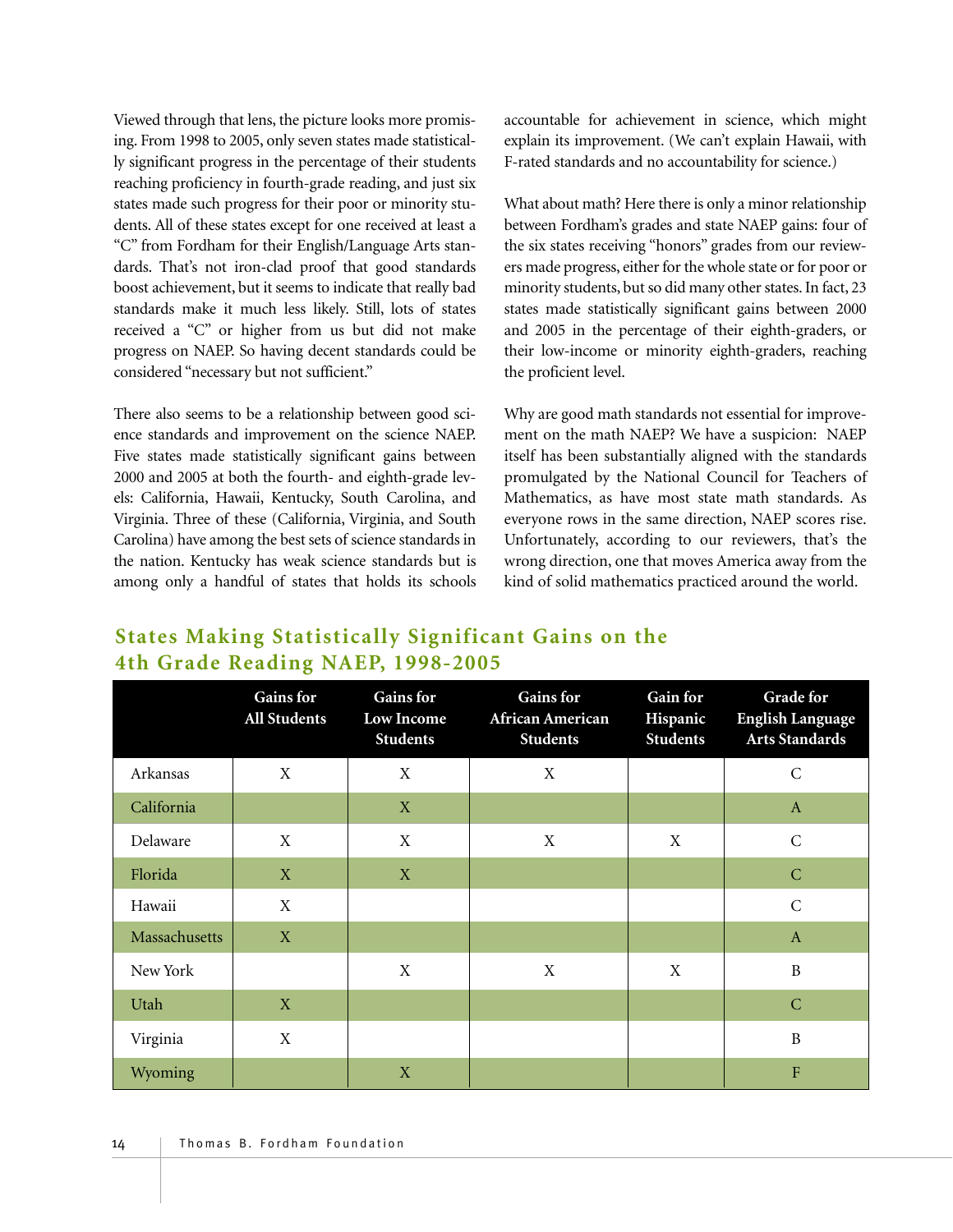|                | <b>Grade for Science Standards</b> | Does State Hold Schools Accountable for Science? |
|----------------|------------------------------------|--------------------------------------------------|
| California     | Α                                  | Yes                                              |
| Hawaii         | F                                  | N <sub>0</sub>                                   |
| Kentucky       | I)                                 | Yes                                              |
| South Carolina | A                                  | Yes                                              |
| Virginia       | А                                  | Yes                                              |

#### **States Making Statistically Significant Gains on both the 4th and 8th Grade Science NAEP, 2000-2005**

Still, at least for reading and science, setting solid standards appears to give states a boost when it comes to improving performance on NAEP. Good standards matter, after all.

#### **Is There Hope for State Standards?**

Robust state standards trump faulty ones when it comes to setting a good foundation for systemic education reform. And yet, over the past six years, state standards on the whole remain problematic. It's not because the states have not been idle in this domain. As noted above, almost four-fifths of them have updated at least one subject's standards, in most cases without producing stronger documents. Waiting another six years for the states to get it right seems unlikely to change the outcome.

But what's the alternative? Even acknowledging its flaws, standards-based reform is still the most promising driver of educational improvement today. Just look at Massachusetts, the state that has most faithfully implemented this approach in the past decade—and one with some of the best standards in the country. Its NAEP scores have risen dramatically in practically every category, including for poor and minority students. Achievement gaps and big challenges remain, but most states would be thrilled to see the kind of progress the Bay State has enjoyed.

So we're left with a dilemma: the few jurisdictions that implement standards-based reform will see great results. Yet most states muck it up—and the situation hasn't improved in at least six years. Pushing and prodding states to get their act together hasn't worked. (Maybe Joanne

#### **Performance of Fordham's "Honor Grade" States on 8th Grade Math NAEP, 2000 to 2005**

|               | <b>Gains for</b><br><b>All Students</b> | <b>Gains for</b><br>Low Income<br><b>Students</b> | <b>Gains for</b><br>African American<br><b>Students</b> | <b>Gain for</b><br>Hispanic<br><b>Students</b> | <b>Grade for</b><br>Math<br><b>Standards</b> |
|---------------|-----------------------------------------|---------------------------------------------------|---------------------------------------------------------|------------------------------------------------|----------------------------------------------|
| Alabama       |                                         |                                                   |                                                         |                                                | B                                            |
| California    |                                         | X                                                 |                                                         |                                                | $\mathbf{A}$                                 |
| Georgia       |                                         | X                                                 | X                                                       |                                                | B                                            |
| Indiana       |                                         |                                                   |                                                         |                                                | $\mathbf{A}$                                 |
| Massachusetts | X                                       | X                                                 |                                                         |                                                | A                                            |
| New Mexico    |                                         | X                                                 |                                                         |                                                | B                                            |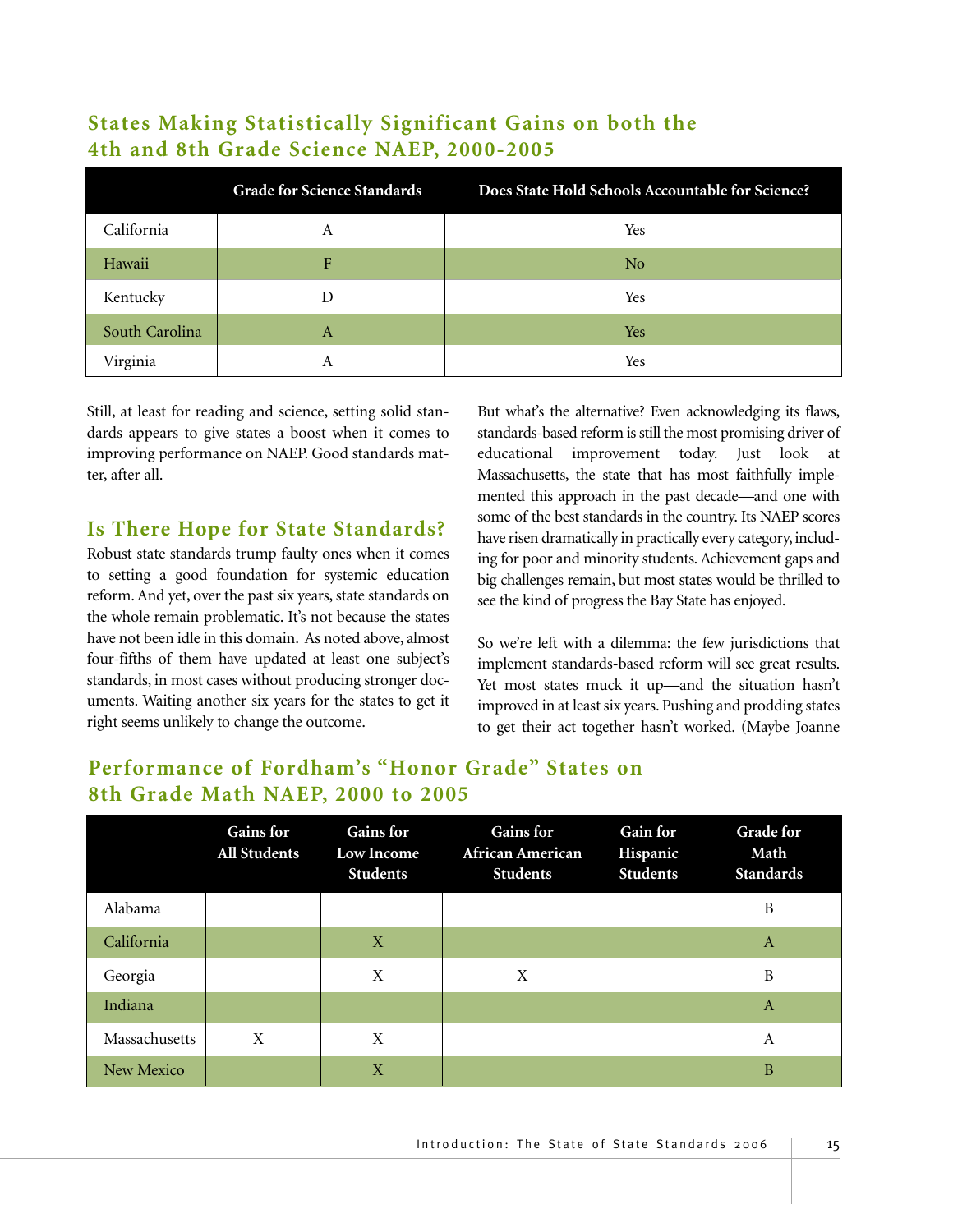Jacobs' essay will inspire a few jurisdictions.) So what else? The only way to fundamentally solve this problem, as we see it, is to build on the success of states like Massachusetts and move to a system of national standards and tests.

# *Fordham will push for better state standards even as we fight for great national standards.*

We understand that national standards would face the same perils as state standards. If written by committee, or turned over to K-12 interest groups, they could turn out to be vague, politically correct, encyclopedic, and/or fuzzy. If linked with real consequences for schools, they could be pressured downward. They could even wind up doing more harm than good.

But if done right, they could finally put the entire country on the sturdy path of standards-based reform. And if great standards can be written in Sacramento or Indianapolis or Boston, perhaps they could be created in Washington, D.C.

Some people say that national standards and tests will never happen, that they will prove (yet again) to be politically impossible. Perhaps. But we've grown just as skeptical about the chances of state standards getting any better. So we'll hedge our bets: we'll push for better state standards even as we fight for great national standards. For the sake of the country, we hope that one of those strategies will finally come to fruition.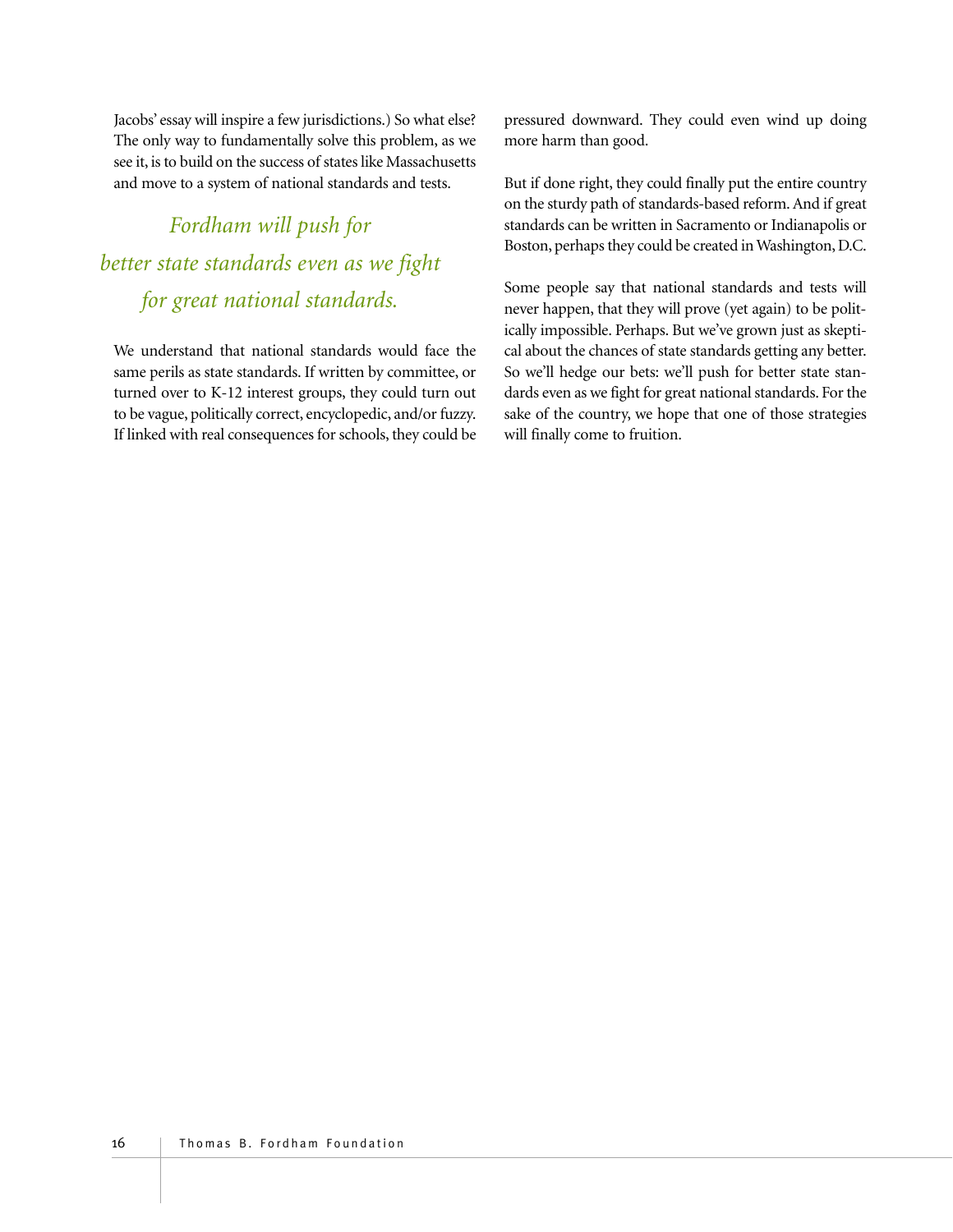# **National Report Card 2006: State Standards Across all Subjects** *(in rank order by cumulative GPA)*

| <b>STATE</b>    | <b>ENGLISH</b> | <b>MATH</b>    | <b>SCIENCE</b> | <b>U.S.</b><br><b>HISTORY</b> | WORLD<br><b>HISTORY</b> | CUM.GPA  | <b>OVERALL</b><br><b>GRADE</b> | <b>RANK</b>             | <b>RANK</b><br>(2000 RANK) |
|-----------------|----------------|----------------|----------------|-------------------------------|-------------------------|----------|--------------------------------|-------------------------|----------------------------|
| California      | А              | A              | Α              | А                             | А                       | 4.00     | А                              | $\mathbf{1}$            | 1(1)                       |
| Indiana         | A              | A              | A              | A                             | $\mathsf A$             | 4.00     | $\mathsf A$                    | $\mathbf{1}$            | 1(10)                      |
| Massachusetts   | A              | A              | А              | А                             | A                       | 4.00     | A                              | $\mathbf 1$             | 1(8)                       |
| New York        | B              | $\mathsf{C}$   | $\sf A$        | $\mathsf A$                   | $\mathsf A$             | 3.40     | $B +$                          | $\overline{\mathbf{4}}$ | 4(21)                      |
| Georgia         | B              | B              | B              | B                             | A                       | 3.20     | $B +$                          | 5                       | 5(21)                      |
| Virginia        | B              | $\mathsf{C}$   | $\mathsf A$    | $\mathbf B$                   | $\mathsf A$             | 3.20     | $B +$                          | 5                       | 5(10)                      |
| Arizona         | B              | C              | B              | A                             | B                       | 3.00     | B                              | 7                       | 7(2)                       |
| South Carolina  | B              | D              | A              | $\mathsf{C}$                  | A                       | 2.80     | $B -$                          | 8                       | 8(3)                       |
| Alabama         | А              | B              | F              | A                             | $\mathsf{C}$            | 2.60     | $B -$                          | 9                       | 9(5)                       |
| Minnesota       | B              | D              | B              | F                             | $\mathsf{A}$            | 2.20     | $C +$                          | 10                      | 10 (39)                    |
| Louisiana       | А              | C              | $\, {\bf B}$   | D                             | F                       | 2.00     | $C +$                          | $11\,$                  | 11(14)                     |
| Maryland        | $\mathsf{C}$   | $\mathsf{C}$   | B              | $\mathfrak{c}$                | D                       | 2.00     | $C +$                          | 11                      | 11(10)                     |
| Oklahoma        | С              | C              | F              | $\, {\bf B}$                  | B                       | 2.00     | $C +$                          | 11                      | 11 (21)                    |
| <b>Illinois</b> | B              | $\mathsf{C}$   | $\, {\bf B}$   | F                             | D                       | 1.80     | $C -$                          | 14                      | 14 (26)                    |
| Nevada          | B              | $\mathsf C$    | ${\tt D}$      | $\mathsf c$                   | D                       | 1.80     | $C -$                          | 14                      | 14(14)                     |
| New Jersey      | $\mathsf{C}$   | D              | $\, {\bf B}$   | F                             | $\, {\bf B}$            | 1.80     | $C -$                          | 14                      | 14 (29)                    |
| New Mexico      | D              | B              | А              | F                             | D                       | 1.80     | $C -$                          | 14                      | 14 (47)                    |
| <b>Texas</b>    | $\mathbf{B}$   | $\mathsf{C}$   | F              | $\mathsf{C}$                  | $\mathsf{C}$            | 1.80     | $C -$                          | 14                      | 14(3)                      |
| West Virginia   | С              | C              | B              | F                             | C                       | 1.80     | $C -$                          | 14                      | 14 (14)                    |
| Colorado        | C              | D              | B              | $\mathbf D$                   | D                       | 1.60     | $C -$                          | 20                      | 20 (29)                    |
| Delaware        | C              | F              | C              | B                             | D                       | 1.60     | $C -$                          | 20                      | 29 (14)                    |
| Kansas          | $\mathsf{C}$   | F              | F              | $\, {\bf B}$                  | $\, {\bf B}$            | 1.60     | $C -$                          | 20                      | 20(14)                     |
| North Carolina  | B              | C              | $\, {\bf B}$   | F                             | F                       | 1.60     | $C -$                          | 20                      | 20(5)                      |
| South Dakota    | B              | $\mathsf{C}$   | D              | $\mathbf D$                   | D                       | 1.60     | $C -$                          | 20                      | 20(8)                      |
| Tennessee       | D              | D              | B              | $\mathsf c$                   | D                       | 1.60     | $C -$                          | 20                      | 20(47)                     |
| Ohio            | $\mathsf{C}$   | D              | $\, {\bf B}$   | ${\bf D}$                     | F                       | 1.40     | $D+$                           | 26                      | 26 (20)                    |
| Utah            | C              | D              | $\mathsf c$    | $\mathsf{C}$                  | F                       | 1.40     | D+                             | 26                      | 26(10)                     |
| Rhode Island    | $\mathsf{C}$   | F              | $\mathsf{C}$   | $\color{blue}\ast$            | $\ast$                  | 1.33     | $D+$                           | 28                      | 28 (34)                    |
| D.C.            | $\mathsf{C}$   | D              | C              | F                             | D                       | 1.20     | $D+$                           | 29                      | 29(7)                      |
| Mis sis sippi   | B              | D              | F              | F                             | $\mathsf{C}$            | 1.20     | $D+$                           | 29                      | 29(21)                     |
| Nebraska        | C              | D              | F              | C                             | D                       | 1.20     | D+                             | 29                      | 29 (14)                    |
| Idaho           | B              | D              | F              | $\mathbf D$                   | F                       | 1.00     | D                              | 32                      | 32 (NA)                    |
| Kentucky        | С              | C              | D              | F                             | F                       | 1.00     | D                              | 32                      | 32 (38)                    |
| North Dakota    | $\mathsf{C}$   | $\mathsf{C}$   | D              | F                             | F                       | 1.00     | D                              | 32                      | 32 (47)                    |
| Oregon          | B              | D              | F              | D                             | F                       | 1.00     | D                              | 32                      | 32 (29)                    |
| Pennsylvania    | C              | D              | $\mathsf C$    | F                             | F                       | $1.00\,$ | ${\mathsf D}$                  | 32                      | 32 (34)                    |
| Vermont         | С              | ${\mathsf D}$  | $\mathsf C$    | F                             | F                       | $1.00\,$ | ${\tt D}$                      | 32                      | 32 (36)                    |
| Michigan        | D              | $\mathfrak{c}$ | D              | F                             | F                       | 0.80     | $D -$                          | 38                      | 38 (39)                    |
| Maine           | С              | ${\tt D}$      | ${\tt D}$      | F                             | F                       | 0.80     | $D -$                          | 38                      | 38 (36)                    |
| <b>Missouri</b> | $\mathsf C$    | F              | $\mathsf C$    | F                             | F                       | 0.80     | $\mathbf{D}^-$                 | 38                      | 38 (29)                    |
| New Hampshire   | B              | F              | F              | F                             | D                       | 0.80     | D-                             | 38                      | 38 (26)                    |
| Arkansas        | $\mathsf{C}$   | F              | ${\mathsf D}$  | F                             | F.                      | 0.60     | $D -$                          | 42                      | 42 (45)                    |
| Connecticut     | F              | F              | $\mathsf C$    | D                             | F                       | 0.60     | D-                             | 42                      | 42 (29)                    |
| Florida         | C              | F              | F              | ${\bf D}$                     | F                       | 0.60     | $D -$                          | 42                      | 42 (21)                    |
| Washington      | F              | F              | С              | F                             | D                       | 0.60     | $\mathbf{D}$ –                 | 42                      | 42 (39)                    |
| Wisconsin       | $\mathsf{C}$   | ${\bf D}$      | F              | F                             | F                       | 0.60     | $\mathbf{D}$ –                 | 42                      | 42 (26)                    |
| Alaska          | D              | D              | F              | F                             | F                       | 0.40     | F                              | 47                      | 47 (42)                    |
| Hawaii          | $\mathfrak{c}$ | F              | F              | F                             | F                       | 0.40     | F                              | 47                      | 47 (44)                    |
| Montana         | F              | D              | F              | F                             | F                       | 0.20     | F                              | 49                      | 49 (43)                    |
| Wyoming         | F              | F              | F              | F                             | F                       | 0.00     | F                              | 50                      | 50(45)                     |
| AVG. 2006       | $c +$          | $D+$           | $c-$           | $D+$                          | $D+$                    | 1.59     | $c -$                          | $\bullet$               | $\bullet$                  |
| AVG. 2000       | $c-$           | C              | $\mathbf c$    | $D+$                          | $\bullet$               | 1.72     | $c -$                          |                         | $\bullet$                  |

Introduction: The State of State Standards 2006 | 17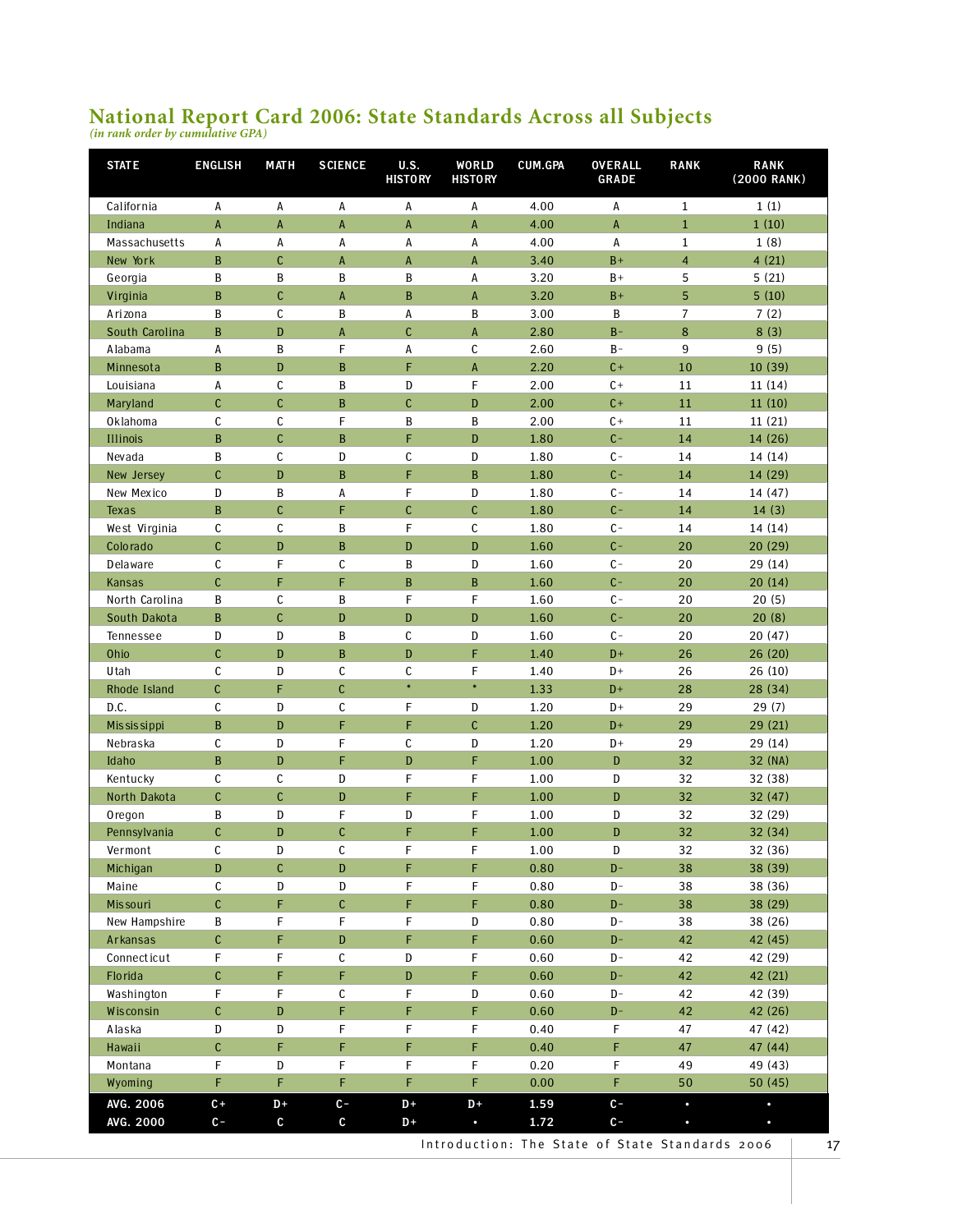# **National Report Card 2006: State Standards Across all Subjects** *(in alphabetical order)*

| <b>STATE</b>   | <b>ENGLISH</b> | M AT H       | <b>SCIENCE</b> | U.S.<br><b>HISTORY</b> | WORLD<br><b>HISTORY</b> | CUM.GPA  | <b>OVERALL</b><br><b>GRADE</b> | <b>RANK</b>    | <b>RANK</b><br>(2000 RANK) |
|----------------|----------------|--------------|----------------|------------------------|-------------------------|----------|--------------------------------|----------------|----------------------------|
| Alabama        | А              | B            | F              | А                      | $\mathsf C$             | 2.60     | $B -$                          | 9              | 9(5)                       |
| Alaska         | ${\bf D}$      | D            | F              | F                      | F                       | 0.40     | F                              | 47             | 47 (42)                    |
| Arizona        | B              | C            | B              | А                      | B                       | 3.00     | B                              | $\overline{7}$ | 7(2)                       |
| Arkansas       | $\mathsf{C}$   | F            | D              | F                      | F                       | 0.60     | $D -$                          | 42             | 42 (45)                    |
| California     | A              | А            | A              | А                      | А                       | 4.00     | Α                              | $\mathbf{1}$   | 1(1)                       |
| Colorado       | $\mathsf{C}$   | D            | $\, {\bf B}$   | D                      | D                       | 1.60     | $C -$                          | 20             | 20 (29)                    |
| Connecticut    | F              | F            | C              | D                      | F                       | 0.60     | $D -$                          | 42             | 42 (29)                    |
| D.C.           | C              | D            | $\mathsf{C}$   | F                      | D                       | 1.20     | $D+$                           | 29             | 29(7)                      |
| Delaware       | С              | F            | C              | B                      | D                       | 1.60     | $C -$                          | 20             | 29 (14)                    |
| Florida        | $\mathsf{C}$   | F            | F              | D                      | F                       | 0.60     | $D -$                          | 42             | 42 (21)                    |
| Georgia        | B              | B            | B              | B                      | А                       | 3.20     | $B+$                           | 5              | 5(21)                      |
| Hawaii         | $\mathsf{C}$   | F            | F              | F                      | F                       | 0.40     | F                              | 47             | 47 (44)                    |
| Idaho          | B              | D            | F              | D                      | F                       | 1.00     | D                              | 32             | 32 (NA)                    |
| Illinois       | B              | $\mathsf{C}$ | B              | F                      | D                       | 1.80     | $C -$                          | 14             | 14 (26)                    |
| Indiana        | A              | А            | А              | А                      | А                       | 4.00     | А                              | $\mathbf{1}$   | 1(10)                      |
| Kansas         | $\mathsf{C}$   | F            | F              | B                      | $\, {\bf B}$            | 1.60     | $C -$                          | 20             | 20(14)                     |
| Kentucky       | $\mathsf c$    | C            | D              | F                      | F                       | 1.00     | ${\bf D}$                      | 32             | 32 (38)                    |
| Louisiana      | A              | $\mathsf{C}$ | $\, {\bf B}$   | D                      | F                       | 2.00     | $C +$                          | 11             | 11(14)                     |
| Maine          | C              | D            | D              | F                      | F                       | 0.80     | $D -$                          | 38             | 38 (36)                    |
| Maryland       | $\mathsf{C}$   | $\mathsf{C}$ | B              | $\mathsf{C}$           | D                       | 2.00     | $C +$                          | $11\,$         | 11(10)                     |
| Massachusetts  | А              | Α            | А              | А                      | А                       | 4.00     | А                              | $\mathbf{1}$   | 1(8)                       |
| Michigan       | D              | $\mathsf{C}$ | D              | F                      | F                       | 0.80     | $D -$                          | 38             | 38 (39)                    |
| Minnesota      | B              | D            | B              | F                      | А                       | 2.20     | $C +$                          | 10             | 10 (39)                    |
| Mis sis sippi  | $\, {\bf B}$   | D            | F              | F                      | $\mathsf{C}$            | 1.20     | $D+$                           | 29             | 29 (21)                    |
| Mis souri      | С              | F            | $\mathsf c$    | F                      | F                       | 0.80     | $D -$                          | 38             | 38 (29)                    |
| Montana        | F              | D            | F              | F                      | F                       | 0.20     | F                              | 49             | 49 (43)                    |
| Nebraska       | $\mathsf c$    | D            | F              | C                      | D                       | 1.20     | $D+$                           | 29             | 29 (14)                    |
| Nevada         | B              | $\mathsf{C}$ | D              | $\mathsf{C}$           | ${\bf D}$               | 1.80     | $C -$                          | 14             | 14(14)                     |
| New Hampshire  | B              | F            | F              | F                      | D                       | 0.80     | $D -$                          | 38             | 38 (26)                    |
| New Jersey     | $\mathsf{C}$   | D            | B              | F                      | $\, {\bf B}$            | 1.80     | $C -$                          | 14             | 14 (29)                    |
| New Mexico     | D              | B            | А              | F                      | D                       | 1.80     | $C -$                          | 14             | 14 (47)                    |
| New York       | B              | $\mathsf{C}$ | $\mathsf A$    | A                      | A                       | 3.40     | $B+$                           | $\overline{4}$ | 4(21)                      |
| North Carolina | B              | C            | B              | F                      | F                       | 1.60     | $C -$                          | 20             | 20(5)                      |
| North Dakota   | $\mathsf{C}$   | $\mathsf{C}$ | D              | F                      | F                       | 1.00     | D                              | 32             | 32 (47)                    |
| Ohio           | С              | D            | B              | D                      | F                       | 1.40     | $D+$                           | 26             | 26 (20)                    |
| Oklahoma       | $\mathsf{C}$   | C            | F              | $\, {\bf B}$           | $\, {\bf B}$            | 2.00     | $C +$                          | $11\,$         | 11(21)                     |
| Oregon         | B              | D            | F              | D                      | F                       | 1.00     | D                              | 32             | 32 (29)                    |
| Pennsylvania   | $\mathsf{C}$   | D            | $\mathfrak{c}$ | F                      | F                       | $1.00\,$ | D                              | 32             | 32 (34)                    |
| Rhode Island   | С              | F            | С              | $\bullet$              | $\bullet$               | 1.33     | $D+$                           | 28             | 28 (34)                    |
| South Carolina | $\, {\bf B}$   | D            | $\mathsf A$    | C                      | $\sf A$                 | 2.80     | $B -$                          | 8              | 8(3)                       |
| South Dakota   | B              | С            | ${\tt D}$      | D                      | D                       | 1.60     | $C -$                          | 20             | 20(8)                      |
| Tennessee      | ${\mathsf D}$  | D            | $\, {\bf B}$   | $\mathsf C$            | ${\mathsf D}$           | 1.60     | $C -$                          | 20             | 20(47)                     |
| Texas          | B              | C            | F              | С                      | С                       | 1.80     | $C -$                          | 14             | 14(3)                      |
| Utah           | C              | D            | $\mathsf C$    | $\mathsf C$            | F                       | 1.40     | $D+$                           | 26             | 26(10)                     |
| Vermont        | С              | D            | $\mathsf C$    | F                      | F                       | 1.00     | D                              | 32             | 32 (36)                    |
| Virginia       | $\, {\bf B}$   | C            | $\mathsf A$    | B                      | $\mathsf A$             | 3.20     | $B+$                           | 5 <sup>5</sup> | 5(10)                      |
| Washington     | F              | F            | С              | F                      | D                       | 0.60     | $D -$                          | 42             | 42 (39)                    |
| West Virginia  | $\mathsf{C}$   | C            | $\, {\bf B}$   | F                      | $\mathbb C$             | 1.80     | $C -$                          | 14             | 14 (14)                    |
| Wisconsin      | С              | D            | F              | F                      | F                       | 0.60     | $D -$                          | 42             | 42 (26)                    |
| Wyoming        | F              | F            | F              | F                      | F                       | 0.00     | F.                             | 50             | 50(45)                     |
| AVG. 2006      | $C +$          | $D +$        | $c-$           | $D+$                   | D+                      | 1.59     | $c-$                           | $\bullet$      | $\bullet$                  |
| AVG. 2000      | $c -$          | $\mathsf c$  | $\mathbf{c}$   | $D+$                   | $\bullet$               | 1.72     | $c-$                           |                |                            |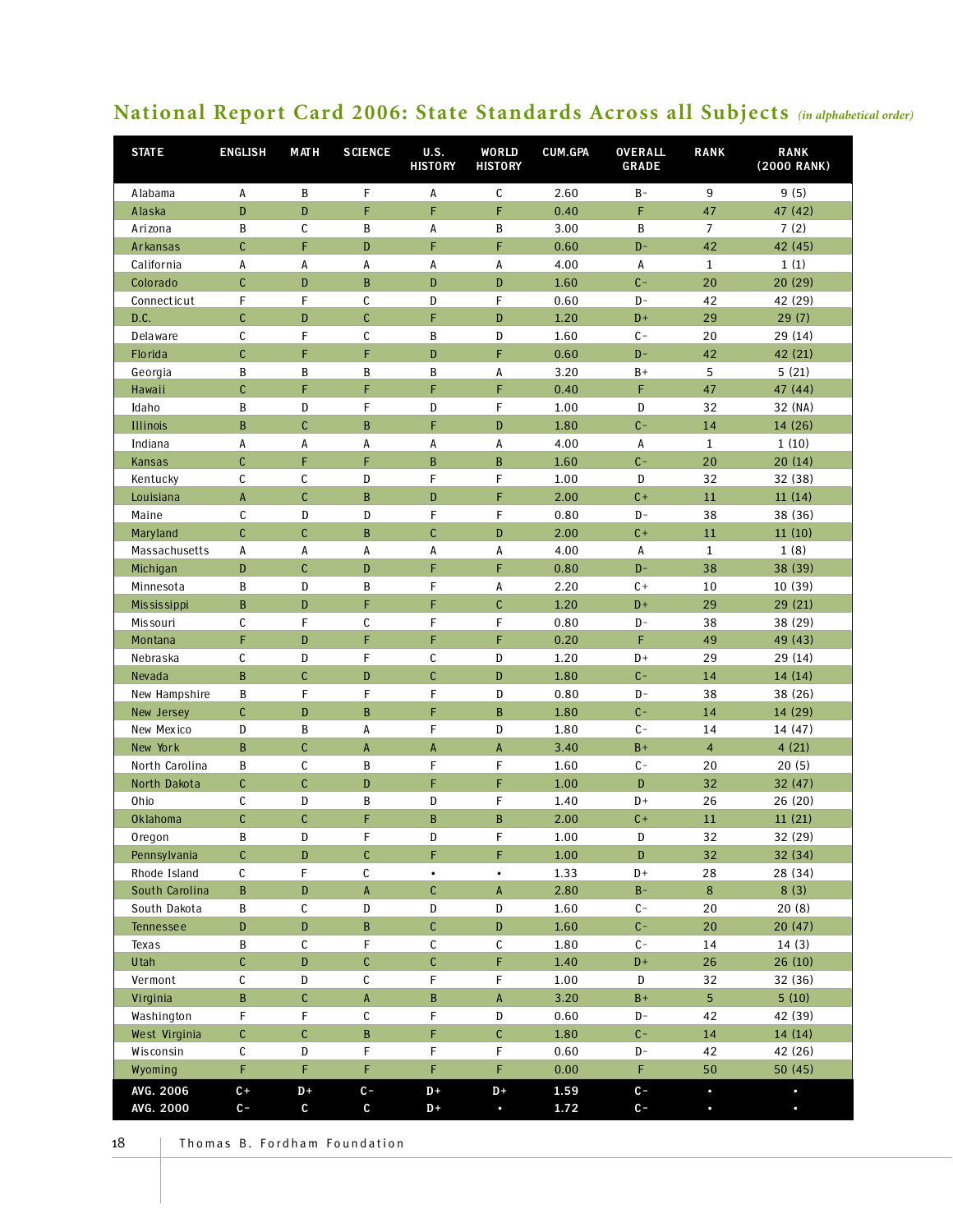Standards-based education reform involves many elements—testing, accountability systems, cut scores, to name but a few—but the success of each ultimately rests upon getting state academic standards right. So far, however, the states that have produced exemplary standards are greatly outnumbered by those whose standards are weak, nebulous, watered-down, contentfree or otherwise unable to bear a real burden.

Perhaps a dozen states have good standards in one or two subjects, but just three states—California, Massachusetts, and Indiana—have consistently produced top-flight K-12 standards across the curriculum. The question is, How did they do it?

It's no secret what causes most jurisdictions to botch the job: overreliance on faulty national standards; the exclusion of real subject-matter experts from the standards-writing process; an obsession with vast committees and "stakeholder consensus." But California, Massachusetts, and Indiana avoided these traps because they had visionary leaders—and bare-knuckled infighters with thick skins—who exploited unique political opportunities to fight for and pass top-flight standards. This is their story.

In Massachusetts, an equity lawsuit in the early 1990s forced the legislature to address school funding issues. Sensing an opportunity, reform-minded leaders, headed by businessman Jack Rennie, offered the education establishment a deal: more money in return for real reform. The massive funding increase for schools softened what would otherwise have been stiff opposition to standards-based reform.

In California, reform leaders such as Governor Pete Wilson and reading activist Marion Joseph got a boost in 1994 when their state received the lowest reading scores in the union on the National Assessment of Educational Progress (NAEP). That shock—weakened the influence of progressive educators who had dominated the Department of Education and paved the way for Sacramento to institute statewide standards and testing to monitor what students were learning.

And Indiana, which had lost thousands of high-paying, low-skill factory jobs, was also shaken by national reports criticizing its schools. Leaders such as higher education commissioner Stan Jones turned to out-ofstate experts to help turn things around.

# *Visionary leaders exploited unique political opportunities to pass top-flight standards.*

To be sure, these visionaries and fighters had lots of help. In each state, the governor and key legislators worked across party lines to make first-class standards a reality. The state boards of education took a strong leadership role in Massachusetts and California, and the governor's Education Roundtable did much the same in Indiana.

Teacher unions in all three states chose not to oppose rigorous standards, in part because they realized that more funding for schools hinged on reform. Eventually, many union leaders came to believe that clear standards would help teachers understand what they were expected to do.

Urban superintendents also climbed aboard the standards' train. Some believed that higher standards would lead to more money; others were simply sick of the cloudy, mediocre status quo. Like teachers, they wanted clarity.

As progressives in state education departments were outmaneuvered (or beaten to a pulp) by more traditional education thinkers, reformers also brought in reading researchers, math professors, Nobel Laureates, and consultants with benchmarking expertise. Each of these states tried to learn from others—and from high-scoring Asian and European nations. Nobody in these states tried to learn from education school professors.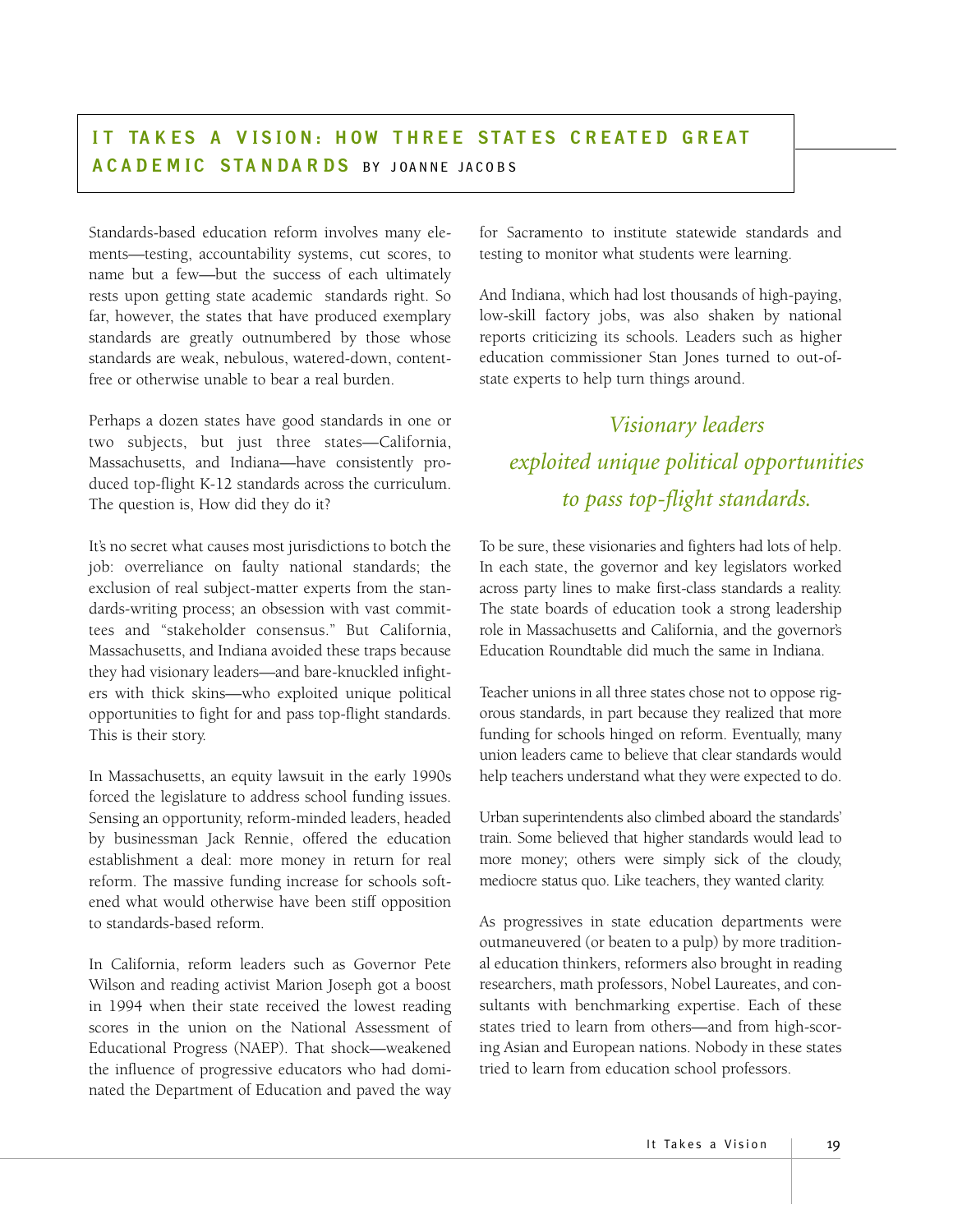Pockets of resistance can still be found in these states in affluent suburban districts and university education departments, where progressives maintain bastions. But, for the most part, "major combat" has ended in the standards battle even as fighting rages over testing and accountability.

In Massachusetts, the MCAS (Massachusetts Comprehensive Assessment System) is under constant attack. Students in the class of 2006 had to pass the tenth grade MCAS to earn a high school diploma. "Half of teachers believe there should be no graduation requirement," says Kathleen Kelley, who headed the Massachusetts Federation of Teachers until June 2006.

*"Major combat" has ended in the standards battle, even as fighting rages over testing and accountability.*

"The rest say the test shouldn't be the only measure."

Indiana's testing system is markedly weaker than its standards and new fights have broken out over "cut scores"—how good is good enough to pass?—and whether students should be testing at the beginning of the school year (current practice) or at the end. The union is pushing to keep testing in the autumn.

California took three years to back up its standards with a standards-linked test and even longer to complete the transition to a standards-based accountability system.

Bilingual teachers and their political allies have recently fought to exempt English language learners from testing and to create a simplified, standards-lite K-8 curriculum for students from non-English-speaking families. As of August 2006, Governor Arnold Schwarzenegger, an immigrant who learned English through immersion, was backing the state board of education's insistence that all students be taught to the same standards. Two former governors—Pete Wilson and Gray Davis—joined hands across party lines to back those standards.

Creating standards is only a first step on the long road to reform—but it's also a critical step, one that can take years to achieve. Visionary leaders who can adroitly mix conviction with conversion, friendship and politics are critical to making high-quality standards a reality.

#### **California: A Shock to the System**

California was a national leader in progressive education until the 1994 National Assessment of Education Progress (NAEP) scores showed the state mired at the bottom nationally in fourth-grade reading—tied with Louisiana and scoring below Mississippi. On the whole, California fourth-graders were more than a year behind in reading.

"Abysmal," says Michael Kirst, a Stanford education professor who had served on the state board of education in the 1970s.

"Humiliating," says Marian Bergeson, a former teacher turned Republican legislator who later became Governor Pete Wilson's education secretary.

It wasn't the first jolt to California's progressive education leaders, but it proved to be the most fatal. In 1992, the state's students had also done poorly on the NAEP exam. Apologists and cynics blamed the "M & Ms"—too many Mexicans, and too little money—and not much more was said. But the 1994 scores couldn't be passed over as easily. They made clear that the full range of California's students was falling behind the rest of the nation: One NAEP chart showed half the children of California's college graduates reading below the "basic" level.

"That single chart started all this," says Jerry Treadway, a professor of education at San Diego State University.

The NAEP earthquake had set the reform pendulum swinging with a bipartisan consensus that the progressives had led the state to academic ruin. Leading the charge was Governor Pete Wilson. He was not, however, blazing a wholly new trail.

#### **Reform's False Start**

California's standards story starts in 1983, the year *A Nation at Risk* was published and the dynamic Louis "Bill" Honig Jr., took over as the state's elected superin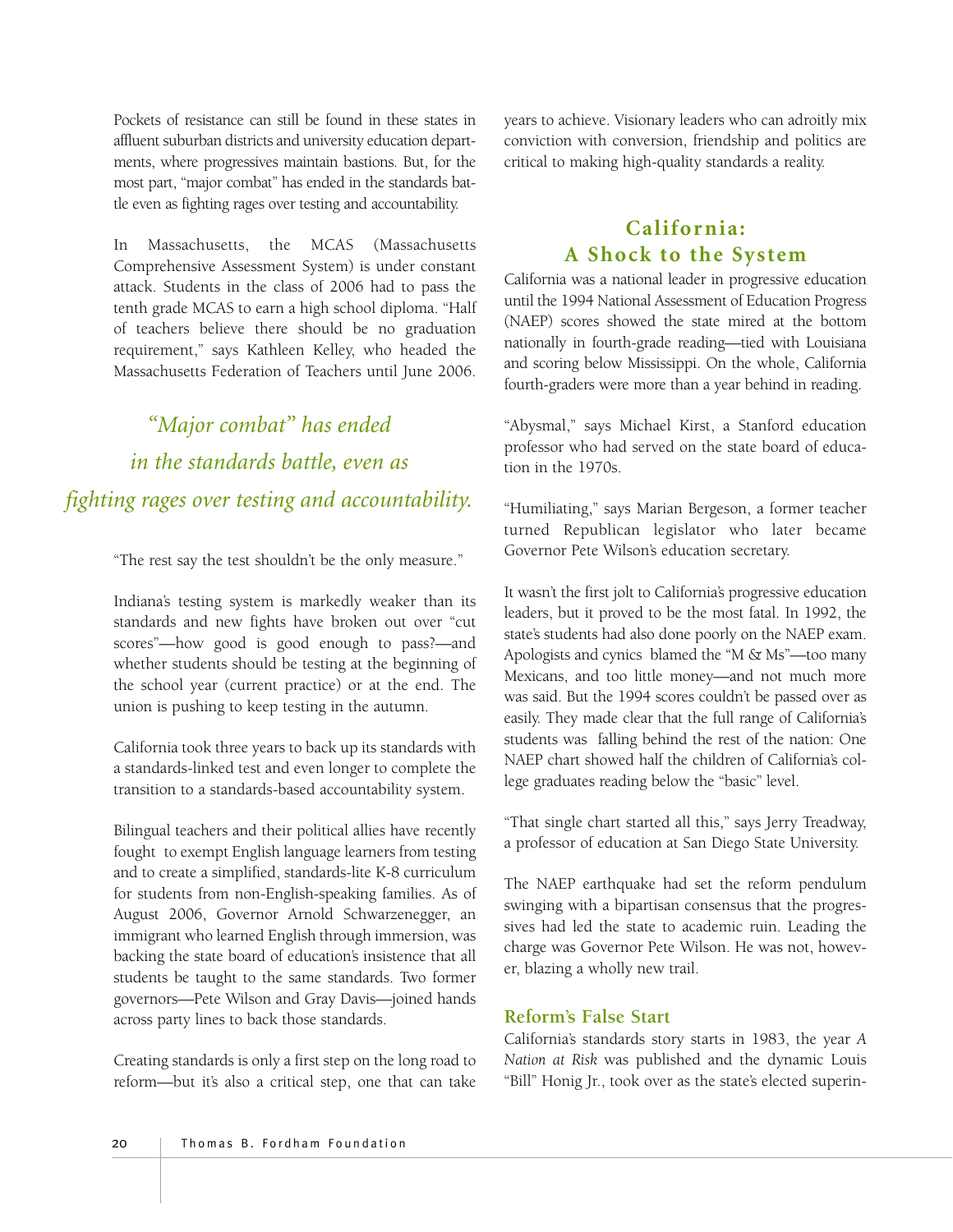tendent of public instruction and head of the department of education. In his dark-horse campaign against Wilson Riles, who had served in that post for the previous 12 years, Honig called for raising standards and graduation requirements and for teaching "a core of knowledge in the arts and sciences."

It was a bold move. Prior to Honig's arrival, most California education dollars came from local property taxes, so the state had little say over how they were spent and minimal power to set standards. The decision by voters in 1978 to pass Proposition 13, which shifted education funding from local districts to the state, changed all that. And Honig, who wanted to craft new statewide standards calling for students to read literature, study classic civilizations, and develop mathematical and scientific understanding, saw his opportunity.

But having the will did not give him the capacity to overcome the progressivists who controlled the state education department and the writing of curriculum frameworks. These were people who believed that the teacher should be "a guide on the side," facilitating children's natural learning, not a "sage on the stage" teaching skills or knowledge.

"The frameworks were, mostly, here's how you teach, which wasn't that helpful," recalls Glen Thomas, who was staff director of the curriculum commission and then deputy director of the Academic Standards Commission. "Quality was uneven. The ones we did later tended to be better because we learned as we went along. History was pretty good," he remembers, because leaders such as Diane Ravitch and Charlotte Crabtree, who stressed content over teaching methods, were involved. "But math was weak. We had kids going all the way through school and never doing algebra. They could just take general math."

The reading frameworks were especially "crappy," says Sue Burr. An education consultant in the legislature at the time who worked with state Senator Gary Hart—a Democrat who chaired the state Senate Education Committee and left the legislature in 1994 to open the Institute for Education Reform at Sacramento State University—Burr later served as Governor Gray Davis's education secretary. Whole language enthusiasts, she says, wrote a visionary reading framework in 1987 that was heavy on literature and the joy of learning, very light on phonics, spelling, and direct instruction.

#### **BILL HONIG**



Elected superintendent of public instruction in 1983, he led an early effort to write education standards for all California schools and became an advocate for statewide testing of students. Without it, he believed, there would be no way to measure if the standards were elevating student performance.

*[Without a state test], we were flying blind. That's why NAEP was such a shock in 1994.*

The math framework didn't come until 1992, and predictably, it embraced the "new new math" ideas promulgated by the National Council of Teachers of Mathematics, which stressed students working in groups, solving real-world problems, and developing their own strategies instead of applying traditional algorithms. Computation drills were out, feeling good was in. Students would feel "mathematically empowered," the framework promised.

But how would anyone know if the state's newly "empowered" students were any better at math? California had no state test. In 1990, Governor George Deukmejian vetoed funding for the California Assessment Program (CAP) multiple-choice test, complaining that it didn't produce individual scores.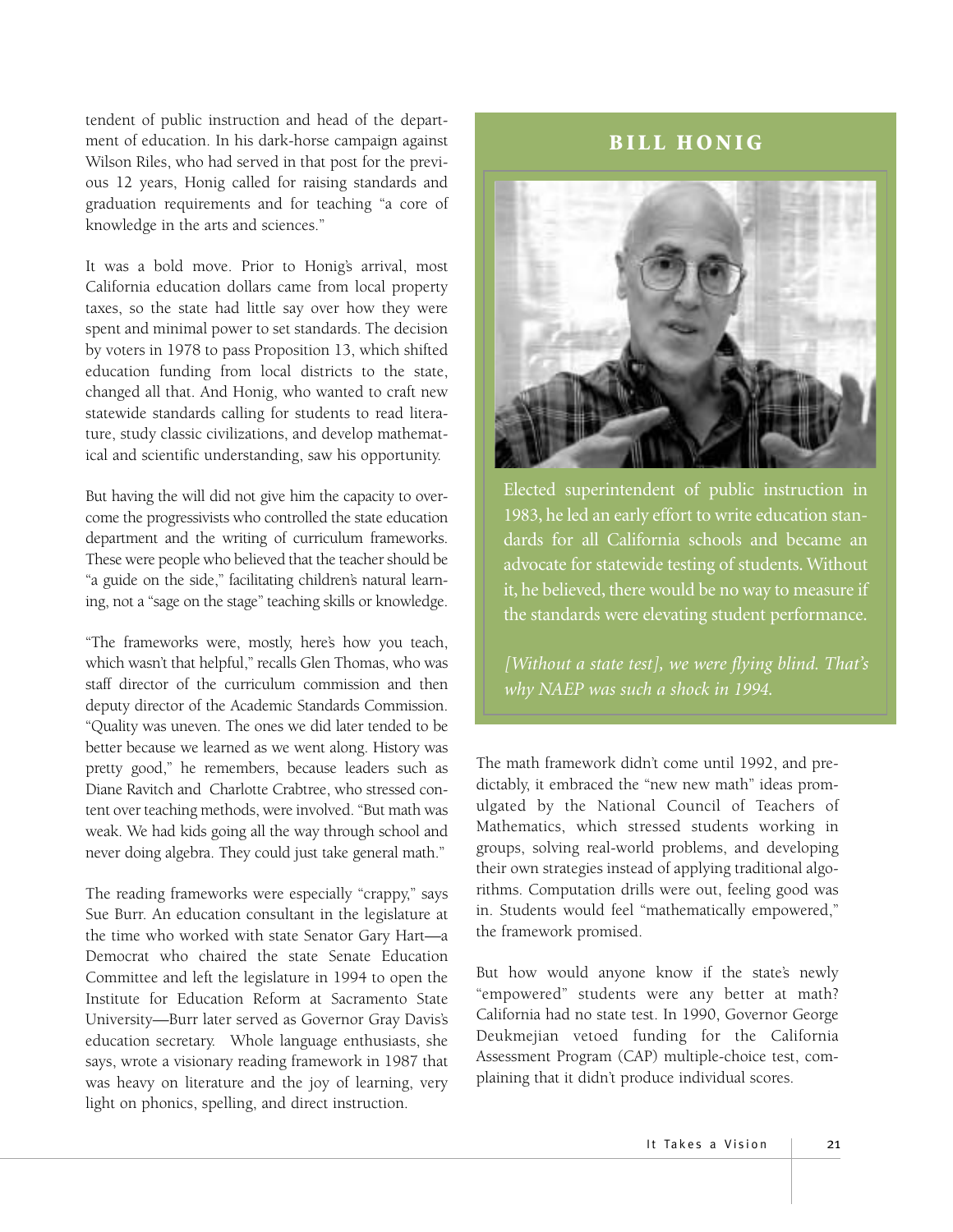Honig says he realized students were foundering, but couldn't muster the political support necessary to launch a statewide test. "It could have been corrected so easily, if we'd had a state test, but we were flying blind," Honig says. "That's why NAEP was such a shock in 1994."

Honig also tried to bring back skills instruction but made little headway. Then he was distracted by charges involving education department contracts for his wife's nonprofit foundation. Convicted of conflict-of-interest charges, he resigned at the start of 1993.

# *CEO Sam Ginn, who complained that high school grads couldn't pass a simple arithmetic test, moved Wilson to action.*

Demoralized by Honig's fall, the education department was managed for the next two years by an interim superintendent named Dave Dawson, a long-time civil servant who tried not to make waves. Inside the education department and the colleges of education, progressivism reigned supreme. But outside, even before Honig's fall, the traditionalists were gathering their forces.

#### **Rallying Traditionalist Troops**

If Honig couldn't break the back of failed progressive policies in California, others were willing to try. A remarkable array of citizens began a grassroots struggle for improved reading and math instruction.

Their spiritual leader and inspiration turned out to be Marion Joseph, a retired former aide to Riles, who spearheaded the revolt against whole-language reading in California. When she discovered that her grandson wasn't learning to read naturally, as whole-language theorists had promised, Joseph dived into the reading research literature, learned where the whole-language advocates were wrong, and became a shrewd and relentless lobbyist for the return of direct, systematic teaching of phonics.

Richard Lee Colvin, writing in *The Los Angeles Times* in 1995, described her as an "unpaid lobbyist" who "relies on 'moles,' as she calls them, to tip her off to proposed policies so she can press for language that suits her purpose."

Her success is demonstrated by the "conversion" of Bill Honig to her cause. After leaving office in 1993, he became the leader of the Consortium on Reading Excellence (CORE) in 1995 as a born-again phonics man.

Joseph went to work on key legislators, persuading them that reading instruction was failing California students. "I carted research studies to legislators and the governor's office," Joseph says. "I couldn't be accused of being a right-wing nut, because I was a left-wing nut."

On the math front, parent groups were forming to fight for traditional instruction—algorithms and all. Honest Open Logical Debate (HOLD) started in Palo Alto in 1995 as a group uniting mathematicians, computer scientists, engineers, and lower-tech parents concerned about "fuzzy" math textbooks—or no books at all. Mathematically Correct, a website started by San Diego scientists, spread word of the parents' revolt across the state and eventually the country.

The Internet was critical, says Ze'ev Wurman, a Palo Alto computer scientist and HOLD member who later was named to the committee that rewrote the math framework. High-tech parents, early e-mail adopters, "could easily exchange information, cull supporting articles from regional and national press, and rally people to meetings."

Sam Ginn, then the chair of the California Business Roundtable and CEO of Pacific Telesis, shared his concerns about math education directly with Governor Pete Wilson. "A few weeks after I took office as governor" in 1991, Wilson says, "I had a call from Sam Ginn, saying, 'We give tests for entry-level jobs to high school graduates. The exam is pegged at the seventh grade level the math is just arithmetic, fractions and percentages and it's the equivalent for reading comprehension and writing. Two-thirds of high school graduates flunk the exam. If they're close enough, we'll do remedial instruction, but we really think it's not our job to be teaching reading and math to high school graduates.' He thought that was our job."

One response to that complaint was the creation in 1991 of a Cabinet-level position, secretary of child development and education, to rival the elected superintendent of public instruction. Wilson named Maureen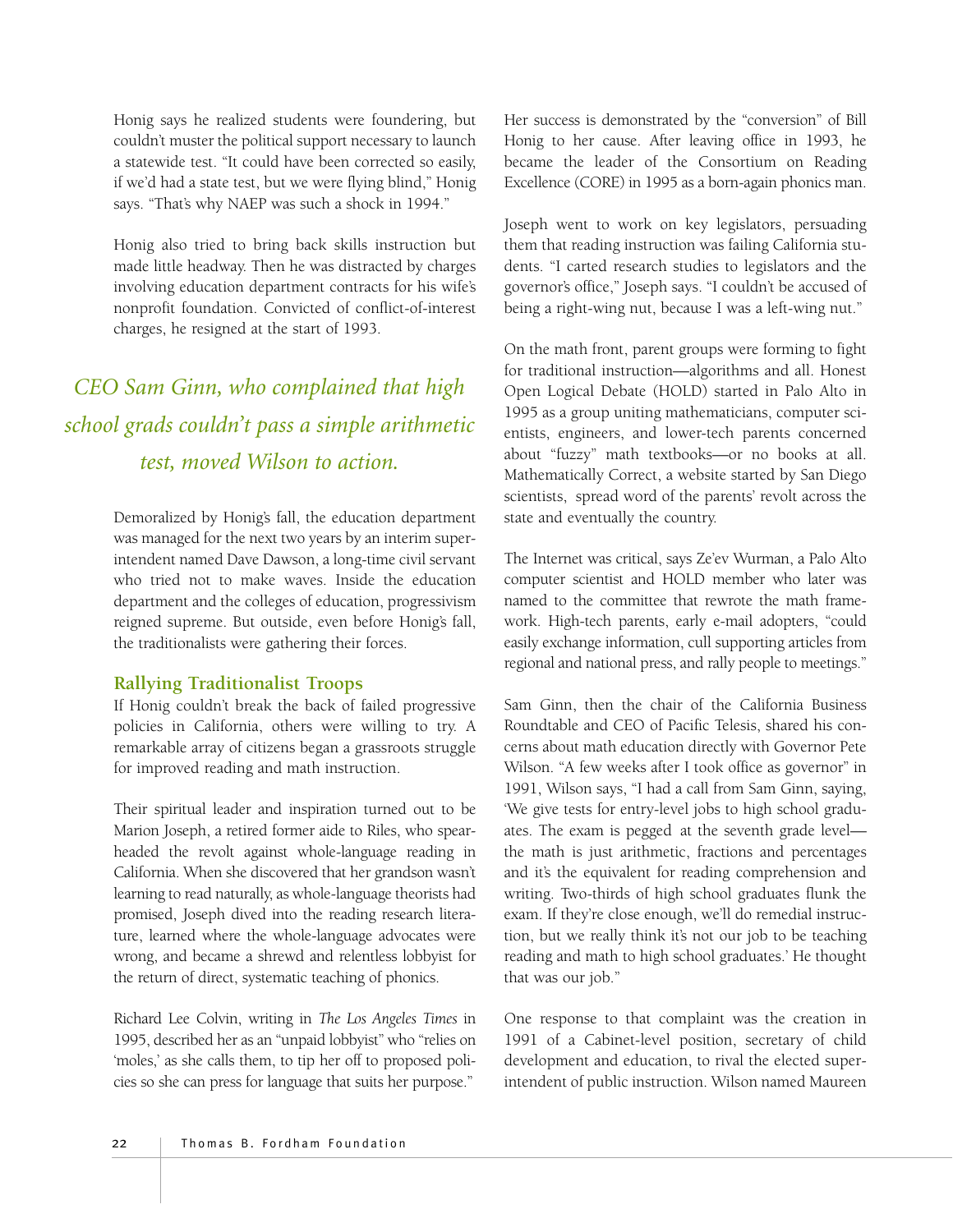DiMarco, former president of the California School Boards Association, who is best remembered for describing new-new math as "fuzzy crap."

#### **Rise of the State Board of Education**

The California state board of education, a relatively quiet group under Riles, rebelled against Honig in 1991. It sued Honig, claiming the board, not the secretary of public instruction, had the constitutional power to set education policy. It won its case in 1993.

"The appeals court ruled that the board of education was a policymaking body and the department of education was the arms and legs of the board," says Bill Lucia, who was executive director of the board at the time.

Wilson, as evidenced by his appointment of DiMarco, was friendly with the reform-minded board. Yvonne Larsen, president of the board in 1993, had served as vice-chair of the Nation at Risk panel and was a good friend of Wilson. They got to know one another in the '70s and early '80s, when Wilson was mayor of San Diego and she sat on the local school board.

Wilson wasted no time appointing assertive board members who were unwilling to take the department's lead. "I appointed Tim Draper to the board," Wilson says. "I told Tim, 'You don't have a snowball's chance in hell of being confirmed, but you'll have a year on the board to make your case.' Janet Nicholas had guts and honesty and I knew she would hang in there. We had awfully good people who we knew would hang in."

"Wilson got serious about K-12 and took the board seriously," says Suzanne Tacheny, who directed California Business for Educational Excellence. "He died on his sword over some appointments. He was willing to fight."

The shift in power from the superintendent to the board didn't just happen, says Wilson. "It was by conscious design."

Wilson wasted little time in stripping the department of its power. As mentioned, there was no statewide test before 1993 but the department's progressives were at work developing the new-fangled California Learning Assessment System (CLAS), which asked students to write about their feelings and draw pictures in response to reading passages.

Parents on the religious right railed against the exam after it was administered in 1993, complaining that questions about students' personal beliefs and experiences were an invasion of privacy. The department stonewalled its critics, dismissing them as right-wing extremists. But the criticisms leveled by statisticians hired to analyze the assessment for its technical soundness could not be so easily ignored. Their report in 1994 revealed numerous problems in producing valid scores. Moreover, CLAS couldn't provide individual student scores, a top priority for Wilson, who wanted to empower parents.

> *Pete Wilson died on his sword over appointments to the state board of education. He was willing to fight.*

These two shortcomings gave Wilson all he needed in 1994 to veto funding for CLAS.

That debacle—the word everyone uses to describe it did more than weaken the department politically. It clued in state officials, who had previously relied on the department of education's so-called professional expertise and ability to objectively determine what constituted best practice, that these "experts" were in fact part of the problem.

The department was further damaged in 1995 when Delaine Eastin took office as superintendent of public instruction. Eastin tried to restore balance to the department, moving some true believers to other jobs. "The progressives in the department didn't like Delaine at all," Stanford's Michael Kirst recalls.

But neither did the governor. "Pete Wilson hated Delaine," says Kirst. "She'd made very personal attacks on Wilson when she was in the legislature and he never forgave her."

Wilson slashed the education department's budget by 25 percent, further weakening Eastin's power.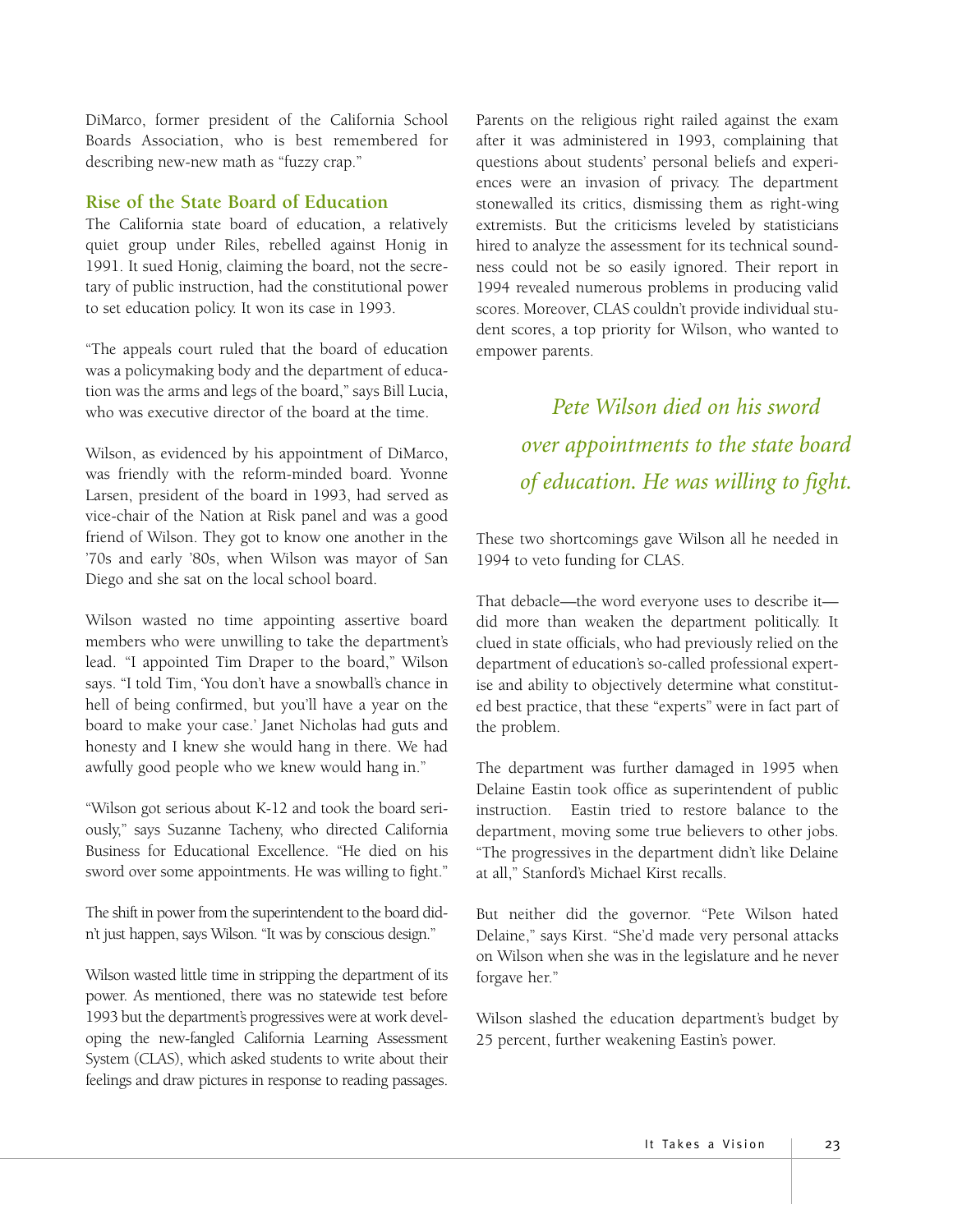And when Eastin thought things could get no worse, they did. With no friends among the progressives inside the education department, no support from the governor's office, and no public support in the wake of the CLAS debacle, she faced the public outcry over the 1994 NAEP results, released to the public in 1995.

Yet in the face of such adversity, she scored a success, launching both the Reading Task Force and the Math Task Force to look into the state's low performance. The Reading Task Force talked with reading researchers and called for "balanced" instruction combining phonics and comprehensive strategies. Joseph was a task-force member and lobbied successfully to include systematic and explicit teaching of phonics. The battles fought here would prove helpful when Wilson launched a commission to write new standards for the state in 1995.

# *The CTA had no interest in defending progressive education, and the CFT was pro-phonics.*

The Math Task Force was somewhat less successful. It, too, called for balance in instruction, but what was meant by balance was never be decided. Not surprisingly, when the math standards were written several years later, the process erupted into an all-out war.

Meanwhile, the legislature was waiting for no one. Liberal Democrats allied with conservative Republicans to pass the ABC bills in 1995, which required the state board of education to ensure that instructional materials in math and reading teach "systematic, explicit phonics, spelling and basic computational skills."

In a July 6, 1995, *San Francisco Chronicle* story, assemblyman John Burton explained why his bill required schools to teach spelling. "You cannot run until you walk. You cannot walk until you crawl," said Burton, an influential Democrat. "And what has happened in public education is we're trying to teach people how to run and jump, and nobody taught them either how to crawl or how to walk."

The ABC Bills passed the assembly without a single "no" vote. The bipartisan consensus was a tribute to Marion Joseph's aggressive lobbying and the progressives' lack of clout. The California Teachers Association had no interest in defending progressive education while the California Federation of Teachers was pro-phonics.

Eastin admitted that her department had made an "honest mistake" in neglecting basic skills.

"All the players agreed K-12 was a real mess," says Nicholas, who was a Wilson appointee to the state school board. "It wasn't making anybody happy. A key moment for me was when I was driving to Sacramento and heard on the radio that John Burton—a very liberal Democrat—had passed the ABC bill saying kids should be taught to spell. I started laughing. It was like passing a bill saying people should walk."

Republicans held a slim majority in the assembly. Steve Baldwin, "the most extreme right-wing Christian legislator we've ever had," says liberal Democrat Joseph, chaired the education committee. "I told Baldwin we had to stick to reading—no school prayer. We had to stay in the box."

"Without Baldwin, this wouldn't have happened," says Treadway. "CTA controls the agenda when the Democrats are in power. The Republicans are more likely to let a public voice in. Delaine thought because she'd been chair of the education committee she could walk over there and tell them what to do. By the time she got there, Marion had it sewn up."

"Everyone was in favor of excellence by then," says Hart. "It reminded me of crime. 'I can be tougher on crime than you.' Everyone was talking tough on education."

"The stars aligned," says Kirst. "Pete Wilson had the governor's power. The legislature was moving to the right; the Republicans gained control by one vote of one house. Honig was gone. There'd been an interim superintendent for two years, then Delaine Eastin, who didn't build any coalitions. The department of ed was beaten down."

The unions kept quiet. "This wasn't a bread and butter issue for them," says Kirst. "In terms of progressive vs. traditional, they probably had members split six ways to Sunday."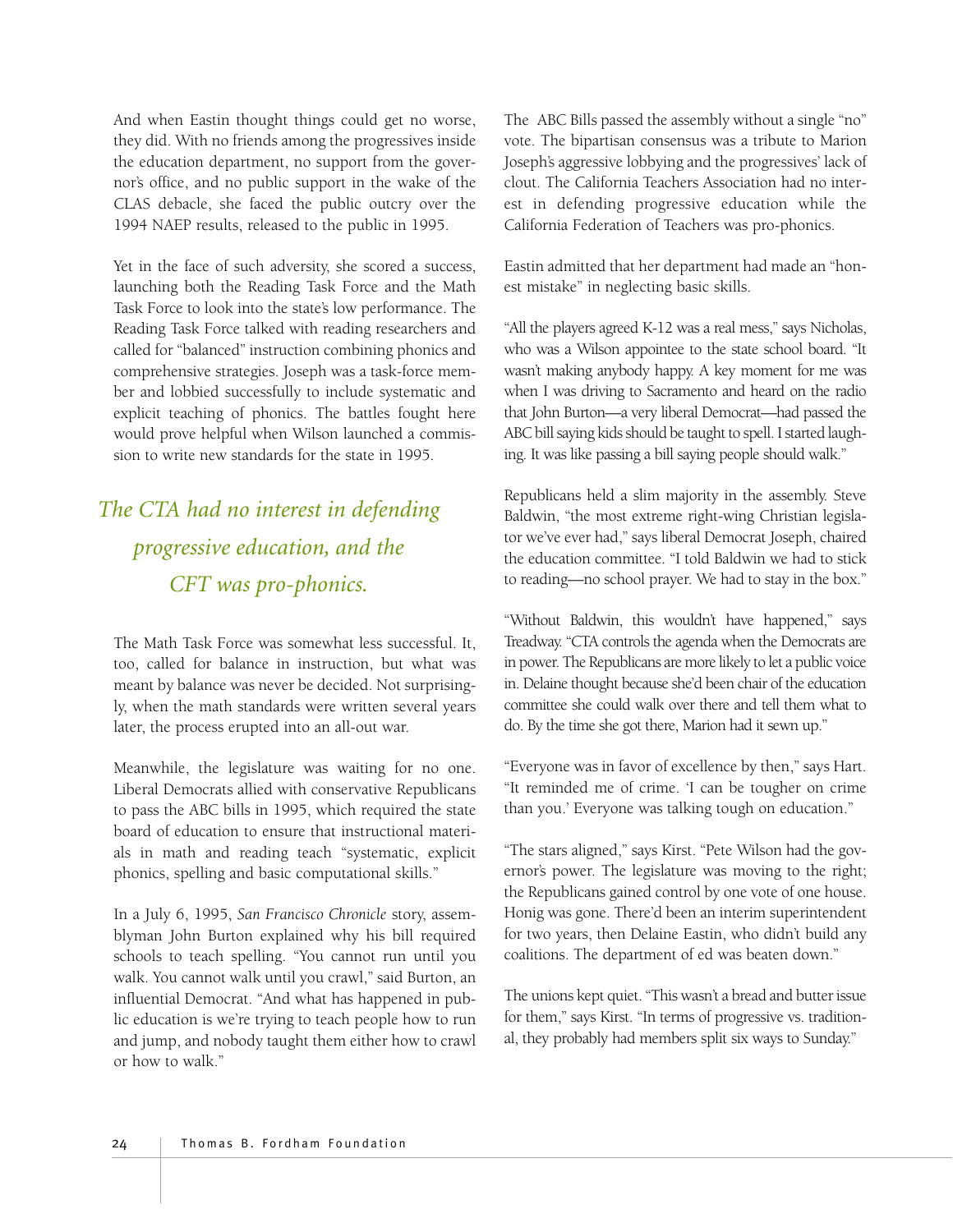#### **A Consensus for New Standards**

By the end of 1995, Wilson, Eastin, and the legislators agreed: A new 21-member standards commission dominated by gubernatorial appointees would write rigorous, world-class, unfuzzy standards that would be used to create a new state test—one that didn't ask students about their feelings. The law required a majority of commission members to be parents with children in public school.

Victory has a thousand fathers, it's said, while defeat is an orphan. It's a sign of the success of California's standards that everyone now claims to have backed them from the beginning.

But there's general agreement that unions, education groups, and the business community went along rather than leading the charge.

The CTA wielded enormous power, Wilson says, but the CTA and the smaller California Federation of Teachers "chose not to fight standards."

"The unions were skeptical about standards at first," says Bergeson, who in 1996 replaced DiMarco as the governor's education secretary. "They worried this would be tough for teachers to absorb. Their concern was that there's never enough money for staff development. They came to support standards because it let them understand what to expect."

Joe Nunez, then a CTA lobbyist and now its assistant executive director and a state board of education member, agrees with Bergeson's analysis. "The CTA participated as one of many groups," says Nunez. "Initially, there was a hue and cry about teachers having to do the same thing in the same way on the same day." Teacher empowerment was a CTA priority. However, union leaders decided that clear standards aligned to a wellwritten test would help teachers do their jobs. "We think that if you set expectations and let teachers do what they need to do to meet those, that's empowering."

Like the unions, the professional associations representing school board members, administrators and nonteaching staff were "non-players," says Scott Hill, who headed the school boards' association and became the second director of the standards commission. "I used to complain to the various associations: You think public education revolves around money. You don't under-

#### **PETE WILSON**



As governor of California, Wilson oversaw the transfer of power in the state's education realm from the Education Department to the State Board of Education, the body that finally made high standards a reality in the Golden State.

*[The shift in power] was by conscious design.*

stand standards and testing is going to change your life. This is going to put a spotlight on your school."

The California Business Roundtable argued that good schools were critical to California's economic health. But they didn't get into specifics of how to improve schools.

"Business was not pushing an ideology," says Thomas. "They wanted clarity, specificity, and rigor" in the standards.

In 1997, with all the players in tow, Wilson pushed through the STAR (Standardized Testing and Reporting) system. It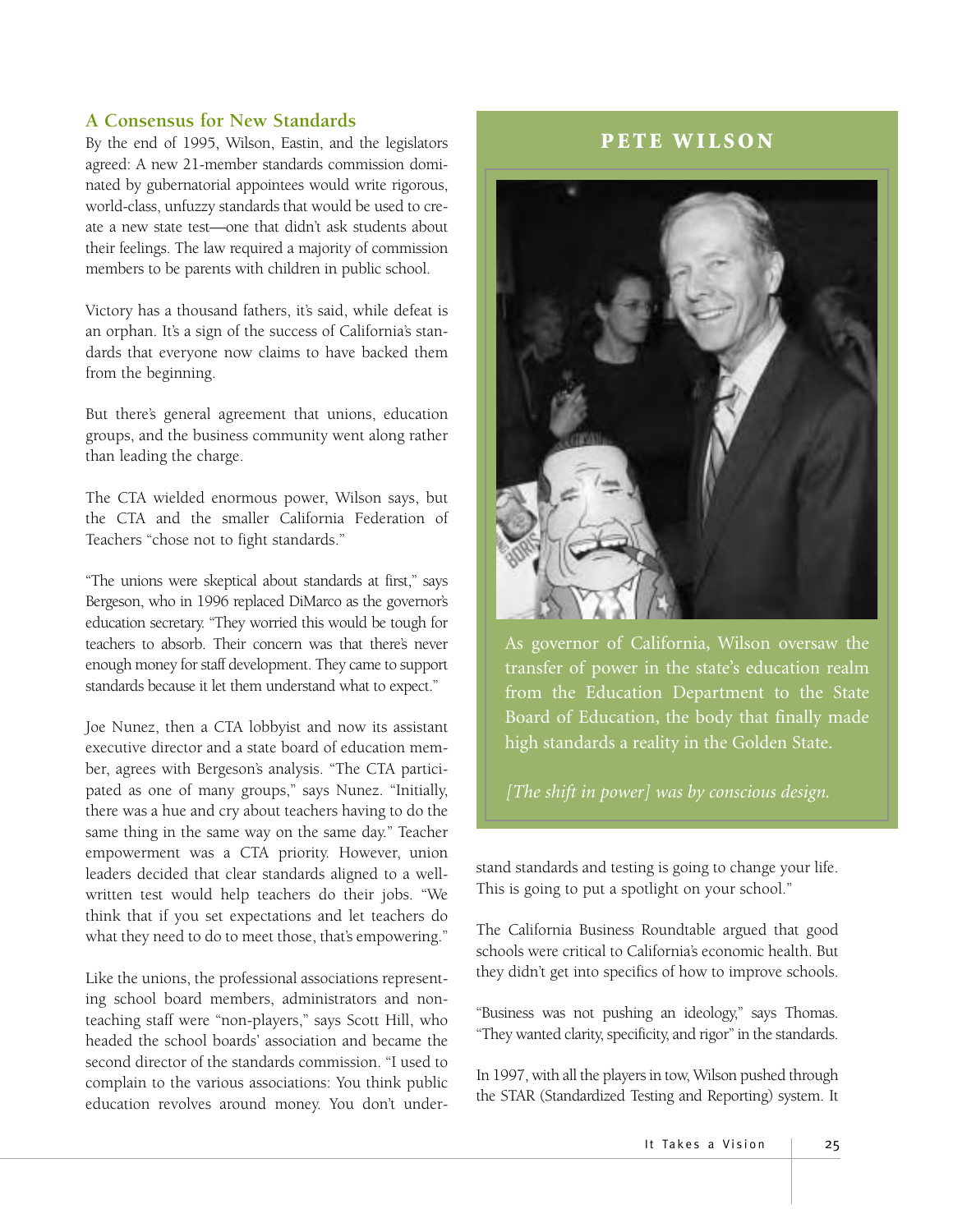took effect in 1998, using a nationally normalized off-theshelf test that produced individual scores. Wilson was adamant that parents couldn't wait any longer. In 2001, questions based on the newly crafted state standards were added.

# *"People writing standards need to know their work will go out for review."*

#### **Writing the Standards**

In 1996, the standards commission went to work. The governor, the superintendent and the legislature appointed former teachers, school administrators, academics, business leaders, and a home-schooling mother—but no current classroom teachers. Later, as vacancies opened up, some active teachers were named to the commission.

Ellen Wright, an education grant writer who'd served on previous commissions, was chosen as the chairwoman. Ellen Moratti was the executive director in charge of the commission staff, replaced by Scott Hill in 1997.

The commission's first job was to hire consultants with standards-writing experience. StandardsWork, a Washington-based organization that stressed the need for clear, measurable, grade-by-grade standards, got the job. Consultants Susan Pimentel and Leslye Arsht used existing standards and frameworks as models: Virginia's Standards of Learning and the local standards employed by Charlotte-Mecklenburg, North Carolina were influential, but commissioners also looked at California models, such as the Education Roundtable standards, as well as work done in Arizona, Colorado, Delaware, New York, Massachusetts, Texas, Washington, Chicago, Hungary, Japan, and Singapore. They also considered Core Knowledge, the International Baccalaureate Program, the New Standards Project (a joint effort of the National Center on Education and the Economy in Washington, D.C., and the Learning Research and Development Center at the University of Pittsburgh), and TIMSS.

Commissioners invited researchers to testify, though, as E.D. Hirsch Jr. pointed out in his testimony, evaluating the reliability of research was a challenge:

The enormous problem to be faced in basing policy on research is that it is almost impossible to make educational policy that is not based on research. Almost every practice that has ever been pursued in education has been supported with data by somebody. I don't know of a single failed educational policy, ranging from the naturalistic teaching of reading, to the open classroom, to the teaching of abstract set theory in third-grade math that has not been research-based. Experts have advocated almost every known educational practice short of inflicting permanent bodily harm.

Each commission member served either on the English language arts or math subcommittee; once these were done, the commissioners went on to history/social studies and science.

"It helped that our meetings were public," says Pimentel, who took charge of English and history. "Many teachers came, and we often turned to them as we were struggling with what level of detail to include. We asked them to be a check on us."

Commissioners often asked the audience to participate. Pimentel remembers, "Trying to do all this in public was daunting, but I really felt the atmosphere was that we wanted to get it right. There was a sense of openness."

"What was good about California's process," she continues, "was the many layers of review." The draft standards were sent all over the state and the country for review. "People writing standards need to know their work will go out for review by colleagues in the field and to experts around the country. It's not just the sayso of the 10 or 20 people in the room."

"We set a process and stuck with it," says Thomas, the commission's then deputy director "All papers were made public. There were times for public comment. I think people thought the process was fair."

#### **Reading: Civility, Not a Civil War**

To everyone's surprise, reading wasn't a fight. The battle had already been won.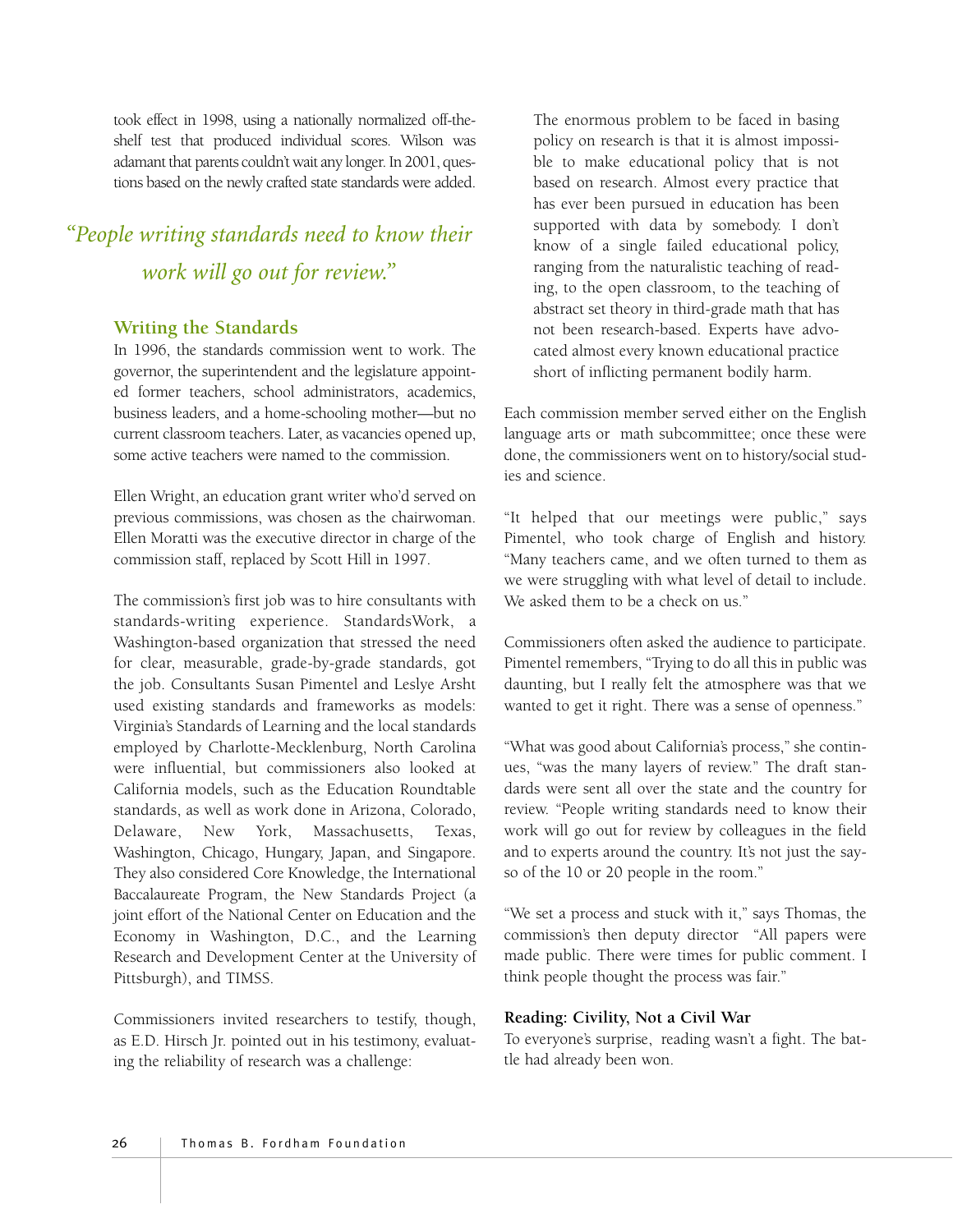"English language arts was fairly peaceful because it was preceded by the Reading Task Force, which came out with *Every Child a Reader,*" says Jerry Treadway. A member both of the task force and the commission and an Education professor at San Diego State University, Treadway had converted from whole language to phonics when his studentteachers said their students couldn't read. "The task force is where the blood was spilled. Marion Joseph fought to the last minute to get 'phonics' in the report and she won. When we started on the standards, Delaine came in and said, 'We've fought this battle. It's over. Leave it alone.""

Alice Petrossian, a deputy superintendent from southern California, was a "terrific chair" of the subcommittee, says Sheila Byrd, a commission staffer who helped write the English and social studies standards. "Alice was very inclusive. Everybody felt listened to. Some folks from the audience became almost like part of the subcommittee."

"In reading, we made it clear up front that phonics and phonemic awareness would be important in the early grades," Pimentel says.

Researchers flew in to testify about reading research, including Marilyn Adams and Louisa Moats, both leading researchers in reading instruction.

"Every standards document claims to be 'research based,' often with no explanation of what research it's talking about," Pimentel says. In reading, "bringing in researchers helped achieve consensus" in California.

"The base of reading research was so overwhelming," Burr says. "We relied on the NIH (National Institutes of Health) research. At the ed schools, the sheep were still going to whole language," but teachers came to see the value of phonics-based, systematic reading instruction. "There was a lot of consensus."

The greatest resistance in reading came from kindergarten teachers who didn't want to see kids pushed at all at that tender age, recalls Treadway. "The teachers complained, but within a year they told us we could have made the standards more rigorous."

The commissioners emphasized reading in grades K-3, and writing in grades 4-8. There were some complaints that the high school standards were too hard, Treadway

says. "People said students would need a master's degree to pass." But the commissioners, checking their work against Virginia and Charlotte-Mecklenburg, forged ahead.

Joseph, named to the state board of education by Wilson in 1997, was asked by the board to monitor English language arts along with Kathryn Dronenburg, an elementary teacher and a staunch phonics advocate. These two approved of the commission's work.

## *"We did a lot of stressing e pluribus unum rather than multiculturalism."*

#### **History and Social Studies: The Great Peace**

Remarkably, history/social studies was also tranquil at least within the commission.

The commissioners liked the extant history framework, written by Diane Ravitch and others when Honig was in office, and agreed to use it as a foundation.

"In history/social studies, people wanted their culture represented and the wording to be correct, but there weren't rival camps," says Pimentel. "Early on we got long, very scholarly, often very angry, responses about the wording of specific items, often questioning our motives. We tried to look at the content of what they were saying to see what had merit."

"When we got to world history," she continued, "we decided it was important to look at the eastern hemisphere, but it also was very important for students to know where our system of government came from. We were able to pull in other events not just from Europe but we made a determination not to stick in everything. It's still very comprehensive and maybe there's too much to teach."

With the history framework as a guide, the subcommittee tried to resist pressure to mention every student's ethnic heritage.

"We did a lot of stressing *e pluribus unum* rather than multiculturalism," recalls attorney Lawrence Siskind, who chaired the committee. "The standards were sort of anti-multicultural."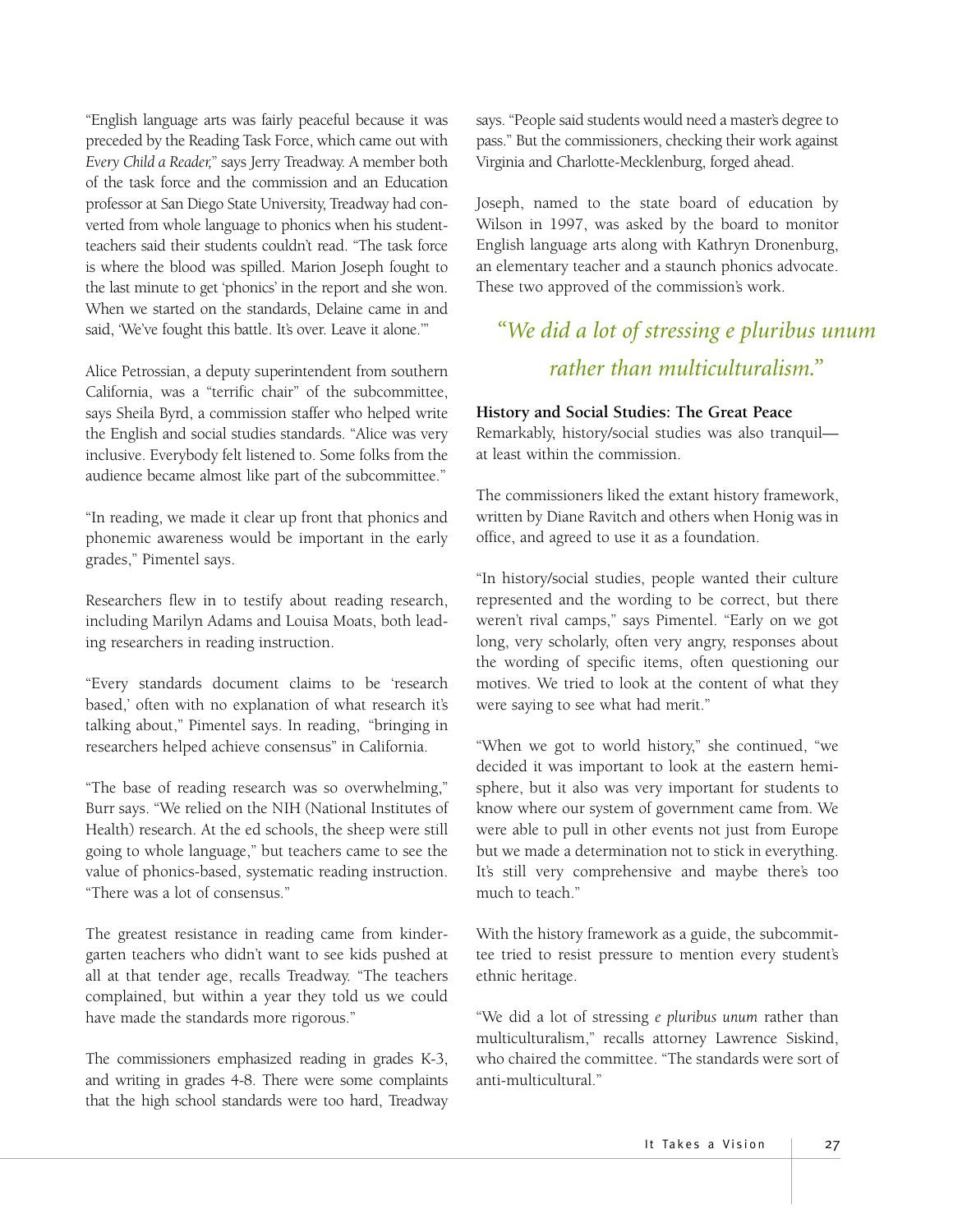Still, when the commission held hearings to talk to teachers, they heard complaints that the standards asked too much, Siskind recalls. "We were getting more excuses than constructive comments. Teachers as a group were intimidated by standards. They felt they were too high, that it wasn't practical."

Byrd still worries about sixth and seventh grade, which are "chock full of history, geography and economics, even some social history. It's a lot."

# *The ideological fight everyone expected over reading and history erupted over math and science instead.*

The subcommittee members did their best to find a teachable balance, and finished without igniting a history war.

However, California made no provision for updating the standards, Hart points out. "Tenth grade world history is oriented to Europe. We have the Glorious Revolution, the French Revolution, very little post World War II, and nothing on terrorism, not much on Islam."

"I'm afraid to reopen the standards," Thomas says. "They could be turned into a laundry list or watered down or factionalized."

For this reason, the state board of education resisted pressure in 2006 from Hindu nationalists who wanted to rewrite textbooks to change the Aryan "invasion" of the subcontinent to an "incursion," and to change the "caste system" to a "class system."

The subcommittee "was a very harmonious group," says Siskind, who served as the chair. "We had disagreements but were determined to keep discussion at a polite level. I kept telling myself, 'This is not litigation. This is politics. I have to be nice.' On reflection, I think we were all glad we weren't in math or science."

#### **Math Attack**

The ideological fight everyone had expected over reading and history erupted over math and science instead.

"Math was a war from the get-go," says Hill.

Unlike reading, where the task force set up by Eastin sorted out the differences between the progressives and the traditionalists, the Math Task Force had failed to negotiate common ground between supporters of NCTM's progressive standards and the math traditionalists.

The NCTM standards were multi-grade and sometimes vague, Pimentel says. "California decided to go grade specific and detailed. Plus there was the push to make sure students had basic skills under their belts, that algebra needs to be traditional algebra, that geometry has to have proofs in it. People thought NCTM was under attack."

The commission's firebrand was Bill Evers, a HOLD member appointed by the governor and a Research Fellow at Stanford's Hoover Institution. Evers is a political scientist but had developed a "math brain trust" that advised him, including math professors at Stanford, Berkeley, Oregon, and the California State University system, and HOLD members with backgrounds in statistics and biomedical research.

Evers believed strongly that children need to be taught math fundamentals before they can build conceptual understanding. He also opposed the use of calculators in elementary school.

Judy Codding, a former high school principal and vice president of the National Center on Education and the Economy, became the leader of the commissioners who supported NCTM standards.

"On the math committee, we carefully examined what they were doing in Asian countries, the Czech Republic," Codding says. "Our concern was once you've acquired math skills and knowledge, how do you use that knowledge? In our country, conceptual understanding is left out of the mix. It shouldn't be either/or. You can't apply something you don't have."

Evers and Codding believed they were advocating a balanced curriculum that would include both basic skills and higher-level thinking. They wanted benchmarks tied to international standards. If kids can do it in Singapore and Japan, why not in the U.S.? But they had different ideas about how to get to "world-class."

The business community wasn't a great deal of help, recalls Hill. They wanted higher standards, but what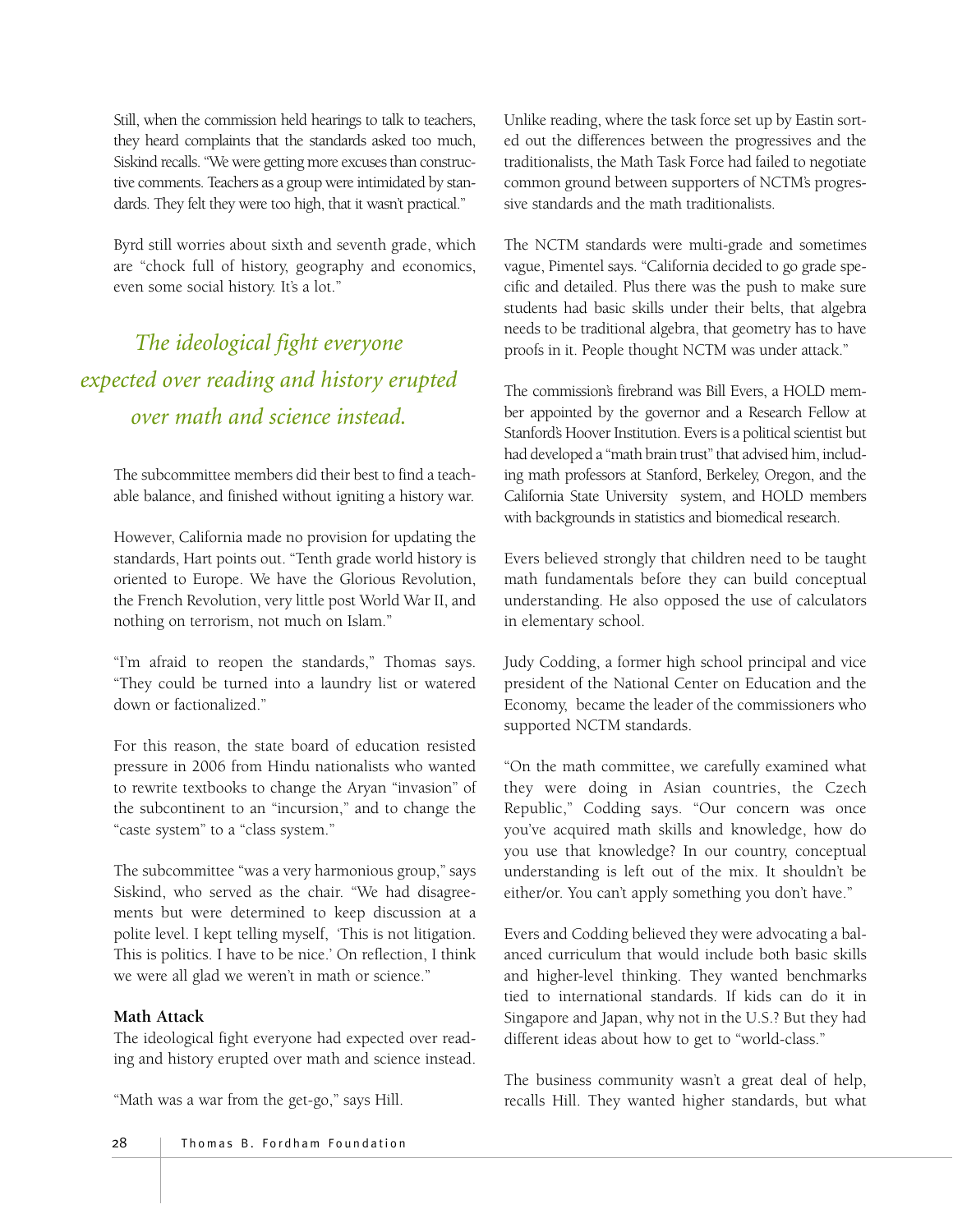would those look like? Evers, he continues, "had the specifics. He had a bank of advisors—mathematicians—that became an ad hoc committee that worked with the state board when they rewrote the standards."

Evers' persona carried the day at the beginning, but by the end the commission sided with Codding, who had the votes needed to pass a progressive agenda.

With Evers as the sole "no" vote, the commission eventually approved a set of NCTM-inspired math standards that Codding believed "could have been the best in the country."

But Evers didn't give up. A canny political scientist, he looked at where the power lay: The standards commission could recommend standards, but the state board of education had the final say. "When I noticed severe problems, I'd go to people in the governor's office. But they had plenty on their plates. So I went to members of the state board. Did they want to defend math standards with no long division?"

Evers tried to bargain with the commissioners, threatening to write a minority report unless they amended the standards. "The staff went apoplectic. They really didn't want a minority report. I had a complete alternative set of standards. It got very bitter. I think I got no votes other than my own. But I put my standards on the web and handed them out. I wrote in the *New York Times* and *Mercury News* about my views."

Evers knew he'd angered the commissioners by going directly to the state board. But he didn't care.

The board agreed that the commission's standards were too fuzzy. "Teaching long division was seen as moral turpitude," says Nicholas, who was friendly to Evers's position. "Memorizing the multiplication tables was a really horrible thing to do to young minds."

The state board asked Nicholas and fellow board member Robert Trigg to "fix" the commission's standards. "I can remember making the most outlandish phone calls to people," says Nicholas. "I called a very well-known mathematician at Princeton and asked for his help. He asked me what the compensation was. I basically said, 'Love and kisses.' We had no budget. We had minimal staff."

A team led by Stanford math professors rewrote the commission's standards, reordering them to make sure basic skills came before advanced skills, eliminating ambiguity, and fixing more than 100 errors in the original document.

"They stripped it of discovery learning, and they paid attention to the content and curriculum controversies," Evers said. "They didn't use my alternate standards, but I think the standards they did are very good."

*When progressives won the first round, Bill Evers bypassed his committee and went directly to the state school board.*

Other than banning calculators in elementary school, the board's standards didn't dictate how to teach. For example, schools had the option of teaching "integrated mathematics" rather than the traditional algebra, geometry, or advanced algebra/trig sequence. Students could learn through drill or through discovery, as long as they learned.

In a letter of protest to the board, NCTM President Gail Burrill wrote: "Today's children cannot be prepared for tomorrow's increasingly technological world with yesterday's content ... The vision of important school mathematics should not be one that bears no relation to reality, ignores technology, focuses on a limited set of procedures.''

But the progressive tide was turning. A few years later, the NCTM standards were revised to include more emphasis on foundational skills.

#### **Science Stand-Off**

After math, the subcommittee turned to science. Once again, Evers said he would go to the state board of education if he didn't get the standards he wanted from the commission. Again, the board was on his side.

"Looking at what had happened with math, we knew science would be a huge battle," says Hill. And the battle began with a struggle over which consultant to hire to advise and help write the standards.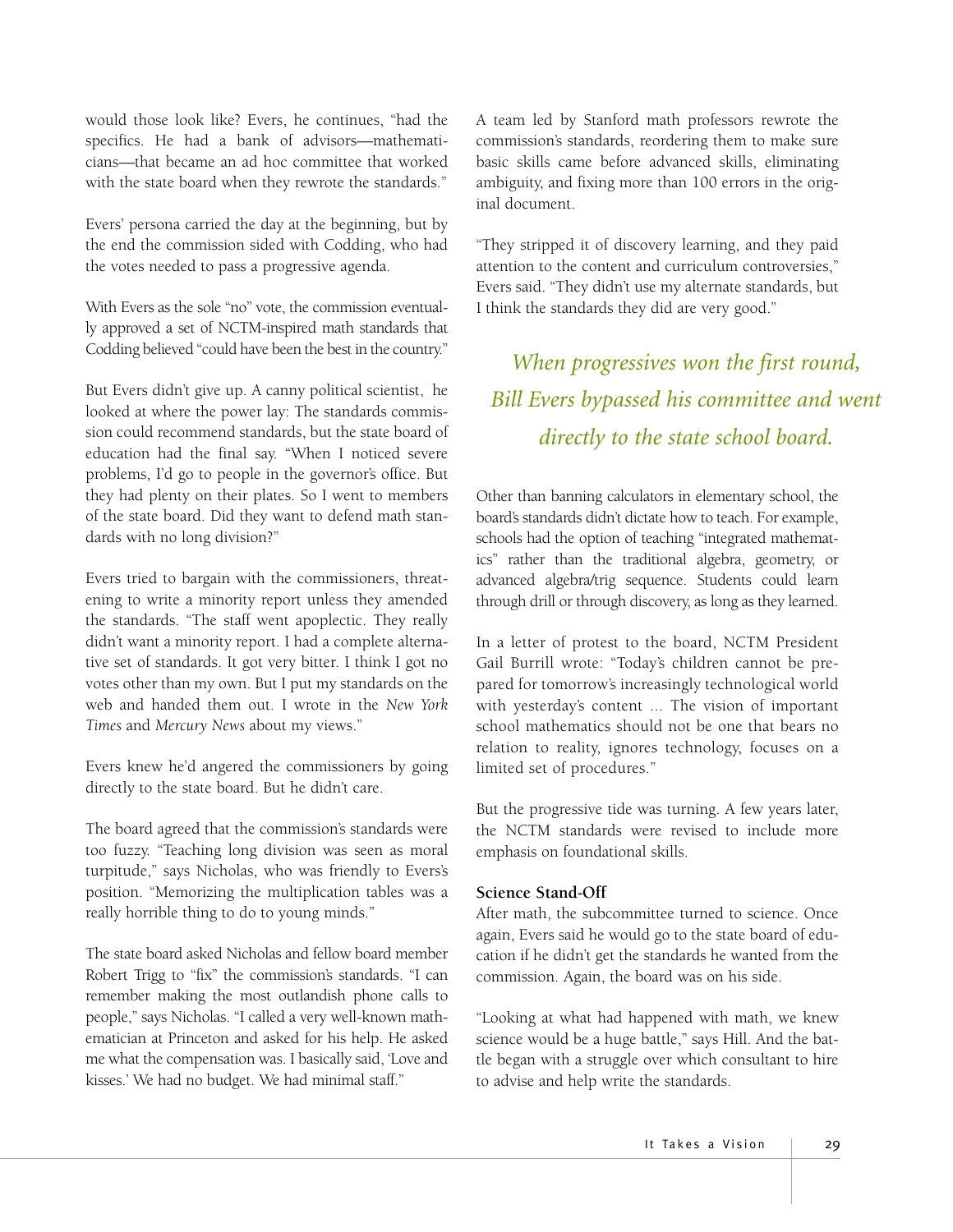Two teams applied for job: One, led by Bonnie Brunkhorst, a California State University-San Bernardino science education and geology professor, strongly supported national standards written by the National Science Foundation and the American Association for the Advancement of Science (AAAS).

Stan Metzenberg, a California State University at Northridge biology professor, assembled a rival team that included three Nobel Laureates, including Glenn Seaborg, former U.C. Berkeley chancellor, head of the Atomic Energy Commission, and chair of the Nation at Risk panel.

# *The science commission's standards stuck to one verb, "to know."*

Metzenberg's team volunteered to work without pay; Brunkhorst asked for \$178,000. The commission's scoring system used cost as the denominator, which should have guaranteed a Metzenberg victory. Instead, however, the Brunkhorst team was chosen on grounds that its members had more experience writing standards. When Metzenberg complained, Hill conceded the rules hadn't been followed. While the commission revamped the scoring system and repeated the process, Metzenberg recruited more Nobel Laureates and Brunkhorst recruited a few of her own. A battle of the Nobels was raging.

"I could see this was going to get really ugly really fast," Hill says. "I talked to Ellen Wright and Bill Evers and said, 'I think we should force both groups to work together. We can find that neither meets the sufficiency hurdle.' I did this knowing my life would be hell working with these people and it was a miserable experience, just wretched. Our job was to force them to talk to each other."

When Larry Stupski, a Charles Schwab vice president, resigned from the commission, his seat had to be filled. Wilson appointed Seaborg and made him chair of the science subcommittee. Roland Otto, a nuclear physicist who'd been a Seaborg protégé, resigned from Brunkhorst's group and became the facilitator, acting as a go-between linking Seaborg and the two teams of consultants.

Metzenberg, suspicious at first, came to trust Otto's ability to "see both sides." Brunkhorst, however, saw Otto's resignation as betrayal.

The two teams worked side by side without establishing trust or respect for each other. A draft might have one color for Brunkhorst suggestions, another color for Metzenberg's language. The split document went to the commission.

Brunkhorst was amazed and angered by the commission's refusal to accept AAAS standards based on student inquiry. Metzenberg, focused on content, opposed a separate strand for investigations and experimentation. "I was never worried students wouldn't get lab experience and hands-on activities. I thought it was important they actually know something at the end of the lab experience."

The commission's standards stuck to one verb, "to know."

Brunkhorst cites that as a failing. "They never say 'understand and be able to use it.' They just say 'know.'"

For Metzenberg, simplicity is a virtue. "Other state standards pulled out Bloom's taxonomy: They use 'to understand, interpret, analyze' . . . nobody knows what that means. We just use 'to know.' Ours are easy to write test questions for, very precise and straightforward."

The subcommittee looked at Virginia's Standards of Learning as well as overseas at India and elsewhere. "We looked at countries that haven't fallen into the trap of fuzzy education," Metzenberg says.

The American Federation of Teachers' reports on what college bound students abroad are expected to know in chemistry, physics, and biology proved helpful. The AFT printed the Tokyo University entrance exam, the British A-level exam and Germany's Abitur, including what percentage of students attempted the test and what percentage passed.

"Developmental appropriateness" became a battle. Brunkhorst believed children could be confused and frustrated by being exposed to concepts they're not ready to understand. Metzenberg saw no harm in exposing children to ideas that might be a stretch.

"In kindergarten we said they should know that water evaporates from an open container but not from a closed con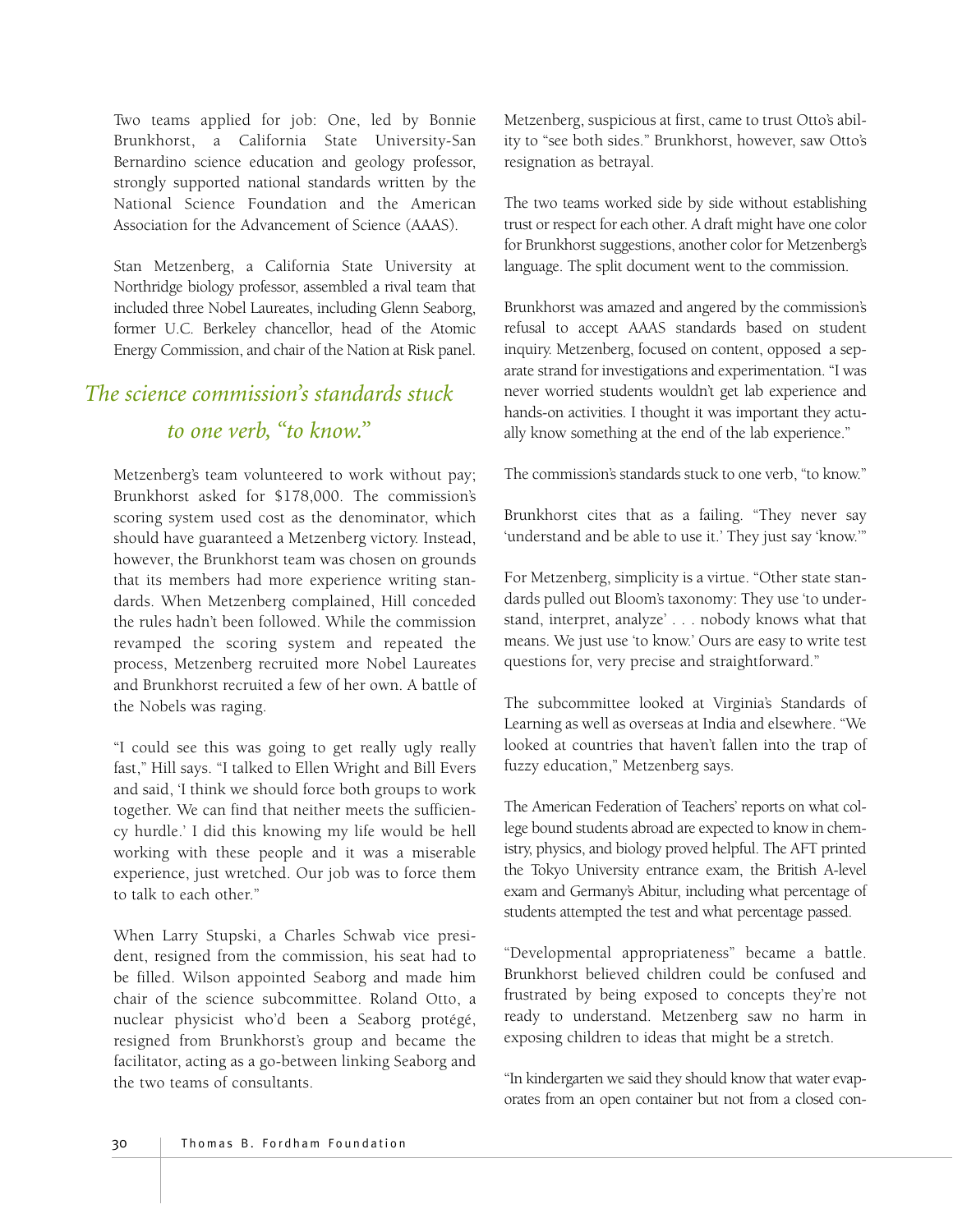tainer," Metzenberg says. "It suggests a nice experiment. Bonnie said psychologists have found kids that young have no concept of water as a gas. It would case them stress and harm to try to learn that. My friends joked that California needs an open container law to protect children from harm."

"People try to ignore developmental psychology," says Brunkhorst. But "it does more harm than good to be exposed to the periodic table in third grade."

Seaborg wanted the periodic table—element 106 was seaborgium—on the wall in elementary school to prepare students to learn more in high school. It became a symbol of high expectations.

Brunkhorst's team focused on the lower grades, while Metzenberg started in high school and worked backward. They met in middle school, which became "a huge train wreck on content," Metzenberg says. "Bonnie was arguing students couldn't learn a lot of content in fourth and fifth grade so the content built up in middle school."

Seaborg pushed for more content in the early grades. Other commissioners didn't want to set low standards that might become the ceiling, but also feared setting high standards that would be unreachable.

The compromise was to put an asterisk by standards that only advanced students would be expected to learn.

Metzenberg was pleased with the result; Brunkhorst says only that the science standards 'could have been a lot worse.'"

When it came to a vote, Seaborg abstained, complaining that too much had been asterisked. But he autographed a copy of the periodic table for Hill.

When the board accepted the standards, progressives protested once again. Luther Williams, the NSF program officer, wrote a letter saying the foundation would stop funding education grants in California.

The board didn't waver. The threat proved to be empty.

Classroom teachers like California's math and science standards, Pimentel says. As she goes around the country consulting on standards, she brings models from other states as a base to build on.

"I bring California science standards along, as well as Indiana, and more often than not they like the clarity and focus of California—and they really like Indiana even though they know and like NSF and AAAS. While the battle may rage outside, the teacher in the classroom is able to look at these different renditions and put them together in a way that makes sense."

*Intellectual leaders and advocates fought like hell to make sure the standards came out right—and didn't stop until they won.*

California's standards aren't a compromise, Kirst says. "California turned very traditional in reaction to what had happened before. One side won over the other: That's what makes the California standards so strong. You don't have a lot of mush."

•••

California's abysmal NAEP showing in the early 1990s created an environment friendly to reform. But that wasn't enough; shrewd political leaders such as Governor Wilson also made tactical decisions—such as strengthening the state board of education and weakening the superintendent of public instruction—that eventually proved critical. Most important, intellectual leaders and advocates such as Marion Joseph, Bill Evers, and Glenn Seaborg fought like hell to make sure the standards came out right and didn't stop until they won.

#### **Massachusetts: Business Leadership in the Bay State**

In the massive bureaucracy that is any state's education system, reform leaders rarely unify the many factions that hold a stake in the industry. More often, they become yet one more group fighting for control of the K-12 apparatus. In Massachusetts, however, a reformminded business leader long set on improving K-12 education in his state played the unusual role of mediator—paving the way for the Education Reform Act of 1993 that set the Bay State on its way to creating firstrate standards and accountability systems.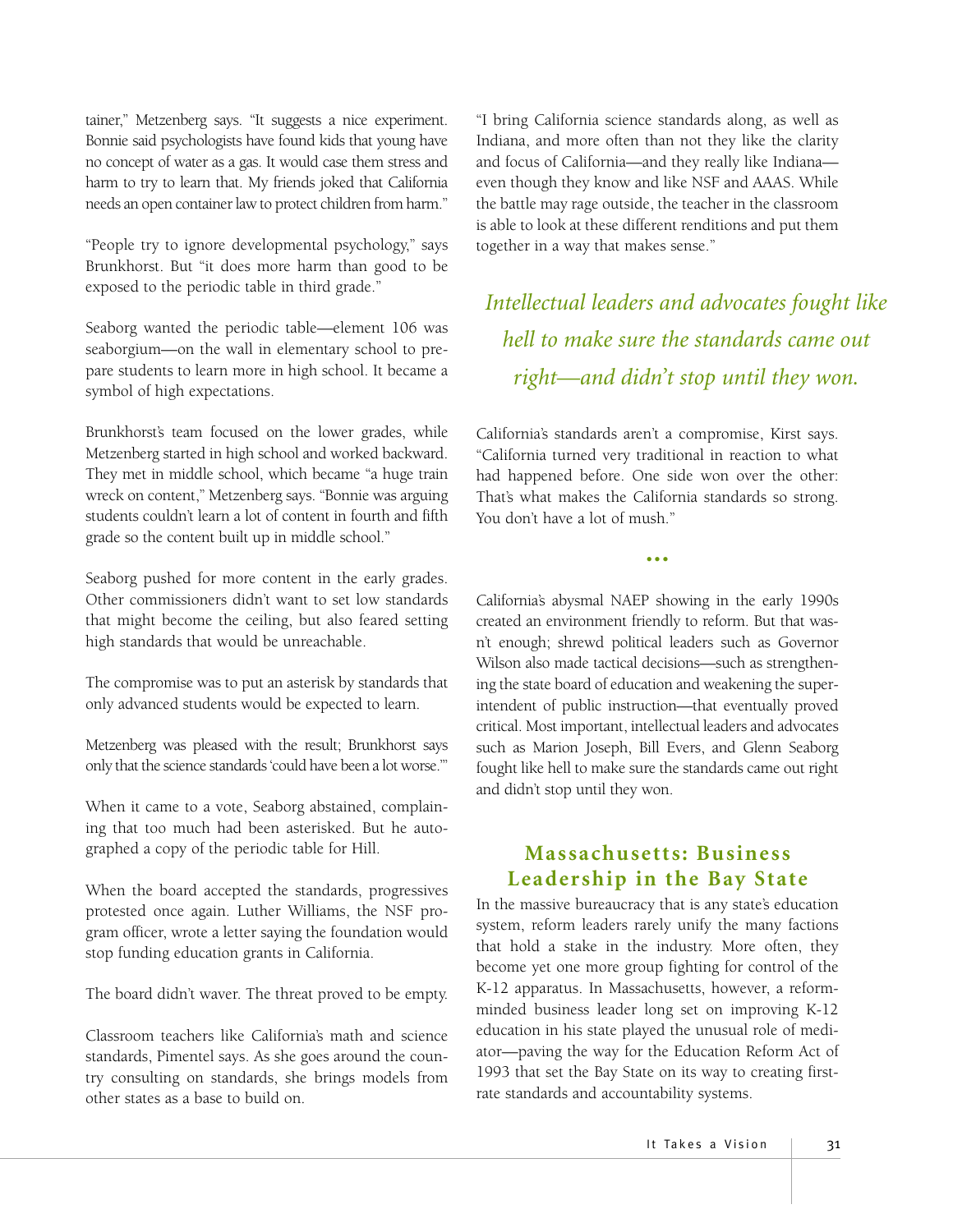That leader was Jack Rennie, CEO of Pacer Systems (now AverStar Inc.). In 1988, he formed a group called the Massachusetts Business Alliance for Education (MBAE), a collection of entrepreneurs and executives worried about the effect of a poorly educated populace on the state's economic future. His goal was to get business involved in education policy reform, not just in funding pet projects.

Working with co-founder Paul Reville, a former teacher and alternative school principal who served on the state board of education from 1991-1996, Rennie produced the 1991 manifesto *Every Child A Winner*. It spelled out three broad goals for reforming education in the commonwealth: 1) Improve student achievement by tying academic goals to international norms; 2) Improve teacher quality and the operations of schools; and 3) Reform the education finance system, which at the time rested heavily upon property taxes, and thus shortchanged low-income children.

"We knew we had to reform funding," says Reville, who's now executive director of the Rennie Center for Education Research and Policy in Cambridge. "The poorest quarter of districts were spending \$1,300 less per student than the richest quartile." Business-school partnerships had let executives "see the antiquated ways schools operate with no clear goals, no data on performance. The whole thing struck business people as poorly organized."

The business community was also influenced by international comparisons, such as the Third International Mathematics and Science Study (TIMSS), Reville says. "Americans used to think we educate more students while other countries educate only the elite. It became clear that's not true any more. Other countries educate more kids to a higher level than we do. Our top students are like average students in Japan."

#### **An Opportunity for Reform**

The Rennie report's release was serendipitous. About the same time, the state was hit with an equity lawsuit challenging its system of funding schools. The legislature was forced to fix the finance system and in *Every Child A Winner* it had a blueprint.

"We worked for years for comprehensive school reform, not just small initiatives," says Robert Antonucci, who was Massachusetts commissioner of education from 1992 to 1998. But it was MBAE, he recalls, that made it possible.

True, but the reform initiatives also enjoyed ample support in the governor's office and legislature. Then-Governor William F. Weld, a Republican, supported introducing an education reform initiative in the legislature. Backing him were two powerful legislators—Democrats Tom Birmingham, president of the state Senate, and Mark Roosevelt, chair of the House education committee, who led the fight to pass a comprehensive bill.

"In 1992-93, there were five different versions of the education reform bill," Antonucci recalls. "We all worked aggressively on a bill we could agree with. A big piece was the curriculum frameworks.… The consensus backed sustained funding for equity coupled with standards and assessment."

Birmingham, who now practices law in a Boston firm and was then considered strongly pro-labor, says: "As a matter of principled conviction, I and others believed [that] without measurable standards there would be no way to tell if we were making progress. The idea that we'd make a massive investment in schools without standards was a nonstarter. We're going to increase funding by \$2 billion and not change a thing?"

Teachers had a "show me the money" skepticism, he continues. "The legislature had a habit of embracing the trendy ed reform du jour and then getting tired of it and dropping it. In addition, there were people who said we were just throwing money at the problem. That wasn't true. We were demanding accountability from teachers, principals, and students. If we'd tried to do standards without more money, it would have been a pitched battle. Education reform is like a bicycle: One wheel is funding and the other is standards and accountability. It won't move forward with only one wheel."

"Among the educators' groups," recalls Roosevelt, who's now superintendent in Pittsburgh, "only the superintendents' group supported the bill" initially.

The unions did not take a strong stand. "One of the teachers' unions supported the bill mildly; the other opposed it mildly," Roosevelt notes. This is where MBAE was "enormously helpful...For a business group to support more funding was critical." MBAE was "more of an advocacy group than just a business group," he points out. It may not have represented the views of the commonwealth's entire business community but it was the most active and vocal group focused on education.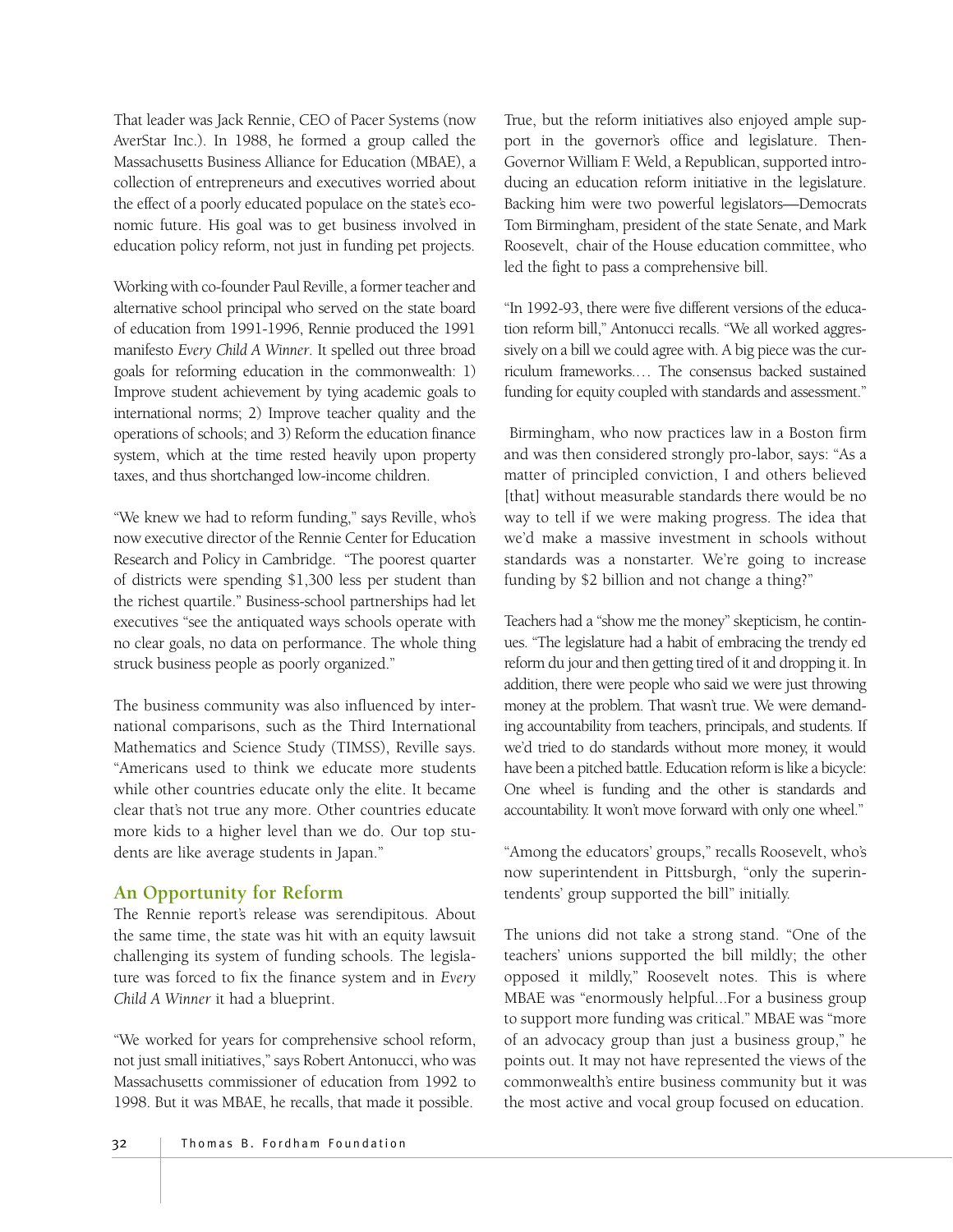Rennie went across the state, listening to people's concerns. "Jack Rennie had the particular quality of creating civil discourse," Reville says. "He was a great listener, very appreciative of educators."

Teachers' union leaders remember Rennie, who died in 2001, with respect and affection. "Before Jack Rennie got involved, there wasn't much leadership from business," says Kathleen Kelley of Massachusetts Federation of Teachers (MFT). "Without him it would have been hard to pass a comprehensive education package. He talked to everyone. He listened to us. He challenged us. His personal leadership was unbelievable. Talking about standards, accountability, resources—he was such a dynamic personality.

"Jack Rennie was a fabulous person," says Rosanne Bacon Meade, who headed the Massachusetts Teachers Association (MTA) during the negotiations that led to the Education Reform Act. When other groups were pointing the finger of blame solely at teachers," Meade recalls, "Jack and Paul were [working] to bridge the gap."

MTA invited Rennie and Reville to meet with local presidents. "Rennie had the ability to tell you you were wrong and make you glad he'd told you," Meade says.

#### **Creating Standards: Phase I**

Once the reform act passed in 1993, however, teachers began pushing back.

"There was some resentment at the idea that standards had to be imposed from the outside, that we didn't have our own standards at the local level," Meade says. Ultimately, the standards push forced a much-needed discussion: "Do we have lower expectations for urban kids?"

The answer was clear: Yes.

Massachusetts had little to build on when the standards effort started. The only statewide test administered at the time measured basic skills in fourth, eighth, and tenth grades; it was aligned to nothing in particular and nearly everyone passed. "A Massachusetts diploma meant nothing," says Birmingham. "We only required English, U.S. history, and four years of gym, which is a testimony to the strength of the gym teachers' lobby."

"Massachusetts really believes in local control," says Antonucci. "We have more school districts than towns in the state. The reform bill was seen as taking away local control. School committees lost the power to hire and fire anyone but the superintendent. The big complaint was, 'We can't hire the football coach.' That seemed to bother them more than anything else."

# *Rennie had the ability to tell you you were wrong and make you glad he'd told you.*

But the education department had its marching orders, and its first move was to establish a commission to create a "common core of learning" that would identify what high school graduates should know and be able to do in order to "lead productive, fulfilling, and successful lives."

"It was an aspirational document that was quickly ignored because it was too general," Reville says.

Meanwhile, the department was recruiting for committees that would write multi-grade "curriculum frameworks," to be aligned to tests at grades 4, 6, 8, and 10.

Out of roughly 1,000 applicants, the department selected superintendents, principals, teachers, parents, high school students, professors, and business and community leaders to serve on the framework committees (each with about 25 members) in English, history, math, science, world languages, health, and arts. The committees took 1994 and 1995 to do their jobs. It proved a labor-intensive task.

"We looked at what was happening nationally, in states like Kentucky, and overseas." Antonucci says. "We didn't try to reinvent the wheel. We didn't want to be pioneers."

The department's own work reflected familiar progressive thinking about how children learn and it focused on making bold advances in teaching, learning, and school culture.

Dan French, then Massachusetts director of curriculum and instruction, describes the process in "The State's Role in Shaping a Progressive Vision of Public Education" in the November 1998 *Phi Delta Kappan:*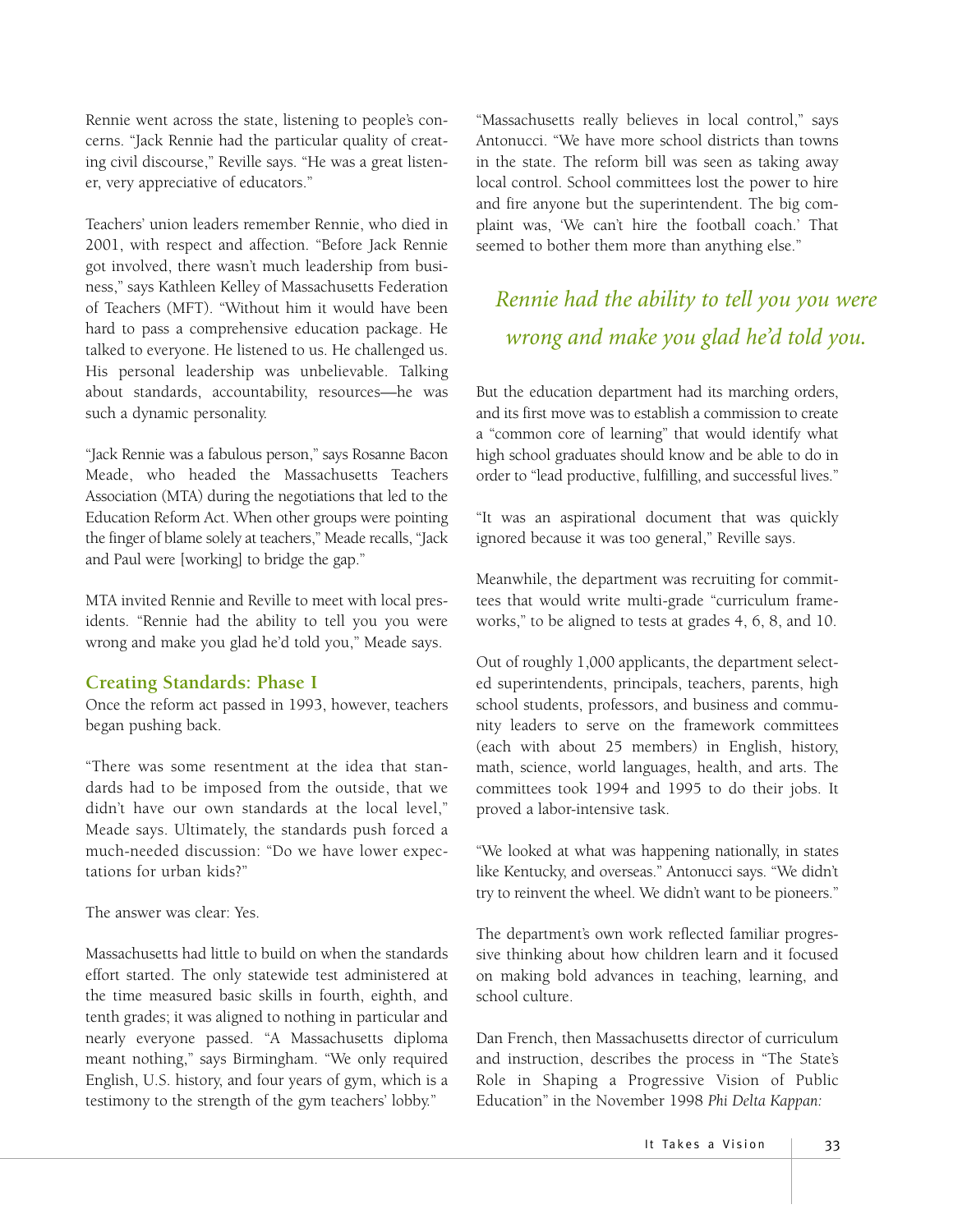#### **PAUL REVILLE**



Along with Jack Rennie, Reville was co-founder of the Massachusetts Business Alliance for Education, which produced the book *Every Child A Winner*—an early key to standards reform in the Bay State.

*Americans used to think we educate more students while other countries educate only the elite. It became clear that's not true any more. Other countries educate more kids to a higher level than we do. Our top students are like average students in Japan.*

> The original draft frameworks were developed to be broad guidelines of what students should know and be able to do, while providing wide latitude to districts in the creation of curriculum that matched the standards. They avoided long lists of bits of knowledge that students must learn. The standards were crafted to focus on the concepts and skills that students must know, which could then be applied to the voluminous factual content of the discipline.

Grants were given to each school district to launch teacher study groups. The money paid for 1,000 teachers to be trained as facilitators. The teachers discussed how to implement the draft standards and developed curriculum examples.

About 10,000 teachers were involved across the state, says French. "We had almost 20 percent of teachers in study groups." Their involvement proved important, both for the ideas about teaching the material they generated and for the buy-in it created. Teachers were, for the most part, thrilled to finally be a part of the curriculum process.

"In the first iteration of standards, there was lots of cooperation and collaboration," says David Driscoll, who took over as commissioner of education in 1998, when Antonucci left to become president of Fitchburg State College. "At the start, the department and the field were singing Kumbaya," Driscoll recalls. "We got teachers talking to each other across grade lines and within the grade."

"The first two years of reform was an exciting time," the MFT's Kelley says. "People in schools were moving forward. For the first time, teachers sat down and looked at what they were teaching, really discussed the curriculum. They realized they had lower expectations for students than they should have."

As teachers and administrators got more involved, business leaders began fading into the background, Reville says. "When you look at the standard-shaping process, the overwhelming majority of people involved were educators. After the first push for reform, it was hard to get business executives to attend tedious meetings hashing out standards."

#### **Creating Standards: Phase II**

The cordiality of the first two years of standards development didn't last. The state board of education, chaired by Martin Kaplan, accepted the science and math frameworks in 1995 but sent the English/language arts and history frameworks back for revision. Abigail Thernstrom, a new member of the board, complained that the history framework stressed "process skills" and "modes of inquiry" at the expense of content.

While some educators were excited by the discussions, others complained about the slow pace. "A *Boston Globe* op-ed called the process 'inclusive to the point of paralysis,'" Birmingham remembers.

In 1996, Governor Weld decided he needed a strong leader to run the board of education and expedite standards development. He picked the man who'd almost beaten him in the governor's race, John Silber, the brilliant, acerbic take-no-prisoners president of Boston University.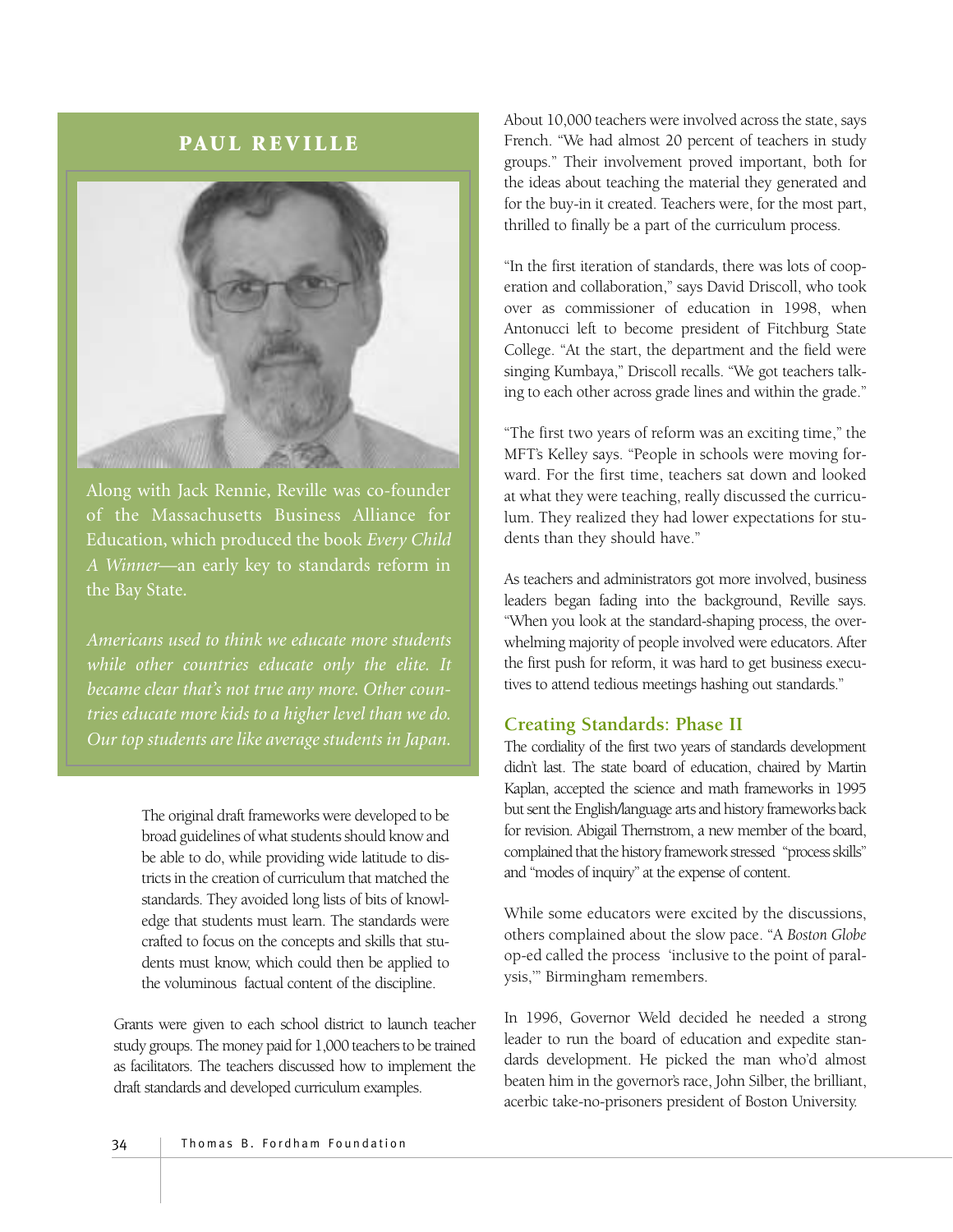During the 1990 campaign, Silber had called Weld a "backstabbing son-of-a-bitch" and an "orange-headed WASP." He was just the type of man who could move the process along.

Silber thought the board too large and unwieldy, so Weld and Democratic leaders in the legislature agreed to cut its membership in half. Weld appointed the new board, which included Ed Delattre, a Silber friend who was BU's dean of education.

The new board was more conservative—and much more aggressive.

"Silber drove a much increased level of rigor—and he hated edubabble," Driscoll says. "Basically, he drove us to a more traditional, rigorous, and classical framework."

In Silber's view, inclusion was a waste of time. At his first board meeting on March 22, 1996, he said that the large number of advisory groups working on the frameworks was an obstacle to progress. The board notes record what happened next:

Silber suggested it would be more efficient to use a few well-informed experts to draft policies and curriculum frameworks, and then solicit public comment.

Paul Reville responded that the Board has assumed the scope and scale of Education Reform require major change, and that people will support the changes they help to create. For that reason, the Commissioner and Board have worked to engage many people in policy decisions.

Dr. Silber followed up by noting that too much participation tends to lead to the "lowest common denominator."

The framework committees were dissolved and in their stead consultants were hired to form new committees to develop the English/language arts and history frameworks. The board wanted the frameworks to be more specific about what to teach (phonics for new readers, content for history students, etc.), while avoiding directives on how to teach.

The English consultant was Sandra Stotsky, a former third-grade teacher who edited *Research in the Teaching of English,* published by the National Council of Teachers of English, and directed

summer institutes on civic education at Harvard Graduate School of Education. Stotsky worked with a committee made up equally of "outstanding academically oriented teachers" she'd chosen and members of the old framework committee.

"It was very politically intense,"says Stotsky. "There was a lot of pressure from whole-language believers. I did a lot of the writing myself." As the editor of a research journal, Stotsky knew the reading research well and could call on prominent researchers for support.

By the end of the year, she was ready to present her draft. "The first thing was to make sure John Silber liked the document. When I showed it to him, he treated it like a dissertation. He went over it line by line for four hours. I went back to the department and said, 'this is what we have to do.' I didn't give in to him if I didn't agree with his point of view." A good example is how the reading lists were constructed.

Silber envisioned *Moby Dick* as required reading. Stotsky decided to list authors, not titles, and to write two lists: One covering "literary and civic heritage" (the dead white males), and the second covering "contemporary, multicultural and world authors."

Stotsky asked the editor of *Horn Book* magazine to vet the K-8 list, and an eminent African-American scholar and a number of other scholars to vet Appendix B for grades 9-12. "That ended it," she says. "There was nothing more they could do about the list."

Stotsky's English framework was accepted by the board.

#### **Pitched Battles Over History**

History turned into a war—a long one—that angered progressives and turned board members against one another.

It "was a disaster," says Driscoll. "We had dueling frameworks: Silber and Ed Delattre wrote one. We had board members writing frameworks!"

"Silber and Delattre were adamant about getting more content experts from higher education," says Jeff Nelhaus, then deputy commissioner in charge of assessment

"They almost all came with personality disorders," Driscoll adds.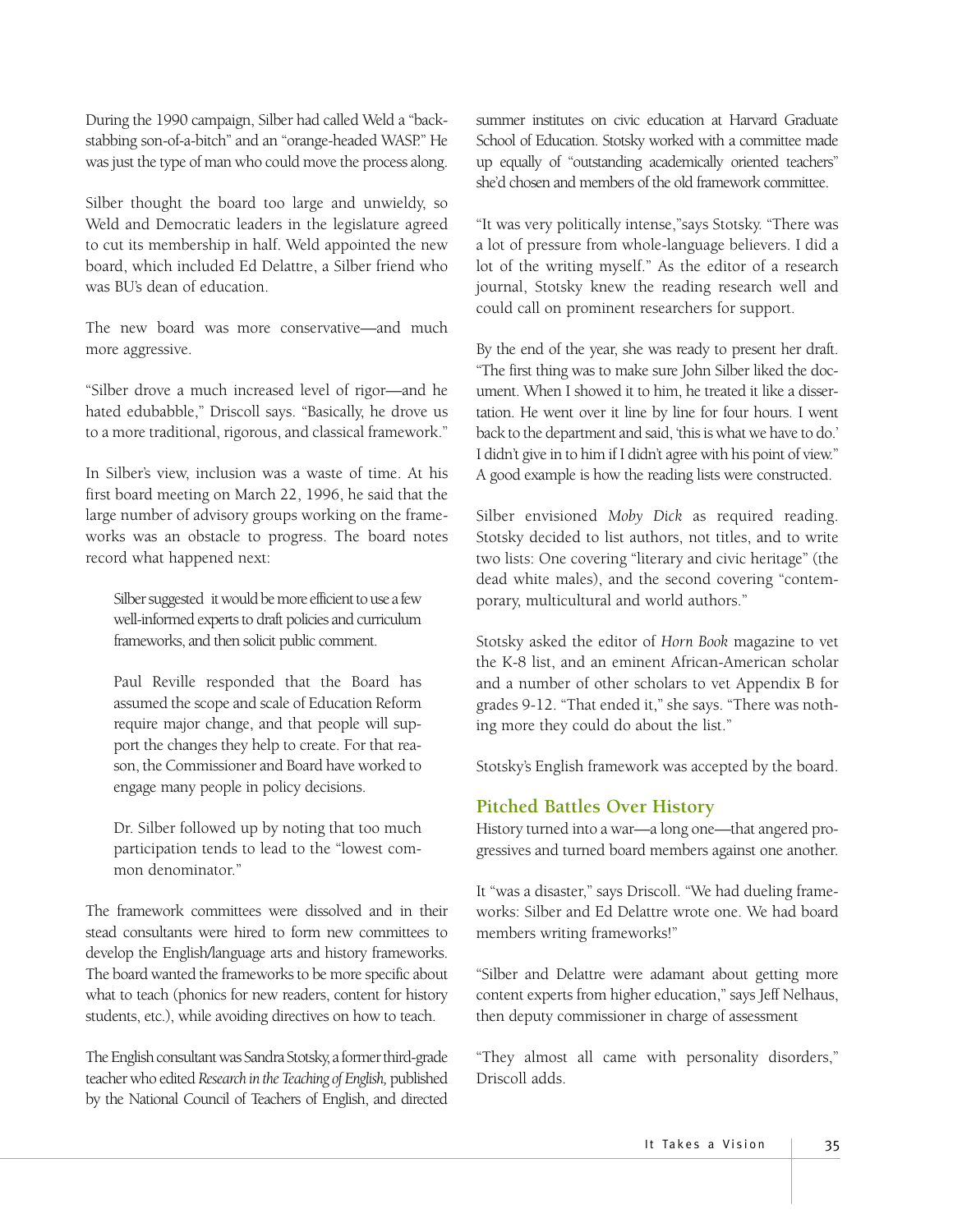"They were people with incredible content knowledge who hadn't been in a high school for decades," says Nelhaus.

Even before Silber's takeover, the board had considered the original history framework too trendy and vague.

"The original history committee argued for organizing around fundamental themes and dilemmas of history, allowing flexibility in local districts," says French, the Massachusetts director of curriculum and instruction.

Historian Paul Gagnon, the new history/social studies consultant, removed the jargon. Instead of "people and places," Gagnon brought back "geography." "Power" was replaced by "civics and government." What the phase one standards had called "time and place," Gagnon called "history."

# *"I wanted to know," says Sandra Stotsky, "When are students learning standard algorithms?"*

But Gagnon didn't change enough to satisfy Silber's board, which wanted a stronger foundation of factual knowledge. Thernstrom suggested that the board model Massachusetts' framework on Virginia's Standards of Learning, the Old Dominion State's standards, which are tied to the state's SOL exams required for graduation.

A board committee composed of Thernstrom, Jim Peyser, and Roberta Schaefer revised Gagnon's draft using Virginia's standards and others. Diane Ravitch, who had served as U.S. assistant secretary of education, praised the draft in a letter to the board for its "richness, conciseness, and appropriateness."

But not everyone agreed.

"All hell broke loose," say French, who resigned and became executive director of the Center for Collaborative Education. Educators attacked the Virginia-inspired draft as Eurocentric and called it a laundry list of disconnected names, dates, and events. They hastily organized to protest at the January 1997 board meeting.

Worried that the standards were too ambitious, especially for elementary students, the board sent the latest draft out for another rewrite. Silber named a new committee composed of board members Delattre, Patricia Crutchfield, William Irwin Jr., and three teachers. Their work proved no less controversial.

"Heavy on facts, the latest draft provides flexibility in outlining what material teachers should cover," wrote *Education Week* on June 11, 1997. "It includes sections on core content, guiding principles, and reasoning for all grades, allows for a more multicultural focus, and provides for integration of the subject into other disciplines." The guidelines were also more appropriate to each grade, Silber said.

Members of the first committee—Peyser, Schaefer and Thernstrom—were not happy with the Delattre/Crutchfield/ Irwin rewrite. *Education Week* reported:

"Ms. Schaefer questioned Mr. Delattre's motivations in writing a 17-page critique of her committee's draft. She accused Mr. Silber, the chancellor of Boston University, of trying to gain a financial advantage for his institution by handing the project over to Mr. Delattre, who is the dean of education there. Paul A. Gagnon, a senior research associate at the university, was the author of the draft that was submitted last fall.

Having Boston University officials so closely involved with the document, Ms. Schaefer asserted, would allow the school to attract much of the business of writing textbooks and training teachers.

Mr. Silber called the allegations 'libelous and slanderous.'

More than two years after the original deadline, the board finally approved in 1999 a history and social studies framework. The struggles proved worthwhile. The Fordham Foundation awarded the state's history standards the grade of B in 2000. But the battle took its toll on Silber, whose alienated many of his colleagues on the board, even those who'd started as his allies.

"The board ground to a complete halt," Reville says. In 1999, Silber stepped down and was replaced by Peyser.

Meanwhile, the math and science war had ignited.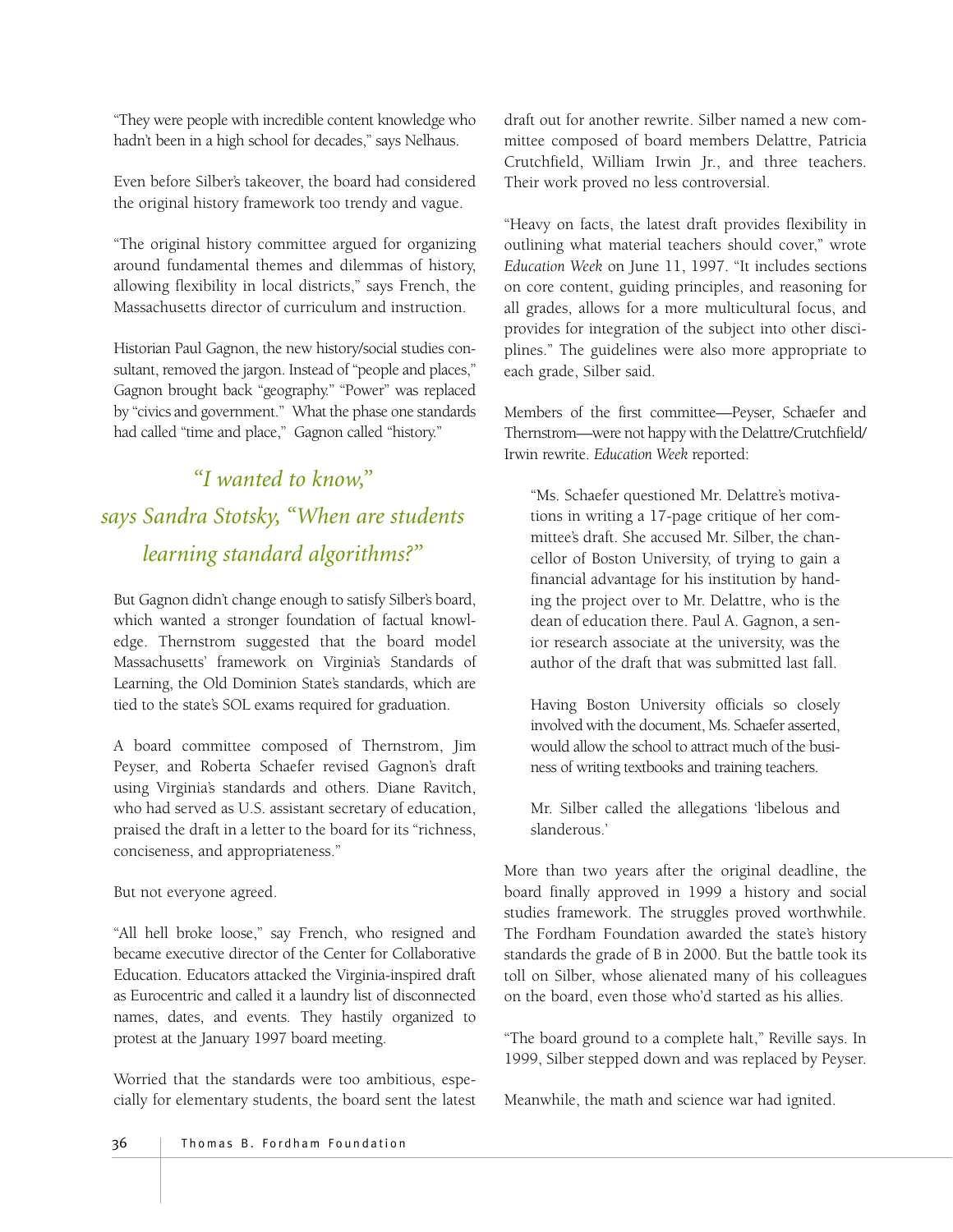#### **Math and Science Mayhem**

The original math framework, influenced by NCTM standards, stressed hands-on activities, multiple approaches to problem solving, real-world examples, and student exploration of math ideas. The goal was conceptual understanding. The board wanted it rewritten to include computation skills.

Recalling that first draft, Driscoll said "What the hell was I thinking?"

He had majored in math in college and thought the debate had nothing to do with math. "It was all about ideology, philosophy, and politics."

"It was set up as either/or," says Nelhaus. "Learn procedures or learn to solve problems. Of course, kids need to do both."

The framework lacked clarity, Driscoll says. "On the first goround, we said students in grade four should know basic math operations. But what does that mean? Should they be able to multiply a three-digit number by a two-digit number? We needed to be more precise. Look, two-thirds of my kids couldn't do simple division problems in fourth grade."

Stotsky joined the education department in 1999 as a senior associate commissioner charged with revising the frameworks, starting with math and science.

"We hired Sandra Stotsky, who's a true intellectual," Driscoll says. "She's very smart, but … [she] came along a little bit like Attila the Hun and said, 'We're going to do it this way.'"

"The fuzzies were in control," Stotsky says. "The early grades had been written by TERC, a progressive math and science education group, which then was selling its materials to fit the standards they'd written."

She wrote a bluntly worded critique of the framework, assuming it would be circulated only within the department. It went to committee members, angering many of them.

"I wanted to know," says Stotsky, "When are students learning standard algorithms? [The committee members] were very unhappy," she remembers. "They said, 'There's no such thing as a standard algorithm. Who are you to critique this?"

#### **JOHN SILBER**



Brought on by Governor Weld in 1996 to head the state board of education and to expedite standards development, this former head of Boston University had a reputation for being acerbic and having no patience for edubabble.

*Basically, he drove us to a more traditional, rigorous, and classical framework. —David Driscoll speaking about Silber*

But Driscoll believed in teaching standard algorithms and so did the state board. Furthermore, passing the tenth grade MCAS would be a graduation requirement. "Kids were doing terribly in math, and math would count for graduation by 2003," Driscoll said.

The relationship between Stotsky and the committee charged with writing the science frameworks was no less acrimonious. The same progressive/traditional divide separated her and Driscoll from many working on the frameworks.

"In science, we're out there doing hands-on, inquirybased: We've got kids pumping up balloons having a ball," said Driscoll. "But what are they learning?"

It Takes a Vision | 37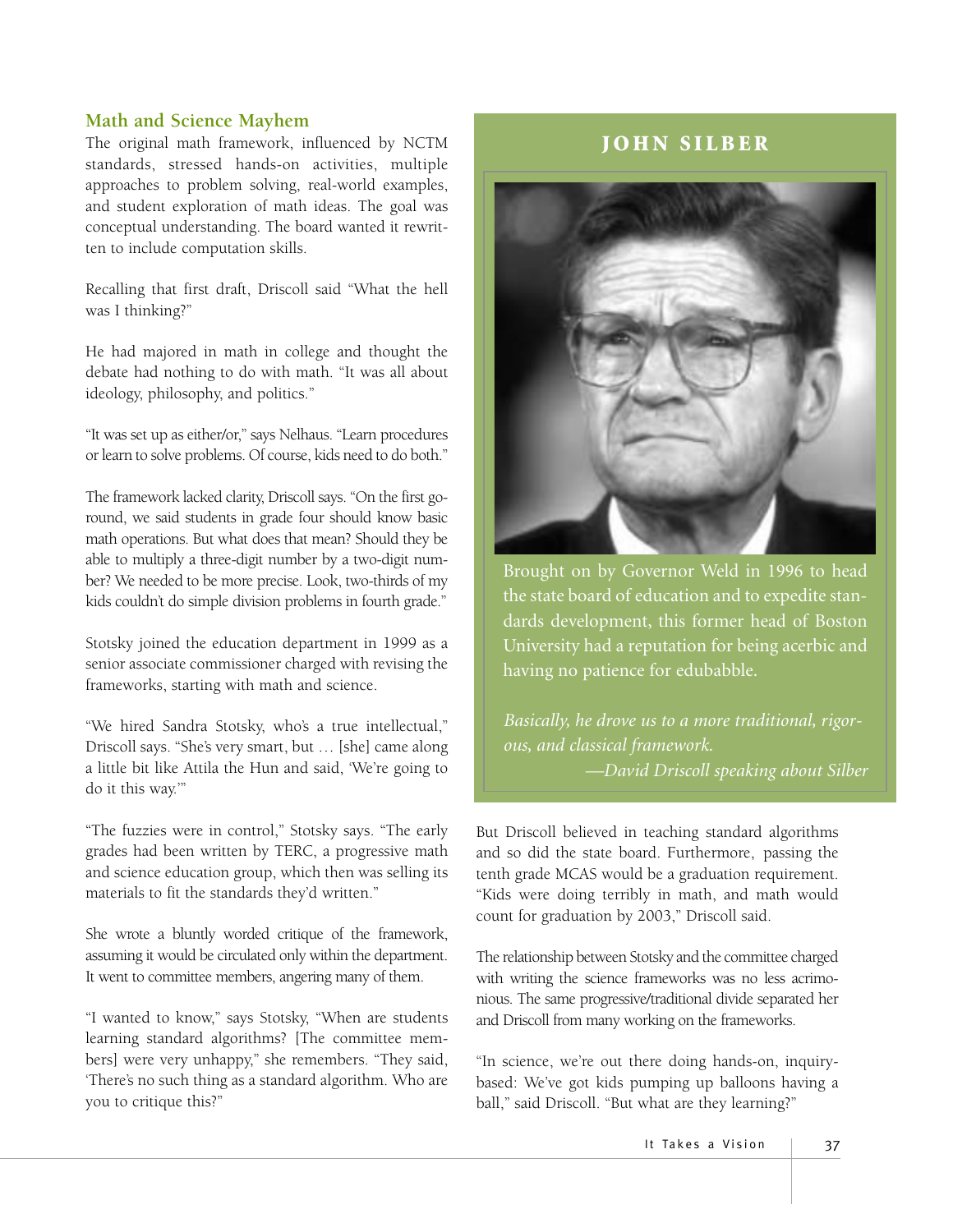"Science teachers were teaching inquiry as good in itself, separate from science," says Nelhaus, who majored in science in college. "In the revised version, we have 10 inquiry skills in the framework, things like being able to frame a scientific problem, test a hypothesis. We have open-ended math and science questions, not multiple choice."

# *"I made a mistake in thinking that reasonable people could compromise."*

Originally, the department called for integrating science subjects, Driscoll says. "Our 10th grade test was a smattering of biology, chemistry and physics. Classroom teachers said, 'It's not working.' Then we asked how many schools were teaching integrated science? About 2 percent. We thought we were following the European model, but we realized the Europeans teach these subjects concurrently but distinctly."

Stotsky urged the commissioner and board to reject the math and science drafts and disband the committees. The "Dear John letters" went out.

Wilfried Schmid, a Harvard mathematician, volunteered to help write new math standards. "His daughter was in third grade," says Driscoll. "At home he was teaching her differential equations. He saw her homework was to circle like things; the next week she was still circling like things."

In addition to Schmidt, who donated 100 hours of time to the math framework, Stotsky relied heavily on a team of gifted classroom teachers who'd been offered sabbaticals to work temporarily in the department. Bethe McBride, the math coordinator, knew classroom teaching and did much of the writing. "The sabbatical teachers helped translate it to grade-level standards," said Stotsky.

Throughout the process of revising math and science, Stotsky called on her network of academics. "I could call up and get an answer in 12 hours. They'd never had so many PhDs volunteering." Teachers working in the department also "came over and became my most dedicated helpers."

Stotsky was accused of advocating "drill and kill." Called a "bloodsucker," she bought a Dracula puppet on a trip to Europe and hung it in the entry way of her house in Brookline.

Progressive educators opposed the revised math framework, says Driscoll. "NCTM testified against us. Two years later, NCTM rewrote their standards, calling for more rigor, more computation."

Some who complained about the math framework hadn't actually looked at it, Driscoll says. "I got a petition from a Cambridge elementary school that thought the math standards process was terrible. I told them the board had voted, this was it, to give it a try and I'd come to visit when they were a few months into the school year. I came in October. They reiterated their complaints about the process. It was as if they were reciting every event in the Civil War by date and battle. I asked again how they were teaching the standards. They hadn't even looked at the frameworks. They said their superintendent had told them to emphasize reading; the kids could catch up with math later.

"I made a mistake in thinking that reasonable people could compromise," Driscoll says. "On some things, we had to just decide. Picket all you want."

## **Testing the Standards**

As controversies over the standards faded, the focus shifted to testing—an eternal source of conflict. MCAS was given for the first time in 1998.

"When we gave the test, that was the beginning of the end of our happy relationship with teachers," says Driscoll.

"High-stakes testing has drained a lot of life and fun out of teaching. There's too much regurgitating for the test," says the MTA's Meade. "But it did bring tutoring and extra support to places where kids were doing poorly. Some teachers think standards will go away. I disagree: Standards are here to stay and that's a good thing. But you don't fatten a cow by weighing it."

"Some teachers didn't think we'd have a test," says Birmingham. "We said we would, but there was a willing suspension of disbelief. Some districts didn't take standards seriously till we came out with the test. Surprise! They really mean it! Then we saw a sea change. There was a renewed focus, particularly with kids who posed the biggest challenges."

Making MCAS a graduation requirement was essential to motivate students to try harder, Birmingham says.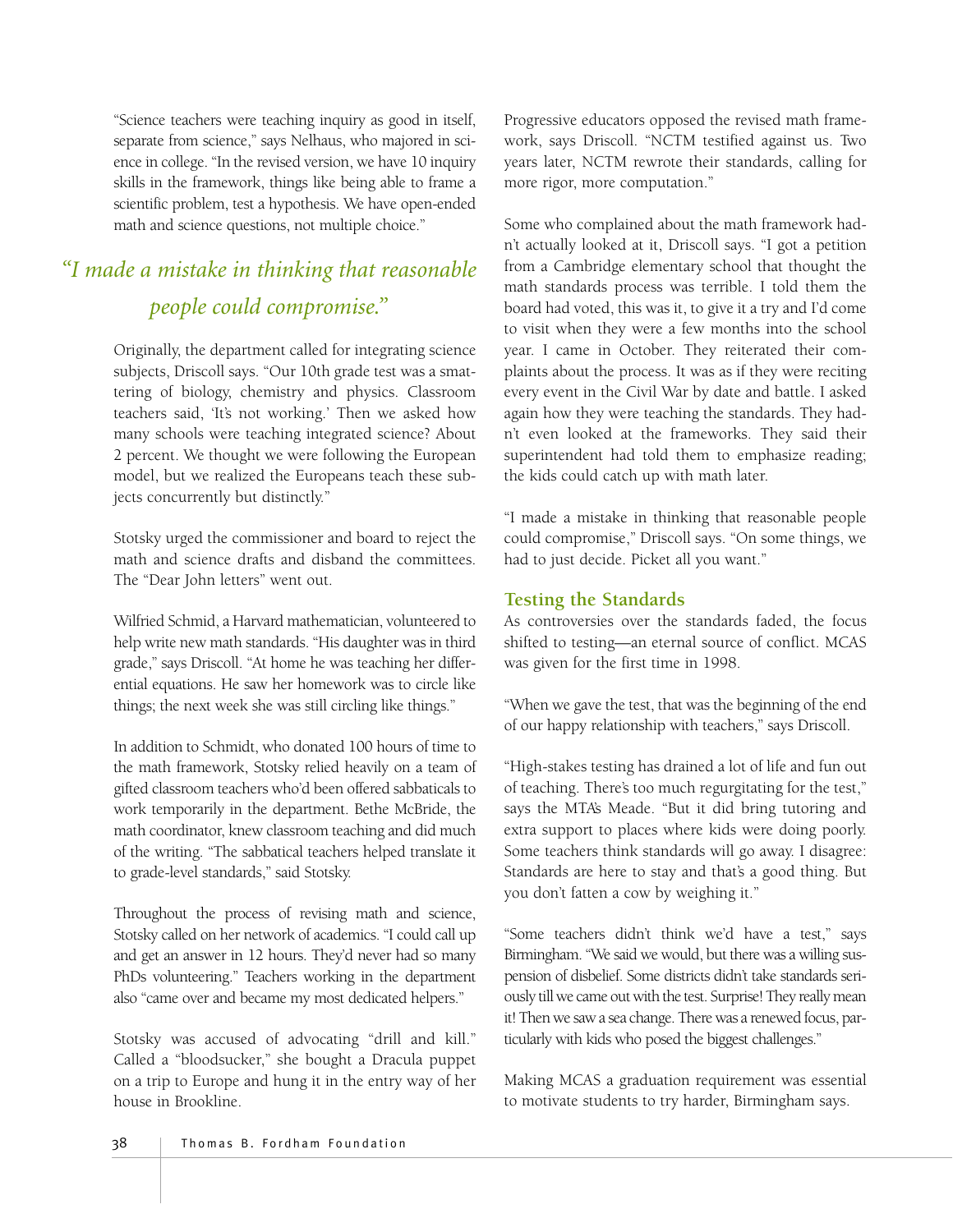He was terrified that a third or more of students would fail to graduate because of the MCAS requirement. As it turned out, most youngsters rose to the challenge. "As a political matter," Bridge observes, "when you get 90 percent of kids passing a test it's a different equation from having only half pass. I was putting on my seat belt for a 66 percent pass rate."

Reville had the same fears. "The MCAS train wreck didn't happen," he says. "The standards we set proved to be attainable for the overwhelming majority of students."

"Education reform has helped city schools the most," says Reville. The suburbs were complacent about their schools and unwilling to change. "It was the urban superintendents who stood up and defended it, even though they arguably had the most to lose."

"Before education reform there were loads of kids not getting a meaningful education," Birmingham says. "They were socially promoted." His sister is principal of a high school in low-income, multi-ethnic Chelsea.

"The overwhelming majority of urban superintendents strongly support standards," he continues. "The most zealous opponents to MCAS are the privileged communities. They think it's soul-destroying, that what students need is higher-level thinking. But if they don't know anything, thinking about what?"

"I think standards are the best thing we ever did," Antonucci says. "They got everyone focused on the fact that everyone can learn. There was a time when we wrote off a lot of kids."

At the "competency" level on MCAS, the achievement gaps are closing, Reville says. The next goal is to close those gaps at the higher "proficiency" level.

**•••**

Standards-based reform in Massachusetts would have been impossible without business leadership. The foresight and energy of Jack Rennie set the stage for fundamental reform. But even this wasn't enough to get the standards themselves right, as the state's false start demonstrates. It also took intellectual leadership from John Silber and Sandra Stotsky, the political backing of Governor Weld, and a willingness to fight and win the

tough curricular battles. As in California, good intentions were not enough to achieve good standards; plenty of grit was needed, too.

# **Indiana: Clear, Concise, and Jargon Free**

Once upon a time, an Indiana teenager could leave high school for a factory job and earn more money than his teachers in his first week. He could work on the family farm without tracking global markets or environmental regulation.

By the 1990s, however, high-wage, low-skill manufacturing jobs were gone and farming had gone high-tech. To earn a decent living in a factory or farm or almost anywhere else, Indianans needed far more education.

# *The standards movement in Indiana came from the sense that the state had to turn the corner.*

"Employers complained that they were giving tests for entrylevel jobs, and out of 50 people they'd only get 10 who could be considered because of the lack of reading skills," says Sue Scholer, a Republican who served on the House education committee. "When the steel mills closed, a lot of those workers couldn't be retrained. They were illiterate."

Business leaders feared Indiana would be stuck in the Rust Belt if it didn't start competing with other states—and countries—to produce a skilled workforce. They had reason to fear. In 1986, the legislature approved the A+ bill, which mandated the Indiana Statewide Testing for Education Progress (ISTEP) exam. The failure rate was high. Parents grew outraged as children who did pass the exam and enter college found themselves taking remedial courses just to stay afloat. Higher education leaders seconded their cries, noting that the remedial burden on them was only growing.

Indiana's requirements for a high school diploma were the weakest in the country, says Cheryl Orr, a higher education commission staffer who became leader of "the standards gang." "Our college-going rates were dismal. Families didn't think college was needed."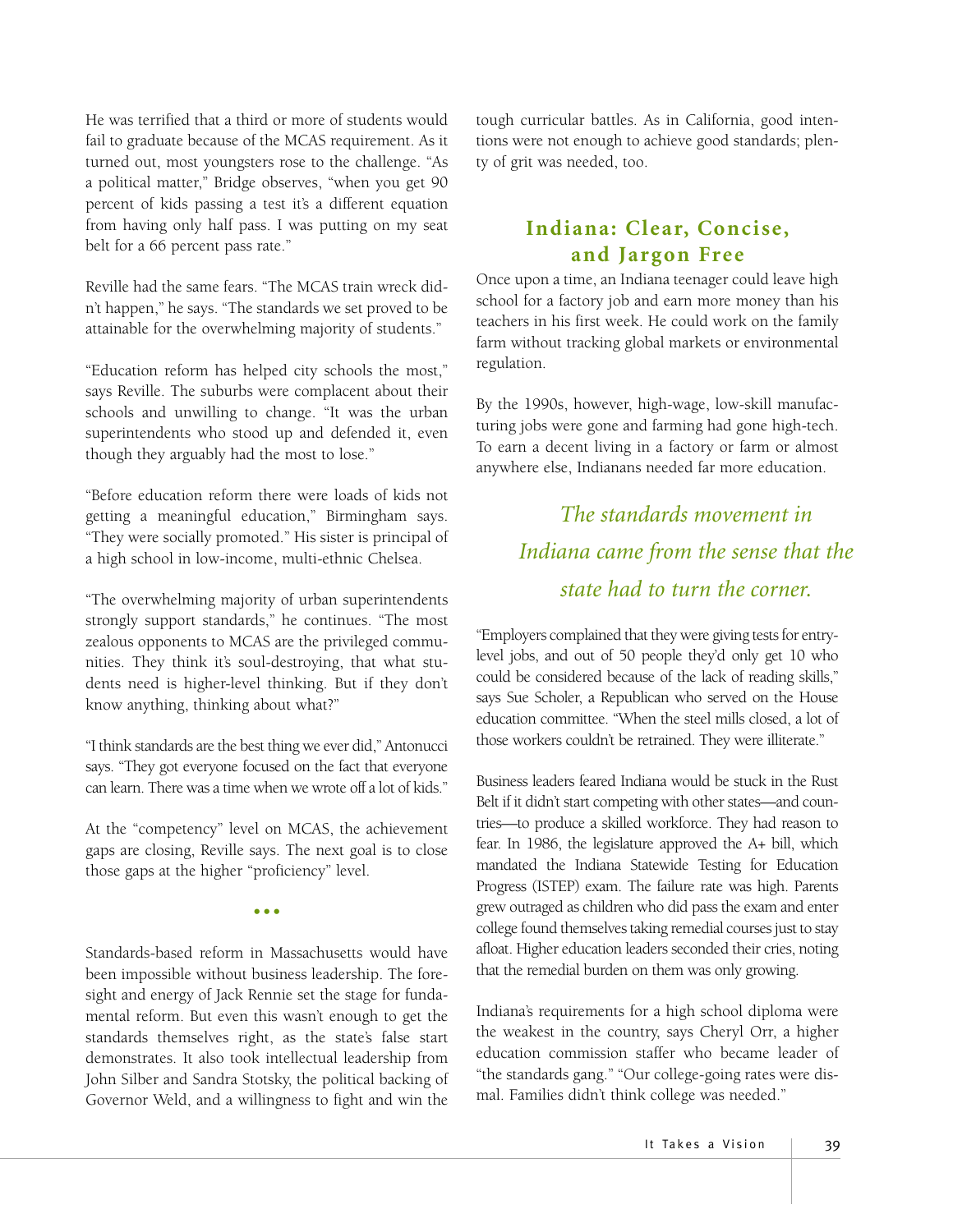"The standards movement here came from the sense that Indiana had to turn the corner," says Teresa Lubbers, Republican chair of the Senate Education Committee. "In Indiana, we only change out of a sense of crisis."

In 1997, led by the Chamber of Commerce, state business leaders proposed that the legislature create a roundtable to discuss what kids need to succeed. The legislature wouldn't bite, in part because it was under the sway of the Indiana State Teachers Association (ISTA), which had no interest in pursuing a reform agenda.

# *Governor O'Bannon took the decisive step to reform the state's ailing K-12 system.*

The state board of education wasn't interested, either. It "wasn't an aggressive group," says Republican Brian Bosma, now speaker of the House, who worked on the A+ education reform bill that created the state testing system. "The board was captive to the vested education interests to the union and the bureaucracy. They weren't interested in change, just getting more money in the system."

#### **O'Bannon's Charge**

Governor Frank O'Bannon understood what the business leaders, parents, and professors were worried about. And unlike the education establishment, he took a decisive step to reform the state's ailing K-12 system. He created a 29-member advisory group, an action permitted by the legislature, called the Education Roundtable. O'Bannon, a Democrat, worked with Superintendent Suellen Reed, a liberal Republican, and Higher Education Commissioner Stan Jones, a former Democratic legislator who'd been defeated by Reed for the superintendent's job. They gathered together all the players: educators, legislators, business leaders, union leaders, and parents.

Early in 1999, a series of national reports ranked Indiana's academic standards as among the worst in the country, says Derek Redelman, who worked for the Hudson Institute and then for CLASS and ended up at the Sagamore Institute. "Our English standards were the worst in the country, according to the Fordham [Foundation]," says Redelman. But some in the state were still in denial. "The *Indianapolis Star* ran a story saying, 'Oh no, that's not true. We're the best.""

A year after the Education Roundtable was created, O'Bannon pushed a law through the legislature giving the group official status with the job of developing standards and tests.

"There was a Democratic governor and House, and a Republican Senate," says Dan Clark, ISTA's standards specialist. "Because of the power split, nothing got done. ISTA and the Chamber of Commerce didn't agree on anything. They felt fulfilled in disagreeing. O'Bannon got interested in the national movement for standards and wanted to do something in Indiana. It was clear you couldn't get anything done without bringing people together."

"We'd had a very bad legislative session," says Scholer, who became one of four legislators on the Roundtable. "People were at each others' throats." O'Bannon and Reed got ISTA, the principals' and superintendents' groups, the Chamber, and the Manufacturers Association to sit down together. "The people at the table were leaders, not lobbyists," Scholer says. "Reed and O'Bannon came to every Roundtable meeting. They didn't send underlings."

The Roundtable met every month. "When we started, there was very little trust," says Orr. "People hadn't talked to each other in a long time. They were playing the blame game."

"It took 18 months before everybody became comfortable about putting controversies on the table and talking it through," says Scholer.

"When the Roundtable started, educators were suspicious and resistant to having a policy board with so much business representation," says Kevin Brinegar, president of the Indiana Chamber of Commerce. "We had battles over the cut scores on ISTEP. By and large, business folks prevailed on cut scores. Educators realized we were a force to be reckoned with. We got beyond 'just give us more money' to 'OK, we know you're not going away so let's talk.' We moved to much more collaboration, a more constructive relationship."

Eugene White, then superintendent of Washington Township and now of Indianapolis, credits O'Bannon and Reed for creating an atmosphere where people could disagree without insulting each other. "They emanated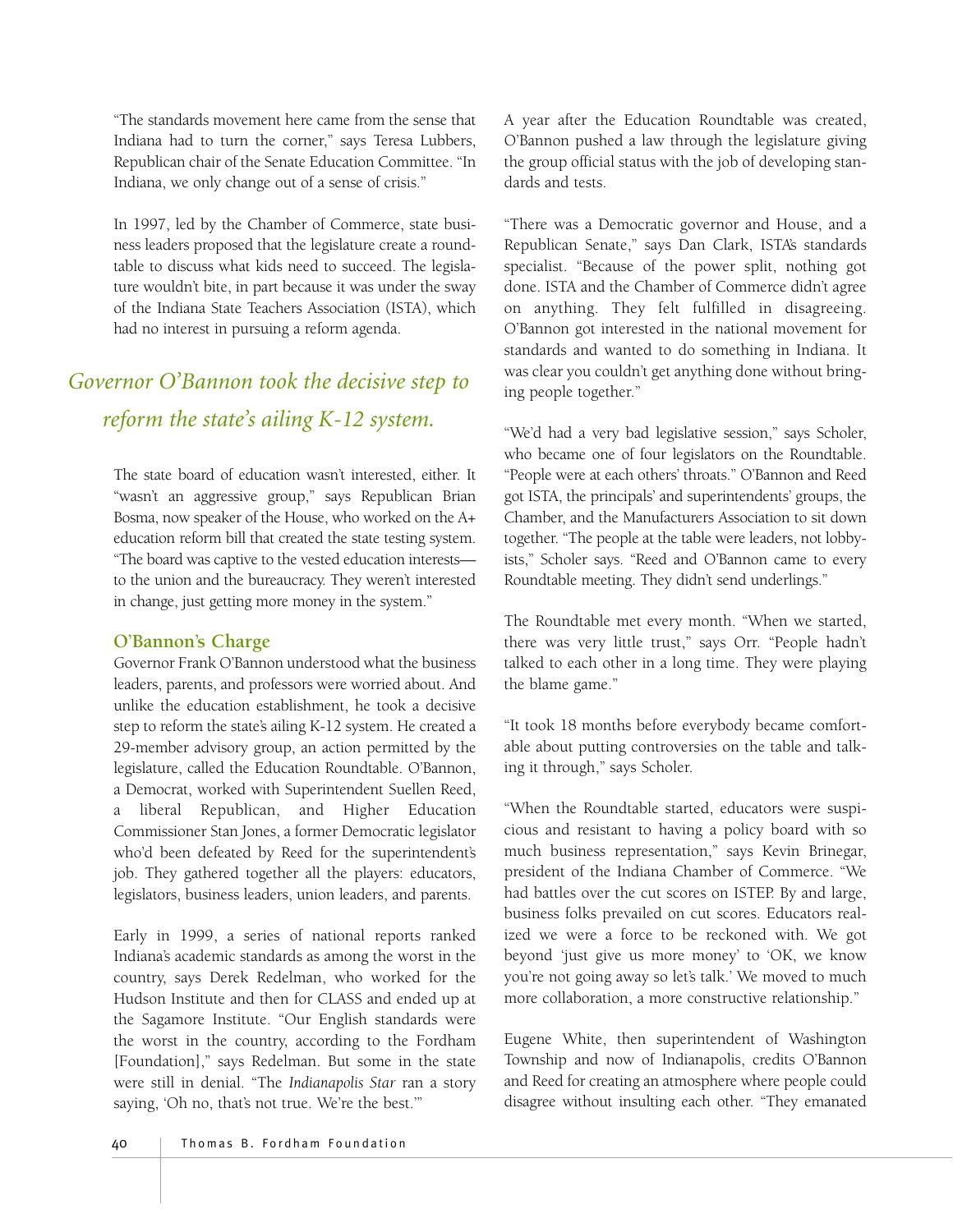courtesy and respect. These were nice, Indiana-bred people. It was hard to be mean around them."

While the governor and the superintendent ran the roundtable, "Stan Jones was the man behind the curtain," White says. "Cheryl Orr and Stan Jones set the table and set the agenda. They're very good puppet masters. They created an agenda that didn't leave a lot of time for discussion and dissent. There was too much to do."

When disputes did break out, says White, "Stan was the mediator. He put out fires."

"Politically, the roundtable was made up more of educators and people in the system," says Pat Kiely, a former legislator who became Indiana Manufacturers Association (IMA) president. "Business could be outvoted two to one. But nobody wanted to endorse standards that the business community said were no good."

ISTA "did not go negative," says David Shane, who's now an education aide to Governor Mitch Daniels. "They had a seat at the roundtable and were part of the conversation. It was an oddly collaborative process."

#### **Accountability + Money = Standards**

All the roundtable members agreed that Indiana needed tougher graduation requirements, which became known as the Core 40, as well as new academic standards.

"A lot of frustration and infighting preceded the Roundtable," says Jones. "We started where we thought we might be able to find consensus, the standards."

Teachers wanted clarity, says Judy Briganti, president of ISTA. "Before we had vague proficiency statements. It was difficult for me as a fourth-grade teacher to see what students should know. The proficiency statements weren't aligned to the tests, so the tests just came out of the blue."

The union also wanted more funding to help schools reach higher standards. The business community was willing to negotiate. "Business was willing to support more funding with the standards and accountability in place," says Brinegar. "It would have been much more difficult without the money."

Reed and Jones created a group of standards writers, led by Cheryl Orr, that met every two weeks and reported to

# **STAN JONES**



Stan Jones is a Democrat and head of the Higher Education Commission. As a member of the Education Roundtable, he kept the group focused on reforming standards, not allowing petty arguments and personal agendas to detract from the great goal.

*Stan Jones is the man behind the curtain. [He] set the table and set the agenda. … that didn't leave a lot of time for discussion and dissent. There was too much to do."*

> *—Eugene White, Indianapolis School Superintendent*

the Roundtable. The first job was to look at what Indiana already had: Vague, wordy, inconsistent "proficiency guides" that covered multiple grades and focused on what teachers should do, not what students should learn. It was impossible to use the proficiencies to measure progress.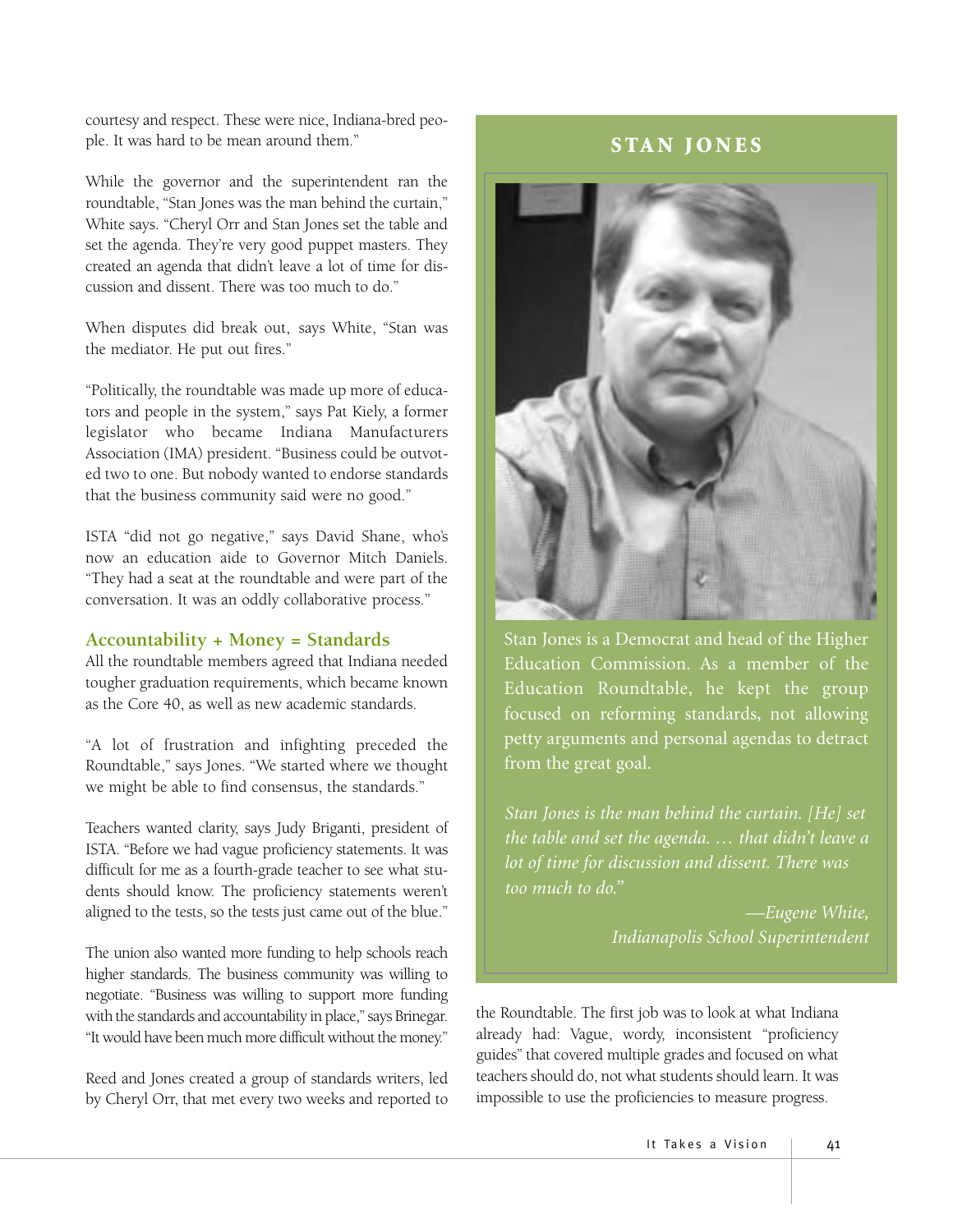The proficiencies were "loaded with such spongy benchmarks as a student should be able to 'show a positive attitude toward language,'" wrote Dave Smith, a Gannett reporter.

"We had to be brutal with ourselves, willing to look at the good, the bad and the ugly," says Orr. "At the beginning, we knew we needed improvement, but we didn't realize how much. Some thought we could just tweak the proficiencies. No. It was a significant amount of work."

"Clear, precise, and jargon free" became the mantra of the standards gang.

"We had to abandon the priestly language we'd always used," says Dorothy Winchester, education department program officer and standards gang member. "If we said our goal was for children to be 'making meaning,' what did that mean?"

*Clear, precise, and jargon free became the mantra of the standards gang in the Hoosier State.*

The old proficiency guides had been mailed to district offices. "We'd visit schools and see the proficiencies in their shrink-wrap on top of a cabinet," Reed says. She wanted the new standards to be so useful that people would be motivated to read them.

"Some people wanted one set of standards for teachers and another set to show to parents," Reed says. "I said, 'no, no, no, no.' We sent copies of the standards home in the fall. They're written so parents and even students can read them and understand them. We put them up on the web."

The roundtable decided that specific standards would be more helpful to teachers. "Before we had grade clusters: fourth through sixth, second through fourth. But people don't teach like that. They teach grade 5, not grade 4, 5, and 6," says Jones.

Researchers were invited to talk to the Roundtable. "We had Kati Haycock of Education Trust in to talk about disaggregating scores," says Scholer. "Everybody was getting the same information from people with expert knowledge so everybody was on the same page."

The Roundtable looked at NCTM standards, standards in other states, NAEP, TIMSS and the Baldrige continuous improvement model used in North Carolina.

Committees of teachers wrote and reviewed standards.

"Part of the reason our standards are good is that they are written by classroom teachers," Lubbers says.

"So many teachers were involved that almost everybody knew somebody who was part of the process," Reed says. It helped create buy-in.

At first, teachers were resistant, says Reed. "A fourth-grade teacher who's developed a spectacular unit on butterflies doesn't want to give that up because it's a third-grade standard." But the standards let teachers focus on how to teach.

More and more teachers came over, Winchester says, when they realized the virtues of knowing what was going to be taught when.

For teachers in inner-city or rural schools, the standards were daunting, says Winchester. "With the publication of the first draft of the standards, teachers said, 'My kids could never do this.' They didn't believe their kids were capable. But the standard of what's good has to be the same across the state."

That's important for parents in low-income communities, says Rogers. In 34 years as a K-6 teacher in Gary, "I never paid attention to what the state had to say. It was all decided locally." State mandates sent from Indianapolis would go to the principal's office, nicely shrink wrapped, and never be seen again by teachers. "Now all kids get taught the same thing across the state. That resonates well with parents. Third graders in Gary have the same standards as third graders in rich communities like Munster."

The first draft was vetted by teachers across the state. The "standards gang" also talked to professors to make sure that students who passed high school chemistry, for example, would be ready for college chemistry.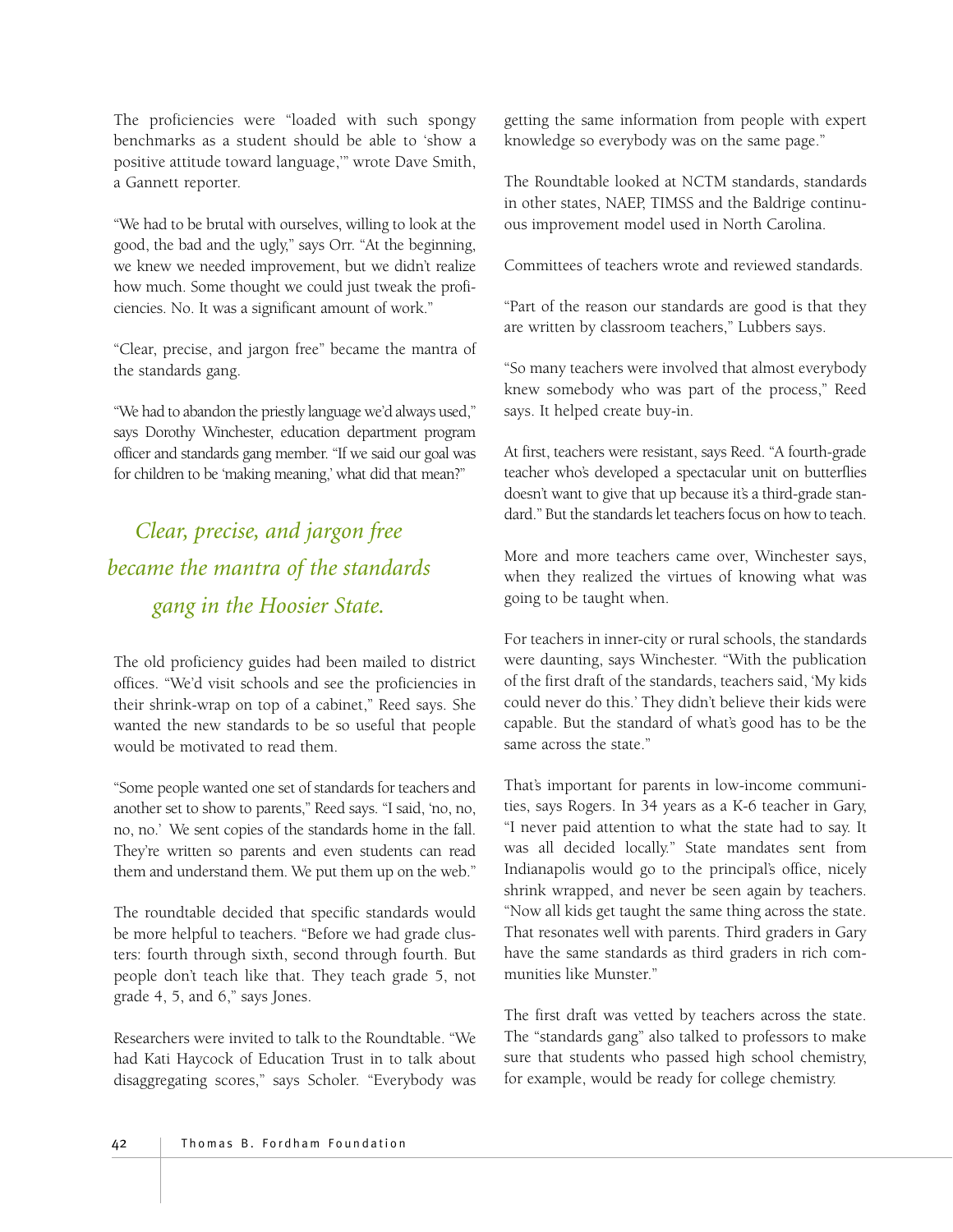#### **Outside Validation**

It wasn't enough to reach consensus within Indiana. Business insisted on external validation to make sure the standards were competitive, says Shane. "Having outside advice relieved us of the need to fight among ourselves about what was adequate. We weren't trying to be the first in the country. We just wanted to do the right thing."

The Chamber of Commerce paid the academic experts who carried out the Fordham Foundation reviews to evalute the first draft of the standards. Chris LaMothe, a Chamber and Roundtable member, showed the report to Jones. "Fordham gave us a B+ and an A. So I felt pretty good," says Jones. "Chris said, 'Shouldn't we get an A in both?' So the Roundtable hired Fordham and then Achieve to evaluate our work. Fordham was not, however, involved in writing these standards. We looked at some standards that were fuzzy, not very concise and couldn't be tested. We tried to learn from those, but Achieve and Fordham best represented where we wanted to go," says Jones.

"We thought we'd done a good job on the standards," says Reed. "But Achieve told us, 'You need more rigor.' So we looked at that."

Sandra Stotsky, fresh from working on English/language arts for Massachusetts was hired to evaluate the Indiana English standards through several stages of development. "Before their reform effort, Indiana had some of the worst standards in the country," Stotsky notes. "It was things like: 'Children should love to read.' Is this a standard? It has to be measurable." In the end, Indiana "came up with a fantastic document," she says. "Indiana piggybacked off California and Massachusetts, but they didn't just clone. They wrote it themselves."

Sheila Byrd, with experience as a staffer on California's standards commission, was also hired by Achieve to help Indiana benchmark its standards to other states and to international standards. "They had a huge, unwieldy set of expectations," she says. "We held up California as a benchmark."

"Early on, Stan Jones and others realized we were not going to get better unless we expanded our views," says White, the now-superintendent of Indianapolis. "We turned to Achieve, the Education Trust, and others. We had a sense you had to know what was going

on in the rest of the country. We were not into education trends. We stayed focused on outcomes, preparing kids to go to college."

The gang also consulted AAAS's Science Project 2061, the International Center for Leadership in Education, and a group of history educators. "For each of the content areas, we had at least two outside national groups plus our own people," Orr says. "We opened ourselves to scrutiny."

*"We were not into education trends. We stayed focused on outcomes, preparing kids to go to college."*

Outside experts didn't always understand classroom challenges, White says. "We had to make sure that people with a theoretical understanding of standards understood what was going on in the classroom, getting them to see what was real and what was memorex." But outside perspectives proved valuable. "I'm in the forest looking at trees. The outside experts are at a higher level seeing my forest and lots of other forests."

Indianans are free of the not-invented-here attitude, says Sue Pimentel of StandardsWork, who consulted with the Roundtable on aligning the test to the standards. "Indiana people ask for advice, listen, and then move forward understanding that they can go back later and make improvements if they need to; they don't sit and wring their hands for five years. They don't need to wait till everything's perfect. They're very open to advice. And they have fun. They're some of my favorite people to work with."

"We didn't have to have our names on it," Reed says. "You get more done if you give everybody credit. "

#### **Ongoing Work**

Indianans continue to refine their standards and to work on aligning them with ISTEP, which Indiana students must pass to graduate from high school. The process promises to be as demanding as establishing the original standards.

"In math, teachers break it down into little pieces so students can understand but we're afraid we're losing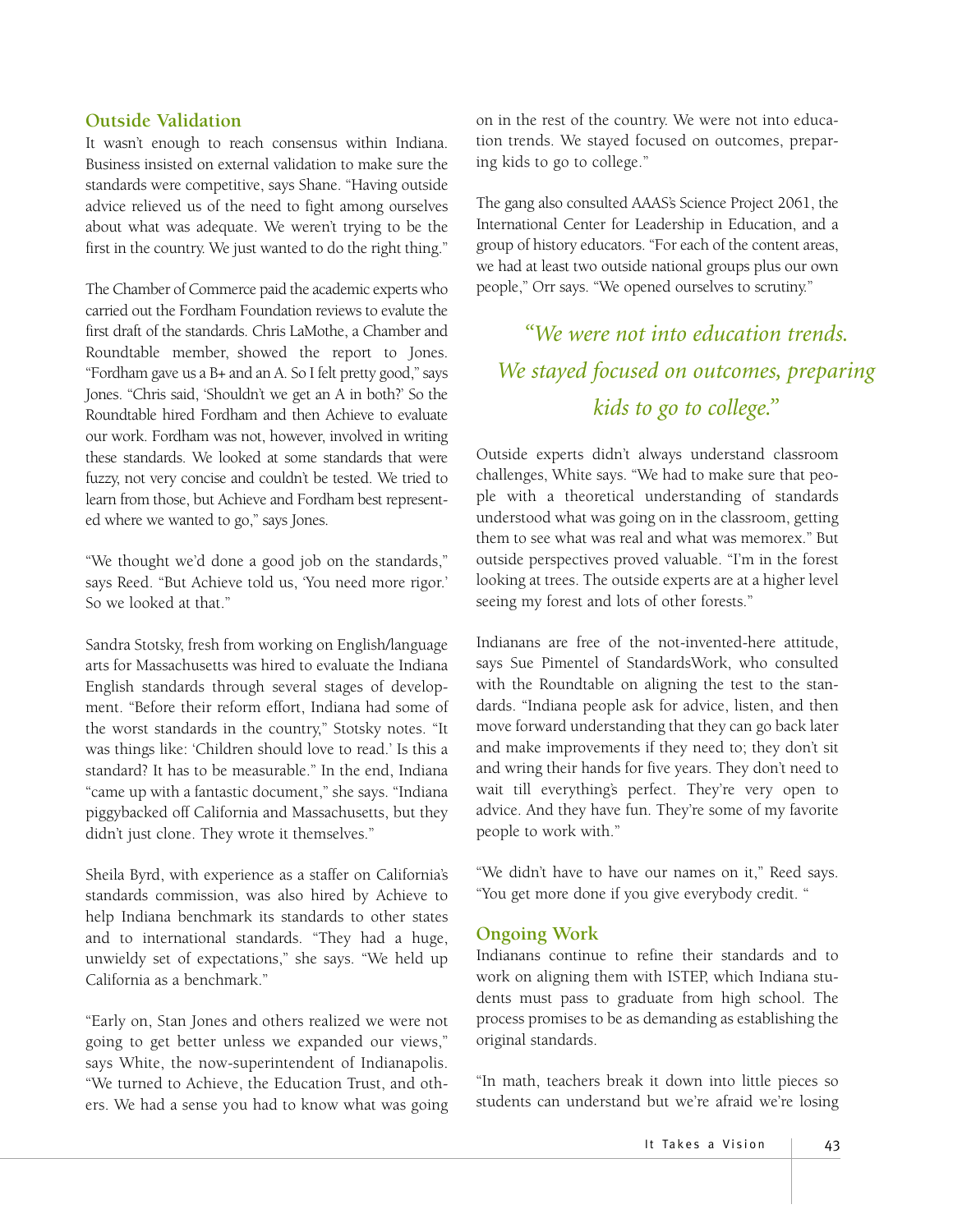the big concepts," Orr says. As in other states, English and math are crowding out other subjects, largely due to NCLB requirements.

"Social studies educators," according to a state education official, "are begging for assessment. Because so much hinges on reading and math, they're afraid that if their subject isn't tested, it won't be taught."

"We superintendents realized we had to have standards," says White. "Our concern was why so many? Can we teach all of these? We needed standards to give us some sense of uniformity across the state but how many standards and what would be significant on ISTEP."

Indiana is now consulting with StandardsWork on developing a list of essential "power standards."

"We're trying to distinguish between power standards you must teach, those you should teach and those that are nice to teach if you have the time," White says. "It's not possible to teach everything."

Jones agrees that the challenge now is to set priorities. "Critics of our proficiencies said they were a mile wide and an inch deep. Now we're half a mile wide and two inches deep. It's dramatically better than what we had before, but we have to address the mantra that all standards are equal. That's not true. What are the big concepts, not just 50 little ideas? You're a fourth grade teacher with four subjects plus gym and art and more than 200 standards. What do you do?"

Jones says, "The good news is that the standards are out there and teachers are teaching them. The bad news is they're taking them too literally. But it's better than where we were. The standards are out of the shrink wrap."

•••

Unlike California and Massachusetts, Indiana managed to develop great standards without the process turning acrimonious. Perhaps this is due to Indiana's courteous culture, but is also explained by the extraordinary leadership of people such as Governor O'Bannon, Suellen Reed, Stan Jones, and Cheryl Orr. They managed to enlist the state's teachers as part of the process while keeping control of the reins. Most importantly, Indiana officials were willing to learn from other states and outside experts, and were not

satisfied until their standards were among the best in the nation. The challenge that awaits Hoosiers is to create comparable assessments and accountability systems.

### **Perfecting the Wheel**

Leadership matters when it comes to producing highquality education standards. That is the first lesson that states that want to improve their own standards can take from the experiences of Massachusetts, California, and Indiana.

In Massachusetts, the venerable and affectionate Jack Rennie, a CEO, was loved by all. Without his efforts to get business, educators, and government to the table, the state's internal conflicts may well have prevented new standards from ever being written. In California, Governor Pete Wilson pushed hard for reform and created a political environment in which it could thrive. In Indiana, the role was played by tough-minded, politically savvy Governor Frank O'Bannon, who created an atmosphere that ensured that everyone felt welcome at the table—essential in a state that puts a premium on being nice.

In the end, however, tough, hand-to-hand combatants willing to find a way to make reform work in the face of overwhelming odds must enter the fray. Had it not been for Bill Evers's determination to find victory in defeat, California's math standards would have remained touchy-feely. In Massachusetts, Sandra Stotsky fought the good fight, standing firm for English standards not warped by whole language, and then ensuring rigor in math and science standards, too.

And, of course, there's Marion Joseph, a grandmother who saw her grandchildren being strangled by a failed curriculum and got in the face of anyone who would listen.

If strong leaders are the key to pushing standards through, an obsession with laissez-faire consensusbuilding guarantees that they'll fail. In both Massachusetts and California, early attempts at reforming standards were thwarted by committees more focused on keeping parties happy than making hard decisions. John Silber played the role of committee buster in Massachusetts, getting involved with standards-based reform at the time the *Boston Globe* called the process "inclusive to the point of paralysis."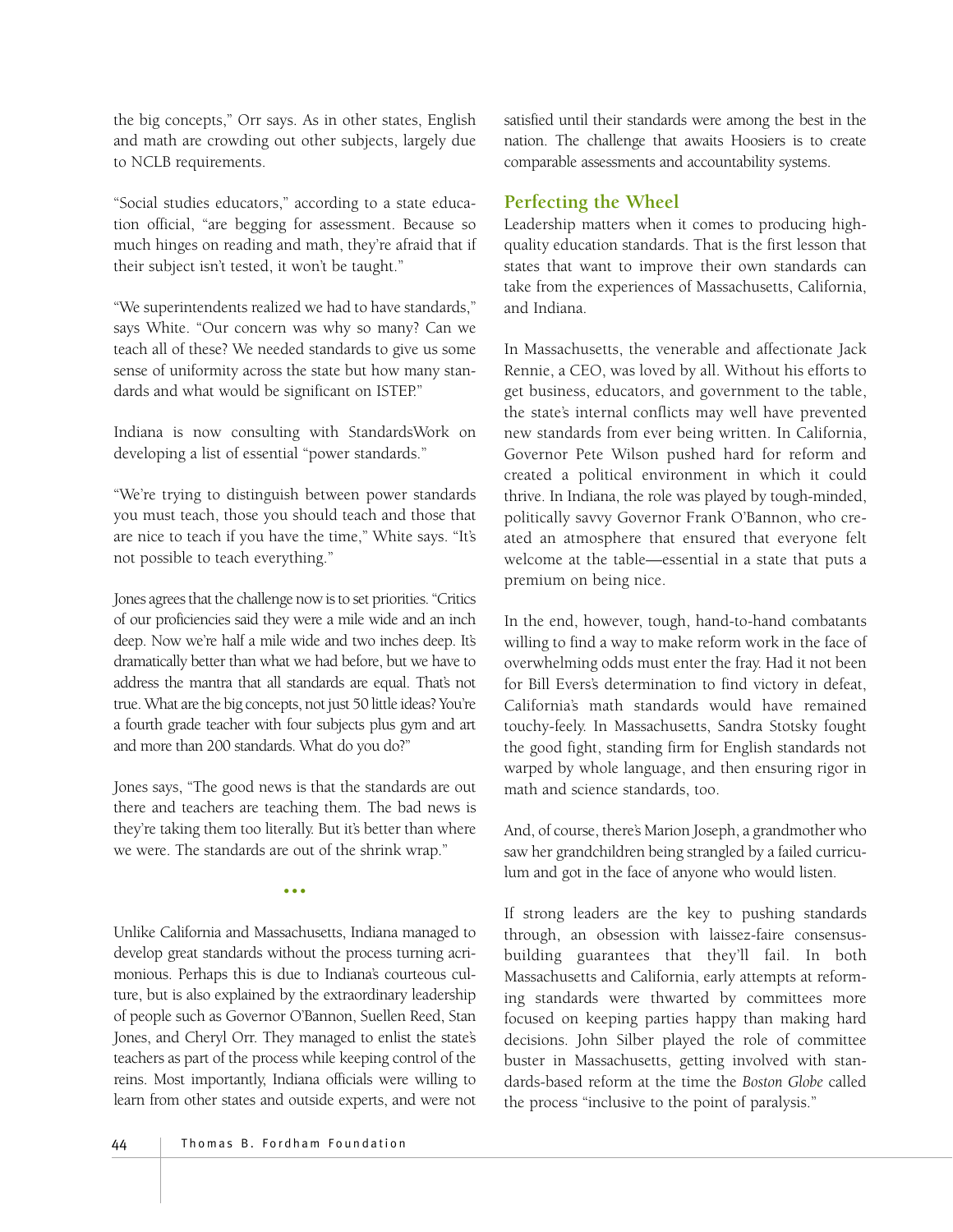Instead, "steered" consensus—bringing opposing parties around to accepting the importance of fact-driven, explicit standards—is important. At times it takes the subtle hand of a Jack Rennie in Massachusetts, and at others, the iron hand of a Bill Evers in California.

Silber's decision to cut the size of the state board in half and rearrange the framework committees created a lot of tension between whole-language advocates and traditionalists in the world of English instruction—but it also broke the logjam.

Still, for all the knock-down fights that reformers had to win to achieve great standards, a key lesson is that bipartisanship is essential. When the Golden State learned in 1994 that its students were among the worst performing in the nation on reading and math NAEP scores, the public outcry forced both sides of the aisle to figure out a way to make it work.

Likewise in Indiana, as rust began creeping into the state, parents, higher-ed leaders, and even teacher union leaders had to concede that what was in place wasn't working.

Sometimes, bipartisanship must be forged. That was Jack Rennie's brilliance in Massachusetts. A court order to correct funding inequities could easily have led to

more money, but no more accountability. Rennie forged a coalition of the willing when no one else thought it possible. But money helped, too—the Massachusetts teacher unions got the money they wanted in return for not pushing back against standards.

Finally, what set these states apart was their willingness to accept that standards are the starting point of any serious reform. That dedication lead leaders to demonstrate leadership, seek bipartisanship, fight the good fight, spend some money, and bring in expertise. States serious about reforming their education systems should look to those that succeeded in producing these standards and shouldn't hesitate to turn to California, Massachusetts, and Indiana for help. The results—for your state and its children—are well worth the effort.

Joanne Jacobs, a freelance writer and blogger (joannejacobs.com) based in California, is the author of *Our School: The Inspiring Story of Two Teachers, One Big Idea and the Charter School That Beat the Odds* (Palgrave Macmillan, 2005), which tells the story of a San Jose charter high school that prepares Mexican-American students for college.

•••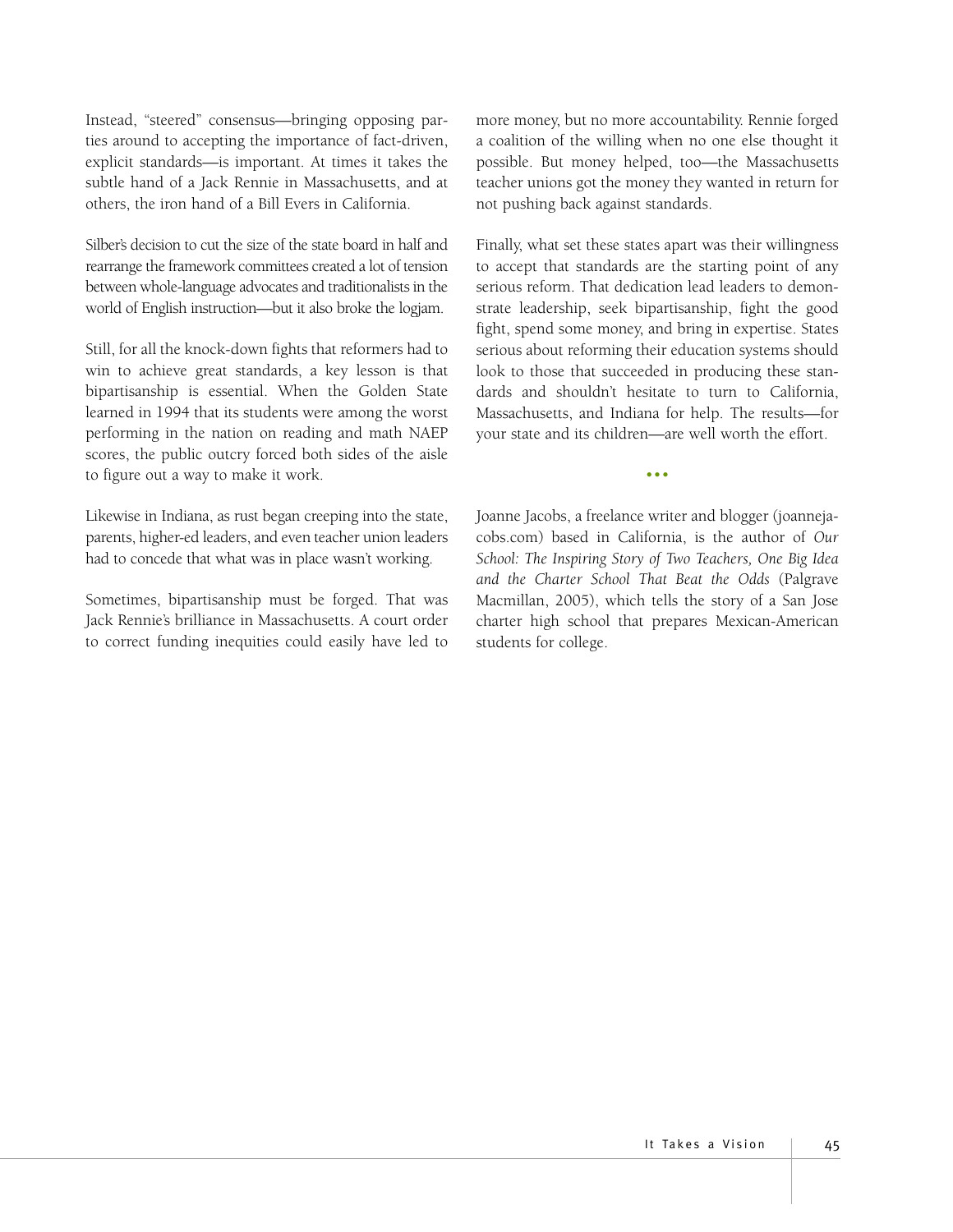## **R EV I E W S OF STAT E STA N DA R DS**

| <b>ALABAMA REPORT CARD</b>                    |  |              |               |
|-----------------------------------------------|--|--------------|---------------|
| <b>SUBJECT</b>                                |  | 2000         | 2006          |
| English                                       |  | $\mathbf{A}$ | A             |
| U.S. History                                  |  | $\mathbf{A}$ | $\mathbf{A}$  |
| Geography $*$                                 |  | B            | $\mathcal{C}$ |
| Math                                          |  | B            | B             |
| Science                                       |  | D            | F             |
| <b>OVERALL GRADE</b><br>$\mathbf{B}$<br>$B -$ |  |              |               |
| *World History for 2006                       |  |              |               |

### **\*ENGLISH—A**

- *Alabama Course of Study: English Language Arts, K-12, 1999*
- *Alabama English Language Arts Course of Study— Assessment Correlation, K-11, Summer 1999*
- *Pathways for Learning—Language & Reading, 1999*
- *Alabama Direct Assessment of Writing: Annotated Student Response Packet, 5, 7, &10, 2003*

Clarity and comprehensiveness are the hallmarks of these standards. They cover language arts and reading exceptionally well. Of special note is the attention the state gives to beginning readers, who are introduced to word identification skills and comprehension strategies, as well as fine children's literature. Alabama also excels in its literary study standards, which outline American, British, and world literature programs for grades 9-12 and contain sample titles and recommended reading lists. One drawback: Alabama doesn't tie its admirable literary standards to its state exit exam in reading, and one wonders—why not?

### **MATH—B**

#### ■ *Alabama Course of Study: Mathematics, 2003*

This thorough document provides grade-level standards for K-8, as well as subject-matter standards for courses ranging from Algebra I and Geometry to advanced courses, such as Algebra III with statistics and pre-calculus. The standards are clear and they address important topics. While they overemphasize the role of technology, it is heartening that calculators are not mentioned until the ninth grade. Unfortunately, the standards do not require memorization of basic number facts, and they give too much space to probability and data analysis. A third grader, for example, is expected to determine probability before gaining a working knowledge of fractions. The attention paid to data analysis and probability comes at the expense of other, more necessary topics, thereby weakening the standards overall. Nonetheless, Alabama's mathematics standards are solid and worthwhile.

#### **SCIENCE—F**

#### ■ *Alabama Course of Study: Science (Bulletin 2005, No. 20)*

The document is well organized, but its content is sparse. Earth and space sciences receive adequate treatment, as does chemistry; this is not so, however, with physics, which is not only insufficiently detailed but also inaccurate on occasion. The difference between transparent and translucent materials, for instance, is here said to be determined by the amount of light which passes through each. In reality, the difference between the two depends on whether or not the light is scattered as it moves through the material. Life sciences receive the worst treatment of all, as Alabama eschews science within its science standards by including a misguided political "disclaimer" that questions the validity of evolutionary theory. By casting doubt upon this basis for life science, the document effectively calls into question much of the information it goes on to present. This is not a good move, as it is one that only reminds us of the inadequacy of the state's science standards.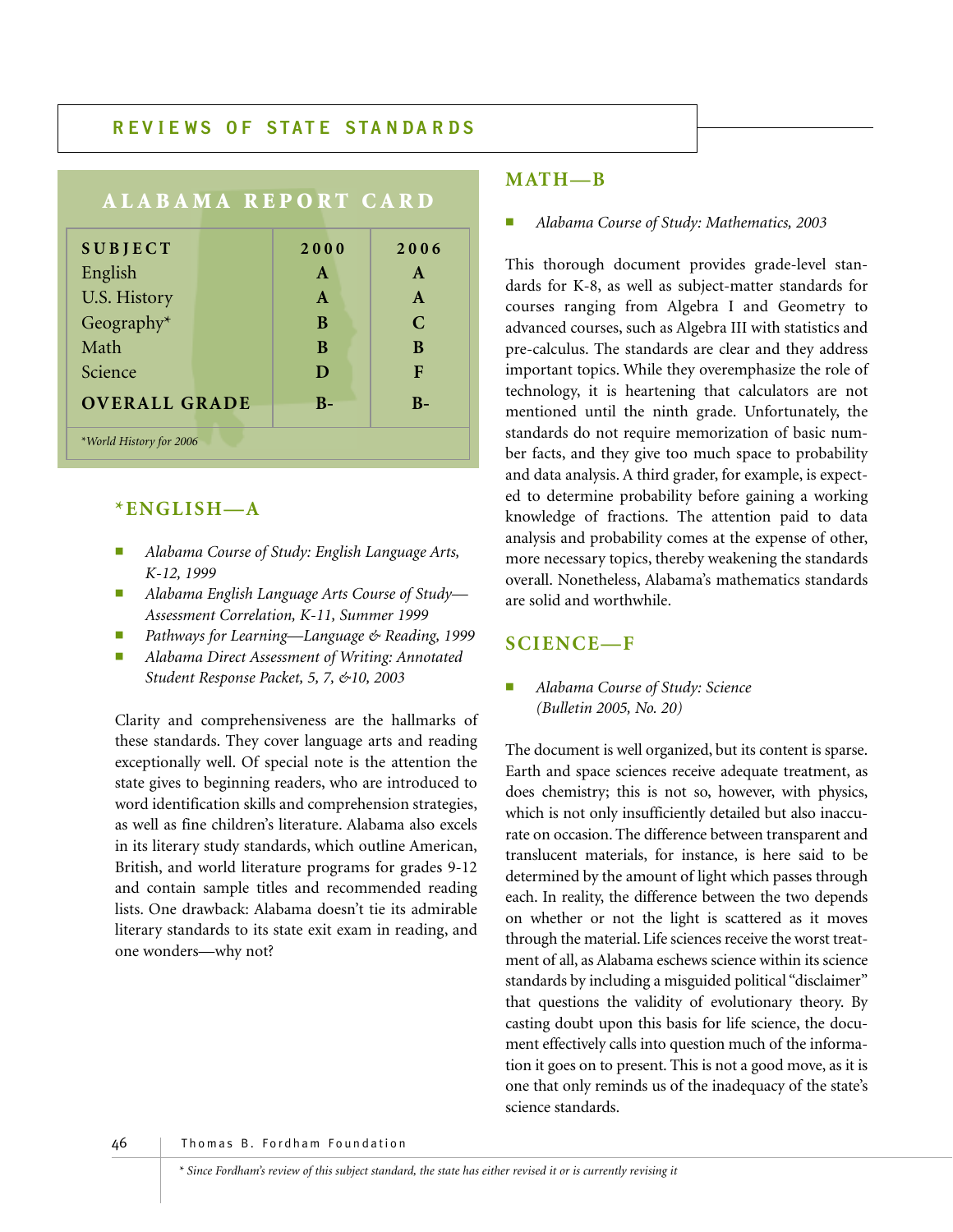### **\*U.S. HISTORY—A**

- *Alabama Course of Study: Social Studies, (Bulletin 1998, No.18)*
- Standards and Objectives (Social Studies) for the *Alabama High School Graduation Exam, (Bulletin 1998, No. 13)*
- *Today's Students, Tomorrow's Citizens: Pathways for Learning, Social Studies, no date, Alabama High School Graduation Exam Task Force*

An encouraging sign,Alabama begins its social studies course standards by plainly affirming that history and geography are "the central disciplines." Students start their historical instruction in third grade with state history, skirting the issue of slavery (the word "slave"is never used). Standards for U.S. history become more comprehensive, however, as students age, and by fifth grade the curriculum is, according to the report's author,"in virtually all respects, comprehensive, balanced, and coherent." After a five-year hiatus, Alabama students take up U.S. history again in grades 10 and 11, and twelfth grade students learn about U.S. government. These curricula are strong, and they are supplemented by "a comprehensive set of activities to help teachers and students prepare for the social studies portion of the required state exam." Alabama parents should be confident that their children have access to some of the most solid and comprehensive U.S. history standards in the nation.

#### **WORLD HISTORY—C**

■ *Alabama Course of Study: Social Studies; Bulletin 2004, No. 18*

There is much detail to celebrate in this document, but not nearly enough time mandated to appreciate it all. Alabama compresses the whole of world history into two years (eighth and ninth grades). Subsequently, eighth grade students study not only Chinese and African civilization, but also the classical Greeks and Romans, the rise and fall of Islam, the rise of the Middle Ages, and the Renaissance, among other topics. The whirlwind tour continues the following year, with the Reformation, Hobbes and Locke, the commercial revolution in Europe, the French Revolution, and the revolutions in Latin America. Bravo for requiring the material, but the pace at which it's presented is sure to undermine the state's desire to empower students to "make logical decisions" as "responsible citizens." They'll be too busy just trying to learn enough to get through class.



## **\*ENGLISH—D**

- *Reading & Writing Grade Level Expectations, 3-10, March 2004*
- *Alaska Benchmark Examination Booklet, June 1999*
- *Teacher's Guide to the Alaska Benchmark Examination, 3, 6, & 8, June 1999*
- *Benchmark Examination Test Item Map, 3, 6, & 8, June 1999*
- *Benchmark Practice Tests, 3, 6, & 8, June 1999*
- *Reading & Writing Performance Standards, Jan. 20, 1999*
- *Common Ground Suggested Literature, created between 1988-1991*
- *HSGQE Test Blueprint*

An army of documents were reviewed. Portions of the 2004 Grade Level Expectations are solid, but, on the whole, Alaska's English standards need lots of improvement. There are too many reading subcategories of different importance and relevance. Some, such as "colonialism" or "identity formation," seem better suited to history or sociology than English. Conspicuously missing are literary categories, which would, says the report's author, "outline substantive content of the secondary school English curriculum." Further, the high school standards that address literature content are too cursory to demand any real intellectual effort or contribute to deeper understanding and appreciation of the texts.

Reviews of State Standards | 47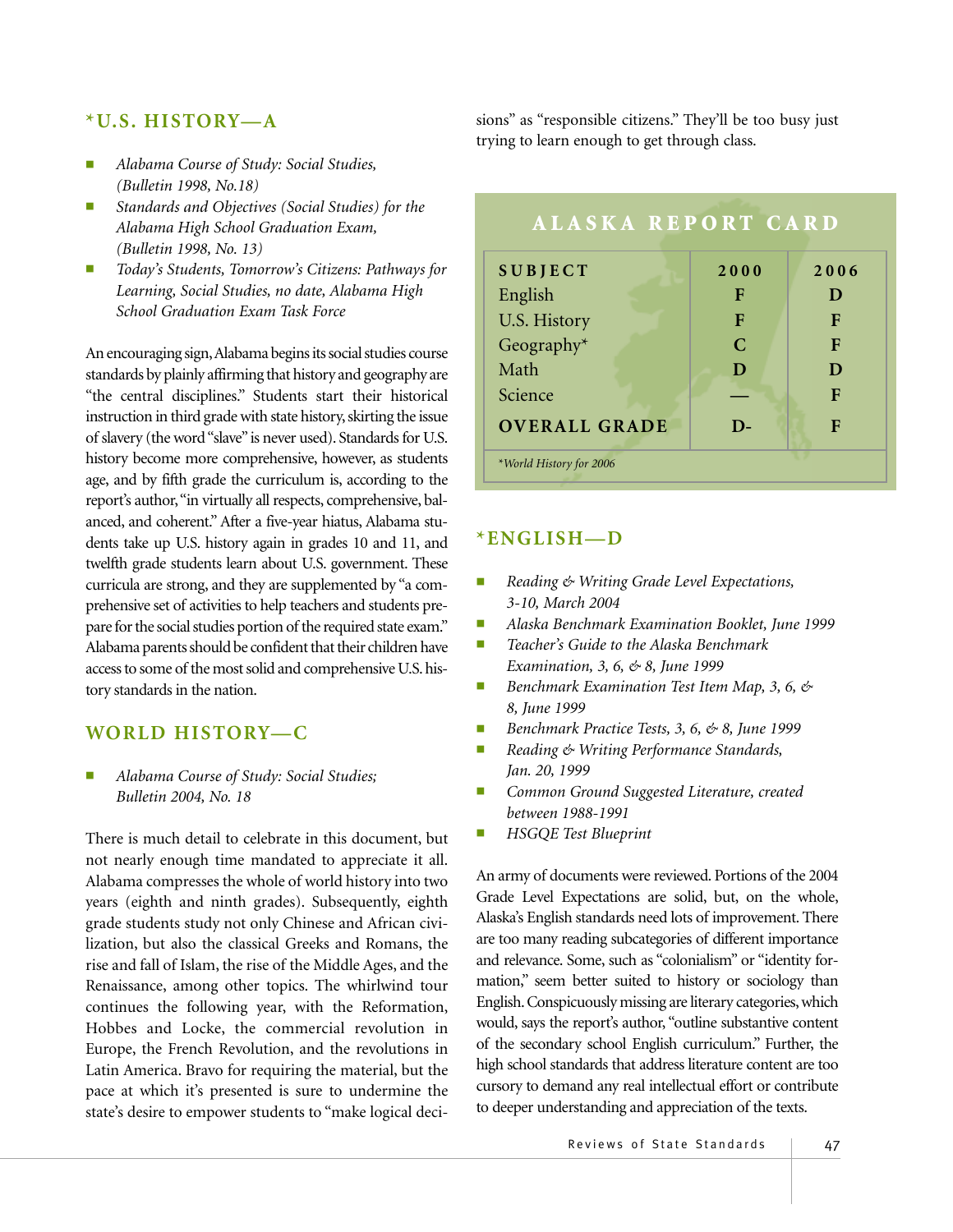#### **\*MATH—D**

- *Alaska Content Standards, 1999*
- *Alaska Performance Standards, January 20, 1999*
- *Math Grade Level Expectations for Grades 3-10, March 16, 2004*

Alaska's math standards have several problems. Although elementary students are wisely expected to memorize basic number facts, calculators are introduced into the curriculum in the third grade, which is far too early. The upper grades are prone to an overemphasis on the use of manipulatives—those are the pattern blocks, trays of tiles and cubes, and collections of geoboards, tangrams, counters, and such, favored by many teachers. Abstraction is a major part of mathematics and a curriculum that relies on manipulatives to demonstrate concepts to ninth graders "works against sound mathematical content and instruction." In the upper grades, "algebra and geometry standards are thin and some of the writing here is so poor that meaning is obscured. ... Probability and statistics are overemphasized at all grade levels." In the standards devoted to patterns—another overemphasized concept—there is little connection to mathematics.

#### **\*SCIENCE—F**

- Science Content Standard (A-D), 2000
- *Alaska Department of Education & Development Framework Project, 2000*

These documents (new standards were being written at the time of our review) offer up little to nothing of scientific or academic value. They are, in a word, awful. Reviewers note that throughout Alaska's standards,"political correctness dominates content and manner of instruction. The impression is given of more seriousness about native Alaskan cultures than about the whole of natural science." The life sciences are treated in a trite manner and "the 'Forces of Nature' section has nothing to do with the forces of nature." There is a lack of substance and specificity throughout; and entire subject areas are explained through overweening generalities. That Alaska's science standards could be any worse is highly dubious.

#### **\*U.S. HISTORY—F**

Content Standards for Alaska Students in History, *Government, and Citizenship, 2002, Alaska Department of Education and Early Development*

In Alaska's U.S. history standards, "the rhetoric soars, but the substance is missing." Succumbing to an overemphasis on student-directed, activity-based learning, the document provides virtually no specific, content-based guidelines. In short, these standards are useless, because they provide no guidelines, roadmaps, or curricula for U.S. history education.

#### **\*WORLD HISTORY—F**

#### ■ *Alaska Content Standards: History*

A simple checklist of names and dates would be an improvement over the fatuous document Alaska provides its history educators: a list of concepts as broad and un-navigable as the state's vast wilderness. These standards are an utter failure. Students are asked only to comprehend several broad concepts, such as "the consequences of peace and violent conflict to societies and their cultures." How they are to do this is anybody's guess. An astute teacher in Juneau may understand this as an invitation to guide students through the intricacies of the two world wars or a teacher in Anchorage may hand out a simple worksheet on the differences between Athens and Sparta in ancient Greece. But, like the Northern Lights in the middle of summer, a useful guide to world history is nowhere to be found.

48 Thomas B. Fordham Foundation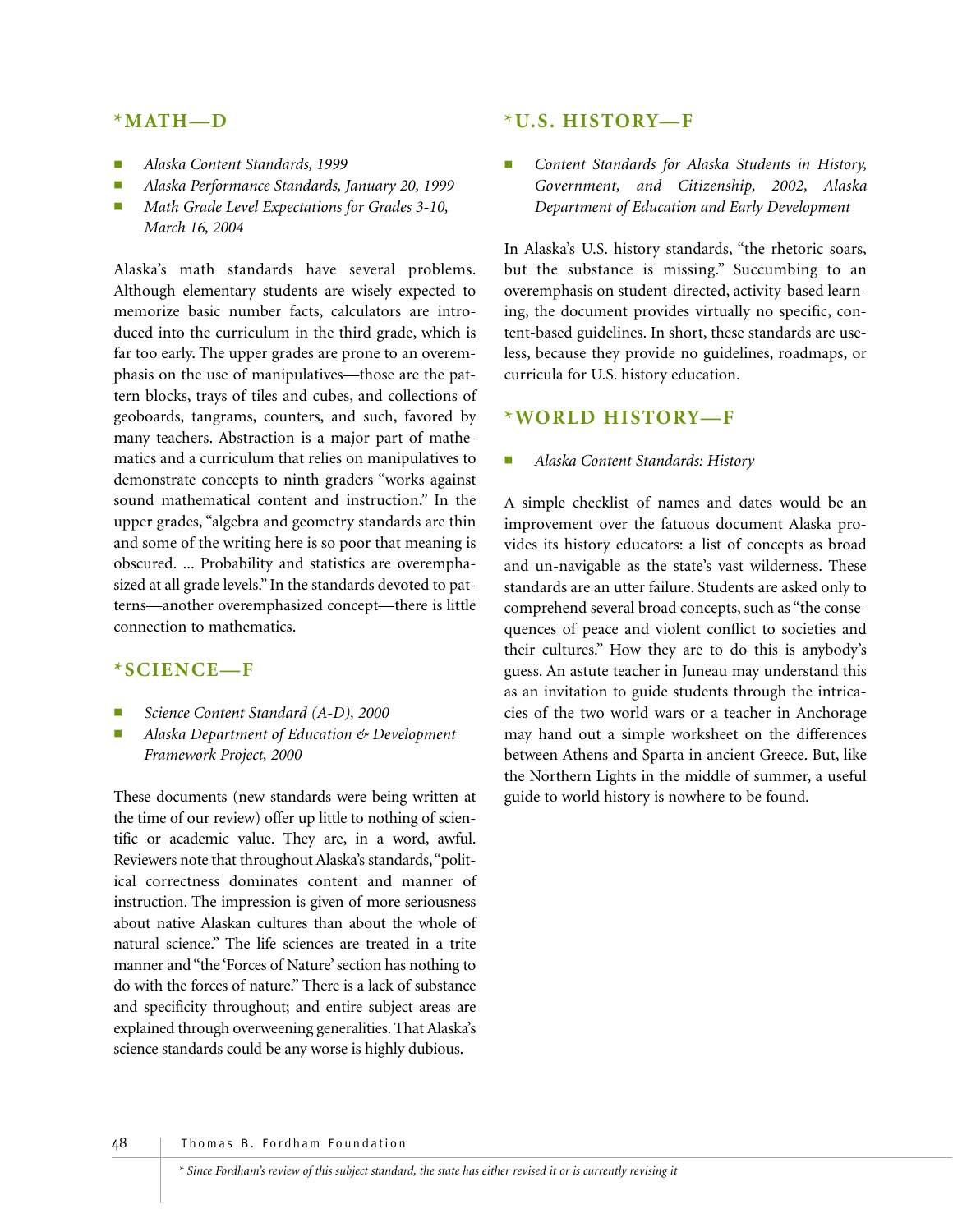| <b>ARIZONA REPORT CARD</b>        |              |               |  |
|-----------------------------------|--------------|---------------|--|
| <b>SUBJECT</b>                    | 2000         | 2006          |  |
| English                           | B            | B             |  |
| U.S. History                      | $\mathbf{A}$ | $\mathbf{A}$  |  |
| Geography*                        | <sub>B</sub> | B             |  |
| Math                              | B            | $\mathcal{C}$ |  |
| Science                           | $\mathbf{A}$ | B             |  |
| <b>OVERALL GRADE</b><br>$B+$<br>B |              |               |  |
| *World History for 2006           |              |               |  |

## **\*ENGLISH—B**

- *Standards-based Teaching and Learning: Language Arts Standards*
- Reading Standards Articulated by Grade Level, K-*12, August 2003*

The Grand Canyon State's English standards are, overall, quite good. Except for the strategies and processes objectives, which are vague, reviewers found that the standards are "clear and measurable and show increasing intellectual demand over the grades." Especially on target are Arizona's "Historical and Cultural Aspects of Literature" guidelines, which focus on the texts and not on their contexts. Several areas could use some tinkering, though. For one, standards for the history of the English language do not "provide titles or authors as examples that would illustrate the growth that should be expected through the elementary and secondary grades." However, Arizona is on the verge of attaining truly formidable English guidelines. A few additions and more specificity will bring them thus.

## **MATHEMATICS —C**

■ *Arizona Academic Content Standards, March 2003*

Arizona is on the right track with its Academic Content Standards, the report's author writes, "but there are shortcomings in content coverage and logical development that drag down its grade." Many standards includ-

ed in the state's "Concepts" section are repetitive and do not focus on content. Pupils from Kindergarten to fifth grade are asked to color maps and pictures; time that could be better spent on other things. Certain concepts and tasks (e.g., finding maxima and minima of functions) are introduced before students have been taught the prerequisite knowledge. Likewise, decimal arithmetic is introduced before fractions, increasing the likelihood that students "will utilize rote procedures without understanding" their meaning. Many standards in the "Structure and Logic" section are overbroad.

## **SCIENCE—B**

■ *Arizona Science Standard Articulated by Grade Level, Updated March 10, 2005*

Overall, these grade-level standards are clear and cover substantial content. Among the drawbacks: chemistry content is sparse at the K-8 level and, for high school, some important material—which could easily fill two or more chapters in a textbook—is lumped together. The documents occasionally put the cart before the horse, as when they present "Concept 3, Energy and Magnetism," without ever defining "energy." Nonetheless, these standards remain more than adequate.

## **U.S. HISTORY—A**

#### ■ *Arizona Standards: Social Studies Standards, 2000, Arizona Department of Education*

These standards begin solidly, providing youngsters with a good foundation on which to build a study of history. They stress Western ideas and culture as the basis for U.S. history, but also note the country's diversity and the importance of contributions from other civilizations and nations. They include classroom activities, such as using artifacts to identify the similarities and differences of life in the past. By fifth grade, students are given an overview of American history from Discovery to the Revolution, and between sixth and eighth grades they focus more closely on the events between the Revolution and Reconstruction. When these standards suffer, it is from lack of content. They omit important events such as the temperance movement, the New South, the rise of the Know Nothings,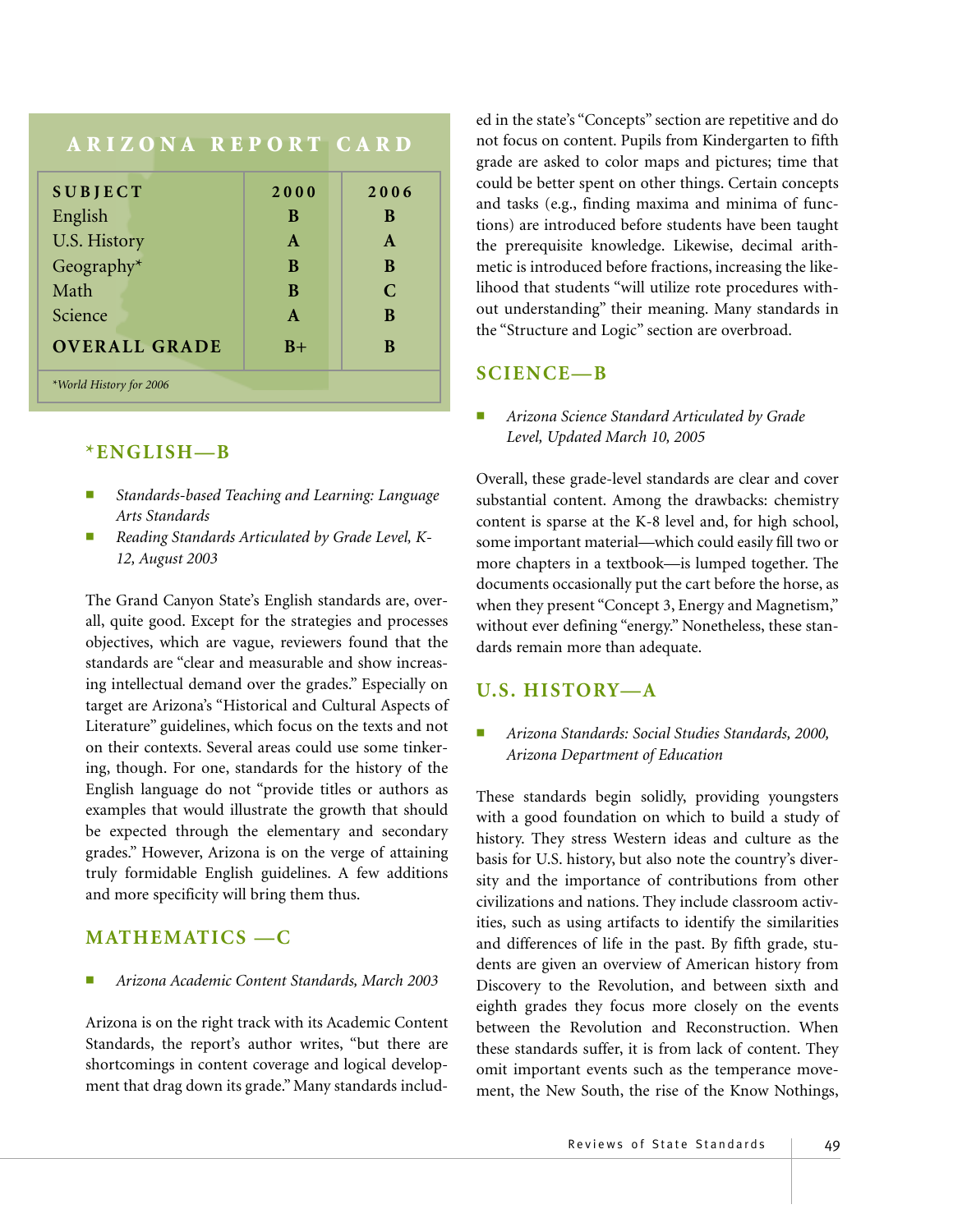and the public schools reform movement. But overall, Arizona does a marvelous job with sequential development from Kindergarten to twelfth grade, presenting history without political bias and, despite its standards' content omissions, presenting a good overview of the historical events that shaped the United States.

## **WORLD HISTORY—B**

■ *Arizona Standards: Social Studies Standards, 2000, Arizona Department of Education*

Arizona recognizes that most U.S. institutions have their origins in Europe, so the state makes Western civilization a central feature of its world history standards. And it does so very well. Students begin their global trek in the sixth grade, where they study Greece and Rome, as well as key figures such as Socrates and Julius Caesar. In high school, post-Renaissance history is covered with sufficient depth and rigor, as is the industrial revolution, to provide students with more than a timeline appreciation of the past. The standards don't limit themselves to the West, however, as Latin America and each of the world's major religious traditions receive in-depth attention. The only flaws—minor in an otherwise firstrate document—are the standards' failure to adequately cover the rise of Islam and the Middle Ages.

| ARKANSAS REPORT CARD    |      |      |
|-------------------------|------|------|
| <b>SUBJECT</b>          | 2000 | 2006 |
| English                 | D    | C    |
| U.S. History            | F    | F    |
| Geography*              | F    | F    |
| Math                    | D    | F    |
| Science                 | F    | D    |
| <b>OVERALL GRADE</b>    | F    | D-   |
| *World History for 2006 |      |      |

## **ENGLISH—C**

■ *K–12 English Language Arts Curriculum Framework, revised 2003; Released Items for Grades 4, 6, 8, & 11, 2003*

Arkansas's Governor Mike Huckabee, once quite obese, recently lost more than 100 pounds. His state's English standards should do the same. Though clearly written, and presented grade by grade, the document is so large that English teachers who attempt to follow it will assuredly be overwhelmed. And trying to include too much within these standards is just one problem. Too many of them are immeasurable, and too many rely on process, i.e., they contain no academic content. And redundancy is ubiquitous; a reader—or teacher—would be hard pressed to discern a change in difficulty from grades 9 to 12. Arkansas could improve these standards by including some content-specific standards that identify authors, their works, and literary traditions that reflect classical traditions. And put this document on a diet!

## **\*MATHEMATICS —F**

- *Arkansas Course of Study: Mathematics, 2003*
- *Curriculum Frameworks: Mathematics, 1998*
- Sample Curriculum Models, K-8, 1998
- Sample Grade Level Benchmarks, 1-4, 1998
- Sample Grade Level Benchmarks, 5-8, 1999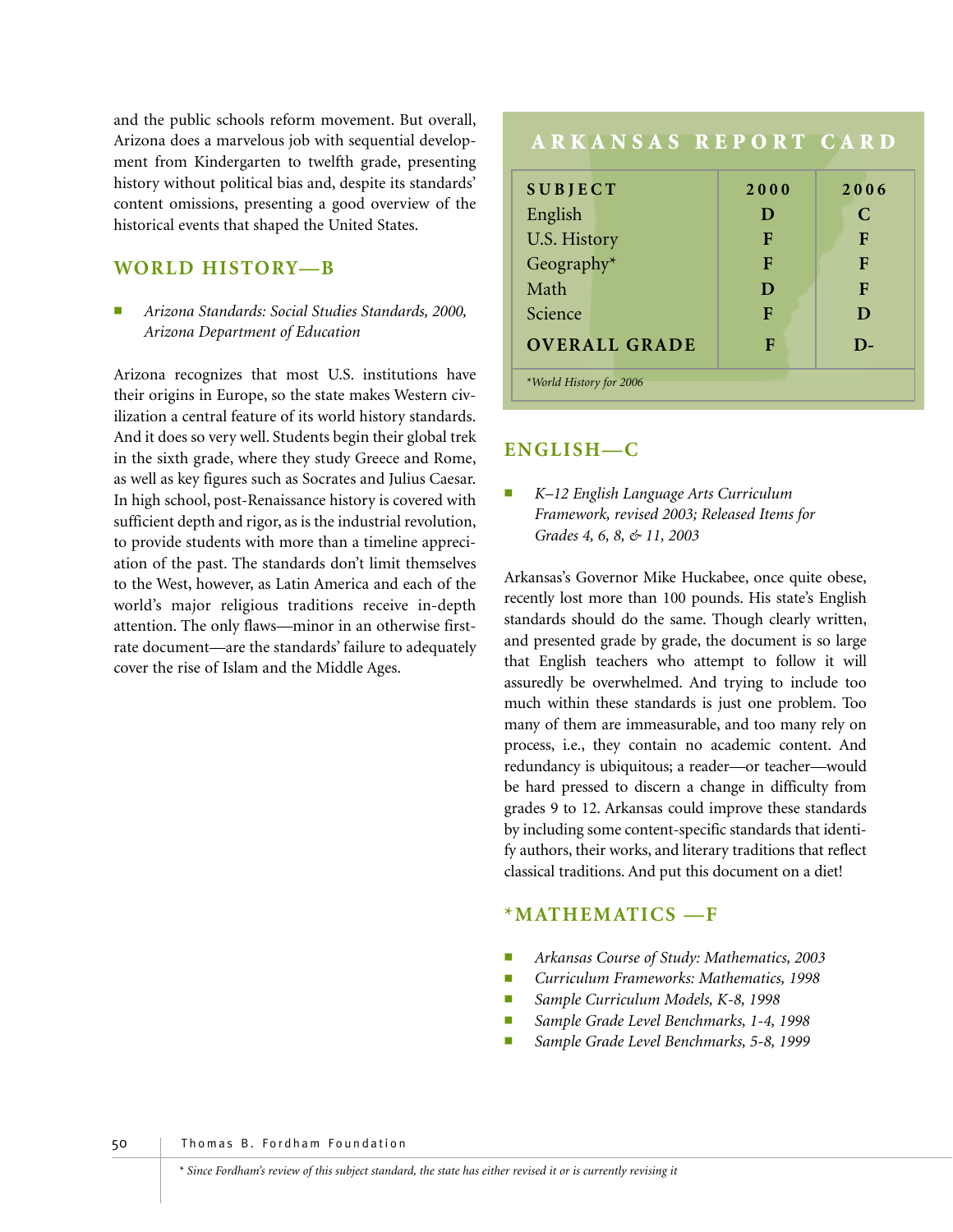Arkansas' math standards are as about as pretty as a razorback with a cold. The state has students using calculators as early as Kindergarten and manipulatives as late as the eighth grade: far too early and far too late to give students a solid grasp of important concepts such as comprehending basic number facts or learning to deal with abstract concepts. Probability and statistics are overemphasized at every level. Coverage of algebra is spotty, and there are even a few glaring errors, such as one standard that asks fifth graders to find the perimeter of two and three dimensional objects (they don't have "perimeters," they have "surface areas"). Meanwhile, students are elsewhere asked to accomplish tasks that no K–12 student can do, such as demonstrating the irrationality of pi. But that's OK—we suspect that this standard amounts, as many of these standards do, to pushing buttons on a calculator.

#### **\*SCIENCE—D**

■ *Science Curriculum Framework, 1999 (New standards were due out in January 2006)*

The Arkansas science standards come in two main portions: the 1999 Curriculum Framework, and the K–4 and 5–8 Benchmarks. Within the framework are three strands (physical, life, and Earth/space sciences), and within the strands are standards and learning expectations. Unfortunately, most of these standards and expectations are vague. A fact not helped by the authors' poor word choice. In physical science, for example, teachers are told to "Introduce the electromagnetic spectrum" and students are to "Investigate sound waves and gamma rays." [Emphasis added.] Even those most familiar with the intricacies of etiquette would stumble while attempting to "introduce" an electromagnetic spectrum. And for what crime, exactly, should we "investigate" the waves and rays? In a word: unclear. The life sciences also receive too little attention and grade progression in certain scientific subject areas is often inadequate. Arkansas should send these standards back to the lab.

#### **\*U.S. HISTORY—F**

■ *Arkansas Social Studies Curriculum Frameworks, 2000, Arkansas Department of Education*

Readers learn in the introduction to Arkansas's history standards that the documents are "intended to be broad and more general than specific," so that teachers can fit their respective content into the overall strands and concepts. The standards take their "broadness" mission seriously; they contain virtually no history content. Instead, U.S. history is presented through nondescript strands, such as "Time, Continuity, and Change," and "People, Places, and Environments." The outline for grades 5-8 asks students to "explain the cause and effect of events throughout history," but does not require the study of any specific historical event. These standards are empty, and their lack of substance guarantees them a spot among the nation's worst.

#### **\*WORLD HISTORY—F**

■ *Arkansas Social Studies Curriculum Frameworks, 2000, Arkansas Department of Education*

Arkansas provides those teaching world history "a broad conceptual framework" that is long on ambition and short on details. Objectives such as "evaluate major turning points in history" leave a teacher to wonder: Does that include the birth of Christ? The fall of the Soviet Union? Both? Neither? No answers will be found here. Nor is there guidance on how to cover the topic "probe the interdependencies of nations." The state provides a few details in its supplemental section, but it's too little too late. Natural State students are likely to leave high school with no factual understanding of world history.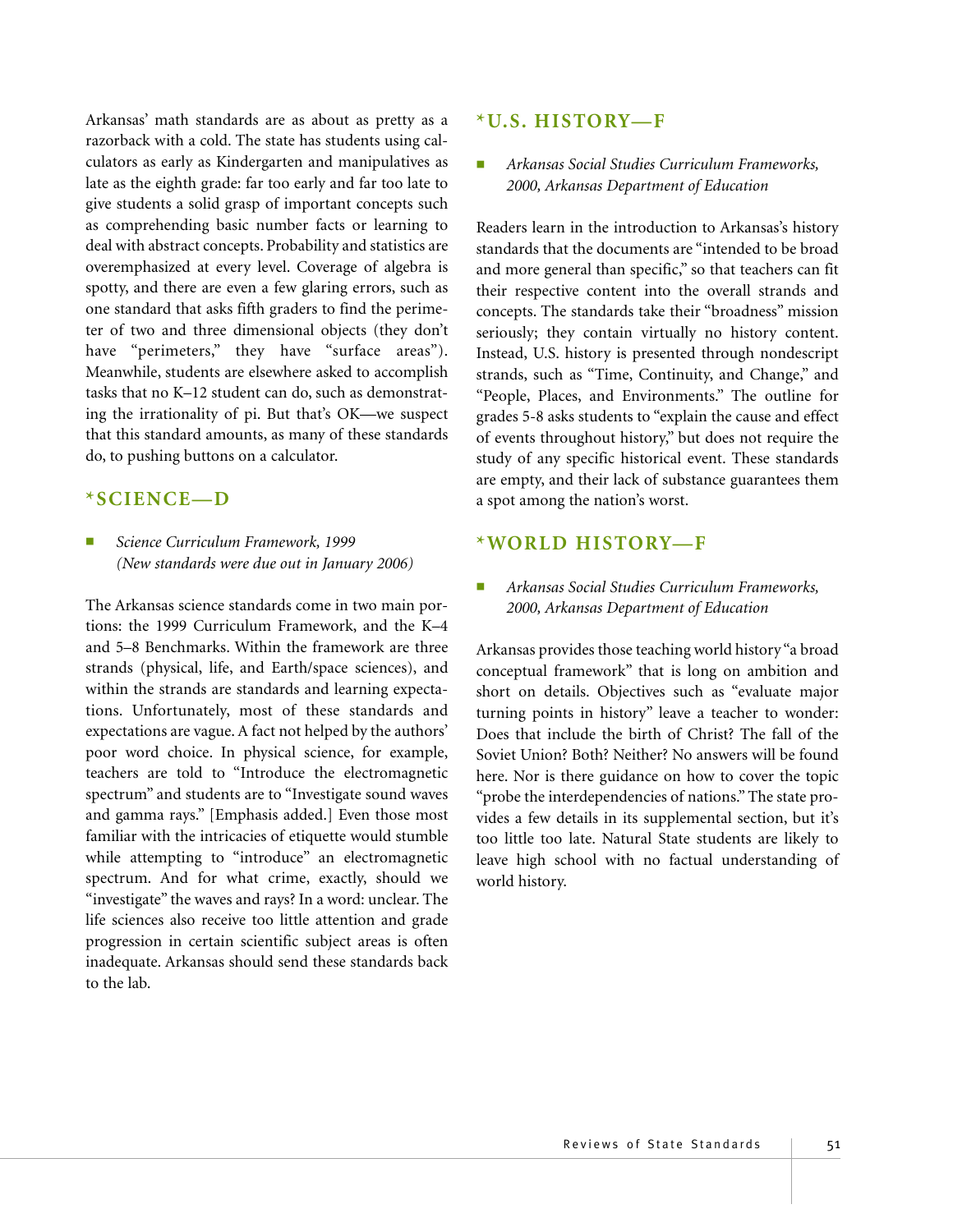# **CALIFORNIA REPORT CARD**

| <b>SUBJECT</b>          | 2000         | 2006         |
|-------------------------|--------------|--------------|
| English                 | $\mathbf{A}$ | $\mathbf{A}$ |
| U.S. History            | $\mathbf{A}$ | $\mathbf{A}$ |
| Geography*              | C            | $\mathbf{A}$ |
| Math                    | $\mathbf{A}$ | $\mathbf{A}$ |
| Science                 | A            | $\mathbf{A}$ |
| <b>OVERALL GRADE</b>    | $A -$        | $\mathbf{A}$ |
| *World History for 2006 |              |              |

## **ENGLISH—A**

- *English-Language Development Standards for California Public Schools, K-12, July 1999*
- *English-Language Arts Content Standards for California Public Schools, K-12, December 1997*
- *Reading/Language Arts Framework for California Public Schools, K-12, 1999*
- *English-Language Development Standards for California Public Schools, K-12, July 1999*
- *California Standards Test Teacher Guide for the California Writing Standards Tests at Grades 4 and 7, May 2002*
- Addendum to the May 2002 Teacher Guide for the *California Writing Standards Tests at Grades 4 and 7, August 2003*
- **STAR California Standards Test and NCLB** *Blueprints for English Language Arts, 2-11, October 2002*

The Golden State puts forth golden English standards. Their balance and depth is impressive. The standards are clear, they are specific, they are measurable, and they address all areas fully. If there is a readily apparent flaw, it is that California includes too much information in the lower levels! Impressively, these English standards contain literature recommendations and note specific authors in their recommended reading lists, although it would be better if the documents narrowed the list to specific literary traditions and required study of American literature.

### **\*MATHEMATICS —A**

■ *Mathematics Framework for California Public Schools, 2000 Revised Edition*

If any state has math standards right, it's California. The Golden State's standards avoid almost all the pitfalls of other states: they call for the use of calculators at the right time and in the right way (the standards do not "allow the use of calculators all through Kindergarten to grade eleven") and build students' skills in a logical progression that emphasizes computation, problem-solving, and mathematical reasoning all the way through. Elementary students are directed to memorize basic number facts and develop facility with addition and subtraction. High schoolers are given solid coverage of Algebra, Algebra II, and Geometry, and advanced courses in high school would challenge many college students. Nothing's perfect, and California does sometimes have a tendency to veer too close to social science in its standards, while probability gets a bit too much play throughout. But all in all, the state has a top-notch blueprint for mathematical excellence.

## **SCIENCE—A**

- *Science Content Standards for California Public Schools and Science, 1998*
- *Framework for California Public Schools, 2004*

The home of Silicon Valley gives us a delightful pair of standards that are both brief and comprehensive. They use plain language and, unlike many of their peers, they avoid errors and ambiguity. Biology is detailed, and the seventh-grade standards sensibly integrate Earth sciences with evolution. When applicable, physical systems are presented in the context of living systems; e.g., they explore properties of light in relationship to the human eye. A fine job, all around.

## **\*U.S. HISTORY—A**

- *History-Social Science Framework for California Public Schools, 1997*
- **History-Social Science Content Standards for** *California Public Schools, 2000, California Department of Education and California State Board of Education*

52 Thomas B. Fordham Foundation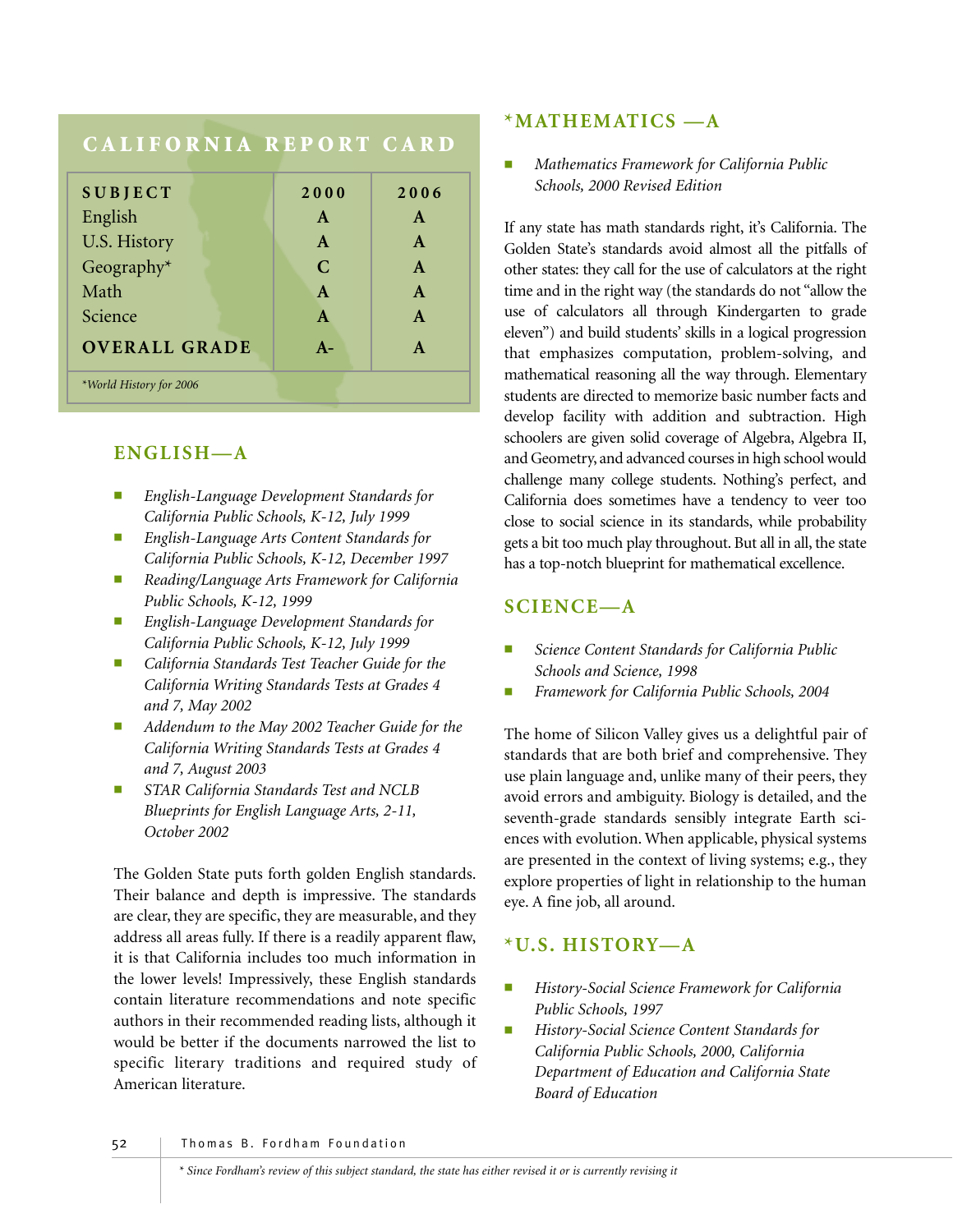California's history standards start strong by providing Kindergarteners with an initial understanding of the subject, teaching them "how people lived in earlier times and how their lives would be different today." The state builds sequentially on this foundation until fifth grade when it presents a definitive timeline of events, starting with pre-Columbian history and working up to 1850. American history resumes in eighth grade, and U.S. history is presented in eleventh—and at each level, the standards offer a cornucopia of information. These documents have some flaws and political history is often given short shrift. "Jacksonian Democracy," for instance, is presented outside a historical context and no mention is made of the emergence of American political parties. On balance, though, California's standards are excellent and should serve as a model for other states.

## **WORLD HISTORY—A**

■ *History-Social Science Content Standards, 2005*

A "story well told" is what California believes history should be, and its standards tell the world's story very well. In a document thankfully free of bullet points, charts, grids, and rubrics, the state deftly guides educators through the material from world religions to modern world politics, and it never slips in providing indepth information. Students are asked not just to understand Islam, for example, but "Islam's continuity with Judaism and Christianity in its proclamation of belief in one God, [and] its belief that God's will has been given final expression in the Koran." If there's a flaw, it's that teachers may not read the longish 200-page document. If they don't, it isn't because the text is a bore. This document is the gold standard, and those looking for good standards to model may well shout "Eureka!" when they read it.

# **COLORADO REPORT CARD SUBJECT 2000 2006** English **F** C U.S. History **D** D D Geography\* **A D** Math **D D** Science **D B OVERALL GRADE D+ C-** *\*World History for 2006*

# **ENGLISH—C**

- *Colorado Model Content for Reading and Writing: Suggested Grade Level Expectations, K-12, February 9, 2000*
- *Reading & Writing Assessment Frameworks, 3-10*

Colorado's documents are short, to the point, and quite readable. English language conventions, writing, and research are all well covered and easily measured. Yet serious problems exist in the realms of reading and literary study. Most egregious is the standards' omission of historically or culturally significant texts and authors any real examination of classical, British, and American literary tradition is conspicuously absent. Similarly weak is the document's vocabulary strand, which would benefit from expansion.

## **\*MATHEMATICS —D**

■ *Colorado Model Content Standards for Mathematics, February 7, 2000*

Colorado has a hang-up when it comes to math, and that's the word "demonstrate." It's used 122 in these standards, in ways that often don't make any sense, such as the directive to "[p]ictorially demonstrate the meaning of commonly used irrational numbers." We have a bad feeling that means drawing pictures, a time-wasting activity that would be in keeping with a set of standards that directs fourth-grade students to collect "objects and pictures" to represent whole numbers. Fractions are

Reviews of State Standards | 53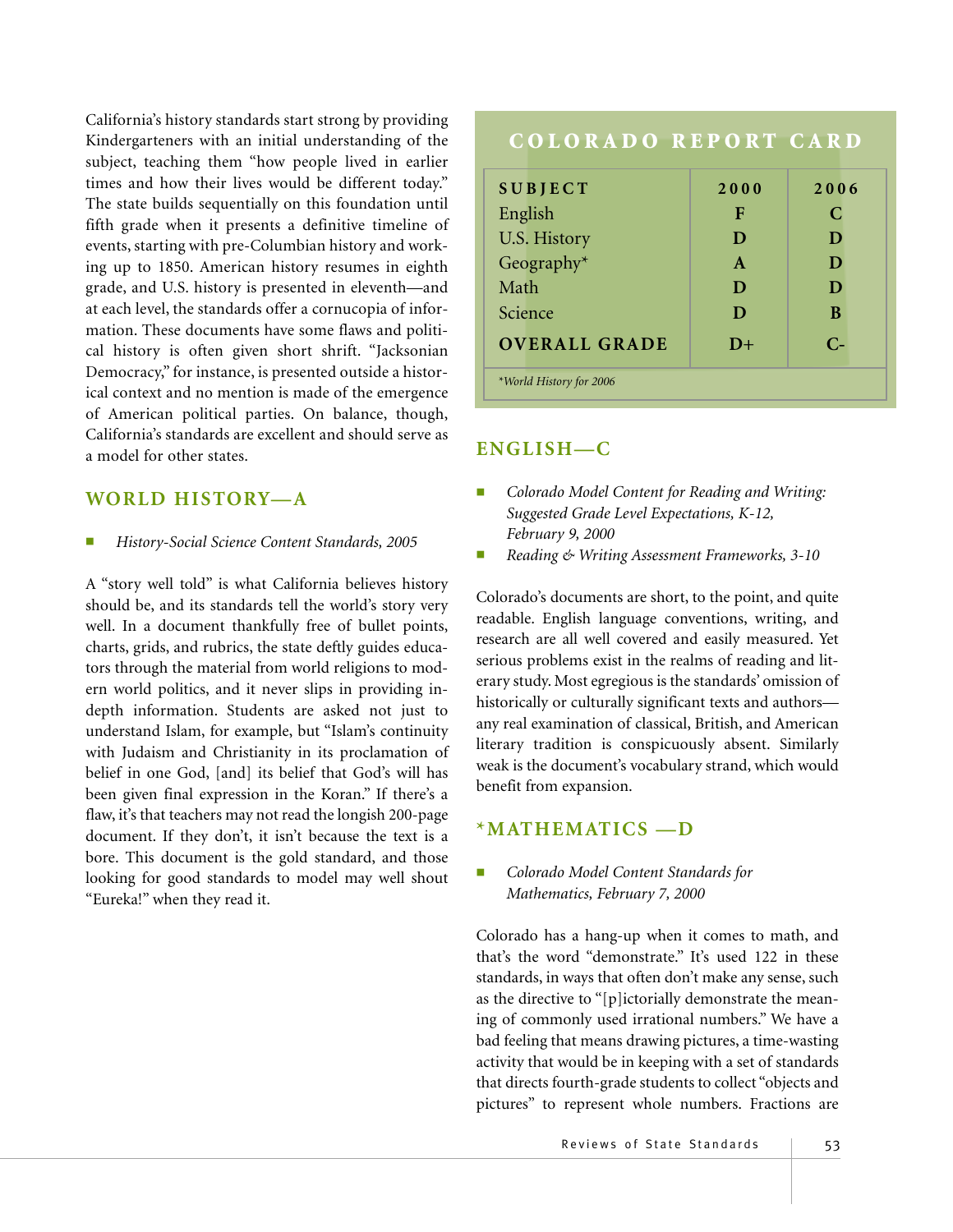introduced far too late, with a focus on using concrete materials and manipulatives that makes one suspect Colorado thinks its students can't handle numbers. (The state doesn't get to requiring hand calculations of the four operations of arithmetic using fractions until the seventh grade, several years too late.) Though there is a good focus on memorizing the basic number facts at an early age, that doesn't outweigh the fact that Colorado too often has its students drawing pictures and collecting objects, rather than building key math skills.

## **SCIENCE—B**

■ *Colorado Model Content Standards for Science, 1995 (Colorado is revising its standards; a new document is scheduled for release September 2006)* 

The Centennial State provides its schools six science standards; three are about content and three about process. Though the two groups are relatively well-integrated, a reader must look for something called "rationale"—in each of the six standards—to find actual content detail. Within the biology (ecology) section are some 20 standards related to environmental science; while each is worthy of inclusion, they suffer from too much qualitative information and not enough quantitative analysis. Physical science avoids blatant errors, but its standards leave out some important components. Life science is more comprehensive. Overall, Colorado presents its students with a worthwhile document.

# **U.S. HISTORY—D**

- Colorado Model Content Standards for History, 1995
- *Suggested Grade Level Expectations for History, 2001, Colorado Department of Education*

These documents suffer from a condition we might call "creeping vagueness." Because the standards don't distinguish between historical inquiry and historical fact, students in Colorado may know, for instance, that "religious and philosophical ideas have been powerful forces throughout history," but have no clue about the topics or meanings of those ideas. When content is offered, the standards' authors are timid about making even the most basic historical judgments. Students in K-4 are asked to identify "historical figures from diverse back-

grounds in the United States who have advanced the rights of individuals and promoted the common good," but not offered much advice on who exactly those figures might be. Besides, a far better exercise here would be to identify those individuals whose contributions have been most important and influential. In sum, the standards are weak tea, in need of some content infusion.

# **WORLD HISTORY—D**

#### Colorado Model Content Standards for History, 1995

Colorado's world history standards have some good things going for them, such as a passable treatment of economic, cultural, artistic, and religious topics. Had they only treated the rest of world history as well. Instead, when it comes to empire building, war and statecraft, or even literature, teachers face a rocky mountain as they try to "reconstruct the time structure and identify connections found in historical narrative," without any guidance as to what specific events and characters might be part of that narrative. These vagaries are most jarring in the standards' approach to some of the twentieth century's most important events. World Wars I and II, the Vietnam War, and the Russian invasion of Afghanistan, for example, are oddly crammed into an exercise analyzing "the causes and events of major wars of the contemporary era and the resulting changes in the distribution of power." Surely the world's wars deserve better attention—as does the word "contemporary." The documents aren't hopeless, but they do require more than minor surgery.

54 Thomas B. Fordham Foundation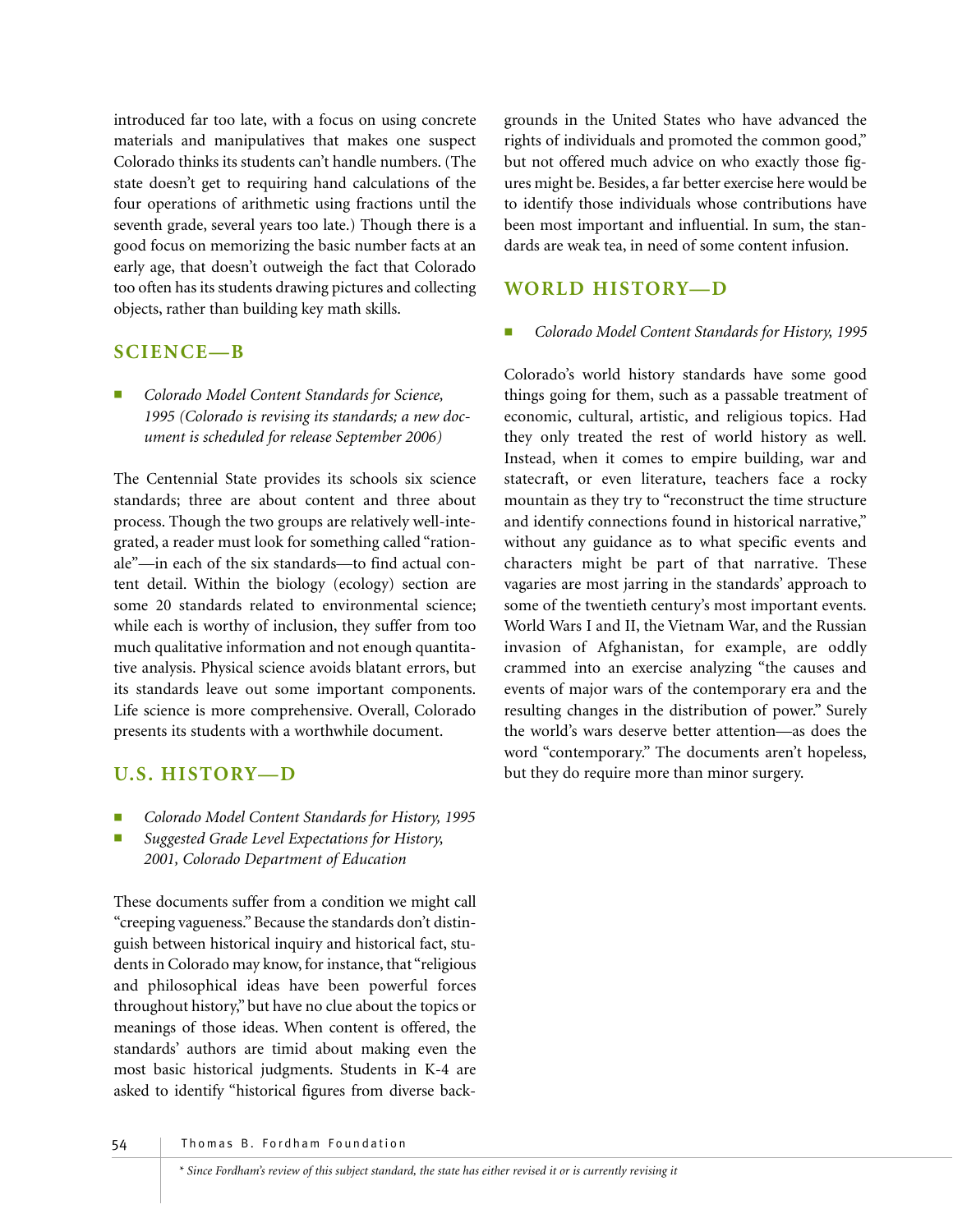## **CONNECTICUT REPORT CARD**

| <b>SUBJECT</b>          | 2000 | 2006          |  |
|-------------------------|------|---------------|--|
| English                 | D    | F             |  |
| <b>U.S. History</b>     | D    | D             |  |
| Geography*              | D    | D             |  |
| Math                    | D    | F             |  |
| Science                 | B    | $\mathcal{C}$ |  |
| <b>OVERALL GRADE</b>    | $D+$ | $\mathbf{D}$  |  |
| *World History for 2006 |      |               |  |

#### **\*ENGLISH—F**

- *Language Arts Framework, K-12, 2003*
- *Connecticut Mastery Test, Third Generation, Language Arts Handbook, 2001*
- *Connecticut Academic Performance Test, Second Generation, Reading and Writing Across the Disciplines, 2001*
- Connecticut's Blueprint for Reading Achievement: *The Report of the Early Reading Success Panel, K-3, 2000*
- *A Guide to Curriculum Development: Purposes, Practices, Procedures*
- *Suggested Resources for Reading Middle/ High School*

Connecticut could get some points for arranging its English standards in a reasonably coherent format reading and responding, exploring and responding to literature, communicating with others (writing, speaking, and research), and English language conventions. Yet, these standards suffer from systemic vagueness. For example, one standard asks students to "discuss, analyze, and evaluate how characters deal with the diversity of human experience and conflict." Another suggests that students "maintain a multimedia portfolio that provides opportunities for reflection and dialogue regarding creative processes." These are empty words, unwelcome anywhere, but are particularly insufferable in English standards. Vocabulary development is ignored, and the state fails to outline a core literature for its high school students. Connecticut recently updated its English standards and, from our perspective, managed to make them worse. Will subsequent efforts bring them around?

## **\*MATHEMATICS —F**

- *Connecticut Framework: K-12 Curricular Goals and Standards—Mathematics, 1998*
- *Common Core of Learning—Mathematics, 1998*
- *Goals 2000, Mathematics Curriculum—PreK through Grade 12*

The "C" in Connecticut must stand for "constructivism" or maybe it's "content-lite?" Either way, the Constitution State gets not a C but an F for its math standards, which are a mishmash of trendiness and vacuity. Connecticut places on its students the burden of "constructing" the number system, eschewing memorization and mathematical reasoning for a reliance on technology, manipulatives, and "real life experiences."When the standards do get to the task of defining skills to be learned, such as the K–4 directive to "develop proficiency with basic addition," the state gives teachers and students little guidance as to how this amorphous goal is to be realized, and relies on calculator use throughout the grades as a crutch.And while long on classroom enrichment activities, these standards give little sense of how disconnected exercises are to be integrated into a whole curriculum that develops skills logically and over time.

## **\*SCIENCE—C**

■ *Core Science Curriculum Framework, January 2005 (Connecticut's standards were updated in September 2005, too late for this review)*

These standards take much from the National Science Education Standards and the AAAS Project 2061 Benchmarks—the document is broken into categories Pre-K–2, 3-5, 6-8, and 9-10. The state does best in physical science, where the standards are free of errors and benefit from solid structure. Yet, even in this realm, Connecticut misses important topics, such as conservation of momentum, waves, modern physics, and fluid mechanics. Beyond physical science, the document often shows little or no relationship between overarching themes, standards, and expected performance. For example, under the Changing Earth theme the document asks, "How do materials cycle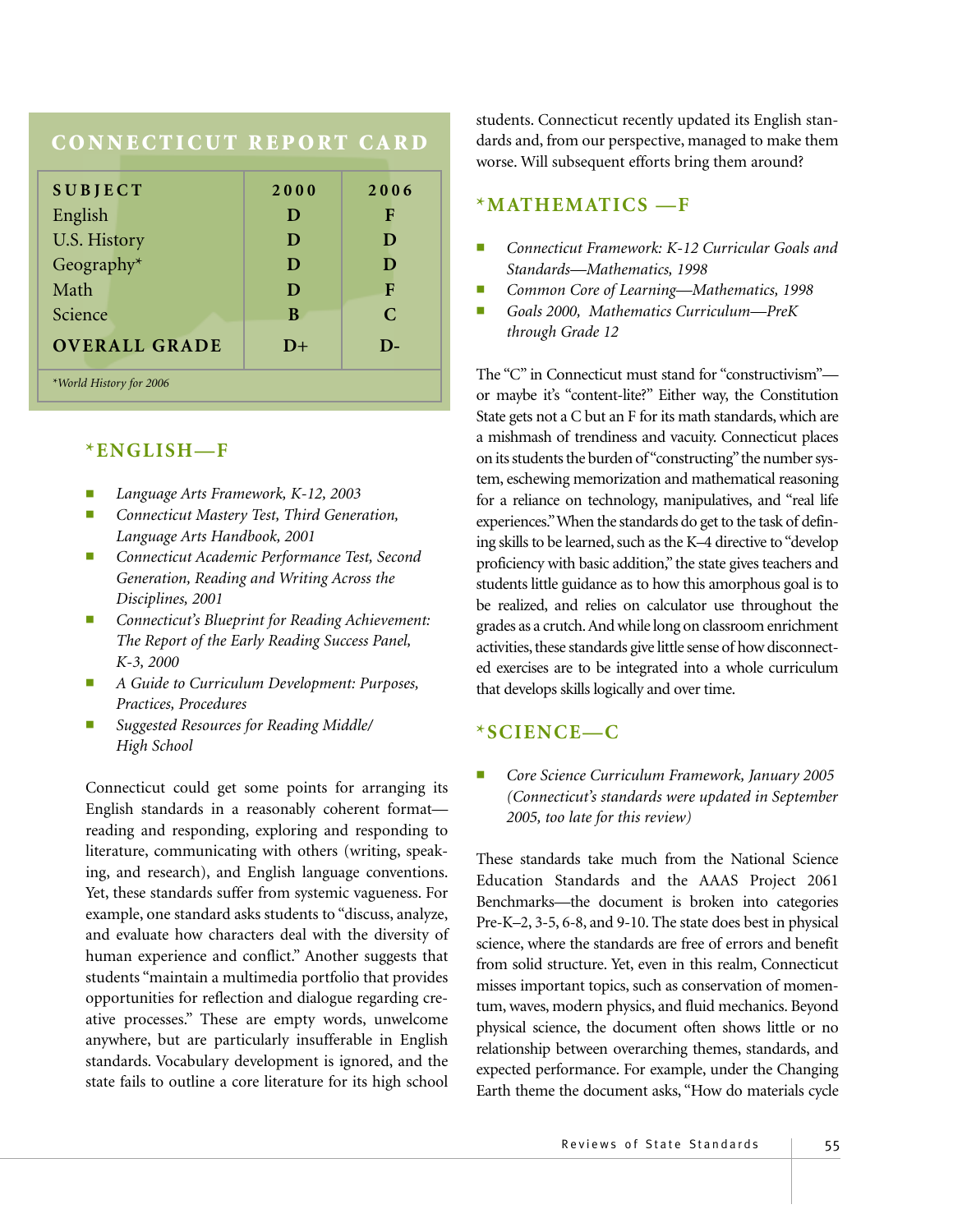through the Earth's systems?" Students are then expected to sort different soils by properties and to classify different soils by their abilities to retain water and support plant growth. There is little direct connection between each of these vague components. Life science is not presented thoroughly, and evolution doesn't come on the radar until high school. A middling attempt, at best.

# **\*U.S. HISTORY—D**

■ *Connecticut Framework: K-12 Curricular Goals and Standards—History, 1998* 

One finds it odd, and disheartening, that a state so rich in U.S. history would put forth offerings as bland as these. Facts are in short supply here; rhetoric soars. For example, the standards require students to "demonstrate knowledge of the structure of United States and world history to understand life and events in the past and how they relate to one's own life experience." But as the reviewers point out, Connecticut's "framework provides no specific content to suggest, for example, how students would relate seventeenth-century indentured servitude or slavery to their own life experience." The standards never adequately explain what teachers should teach and students should learn. And Connecticut's U.S. history grade reflects that abdication of duty.

## **\*WORLD HISTORY—D**

■ *Connecticut Framework: K-12 Curricular Goals and Standards—History, 1998*

Connecticut's standards frame the study of world history quite well. They're chronologically sound, taking students from pastoral civilizations to Greece and Rome, then through the three ages they call "expanding zones of change [300-1000], intensified zones of interactions [1000-1500]," and "emergence of the first global age [1450-1770]." The standards conclude with Europe and the twentieth century. But sorely lacking are the facts that hold the framework together. Consequently, when students are asked to "describe, explain, and analyze political, economic, and social consequences that came about as the resolution of a conflict," they have no idea which conflicts are meant. Put some historical meat on the standards' bones and the state has a good document.

| DELAWARE REPORT CARD    |               |              |
|-------------------------|---------------|--------------|
| <b>SUBJECT</b>          | 2000          | 2006         |
| English                 | C             | C            |
| <b>U.S. History</b>     | D             | B            |
| Geography*              | $\mathcal{C}$ | D            |
| Math                    | $\mathcal{C}$ | F            |
| Science                 | $\mathbf{A}$  | $\mathsf{C}$ |
| <b>OVERALL GRADE</b>    | $C+$          | $C_{\tau}$   |
| *World History for 2006 |               |              |

## **\*ENGLISH—C**

- *State of Delaware English Language Arts Curriculum Framework Content Standards, Volume One, K-10, June 1995*
- *English Language Arts Standard One End of Cluster Expectations and Performance Indicators, K-12, 1998*
- *Teacher's Desk Reference K-5, January 1998;*
- *Teacher's Desk Reference 6-8, May 1998*
- *Writing Companions for the Performance Indicators and the Textual Features, K-12*
- *Configuration of the Delaware Student Testing Program's Writing Test; Delaware Student Testing Program—General Rubric for Writing All Grades*
- *Delaware Student Testing Program— Sample Test Items*

For the most part, Delaware gets it right. It has crafted English standards that are clear, avoid vague language, and show an increase in intellectual challenge as the grades progress. A major flaw exists, however: literary study is given short shrift. Not only does Delaware fail to give specifics about literary theory, but the state never mentions American literature by name. Teachers searching for guidance for upper-level reading lists, or seeking to develop strong curricula based on authors and works of significance and merit, are on their own—these standards offer virtually no guidance. If not for the comprehensiveness with which Delaware tackled other important portions of its English standards, the state's grade would be much lower than the middling C it received.

#### 56 Thomas B. Fordham Foundation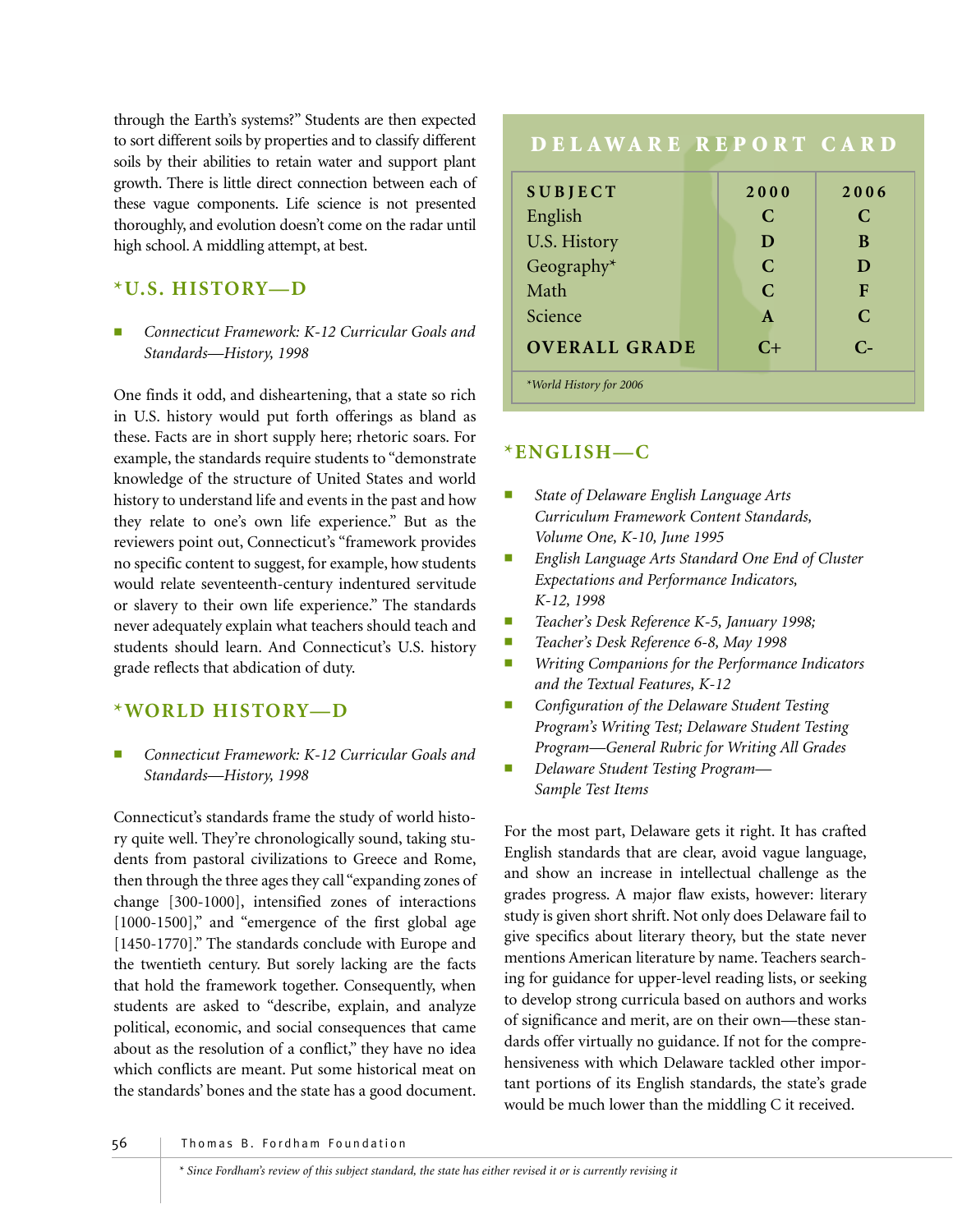#### **\*MATHEMATICS —F**

#### ■ *Mathematics Curriculum Framework, 1995*

Delaware did a bad, bad thing when it jettisoned a 1996 revision to its Mathematics Curriculum Framework. In doing so it gutted these standards of much of their content. What remains is more a statement of aspirations than a set of standards per se, a collection of lofty goals with little of the specificity that makes a set of standards a useful guide for teaching and learning. Exhortations such as "Identify patterns for explaining the concepts of computation" make little sense, while the state undermines mathematical reasoning by allowing students to use calculators throughout the curriculum, even to accomplish such fundamental tasks as long division. The educational jargon becomes unbearable in the eleventh and twelfth grades, where the standards proclaim that, "An expanded symbol system extends and refines the student's ability to express quantitative ideas concisely"—a statement whose meaning, much less its relevance to instruction, is almost unknowable.

### **\*SCIENCE—C**

State of Delaware Science Curriculum Framework, *Volume 1, June 1995 (Delaware's standards are being revised for release in 2007)*

The Blue Hen State organizes its science standards document around eight themes. Under each are numbered subsidiaries—the actual standards—accompanied by teaching suggestions and classroom activities. The first theme, "Nature and Application of Science and Technology," is strong on content, but it suffers from the inclusion of insertions that may have political and social merit, yet are of little of scientific value. For example: "Explore the historical underrepresentation of women and minorities in many fields of science and engineering."The strongest portion of Delaware's standards covers life sciences. It is comprehensive without being too long and contains genuinely valuable laboratory activities. Physical science is not as good, and the physics section is rife with errors and impracticalities. In grades 6–8, students are asked to "Give examples which show how the relationships among force, mass, and acceleration are important in common situations (e.g., hammering a nail, comparing rates at which a car and a heavily loaded truck can pull away from a stop

sign)."These are poor examples—hammering a nail is friction dominated, while a stop-sign getaway depends on power-to-weight ratios. Were Delaware a bit more conscientious, these standards could be better than passable.

#### **\*U.S. HISTORY—B**

■ *Social Studies Standards, End of Grade Cluster Benchmarks, Performance Indicators, Grades K-5, 6-8, 9-12, 2001, Department of Education*

This document does a good job, overall, of establishing meaningful and measurable criteria for students and teachers of U.S. history. Students learn about Delaware history in third grade and are introduced to U.S. history in grades 4 and 5. That span is repeated in grades 8- 11. There are, however, some major omissions. The "Three Worlds Meet" section, for example, highlights relations between "European settlers and enslaved Africans," but it nowhere mentions how those Africans became enslaved. The standards also do an inadequate job of explaining how democratic institutions grew in colonial America. Several topics—such as the Articles of Confederation—are also conspicuously absent. Nonetheless, Delaware's standards are redeemed by their emphasis on accountability and by making progress toward "rigorous subject content."

#### **\*WORLD HISTORY—D**

#### ■ *Social Students Content Standards, History, 2000*

Delaware's world history standards are organized and well chosen, for the most part. When it comes to content, however, they could use more detail. The three-line outline for World War II, for example, asks teachers to teach the war's "multiple consequences" and its "global scope and human cost," giving them little guidance. And for high school students, world history doesn't even begin until 1500 C.E. Sure, ancient history is taught in the early school years, but for high school students launching into the Reformation and Renaissance, what they learned in elementary school is ancient history! If the First State entertains any dreams of leading the rest of the union with its world history standards, it needs to inject a massive dose of historical content into its otherwise good standards.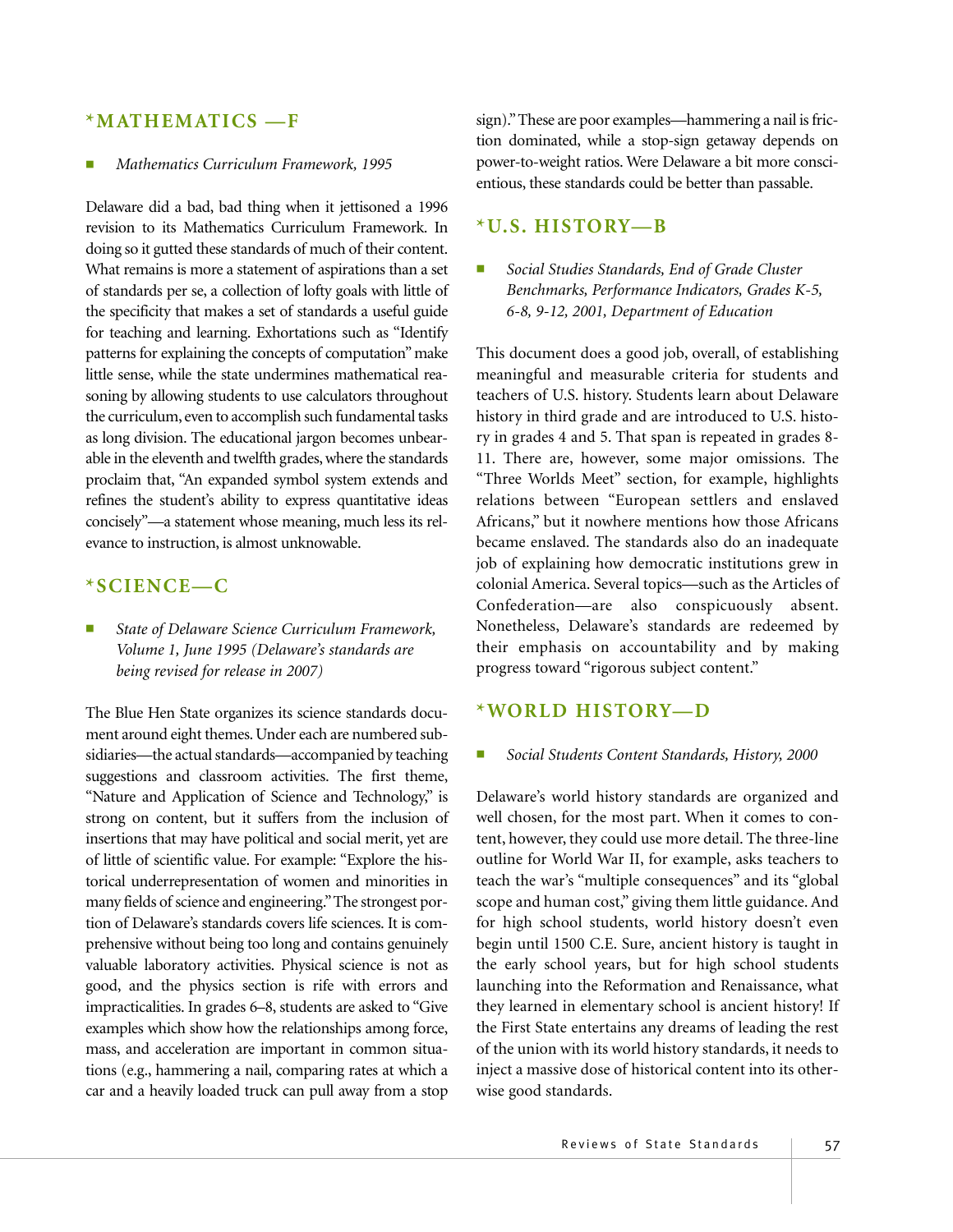## **DISTRICT OF COLUMBIA REPORT CARD**

| <b>SUBJECT</b>          | 2000         | 2006          |
|-------------------------|--------------|---------------|
| English                 | A            | C             |
| U.S. History            | F            | F             |
| Geography $*$           | $\mathbf{A}$ | D             |
| Math                    | B            | D             |
| Science                 |              | $\mathcal{C}$ |
| <b>OVERALL GRADE</b>    | $\mathbf{B}$ | $D+$          |
| *World History for 2006 |              |               |

#### **\*ENGLISH—C**

- *Reviewed: Reading/English Language Arts, K-12*
- *Performance Standards, Essential Skills, and Technology*
- *Integration*

The District presents its English standards grade by grade and does a good job hitting most major areas, especially those pertaining to English language arts and reading. Unfortunately, although knowledge of sound/letter relationships is covered, it does not seem that it will be taught systematically and applied as a word identification skill independent of context. This is certainly problematic. Further, the document contains no indication that works of literature will be selected for study on the basis of their merit or their historical and cultural significance. American literature—key authors and works—are absent from the standards' pages. Such important information does not deserve to be overlooked.

#### **\*MATHEMATICS—D**

- Standards for each of the grades Pre-K to 8, and for *Algebra I, Algebra II, Geometry, Pre-Calculus, and Advanced Placement Calculus*
- Standards for Pre-K to 8 (strands): Number and *Operation, Patterns, Functions and Algebra, Data Analysis, Statistics and Probability, Geometry and Spatial Sense, and Measurement*

The District of Columbia has done something almost unheard of in the world of standards—it adopted the excellent Massachusetts standards for Algebra I, figuring there was no use in reinventing the wheel. The nation's capital should go further and replace its entire set of math standards, which are poor overall. The lowergrade standards require whole and rational number computation, as well as memorization of basic number facts, an excellent start, but there is no mention of standard algorithms, and the standards leave too much room for calculator use in the lower grades. Except for the Algebra I standards, the upper grades seem to require less of students than the elementary standards (the geometry standards, for example, are startlingly weak)—a serious shortcoming since it runs the risk of jeopardizing hard-won gains from the lower grades. And in several places, the "Performance Standards," meant to guide testing, call for mastery of material not covered in the "Content Standards," which are meant to guide classroom instruction. D.C.'s heart is clearly in the right place, but it needs to edit and integrate its standards, and beef up the content.

#### **\*SCIENCE—C**

DC: Draft Standards, Science, Fall 1999 (The stan*dards reviewed were in draft form. Thus, the following may not apply to final documents.)* 

The District has five expansive standards: Science Inquiry, Life Science, Physical Science, Earth and Space Science, and "Systems" (a thematic treatment of physical science within structures of increasing complexity). Overall, the document is decidedly average, with some subjects (life sciences) receiving good treatment, and others (Earth science and chemistry) getting short shrift. Add to this quality disparity the fact that D.C.'s standards are far, far too long. Errors occur, as does foolishness. Students are asked to "understand the importance of the Earth's location in regards to the sun," for example. In regards to editing, the District ought to be more precise. This document contains useful content (considering the amount of pages, it would be astounding were this not the case), but its effectiveness is undermined by sloppiness of presentation and writing. Before this draft sheds its cocoon, more revisions are surely in order.

58 Thomas B. Fordham Foundation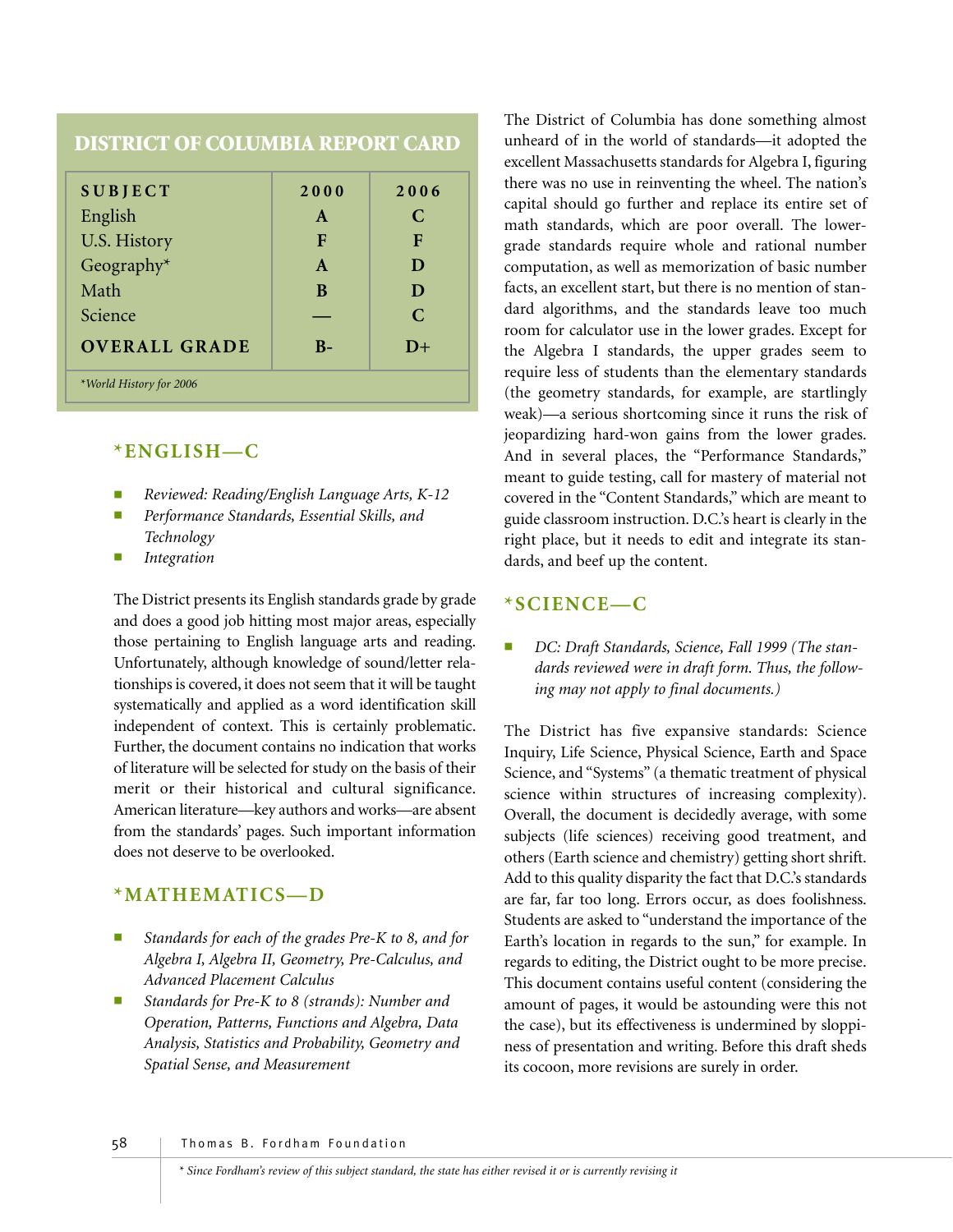#### **\*U.S. HISTORY—F**

- *Standards for Teaching and Learning: Social Studies, Grades Pre-K to 12*
- $D$ *istrict of Columbia Performance Descriptors, Grades 8 and 11*
- *United States History, Grade 11, District of Columbia Public Schools, 2000*

It is unfortunate that D.C. students, many of whom attend school within walking distance of some of the nation's great historical monuments, are saddled with these measly standards. The documents are elaborate, but, despite their impressive breadth, their content remains shallow. There is no sequential development, because no time period is ever revisited in more than one grade. Thus, D.C.'s students may have, as high school seniors, only a third-grade understanding of their city's history and a fifth-grade understanding of the American Revolution. The standards are also heavy on "Content Standards" and short on factual content. These documents need revamping, and they require a shift away from social studies skills and toward substantive material.

#### **WORLD HISTORY—D**

■ *Standards for Teaching and Learning: Social Studies*

Washington, D.C.'s world history standards are unique in their focus on the effects of maritime power and international trade on world history. African history, largely ignored by most states, receives excellent treatment as well. That's about all the good that can be said about these standards, which pay only cursory attention to important historical periods and ideas, expecting students to interpret "major events and turning points" and "key dates, events, places, and people" without providing any details. They omit key places, such as Egypt, Mesopotamia, and the Indus Valley, even as they purport to emphasize "the Eastern Hemisphere (Africa, Asia, Europe) from human origins through early and classical ancient civilizations." As long as D.C. prepares its students to be citizens in this shoddy manner, perhaps it is best that they remain without representation.

# **FLORIDA REPORT CARD**

| <b>SUBJECT</b>          | 2000      | 2006 |
|-------------------------|-----------|------|
| English                 | B         | C    |
| U.S. History            | C         | D    |
| Geography*              | B         | F    |
| Math                    | D         | F    |
| Science                 | F         | F    |
| <b>OVERALL GRADE</b>    | $C_{\pm}$ | D-   |
| *World History for 2006 |           |      |

### **ENGLISH—C**

- *Reviewed: Language Arts Standards, PreK -12*
- *Grade Level Expectations for K-8, 1998-1999*
- *Florida Comprehensive Assessment Test (FCAT), Reading, 3-10, January 2001*
- *FCAT Reading and Writing Rubrics, 4, 8, & 10, 2003*
- *What every teacher should know about FCAT*
- *FCAT Sample Test Books and Answer Keys, 3-10, 2003-2004*
- *Lessons Learned-FCAT, Sunshine State Standards and Instructional Implications, January 2002*

Florida could help its state English standards by including some real information about important literary works and their authors. As it now stands, the Sunshine State omits important classic, nineteenth century, and twentieth century works and their writers. Other material is given fair to good treatment in the standards, but until more attention is paid to literature—indeed, the subject which should compose the bulk of the English curricula for students in upper middle school and high school grades—Florida's standards will never crest above the not-so-gentlemanly C they now earn.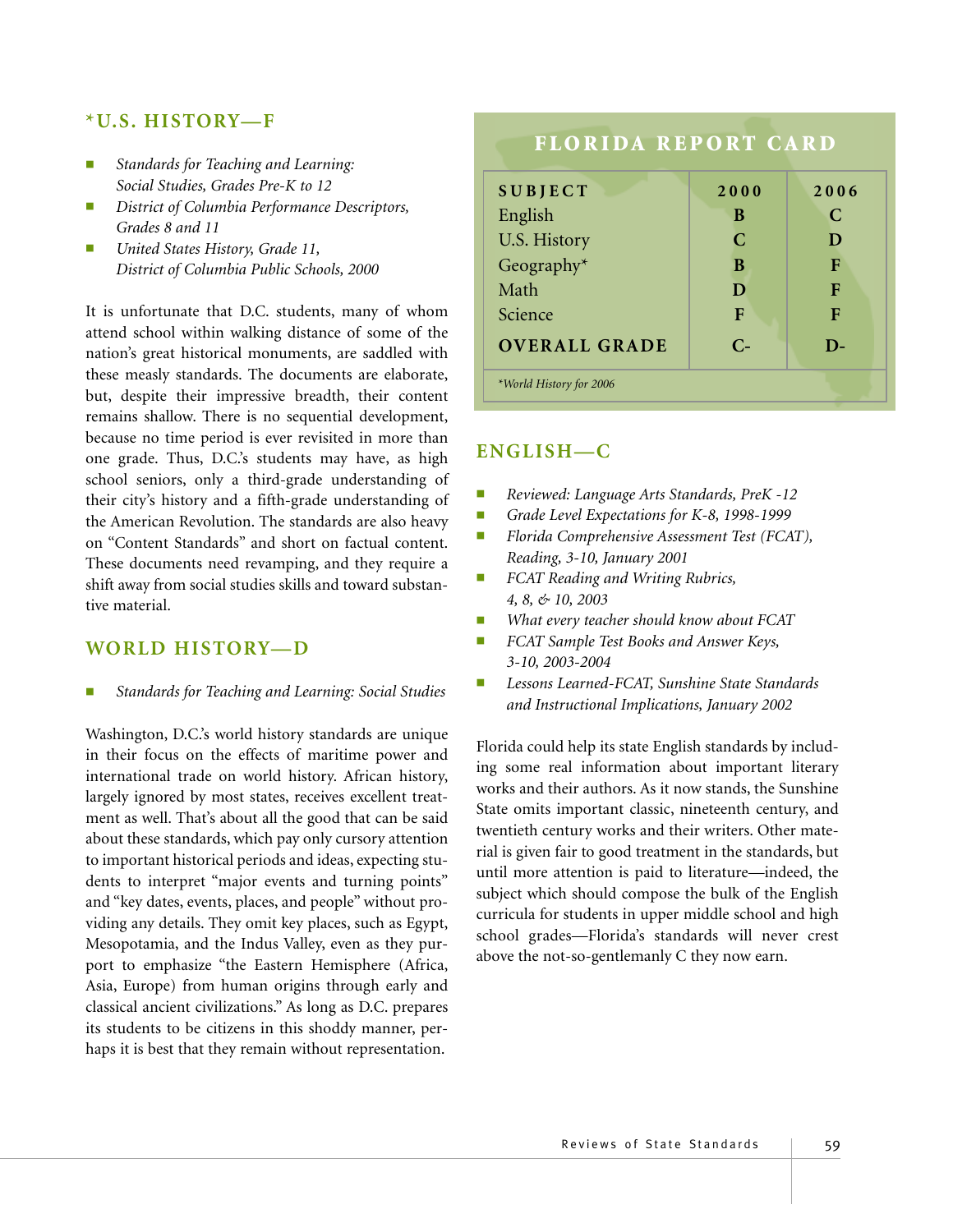#### **MATHEMATICS —F**

- *Florida Course Descriptions Grades 6-8 and 6-12, 1997*
- Grade Level Expectations for the Sunshine State *Standards, June 1999*

Florida's math standards seem as if they were written by different committees who never spoke to each other in the process. How else to explain the strange mix of strong coverage and glaring deficiencies? Many topics in the early grades are nicely developed, including place value and the basic algorithms, with an emphasis on memorization. But fractions are poorly covered and an early emphasis on calculator use increases in the upper grades. Throughout, there is an almost obsessive coverage of patterns and statistics that crowds out more serious mathematical topics, such as irrational numbers or quadratic polynomials. And the curricula for advanced courses, such as Algebra and Geometry, are a hodgepodge of topics and emphases with little coherent structure to them. Florida should go back to the drawing board, building on its strengths while squeezing out the distractions and filling in the blanks.

#### **SCIENCE—F**

Sunshine State Standards, Grade Level Expectations: *Science, 1999*

Florida's standards are well organized. That may be because there is precious little content. Physics is the subject handled with the most acumen, but even it suffers from errors. According to the document, second grade students should know that "a thermometer measures the amount of heat absorbed by an object." If a student does know this, he or she is wrong—thermometers measure changes in temperature, not the amount of heat absorbed. Vagueness courses throughout. The informed Florida high schooler, for example, "understands the relationship between events on Earth and the movements of the Earth, its moon, the other planets, and the sun." Further, no mention is made of evolution. At the time of review, these standards were being revised. Good thing.

#### **U.S. HISTORY—D**

- *Florida Curriculum Framework: Social Studies, PreK-12 Sunshine State Standards and Instructional Practice, 1996*
- Grade Level Expectations from the Sunshine State *Standards, 1999, Florida Department of Education*

These documents are generally confusing and weighed down by jargon. They contain some good content, but it is lost in a framework of strands and benchmarks that fail to clearly specify what students should know when. The standards could provide Florida's U.S. history teachers with substantive classroom guidance, but their convoluted organization and their lack of grade-level breakdowns or sequencing timelines seriously damages their usefulness. With little coherence, these standards are rendered far less useful than they might be otherwise. The state's U.S. history students deserve better organized and more specific guidelines.

#### **WORLD HISTORY—F**

■ *Sunshine State Standards: Social Studies, 1996*

The Sunshine State's world history standards are anything but illuminating. Florida seems to believe that all of world history, from "the beginning of time" to "Western and Eastern civilizations since the Renaissance," can be reduced to 21 bullet points on a single page. The list hits important cultures, events, and themes, but is unable to address any of them with any depth. Given the lack of historical material in the standards, it is not surprising that Florida makes no attempt to specify what should be learned at which grades in the high school years. The only good thing that can be said about the Florida world history standards is that they're up for review and revision in 2007. Sunshine State youngsters: keep your fingers crossed.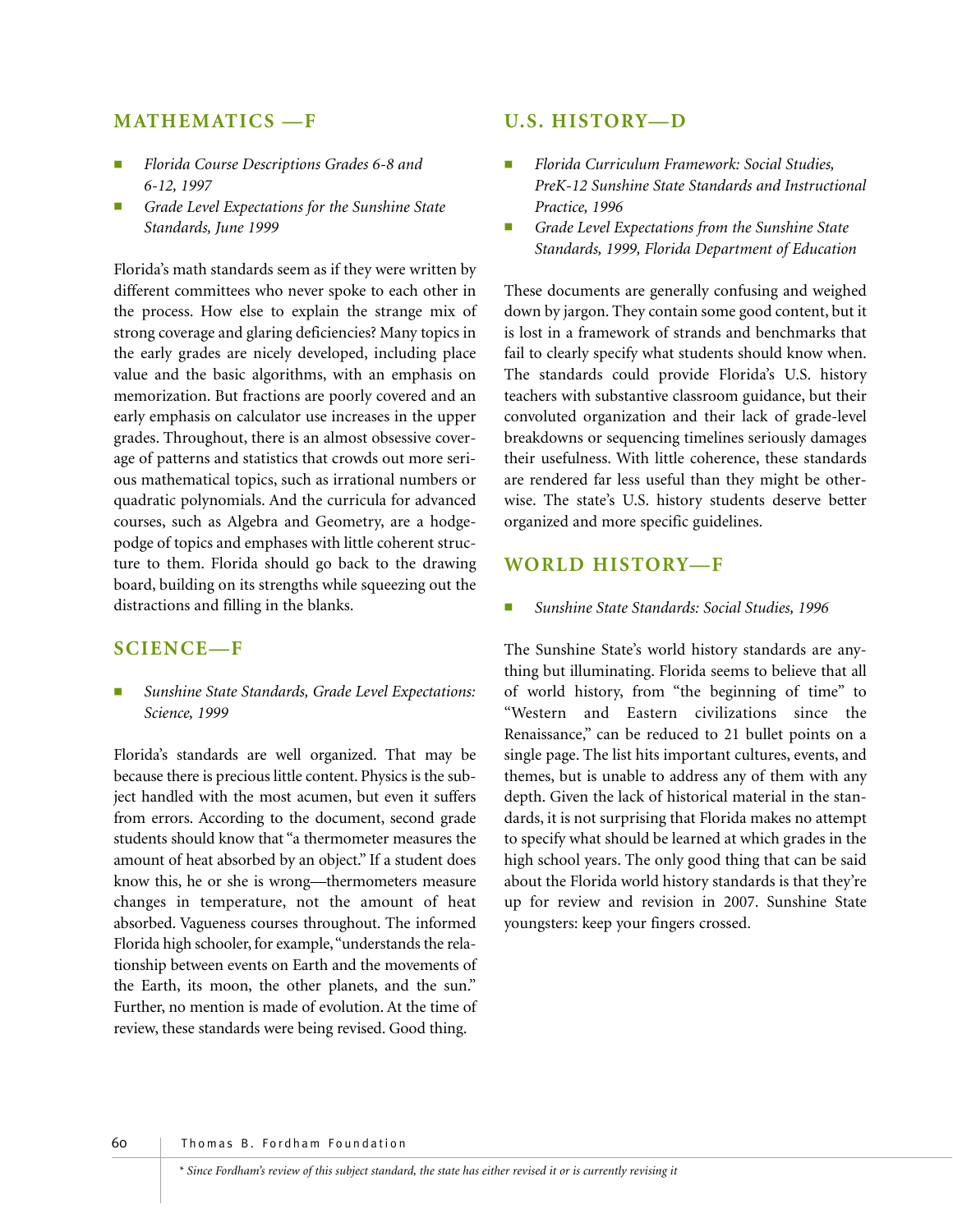# **GEORGIA REPORT CARD**

| <b>SUBJECT</b>          | 2000      | 2006         |  |
|-------------------------|-----------|--------------|--|
| English                 | B         | B            |  |
| <b>U.S. History</b>     | C         | B            |  |
| Geography*              | D         | $\mathbf{A}$ |  |
| Math                    | B         | B            |  |
| Science                 | F         | B            |  |
| <b>OVERALL GRADE</b>    | $C_{\pm}$ | $B+$         |  |
| *World History for 2006 |           |              |  |

### **\*ENGLISH—B**

- *Georgia Criterion-Referenced Competency Tests*
- *(CRCT) Content Descriptions: English/Language Arts;*
- Georgia Criterion-Referenced Competency Tests *(CRCT) Content Descriptions: Reading; Language Arts Curriculum—Kindergarten, (DRAFT) Jan. 10, 2004*
- *Language Arts Curriculum—Grade 4–10, (DRAFT) January 2004*
- *American Literature and Composition— High School, (DRAFT) Jan. 10, 2004*
- *British Literature and Composition— High School, (DRAFT) Jan. 7, 2004;*
- *World Literature—High School, (DRAFT) Jan. 20, 2004*
- *QCC Language Arts Standards and Resources, K–12*

Georgia outlines its English standards by grade level from 4–10, and in high school the state delineates expectations by course. Reading, research, and vocabulary development are handled with particular acumen, and the documents' organization is clear and well planned. Commendably, students are expected to read a certain number of books each year, and mostly appropriate reading lists are provided for each grade at the secondary level. The standards' downfall, while not a damning one, comes because there is no specificity about the content of recommended works—no examination of what makes a certain book or author culturally insightful; representative of a particular form, time period, or style; or timeless. Further, the reading lists are merely suggested. Such language leaves test makers and curriculum developers, for example, in the lurch because it does not provide a definite canon, nor does it give hints about the overarching themes and literary ideas students should take away from each grade or level. A little tweaking on this front and the Peach State will be able to boast a truly complete set of English standards.

#### **\*MATHEMATICS —B**

- *Quality Core Curriculum in Mathematics, August 26, 2004*
- *Quality Core Curriculum: Mathematics, 1998, grades 9-12*

Georgia's relatively new math standards are strong and just a few changes could make them top-notch. The K–8 standards especially are clear, concise, and are generally free of edu-jargon. There is too much emphasis on calculator use and manipulatives throughout, including one standard that seems to leave it up to students whether they will use calculators or paper and pencil to solve problems. (Which one do you think they'll choose?) Middle grade algebra and geometry standards are well developed and grade appropriate. The high school standards (in revision at the time of this review) are somewhat marred by poor-quality sample lesson plans that overemphasize the use of graphing calculators, even for simple exercises, and the writing occasionally becomes vague. But these standards are a solid start and, we hope, just a way station on the road to excellence.

#### **\*SCIENCE—B**

#### ■ *Georgia Science Performance Standards, 2004*

The Peach State divides its science standards by grade level, K–8, and then as courses in high school. The division of subjects is organized and clear. The document includes some odd language—"identify when comparisons might not be fair because some conditions are different"—but also some good statements on process. The handling of Earth sciences is adequate, and the chemistry and physics sections could use some touching up. But life science is done brilliantly. The treatment of evolution is straightforward, too. It's a peach of a document.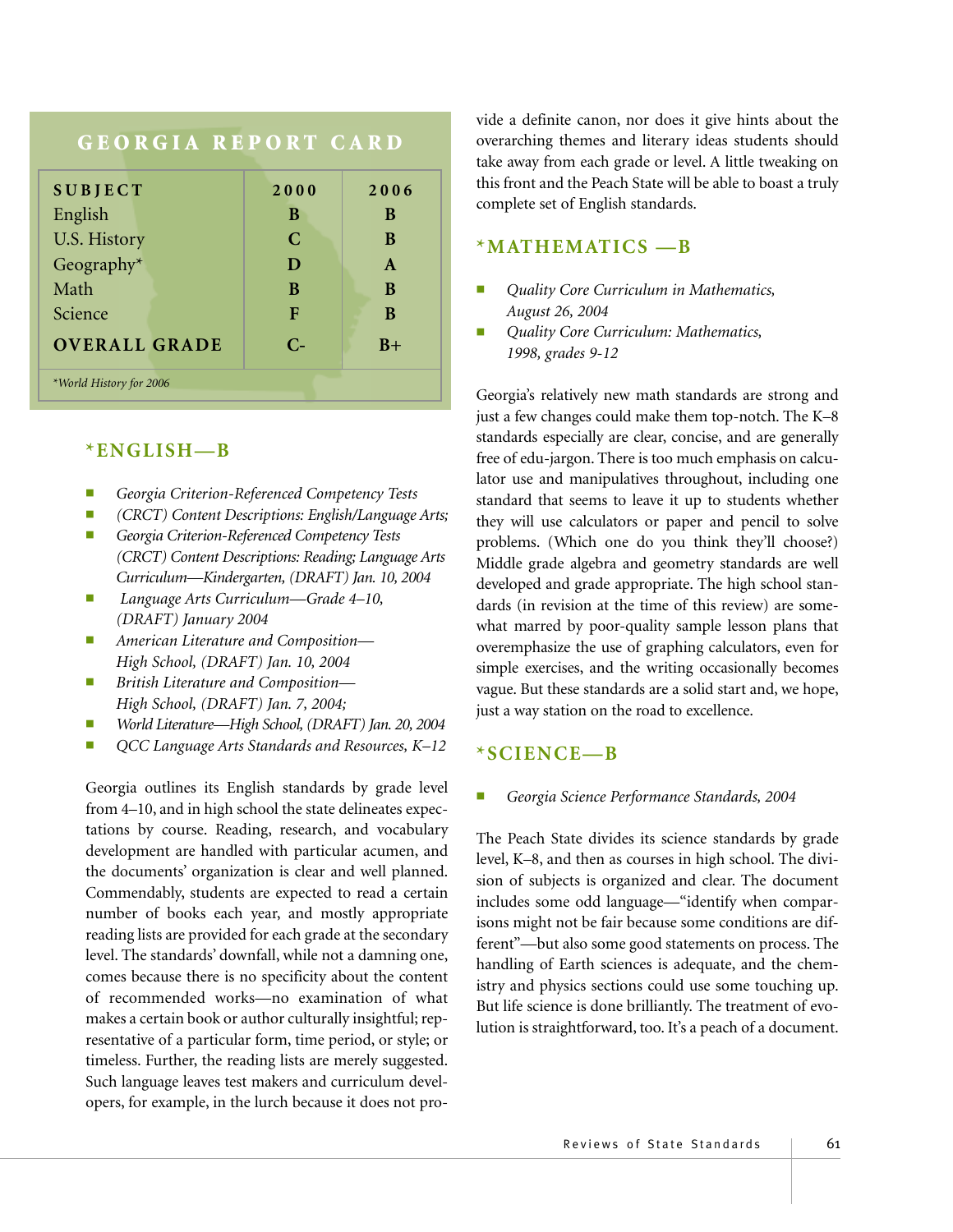#### **\*U.S. HISTORY—B**

■ *Georgia Learning Connections: Quality Core Curriculum—Social Studies, 1999, Georgia Department of Education (Georgia has since revised its standards)*

Georgia begins U.S. history instruction in fourth grade when students are taught material starting with American exploration and ending with the Civil War. In fifth grade, pupils begin with the Civil War and Reconstruction and conclude with the 1960s' civil rights movement. This is a strong start, despite the curriculum's overemphasis on social history and its neglect of politics. Serious omissions exist, too. For example, the eighth grade "Georgia Studies" standards don't include a unit about slavery in Georgia, a remarkable oversight. High school segments fare better and are far more inclusive of political history. Overall, these documents are solid, though one hopes Georgia's new standards are even more comprehensive.

#### **WORLD HISTORY—A**

■ *Georgia Social Studies Standards, 2005*

The Peach State's standards are ripe in detail and easily plucked off of the state's Department of Education website. The standards come with accessories, too: lesson plans and related materials in varying degrees of complexity, for example, which give teachers a great deal of flexibility in choosing the appropriate materials for their particular classes. As for content, the standards provide students with a comprehensive study of the complex societies of ancient history, the key narratives of classical history, and the development of democratic values in modern history, especially those events important to American history. States seeking strong models for world history standards should have Georgia on their minds.

# **HAWAII REPORT CARD**

| <b>SUBJECT</b>          | 2000          | 2006 |
|-------------------------|---------------|------|
| English                 | F             | C    |
| U.S. History            | F             | F    |
| Geography*              | F             | F    |
| Math                    | $\mathcal{C}$ | F    |
| Science                 | D             | F    |
| <b>OVERALL GRADE</b>    | D-            | F    |
| *World History for 2006 |               |      |

#### **\*ENGLISH—C**

- **Hawaii Content and Performance Standards II:** *Content Standards Language Arts, August 1999*
- *HCPS II Performance Standards, K-12*
- *The Standards Implementation Design System (SID), August 2000*
- *Strategic Implementation Plan, January 2003; Making Sense of Standards: Moving from the Blue Book to HCPS II, July 1999*
- Teacher's Guide for 2004: Interpreting the Hawai'i *Student Assessment, 4th edition*

Hawaii does an excellent job in its English standards, covering literary elements and techniques, as well as adequately addressing oral and written language conventions. But Hawaii, like so many others states, suffers from not including a list of important authors or works to guide test makers or curriculum developers—not to mention teachers, parents, and students. These standards also tend toward vagueness and, when standards are vague, they are often also not measurable. Such is the case with much in Hawaii's documents. For example, students are asked to "evaluate [their] own interpretation within a range of plausible possibilities." Because of the pervasiveness of such flowery prose, vocabulary development is given scant coverage and it remains unclear whether a systematic instruction in phonics will take place in the primary grades. Hawaii's standards could use a tune up. It wouldn't be too difficult, either. More specificity would go a long way.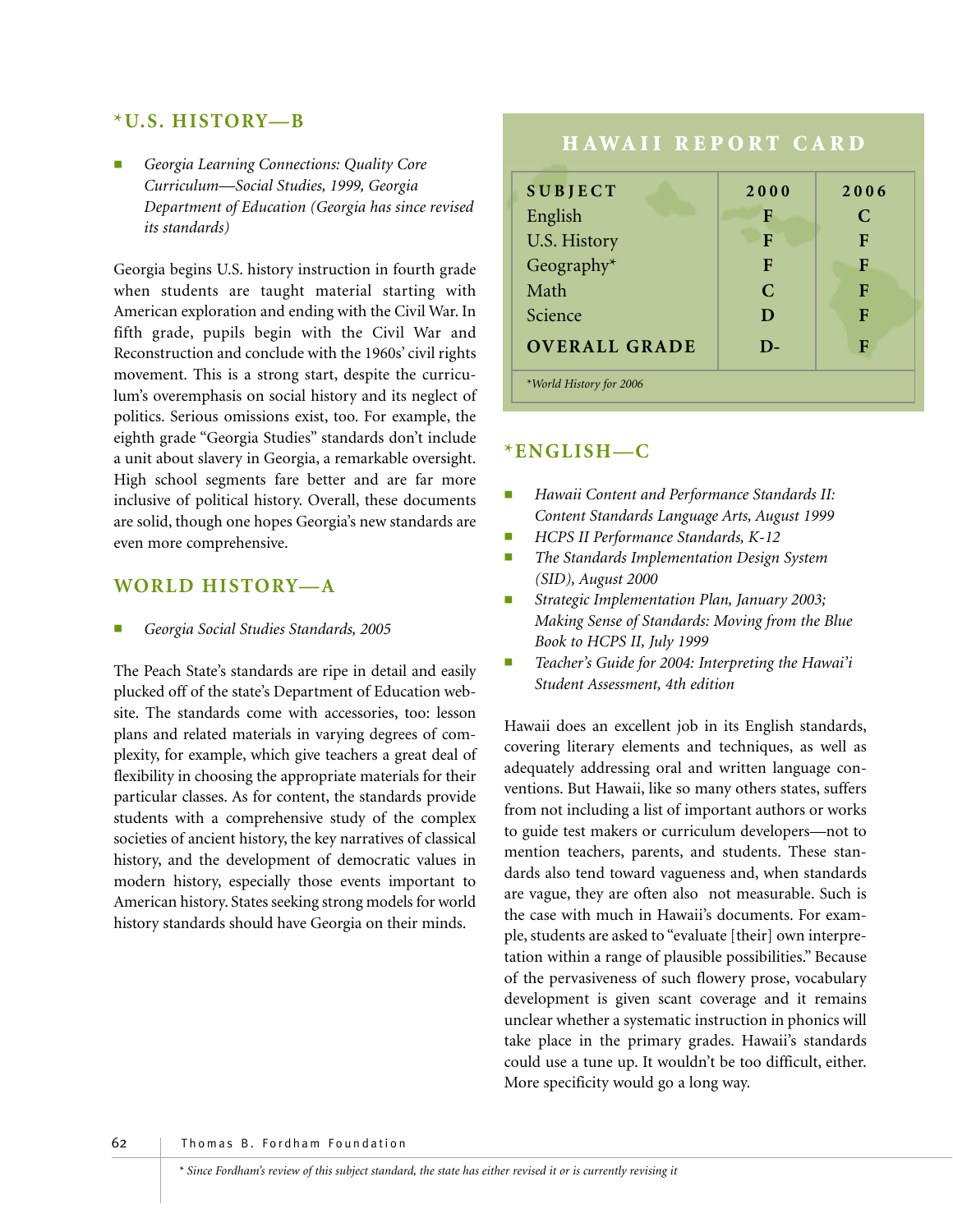#### **\*MATHEMATICS —F**

- *Curriculum Framework for Mathematics, Draft May 2003*
- Grade Level Performance Indicators (GLPI), Revised *Draft March 2004*
- Scope and Sequence for Mathematics (SS), Draft *May 2003*
- *Standards Toolkit Instructional Guides (IGs), Draft, May 2003*

It's difficult to say anything good about Hawaii's math standards, which might best be described as a contentfree zone. The nonsense begins early, when the state announces that the old-fashioned idea that you need to learn "basic skill operations of addition, subtraction, etc." before moving on to more advanced topics "has been contradicted by evidence to the contrary." The authors aren't just bragging: these standards require almost nothing of elementary students beyond pushing buttons on a calculator. To these guidelines, the standard algorithms are near-strangers. "Life math" predominates; students are asked to describe "situations when addition, subtraction, multiplication, and division involving rationales are appropriate." Note, however, they are not asked to actually add, subtract, multiply, and divide. In the upper grades, important Geometry topics are missing and high school Algebra is almost a complete no-show. Throughout, the standards are vague, incomplete, frequently incorrect, and—with an elaborate hierarchy that includes general standards, content strands, benchmarks, and performance indicators—impossible to grasp as a whole.

#### **\*SCIENCE—F**

#### ■ *Hawaii Content Standards, 1999*

Much like an inexperienced surfer on Oahu's North Shore who drops in only to summarily wipe out, this document fails on an epic number of levels. It manages to be daunting in length yet decidedly unenlightening. The organization is poor and content is juvenile, and redundancies abound. In most subject areas, the standards merely present overwhelming lists of topics. The one section that manages to present some useful information—life sciences—is quickly undermined thusly: "Evolution vs. cre-

ation: two approaches to help explain the origin of life; the former based on Darwin's Theory of Evolution and the latter on divine intervention." The problems here are legion. Hawaii ought to rethink this largely useless tome.

#### **\*U.S. HISTORY—F**

#### ■ *Hawaii Social Studies Content Standards, 1999, Department of Education, State of Hawaii*

Hawaii's U.S. history standards are divided into ambiguous goals—"Change, Continuity, Causality," for example which, coupled with the blatant lack of historical substance, form a relatively useless document. Indeed, Hawaii goes out of its way to eschew teaching substantive historical facts:"The study of history should not rest solely on the knowledge of facts, dates and places," and "Knowledge alone will not solve the problems of the 21st Century." Unfortunately, the standards-cum-social manifesto never reveals what will solve the world's most intractable dilemmas; nor does it reveal how Hawaii's students should study history and analyze past events without understanding important historical people and events. This document contributes nothing to the Aloha State's classrooms.

#### **WORLD HISTORY—F**

#### ■ *Hawaii Content Area: Social Studies, 2005*

"Research on effective schools tells us that one of the most important elements in improvising the results of education is being clear about standards, what it is the students are expected to learn." This foreword to the Hawaii Social Studies Content Standards makes Hawaii's abysmal performance all the more egregious. Amazingly, the standards lack both breadth and depth, hiding behind this statement: "This framework is not a checklist of subjects that must be taught. Instead it provides possible topics for implementing the history standards." In other words, Hawaii's framework provides a list of suggestions rather than concrete requirements, and it's an incomplete list of suggestions at that. Students should be expected to know specific information when leaving high school. Hawaii's world history standards engender no confidence that its students will know anything specific about the major events of world history upon graduation.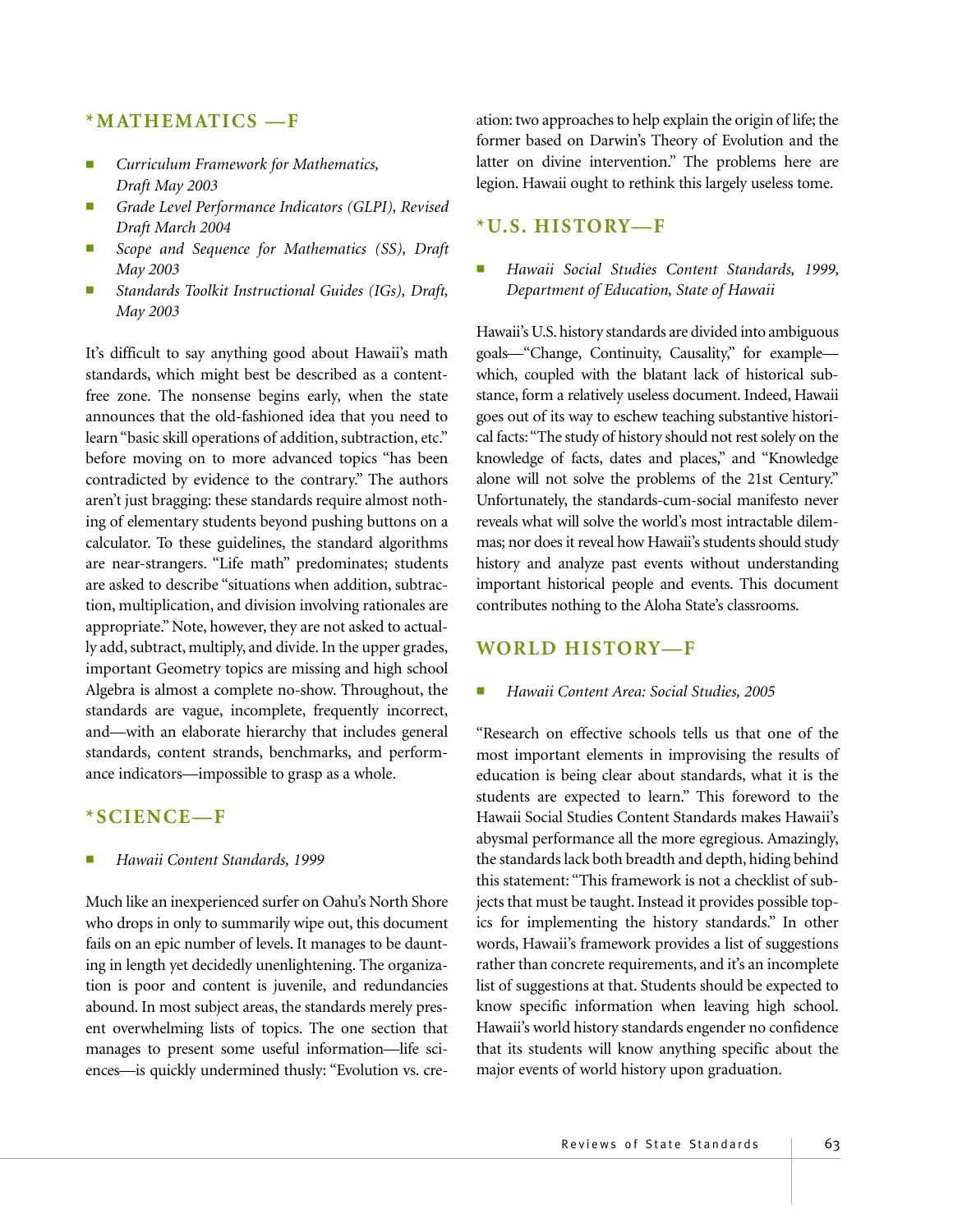# **IDAHO REPORT CARD**

| <b>SUBJECT</b>          | 2000 | 2006 |
|-------------------------|------|------|
| English                 |      | B    |
| U.S. History            |      | D    |
| Geography*              |      | F    |
| Math                    |      | D    |
| Science                 |      | F    |
| <b>OVERALL GRADE</b>    |      | D    |
| *World History for 2006 |      |      |

#### **\*ENGLISH—B**

- *Idaho Administrative Code, Rules Governing Thoroughness: Language Arts/Communications Standards*
- *Language Arts Mapping Documents from NWEA Idaho Learning Continuum, Feb. 28, 2003*
- *English Language Arts 12, Fall 2002*
- *English Language Arts 11, Fall 2002*
- *Language Arts Power Standards, K–12; Curriculum Ladders; Data Tools—NWEA*

These English standards benefit from coherent organization. They are presented by grade from K–8 and use one strand for the high school years. Almost all areas in the English language arts and reading sections receive good coverage including, it seems, systematic instruction in decoding skills. The standards have coherent measurements and grow increasingly difficult through the grades. Unfortunately, Idaho includes certain standards that expect students to "relate social, cultural, and historical aspects of literature to the reader's personal experience."Such penumbras and emanations are not teachable, while standards that expect students to "draw upon their own experience to connect to reading and listening" are not measurable. Especially in the high school grades, the expectations tend toward murkiness. This may be a product of the necessarily interpretative nature of literary analysis, but Idaho should make clear that such analysis can be either good or bad, and then give specific details to illuminate that position. It does not. A reading list of great detail, with more defined expectations, would improve these standards and probably boost them into the A-range.

#### **\*MATHEMATICS —D**

■ *K-12 Achievement Standards: Teacher's Guide to Math, 2003*

Idaho clearly has a fetish for calculators, which make an appearance at every level of its math standards and play a debilitating role. In kindergarten through second grade, students use a four-function calculator. A third-grade standard, repeated for subsequent grades, encourages students to "Select and use an appropriate method of computation from mental math, paper and pencil, calculator, or a combination of the three." Beyond the commendable requirement to memorize the basic number facts, computational fluency without use of a calculator is not explicitly required by any of these standards. For one fourth-grade standard, students "Use a computer application to chart or graph the different colors of M&Ms found in a bag," an activity repeated in the eighth grade. In fifth grade, students can "use a calculator to explore the pattern when multiplying with multiples of 10, for instance 400 x 20=8,000." All this calculator use bears fruit in the upper grades, where the Algebra and Geometry requirements are thin at best, and students are put to work building scale models and mastering "manufacturing process control," instead of covering critical topics such as polynomials or geometric proofs.

#### **\*SCIENCE—F**

#### ■ *Idaho Power Standards and Idaho Administrative Code, 2005*

One expects when reading a document titled "Power Standards," to be assaulted by no-nonsense information and content-heavy prose. Not in Idaho, though, where "Power Standards" is synonymous with amorphous presentation, scant content, and overbroad language. The fifth-grade content standards, for example, ask students to "Investigate the interactions between the solid earth, oceans, atmosphere, and organisms."Another way to say this: "Know the entirety of earth systems science."Some portions of Idaho's standards are ridiculous, such as asking kindergarteners to "understand the theory that evolution is a process that relates to the gradual changes in the universe and of equilibrium as a physical state." Such intellectual feats are beyond the normal 5-yearold's scope. Perhaps in Idaho, every kindergartener is above average. If so, it's not because of these standards.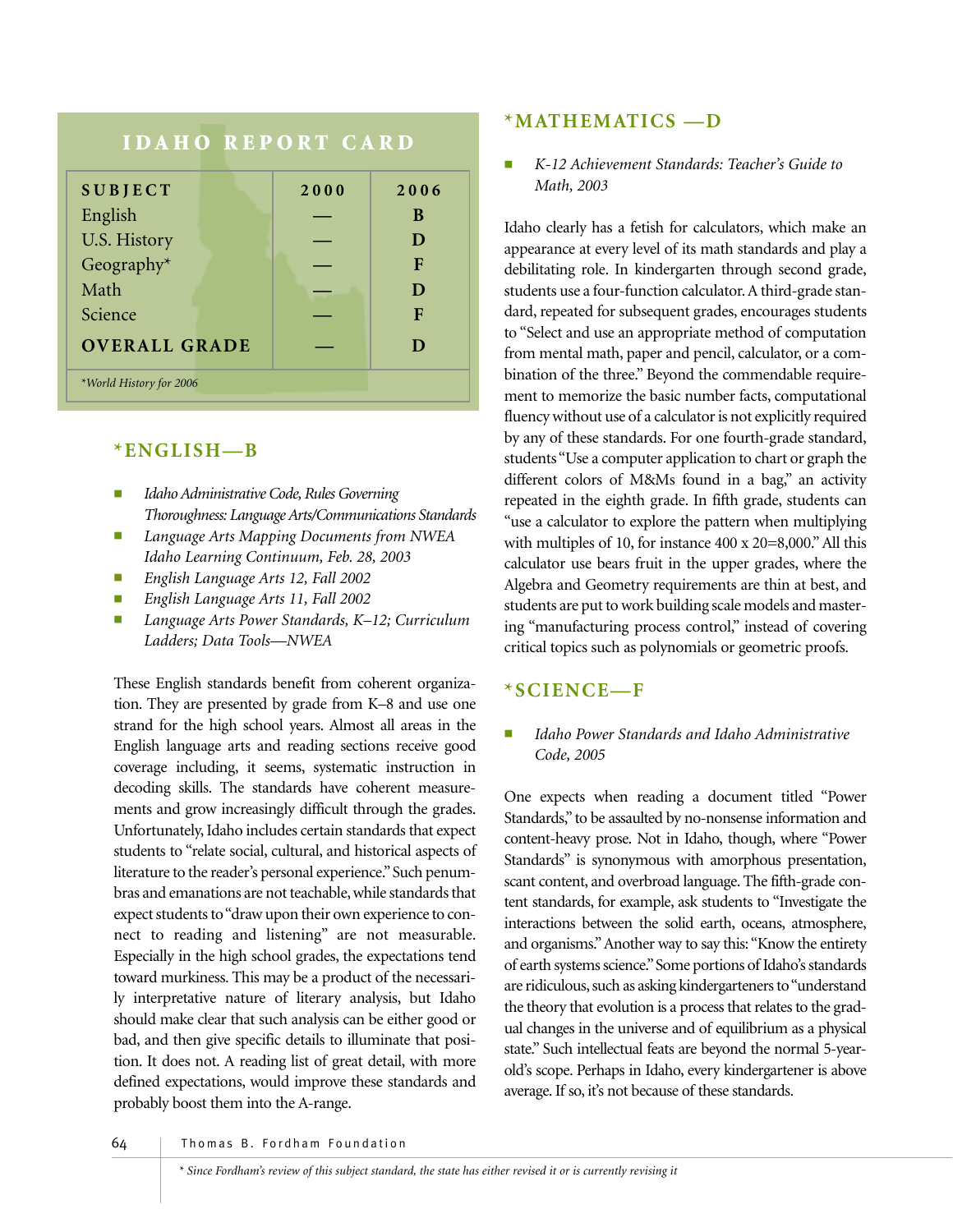#### **\*U.S. HISTORY—D**

- *Idaho Suggested Social Studies Scope and Sequence, no date*
- *Idaho Social Studies Achievement Standards, 2000*
- *Integrated Instructional Guide—Grade 5: Introduction to American History Course of Study: U.S. History 1*
- *Course of Study: U.S. History 2, 2002, Idaho Department of Education*

Idaho's students begin their U.S. history education in fifth grade guided by four "Instructional Themes": "Where Are We?"; "Who Are We?"; "Why Are We Here?"; and, "How Did We Get Here?" One wonders why the state decided to teach history as if all Idaho fifth-graders are recovering amnesiacs. Predictably, this curriculum is short on content, and political history is essentially nonexistent. Not one important American historical figure is named. And although the content is better organized and more thorough when students return to U.S. history in the tenth grade, huge holes remain. And still, no specific names are mentioned. The quality of coverage varies, too. Early American history, for example, is covered in far more detail than the twentieth century. These documents would benefit substantially from a more organized and precise content presentation.

#### **WORLD HISTORY—F**

■ *Idaho Teacher Guides Social Studies, 2006*

To learn or not to learn? That is the question when it comes to world history in Idaho. The state considers world history elective. Many Idaho students will probably leave high school never having learned any world history at all. For those students fortunate enough to study the subject, the standards provide cursory guidance at most, with an occasional, but always fleeting, glimmer of hope. With its vague bundle of optional standards devoid of historical content and specificity, it is hardly surprising that Idaho's world history standards dwell in the dregs with the bottom feeding worst five states.

# **ILLINOIS REPORT CARD**

| <b>SUBJECT</b>          | 2000                        | 2006          |
|-------------------------|-----------------------------|---------------|
| English                 | B                           | B             |
| U.S. History            | F                           | F             |
| Geography*              | D                           | D             |
| Math                    | D                           | $\mathcal{C}$ |
| Science                 | B                           | B             |
| <b>OVERALL GRADE</b>    | $\mathcal{C}_{\mathcal{C}}$ | $C-$          |
| *World History for 2006 |                             |               |

### **ENGLISH—B**

- *Reading: English Language Arts State Goals: 1–5, July 25, 1997;*
- *Reading Assessment Framework (Grades 3-8), October 2003*
- *Writing and Research Assessment Framework (Grades 3, 4, 6, & 8), October 2003*
- *Reading & Writing Assessment Framework ( Grade 11), March 2004*
- *English Language Arts Performance Descriptors, 1–12, 2002*
- *Illinois Snapshots of Early Literacy—K/1 ISEL-K/1 Technical Manual (DRAFT), Winter 2004*
- *Illinois Standards Achievement Test Sample Writing Handbooks, 3, 5, 8, & 10, 1999, 2000, 2002, 2003*

Illinois's standards benefit from a tangible organization and comprehensive coverage. English language arts and reading receive good coverage, and vocabulary benchmarks are clearly outlined. Illinois students cannot expect to receive a full-bodied English education, however, when their state standards eschew naming specific authors, literary periods, literary genres, and texts. No substantive curriculum can be formed without these components. Illinois avoids them, though, and in so doing cheats its K–12 population of a major segment of English education that they surely deserve.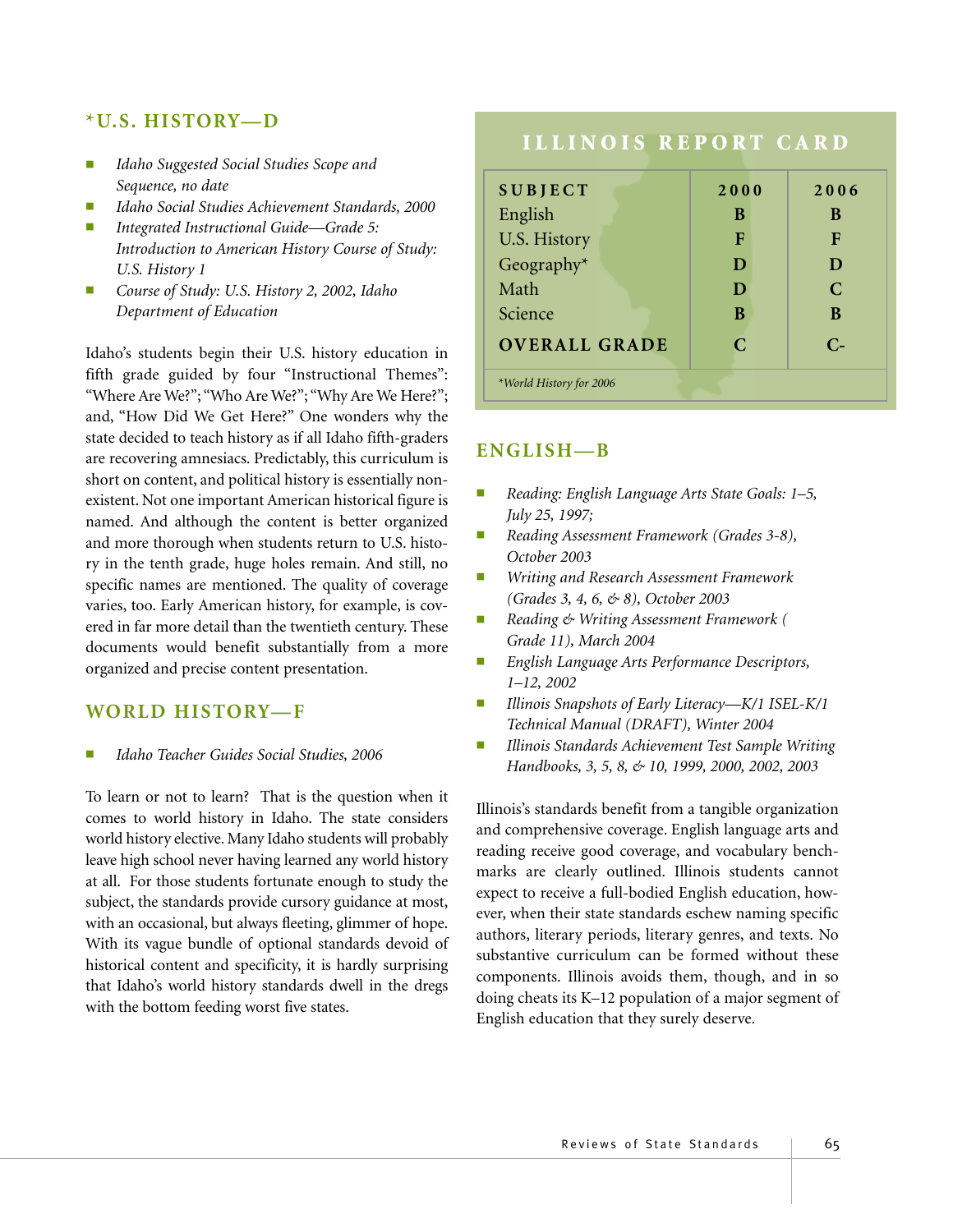## **MATHEMATICS —C**

- *Illinois Learning Standards, July 25, 1997*
- Performance Descriptors, 2002

The 2002 addition of a set of "Performance Descriptors" to Illinois's generally poor math standards improved its grade, but not by much. In the lower grades, there are serious deficiencies in the treatment of arithmetic, a foundation skill, and calculator use is promoted beginning in the earliest grades.Then,implausibly,an early elementary standard calls upon students to "Solve one- and two-step problems with whole numbers using addition, subtraction, multiplication, and division." It is unclear how first- and second-graders could carry out division without the use of calculators or similar inappropriate technology. The reliance on technology continues into the middle grades, but high school standards are relatively strong, with solid coverage of algebra and geometry, though coverage of mathematical reasoning could be improved. Illinois is near the middle of the pack and could build on these standards, but should overhaul its entire approach (as did neighboring Indiana), rather than adding new documents on top of a creaky foundation.

## **SCIENCE—B**

■ *Illinois Learning Standards for Science, 1997 (modified 2004)*

Despite poor organization, Illinois's standards have much going for them. Physical science content is topnotch—clear, precise, and without error. What's more, the content mostly builds on itself as the grades progress, so students are never relearning material but, instead, reexamining it at increasingly complicated levels. If this material was reorganized in an easier-toaccess format, Illinois would be in possession of some of the nation's best physical science material. Earth and space sciences follow a similarly heartening pattern. The document does not thoroughly address life sciences until the high school years, but there it is given an exhaustive and far-reaching examination. The Land of Lincoln could easily turn these B-level standards into a first-class document. It will take some judicious reorganization to lay pathways through this science standards thicket, but the results could be glorious.

#### **U.S. HISTORY—F**

- *Illinois Learning Standards, Social Science*
- *Illinois Social Science Performance Descriptors*
- Teachers Guide to Classroom Assessments from the *Illinois Learning Standards*
- *Illinois Core Standards for all Social Science Teachers, 2000, Illinois State Board of Education*

Illinois's standards have no chronological system for presenting U.S. history. At every level of study (early elementary, late elementary, middle/junior high school, early high school, and late high school) the history instruction jumps abruptly from one time period to the next, often skipping hundreds of years. The topics are ridiculously broad middle schoolers, for example, are asked to "Describe the ways in which the United States developed as a world political power." The documents contain no specific content; have no systematic, chronological framework; and never identify grade-level expectations. They are virtually useless.

### **WORLD HISTORY—D**

■ *Illinois Learning Standards, Social Science, 2004*

Faltering after getting off to a good start seems to be the theme of Illinois's world history standards. They eloquently explain the importance of history—to "help people develop the ability to make informed and reasoned decisions for the public good as citizens of a culturally diverse, democratic society in an interdependent world," and to help students analyze the events of today and tomorrow by teaching them to understand the events of the past. Unfortunately, pointing is all these standards do. Teachers and students must find their own paths. The standards promisingly divide world history into 11 categories, but then neglect to back up the categories with historical detail. Students begin world history encouragingly with the study of classical civilization and the origins of Western political ideas and institutions, but the half page of superficial, vague, and unhelpful terms in which the world's entire political history is "covered" is wholly inadequate. To Illinois's credit, the standards emphasize some issues not discussed in other standards (such as the economic dimension of world history) and are by no means the worst of the worst; they are even good in some places. But if Illinois intends to realize the goals it's set above, they could learn something from Tiger Woods: follow through.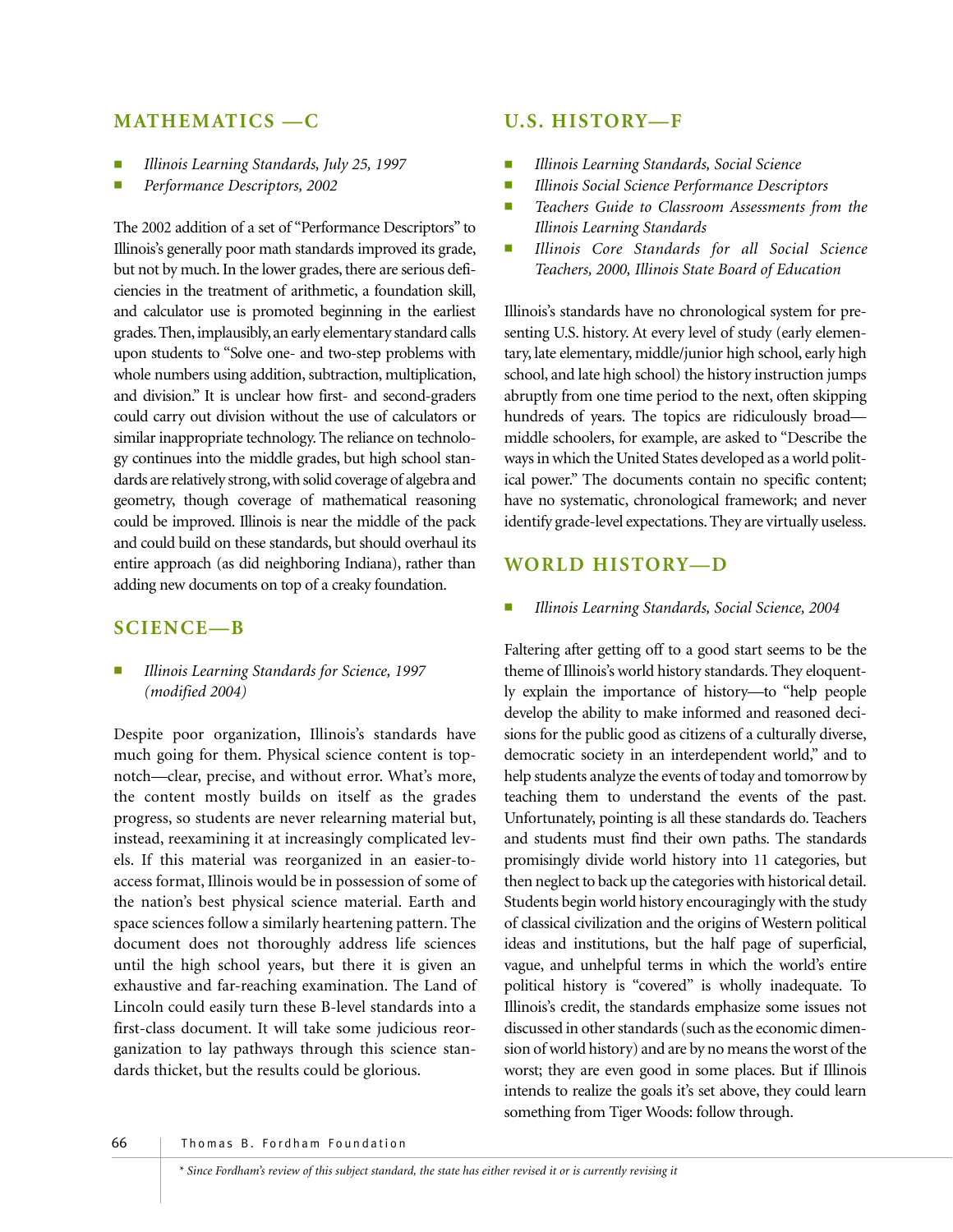| <b>INDIANA REPORT CARD</b> |              |              |
|----------------------------|--------------|--------------|
| <b>SUBJECT</b>             | 2000         | 2006         |
| English                    | F            | $\mathbf{A}$ |
| U.S. History               | $\mathbf C$  | $\mathbf{A}$ |
| Geography*                 | $\mathbf{A}$ | $\mathbf{A}$ |
| Math                       | C            | $\mathbf{A}$ |
| Science                    | $\mathbf{A}$ | $\mathbf{A}$ |
| <b>OVERALL GRADE</b>       | $C+$         | $\mathbf{A}$ |
| *World History for 2006    |              |              |

## **\*ENGLISH—A**

- *ISTEP+ Indiana Statewide Testing for EducationalProgress—Plus, Program Manual, 2003-2004, Sept. 29,2003*
- *SAP English/Language Arts Standards, K–12, June 23, 2000*
- *Indiana Reading List, K–12*
- *K–2 Reading Assessments*

Indiana gets almost everything right in its English standards. English language arts, reading, vocabulary—all receive robust treatment. And literature, so often neglected by the states, is examined fully in Indiana's standards, with American literature explicitly cited along with titles of recommended texts and their authors. The only shortcoming is that the state could have pointed students toward more authors and texts, but that's a minor qualm. Indiana puts forth an English standards set that should make other states envious.

# **\*MATHEMATICS —A**

■ *Indiana Mathematics Academic Standards, Approved September 2000*

The Hoosier State's math standards are proof that states can be taught. The 2000 revision of its math standards vaulted Indiana from the middle of the pack to near the top. These standards are excellent in every way, both for what they contain—solid and appropriate coverage of important key topics, clear writing, and an eye to math-

ematical reasoning—and what they don't—an overemphasis on calculator use and a fetish for probability and statistics. Students in the lower grades memorize the basic number facts, become competent in the standard algorithms, and learn to multiply and divide fractions. Coverage of Algebra and Geometry are solid, and while some of the teaching examples could be more clear (and the glossary of terms could use a careful edit), the document overall is ambitious, integrated, and logical.

# **SCIENCE—A**

Indiana's Academic Standards for Science, 2000

Indiana's standards stand out in many areas. But the Hoosier State succeeds most notably because, unlike many of its peers, it puts forth a document that may actually be useful to large numbers of teachers. Many states have developed platitudinous or inscrutable standards; Indiana has developed practical ones. From the get-go, these standards hit important areas that others miss. In second grade, the crucial link between mathematics and problems in natural science is established: "Recognize and explain that, in measuring, there is a need to use numbers between whole numbers, such as 2 1/2 centimeters." A few, small mistakes pop up in the physical sciences, but no egregious blunders are evident. In the life sciences, evolution is handled solidly and without quibbling. An all-around worthy effort, and one from which other states could (and should) no doubt learn.

# **\*U.S. HISTORY—A**

- *United States History: Indiana's Academic Standards—Social Studies*
- *Indiana's Academic Standards: Teacher's Edition— Social Studies, 2001, Indiana Department of Education*

From the start of their U.S. history study in fifth grade, Indiana's students—and their parents and teachers have at their disposal one of the most comprehensive standards documents in the nation. The content is thorough, and the presentation is balanced. Students return to U.S. history in eighth grade, and visit the subject again in high school. At each level, the standards cover new ground, but they also recover (presumably in greater detail at each, subsequent level) old topics of

Reviews of State Standards | 67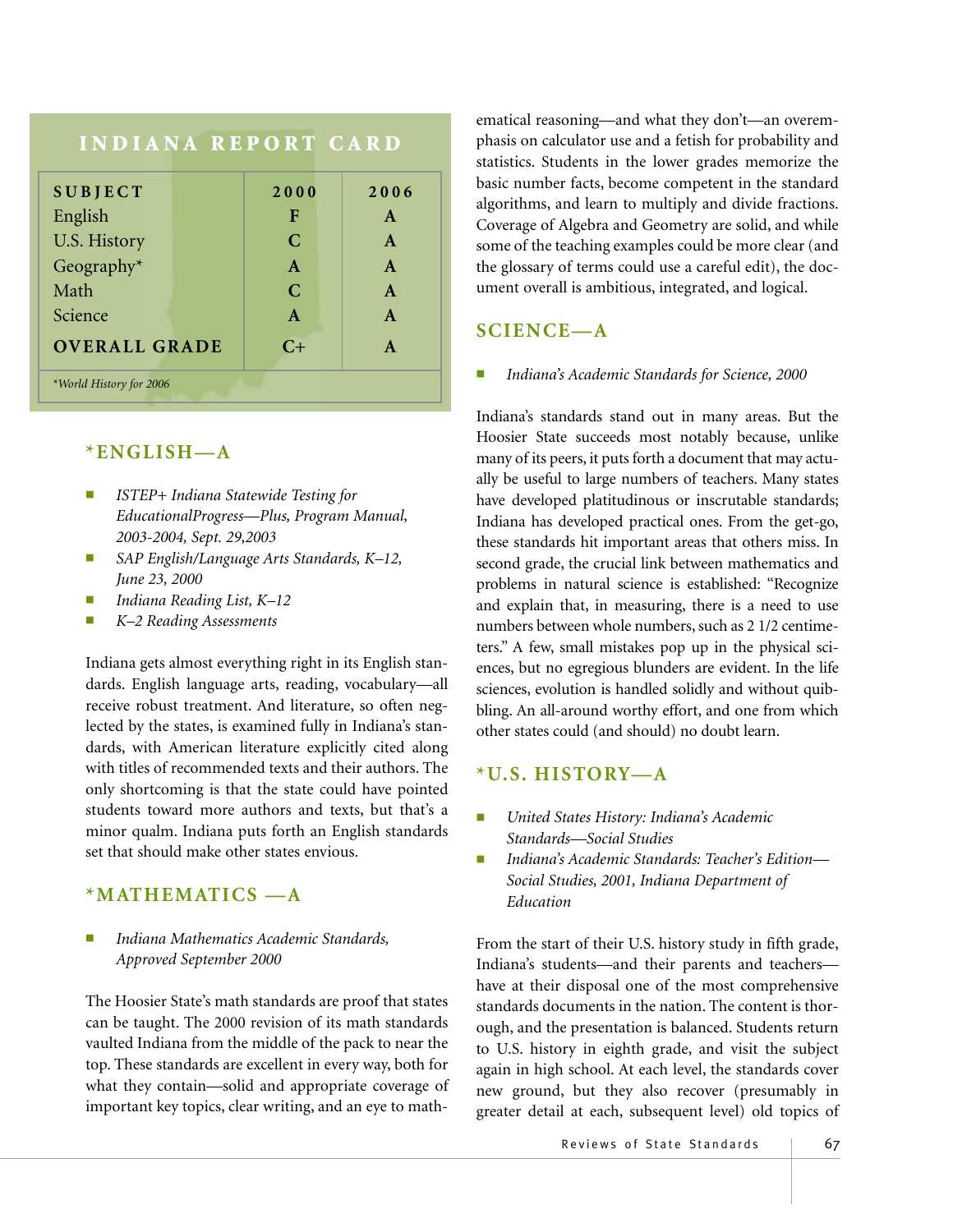particular importance, such as the period of America's founding. The documents, however, do not sacrifice quantity of information for quality. They manage to do both, and the standards cover historical events up to the Clinton administration. Indiana's U.S. history standards are a model of completeness.

## **\*WORLD HISTORY—A**

■ *Indiana's Academic Standards, Social Studies: World History and Civilization, 2000*

Indiana's world history and civilization standards are among the finest in the nation, a clear illustration of the state's genuine commitment to its students. The standards treat world history comprehensively yet coherently, leaving readers with clear expectations of what teachers should teach and students should learn. The document stresses the major contours of world history without neglecting topics of lesser significance, and it is particularly effective at incorporating religion into the fabric of history. The conclusion, outlining when students should know what, is particularly helpful. The Hoosier State's standards do little to disappoint.

# **KANSAS REPORT CARD SUBJECT 2000 2006** English **F C** U.S. History **B** B B Geography\* **A B** Math **A F** Science **F F F OVERALL GRADE C+ C-** *\*World History for 2006*

# **\*ENGLISH—C**

- Reading Standards, K-12 and Scope and Sequence *Indicators, Approved July 8, 2003*
- *Curricular Standards for Listening, Viewing, Speaking and related search & Technology, January 2000*
- *Curricular Standards for Writing DRAFT, K–12, May 2004*
- *Six Trait Rubrics*
- $Six$  *Trait Writing Trainers Database*
- *Kansas Curricular Standards for Writing*
- *Draft Reading Links*
- *Text Types*

The best part about Kansas's English standards is their organization—clear and measurable, and grouped in four coherent categories: reading, literature, writing, and research. Systematic instruction in decoding skills is spelled out as such in the primary grades, including the use of appropriate practice materials (decodable texts). Language arts, reading, and vocabulary receive better than adequate care. But Kansas stumbles where so many others have. First, it is often unclear if and how the standards grow more difficult from grade to grade. This limits the documents' effectiveness and it doesn't send the correct message to students or teachers. Second, the Jayhawk State does a lamentable job covering literature and setting out which authors, texts, and literary genres are culturally or historically significant. Despite the good job Kansas does in other areas, it overlooks the finer points of literary instruction at its own peril.

68 Thomas B. Fordham Foundation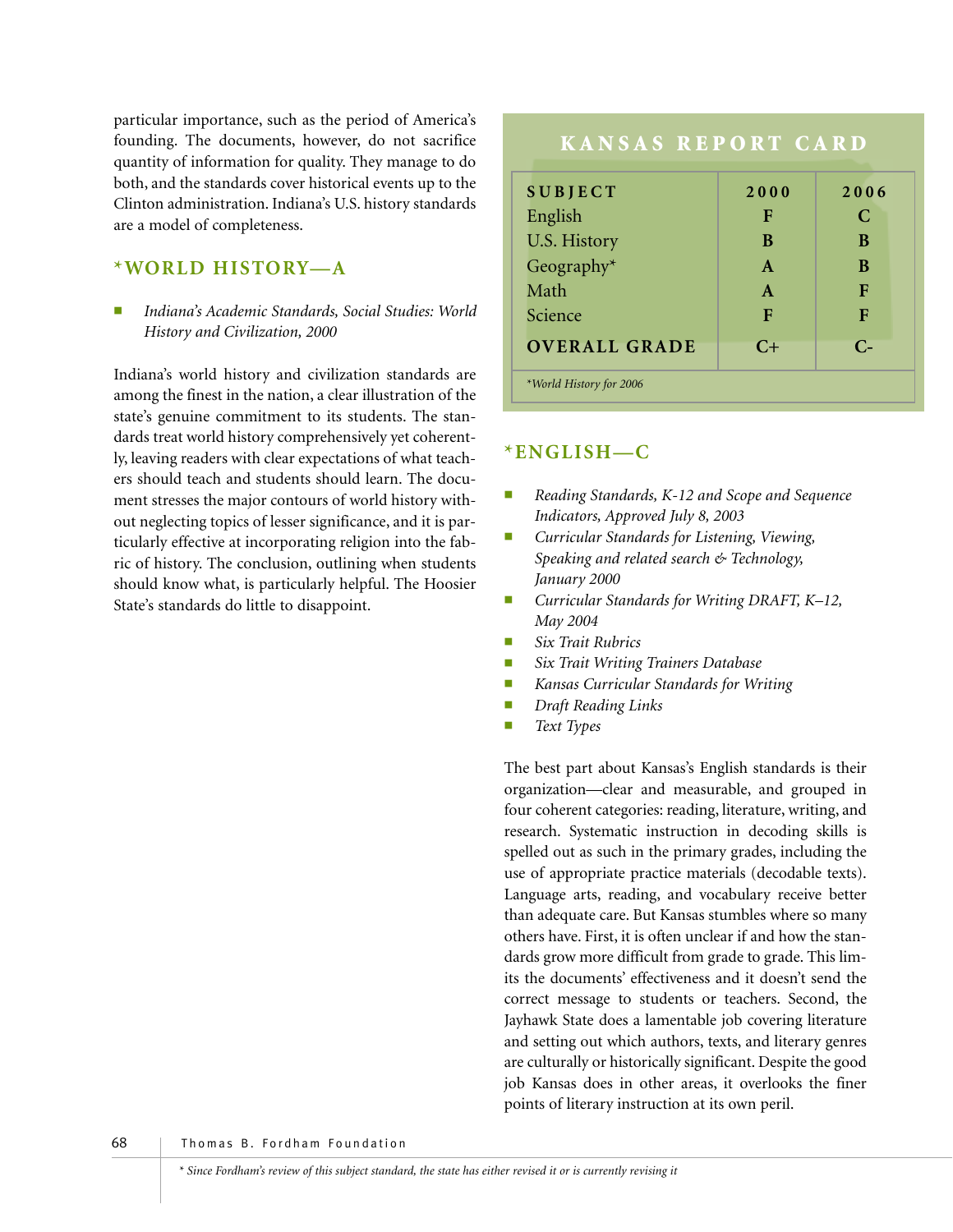#### **MATHEMATICS —F**

#### ■ *The Kansas Curricular Standards for Mathematics, revised July 2003*

More is not necessarily better, as proved by the Kansas math standards, which sprawl across 318 pages and use the phrase "mathematical models" no less than 572 times. That reflects the obsession the state has with using physical objects to teach math concepts, so prevalent that, in the end, one can't decide if the models are meant to teach math or if math is just a hook for getting students to use models. Probability and statistics are overemphasized throughout, while the introduction of important subjects, such as multiplication and division of fractions, are delayed far too long. Students are never explicitly required to memorize the standard arithmetic facts or use the standard algorithms. The standards are also disorganized, artificially divided into "Knowledge Base Indicators" and "Application Indicators" that give no clear answers as to what students should be doing at any particular grade level. A mess throughout, with an unhelpful emphasis on technology and models, and little attention to the foundation skills students need to know.

### **SCIENCE—F**

■ *Kansas Science Education Standards, 2005*

It's amateur hour in the Jayhawk State, where the State Board of Education has (yet again) defiled an otherwise sound standards document by inserting its own political and social goals. Specifically, the board has handed down decrees that not only challenge evolution but the very definition of science. An inexcusable gaffe, and one that comes with a scarlet F as consequence. (Thankfully, Kansas's voters have since thrown the bums out.)

#### **\*U.S. HISTORY—B**

#### ■ *Kansas Curricular Standards (for History), 1999, Kansas State Board of Education*

Kansas's standards tie time periods to grade levels. Elementary school students focus on the eighteenth century, middle school classrooms work with the nineteenth, and high school teachers lecture on the twentieth. During each time period, Kansas uniquely integrates its state history with national history. The document also identifies (with triangle icons) which topics will be tested on state assessments. These U.S history standards are generally good, although they do occasionally stumble. The eighteenth century section does not spend enough time examining the development of democratic ideas, an omission which makes the transition to the Revolutionary era particularly abrupt. At times, political history is absent (Hoover is not mentioned in the sections on the Great Depression), and the integration of Kansas and U.S. history can be confusing in places. But by filling a few gaps, the Jayhawk State can easily possess a comprehensive set of U.S. history standards.

#### **WORLD HISTORY—B**

#### ■ *Kansas Curricular Standards for History-Government, 2005*

A recent revision of Kansas's standards renders them better than most states, mapping out how various stakeholders in education might use the new document and giving serious treatment to historical content and detail. Kansas deserves only praise for the level of specificity and detail in its standards. The documents do have their difficulties, however. They are overly Eurocentric, emphasizing the rise of free-market capitalism without fitting it into the context of the rest of the world. Additionally, they split world history instruction into two courses, with ancient history through medieval times covered in sixth grade and the Renaissance through the modern era covered in high school. By the time students return to world history in high school, they've lost the basic chronological flow. "To the stars through difficulties," goes the Kansas state motto. Kansas has only to overcome a few difficulties—reducing the chronological gap between its history instruction, for one—in order to reach the stars.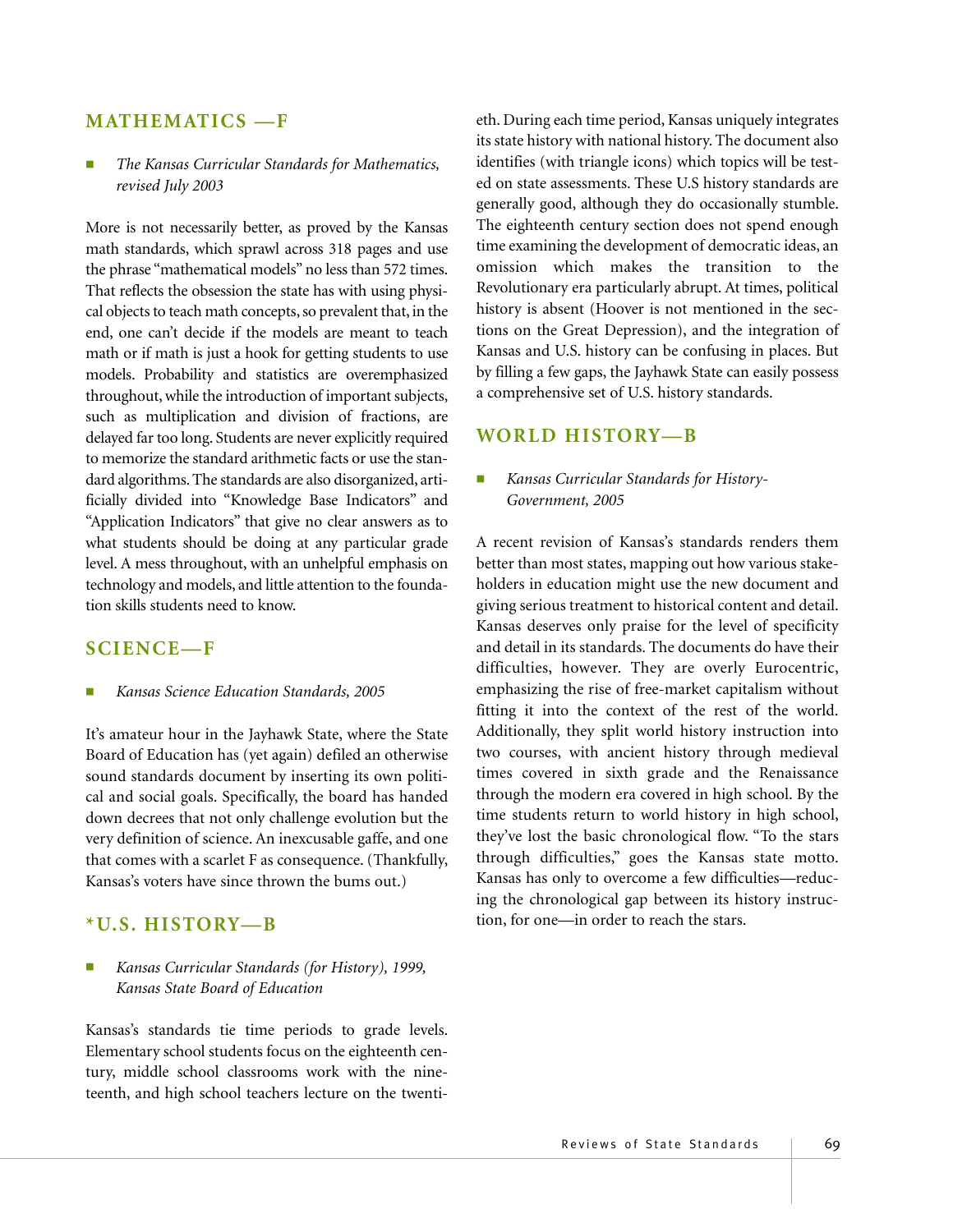# **KENTUCKY REPORT CARD**

| <b>SUBJECT</b>          | 2000 | 2006 |
|-------------------------|------|------|
| English                 | F    | C    |
| U.S. History            | D    | F    |
| Geography*              | F    | F    |
| Math                    | B    | C    |
| Science                 | D    | D    |
| <b>OVERALL GRADE</b>    | D    | D    |
| *World History for 2006 |      |      |

## **ENGLISH—C**

- *Transformations Volume I and II—Kentucky's Curriculum Framework*
- *The Kentucky Core Content Test Blueprint (version 3.0)—Reading and Writing, September 1999*
- *Program of Studies—Primary English/ Language Arts*
- *Core Content—Vertical Alignment*
- *Student Performance Standards, Grades 4, 7, & 10, Approved June 2001*
- Student Performance Standards: Writing, Approved *June 2001*

The Bluegrass State groups its English standards by core content for reading, which is delineated by grade level (3–10), and core content for writing, which sometimes encompasses spans of different grades. Reading skills and performance measurements are clearly presented in chart format and writing benchmarks are described with adequate specificity. But these documents encounter problems in the land of literature. The literary content for the reading assessment indicates that it will include "a variety of reading materials from different cultures and time periods," leaving it unclear as to whether American literature will be taught at all (despite all the fine Kentucky authors). There is no real substantive content in the secondary school English curriculum. Also distressing is the standards' lack of clearly defined increases in difficulty from year to year.

# **MATHEMATICS —C**

- *Learning Goals and Academic Expectations*
- *Core Content for Assessment, 1999*
- *Program of Studies Mathematics, updated June 22, 2004*
- *Combined Curriculum Document, updated June 29, 2004*

Kentucky's math standards are derived by reading numerous documents—including "Learning Goals," "Program of Studies,""Core Content for Assessment,"and the "Combined Curriculum Document," meant to help teachers and parents navigate through the swamp of paper. Throughout, students are exhorted to "explore" and "investigate" numerous topics, not all of them useful or grade appropriate, and very often there is little detail as to what these fine-sounding verbs actually mean, leaving one the impression that despite the various prescribed activities, teachers will be forced to make it up as they go along. There is a strong focus on manipulatives and calculator use at all levels and, though the upper-grade standards are an improvement on the lower grades, they nonetheless miss important topics, especially in Algebra and Trigonometry. Kentucky's many attempts to define what it wants from students reflect a basic insight that none of the documents really fit the bill. In the end, these standards are less than meet the eye.

## **SCIENCE—D**

**Program of Studies and Core Content for Science** *Assessment, 2001*

These science standards receive an A for effort. Unfortunately, they also receive a D for usefulness. That's because Kentucky's standards are organized in a relatively promising manner, but they do not complement that laudable classification with a similar level of content seriousness. The "Inquiry" section, for example, spends too much time on the "doing" of science and not enough time on the "knowing about" science. In grades 9–12, students "will examine nuclear structure, nuclear forces, and nuclear reactions (e.g., fission, fusion, radioactivity)." We can only hope the standards are fatuous and students do not, in fact, "examine" any of those things. In other content sections, widespread vagueness and omissions jeopardize comprehension. And life science makes the quintessential mistake

70 Thomas B. Fordham Foundation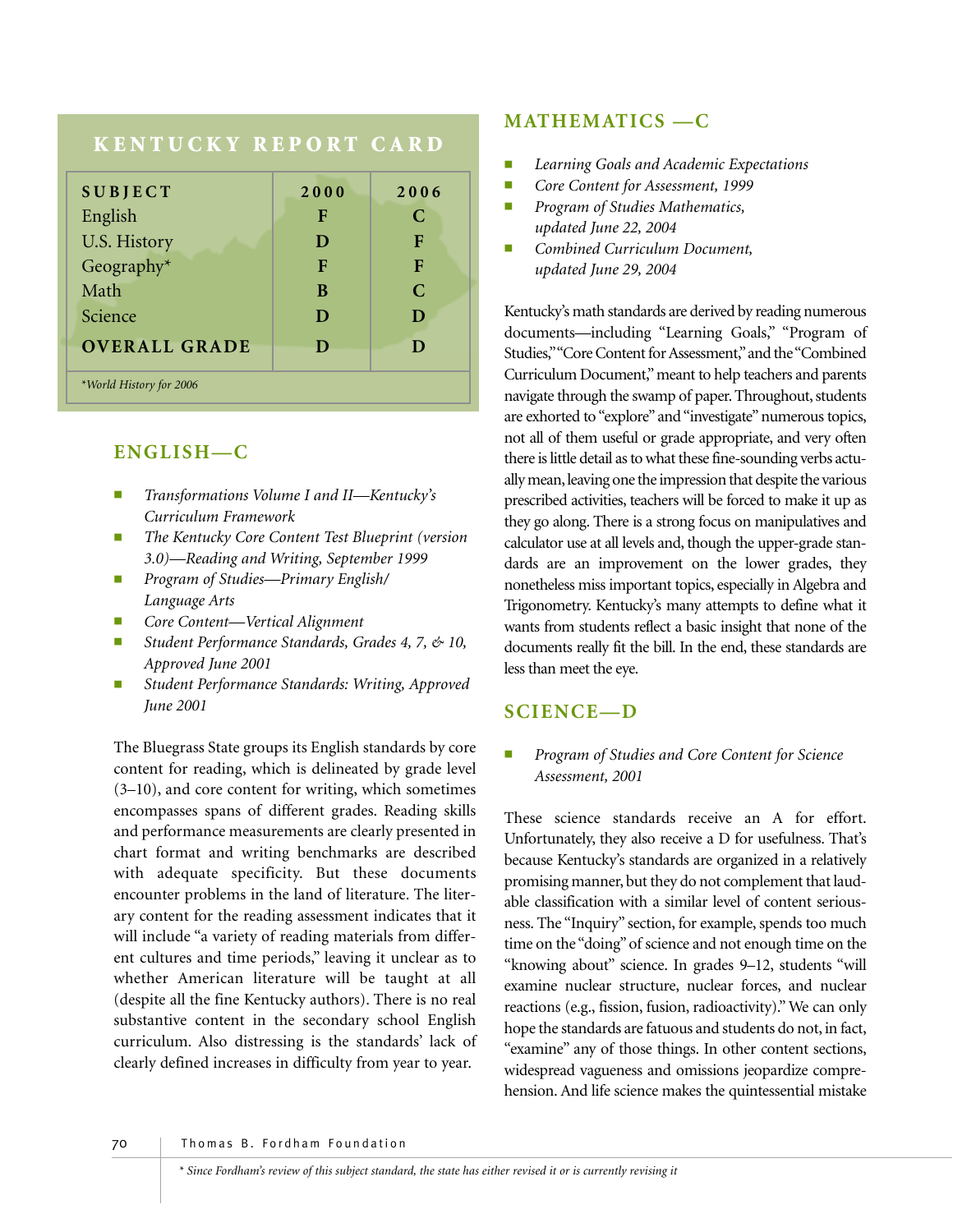of avoiding evolution. It is quite apparent that the authors of these standards attempted to construct a reputable and helpful document. It is also apparent that they have not yet succeeded in doing so. Down a few mint juleps before reading this frustrating document.

#### **U.S. HISTORY—F**

- *Program of Studies for Kentucky Schools: Grades Primary–12*
- *Core Content for Assessment (Social Studies)*
- *Social Studies Model Implementation Manuals (U.S. History), 1999, Kentucky Department of Education*

Kentucky's U.S. history standards are designed to convey the minimum required of the state's students, and they are in no danger of exceeding that self-determined scope. The documents contain nothing resembling an outline and rarely mention any real, historical figures. Still, eighth graders are asked to "examine the impact of significant individuals and groups in early United States history." The standards require performance of other similar tasks, but they don't impart any actual historical knowledge to help students achieve them. The Bluegrass State seems to feel that history is descriptive rather than analytical. This is incorrect and misguided. So are these standards.

### **WORLD HISTORY—F**

■ *Core Content for Assessment, Social Studies, Adoption Pending*

Kentucky's Core Content for Social Studies Assessment is a misnomer: no real content is contained within. The entire history of the world since 1500 C.E. is presented in six bullet points, covering just more than half a page of text. The socalled "Big Ideas"of social studies, that "history is an account of human activities that is interpretive in nature" and that "the history of the world is a chronicle of human activities and human societies," are so vague as to be meaningless. Major historical narratives are entirely absent. There is no basic chronology of world history, and only cursory attention is given to major historical ideas and events. To top it all off, the standards are cumbersome and difficult to navigate. Kentucky should take advantage of the fact that the standards are currently in draft form, scrap them, and start over.

# **LOUISIANA REPORT CARD**

| <b>SUBJECT</b>          | 2000          | 2006         |
|-------------------------|---------------|--------------|
| English                 | B             | $\mathbf{A}$ |
| U.S. History            | $\mathcal{C}$ | D            |
| Geography*              | $\mathbf{A}$  | F            |
| Math                    | F             | $\mathsf{C}$ |
| Science                 | $\mathcal{C}$ | B            |
| <b>OVERALL GRADE</b>    | $C+$          | $C_{\pm}$    |
| *World History for 2006 |               |              |

### **ENGLISH—A**

- *Louisiana English Language Arts Content Standards, State Standards on Curriculum Development, revised March 2004*
- *Division of Student Standards and Assessments: Grade-Level Expectations—English Language Arts, preK-12*
- *Teacher's Guide to Statewide Assessment, Grades 4, 8, and 10 English Language Arts, revised June 2000*
- *Reading Programs LEAP 21 Tutoring Lessons— 4th Grade English Language Arts*
- *LEAP 21 Tutoring Lessons—8th Grade English Language Arts*

Literature was clearly on the minds of those who crafted Louisiana's fine English standards. Truly praiseworthy are sentences such as this: "Identify and explain connections between historical contexts and works of various authors, including Homer, Sophocles, and Shakespeare." So, too, this: "Analyze in oral and written responses distinctive elements (including theme, structure, and characterization) of a variety of literary forms and types, including: essays by early and modern writers; epic poetry such as The Odyssey; forms of lyric and narrative poetry such as ballads and sonnets; drama, including ancient. …" In grades 11 and 12, students are asked, among other things, to "demonstrate understanding … in American, British, and world literature … for example:

… comparing and contrasting major periods, themes,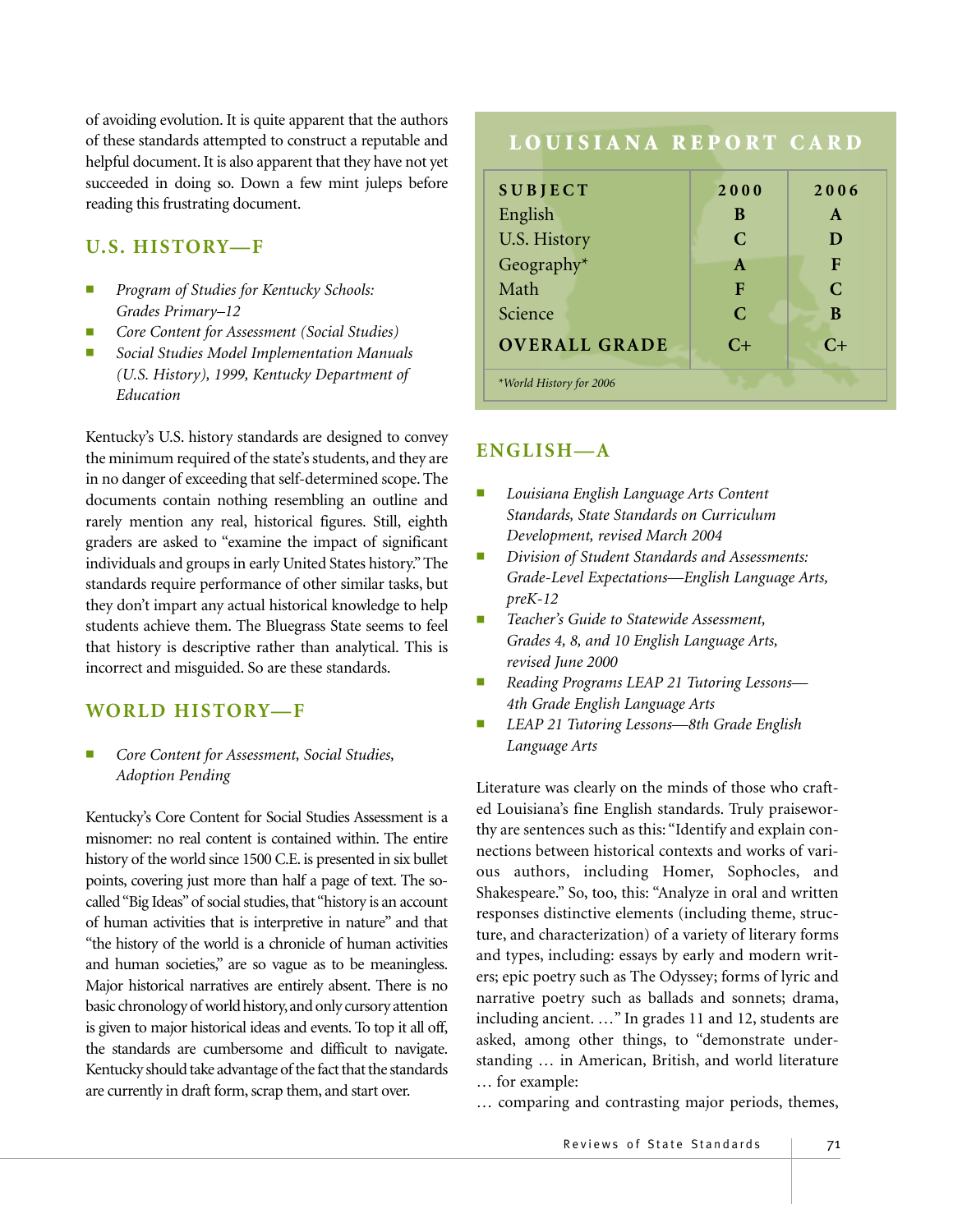styles, and trends within and across texts" and to "analyze and explain the significance of literary forms, techniques, characteristics, and recurrent themes of major literary periods in ancient, American, British, or world literature." Fantastic stuff!

# **MATHEMATICS —C**

- *Content Standards Foundation Skills, 1997*
- *Grade Level Expectations, 2004*

Louisiana seems to have decided to split the difference between bad and solid—an improvement, to be sure, but hardly something to cheer about. The state has retained a dreadful 1997 document, "Content Standards," and overlaid it with the "Mathematics Framework," a solid set of standards. This latter document exhibits many flaws common to other states, including an overemphasis on calculator use, statistics, and probability, as well as deficiencies in the development of fraction arithmetic that emphasize rote procedures over mathematical reasoning. But it so far superior to the 1997 document that one must ask, why not chuck the old standards entirely?

## **SCIENCE—B**

- *Louisiana Science Framework, 1997*
- $Science$  *Grade Level Expectations (some editorial changes have been made to this document since we last reviewed it)*

The Bayou State's standards are long, but they're mostly quite good. Physical science and astronomy are both well developed. In the early grades, chemistry is not examined at a comparable level, but by high school, the standards make an effort to cover all the necessary areas with sophistication. The text contains small errors and at times the amount of detail on each page can become excessive. On the whole, though, specificity is an asset to these standards, which, in turn, are an asset to the students of Louisiana.

#### **U.S. HISTORY—D**

- *Louisiana Social Studies Content Standards: State Standards for Curriculum Development, 1997*
- *Teachers' Guide to Statewide Assessment: Social Studies, 2000, Louisiana Department of Education*

These standards are on the right track but suffer from a motif of murkiness. Throughout their presentation of U.S. history, the documents fail to provide students or teachers with any concreteness. The nation's history prior to 1860 is, according to these standards, one in which slavery and democracy played no part. The American Revolution occurred without Washington, Jefferson, or Franklin (or even a Declaration of Independence, which seems necessary for a revolt), and the Civil War involved no one by the name of Lincoln or Lee. The structure is there. Now all that remains is for Louisiana's standards writers to fill in the details.

## **WORLD HISTORY—F**

■ *Louisiana Social Studies Content Standards, 1997*

Louisiana's Social Studies Content Standards attempt to present a balance between foundation skills and content-based instruction. Unfortunately, they don't. World history receives neither the attention nor the rigor it deserves in any of the three grade clusters under which history instruction is classified. The content standards are vague and repeatedly have unrealistic expectations of the students, asking 5- to 10-year-olds, for example, to describe "the social and economic impact of major scientific and technological advancements." There is a six-year time lapse between the study of classical history in fifth grade and the study of modern history in eleventh grade, which is particularly detrimental to students' historical understanding. If the only way to understand the present and the future is by understanding the past, Louisiana students will be unprepared to understand the world around them.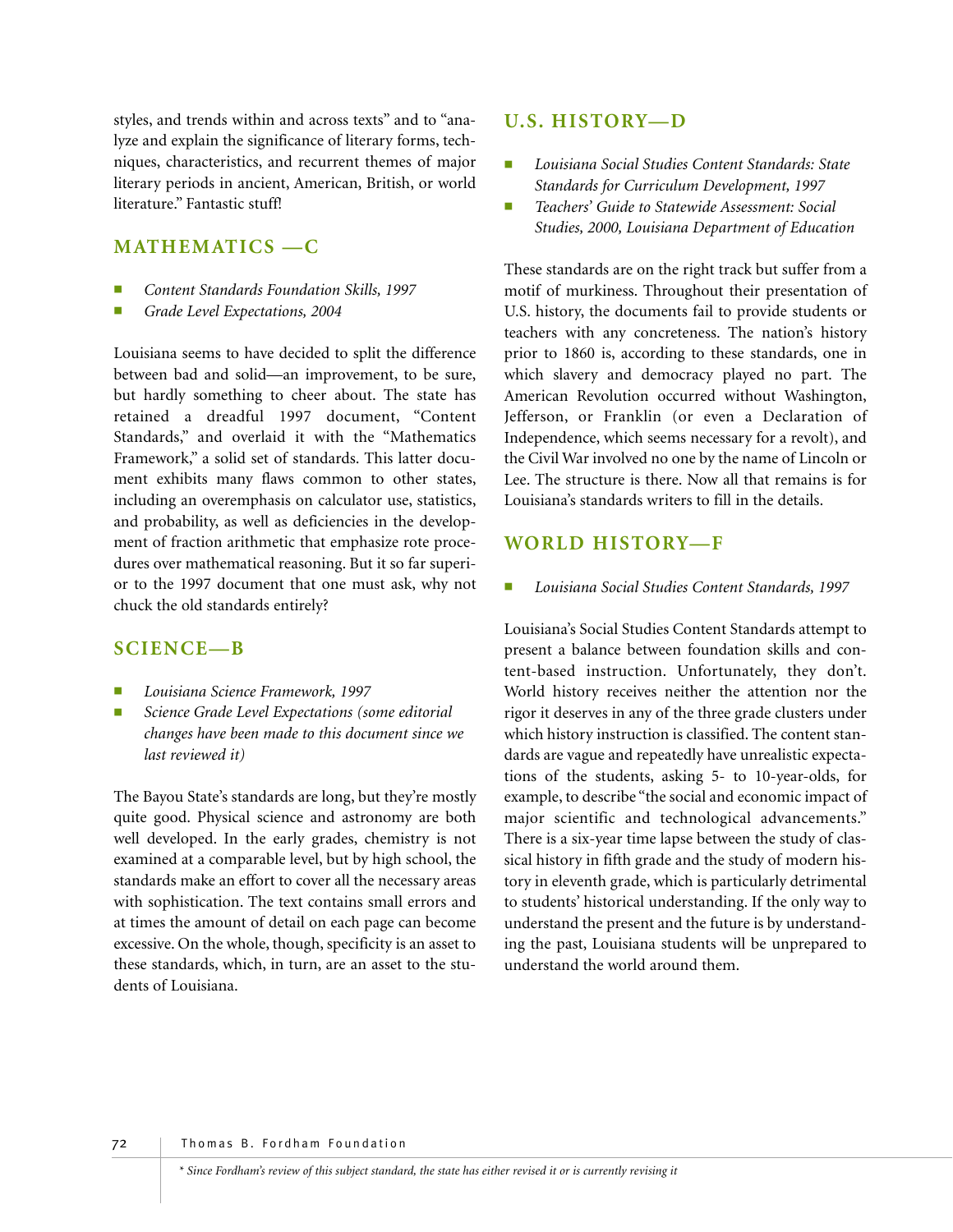## **MAINE REPORT CARD**

| <b>SUBJECT</b>          | 2000 | 2006 |
|-------------------------|------|------|
| English                 | B    | C    |
| U.S. History            | D    | F    |
| Geography*              | F    | F    |
| Math                    | D    | D    |
| Science                 | D    | D    |
| <b>OVERALL GRADE</b>    | $D+$ | $D-$ |
| *World History for 2006 |      |      |

**\*ENGLISH—C** 

- *English Language Arts, July 1997*
- *English Language Arts: Reading Item Information, Content Standards, Scoring Guides, Training Notes, and Student Examples, December 2000*
- *English Language Arts Assessment Inventory, revised June 9, 2004*
- *Performance Level Guide—Elementary, 1998–99 School Year*
- *1998–99 Elementary-Level Released English Language Arts Writing Prompt*

The English standards Maine puts forth are mostly satisfactory in their content and outline. Worth noting is the state's particular emphasis on teaching students the history of the English language. One problem, however, is the large grade spans the state uses to house its content standards. Benchmarks that span two or three grades—sometimes more—are inappropriate for today's standards-driven education models. Maine lags in this regard, and its standards are due for a grade-level update. It lags, too, in its presentation of literary material (although, here, the state is not alone; most states replicate this oversight). The Pine Tree State should restructure its standards grade by grade, and insert specific authors, texts, and genre descriptions. If Maine does that, its students will find themselves with a far better standards document than they now possess.

#### **MATHEMATICS —D**

#### ■ *Learning Results, 1997*

There are several reactions one might have to this sentence from the Maine middle school math standards: "[I]dentify patterns in the world and express these patterns with rules." One is to note that this describes all of physics. The second is to ask, "Huh?" Unfortunately, that is what too many teachers will be left to do with these standards, which are altogether vague and indefinite and give teachers little guidance as to what they should be teaching. These standards send teachers and students on wild-goose chases, collecting magazines, drawing up proposals for bridges, and describing "the structure of the real number system," but they too infrequently prescribe actual knowledge to be gained through exercise and repetition. In the upper grades, coverage of Algebra is spotty, missing such important topics as completing the square and the quadratic formula. Throughout, these standards are an excellent example of "math chat"—all talk, but little substance.

### **\*SCIENCE—D**

#### ■ *Maine Learning Results, 1997 (revisions are due out in 2007)*

The Pine Tree State developed this document with one guiding principle: brevity is the soul of standards. In fact, Maine addresses standard G—the Universe—on a mere half page. This would be impressive if Maine coupled its conciseness with content specificity and precision. Unfortunately, it does not. Representative of much of this document: "Explain how differences in time, place, or experimenter can lead to different data." This statement is not qualified by an explanation of the scientific process. Rarely does Maine see fit to detail any type of classroom activity, but, when it does, the results are hardly inspiring. High schoolers should "Create a poster illustrating the cycles of water, oxygen, and carbon dioxide as they relate to photosynthesis and respiration." This is neither challenging nor edifying. Returning to the brevity theme, Earth science fits on two-thirds of a page and contains useless statements, such as "Describe factors that can cause short-term and long-term changes to the earth." In sum—too scanty, too vague, too simple.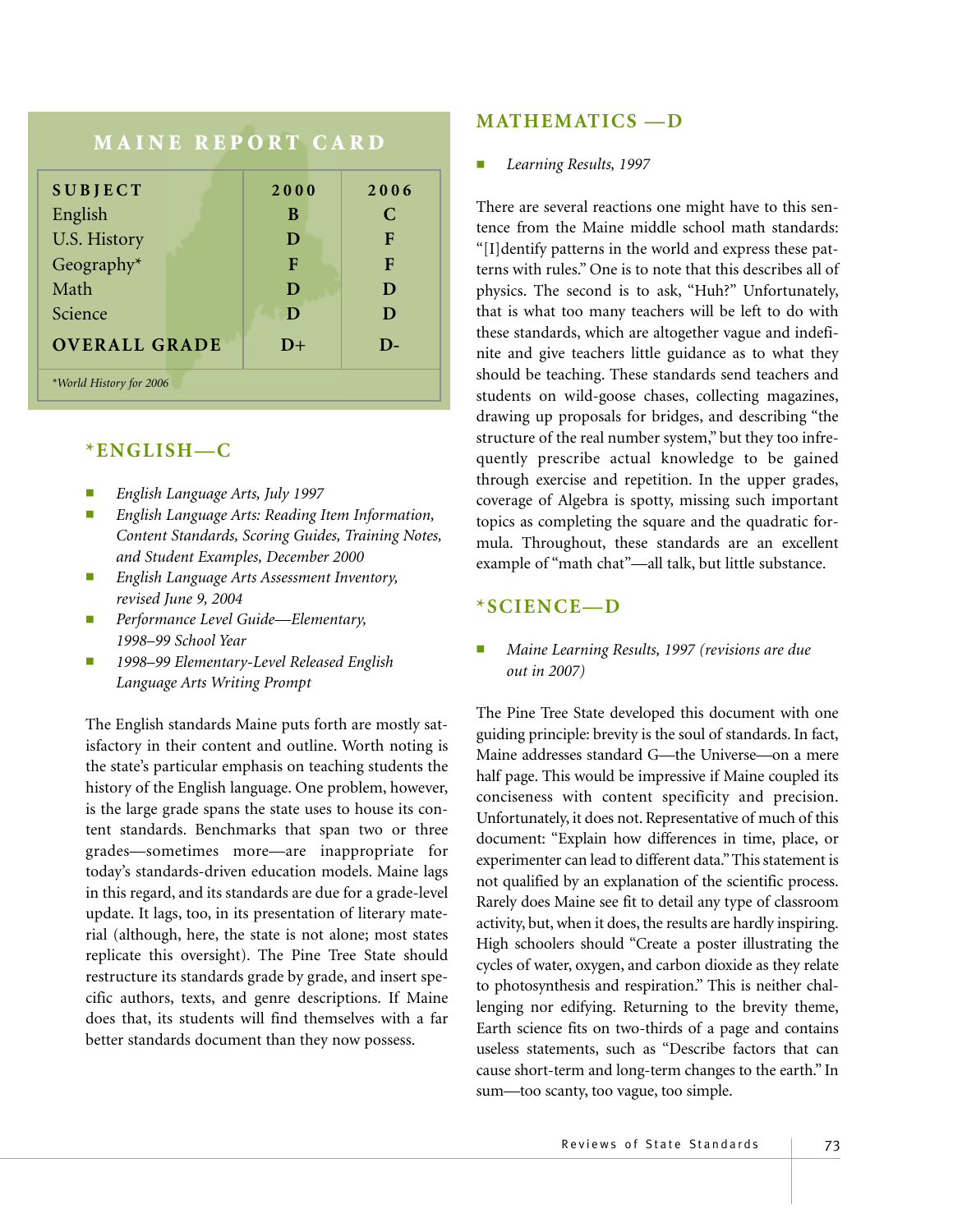## **U.S. HISTORY—F**

- *Maine's Common Core of Learning, 1990*
- *State of Maine Learning Results, 1997*
- *Maine Educational Assessment, 1998–1999, Maine Department of Education*

Maine has managed to put together three U.S. history documents which, between them, contain no U.S. history. Impossible? No. The state spends pages on introductory material, each overflowing with platitudes about forming productive citizens, producing minds that will flourish in the twenty-first century, and such. Conspicuously absent: American history. It is no exaggeration to say these standards are completely useless. Maine ought to scrap them and give it another go.

## **WORLD HISTORY—F**

■ *Social Studies Standards, 1997*

Maine's Learning Results expect students to "evaluate," "analyze," "explain," "identify," "recognize," and "describe" particular aspects of history. Using what content? The Learning Results place this burden on individual schools rather than provide actual historical content. The standards divide history into three sections chronology; historical knowledge; and historical inquiry, analysis, and interpretation—which are further divided into grade clusters. This would be helpful if world history received concrete treatment before the high school grades. Even for the secondary years, though, the offerings are sparse, and the only specific guidance on world history is presented in six one-line bullet points. With standards so heavy on rhetoric and light on content, it is likely that Maine's students will have a hard time understanding any kind of history, let alone world history.

# **MARYLAND REPORT CARD**

| 2000          | 2006        |
|---------------|-------------|
| B             | C           |
| B             | $\mathbf C$ |
| B             | D           |
| $\mathcal{C}$ | $\mathbf C$ |
| D             | B           |
| $C+$          | $C+$        |
|               |             |
|               |             |

#### **\*ENGLISH—C**

- *Voluntary State Curriculum: English Language Arts(DRAFT), PreK-10, August 28, 2003*
- *Maryland Summary of its English Language Arts and Reading Standards Language Arts/Core Learning Goals/Clarification Documents Goal 1– 4 Reading/English Language Arts Instructional Strategies*
- *Guide for Independent Reading Sample Plan*
- *English Language Arts Student Monitoring Plan Rubric: English Brief Constructed Response Public Release Items and Student Responses*
- *High School Assessment, English Assessment, 2000, 2001, 2002, & 2003*

Maryland groups its standards by grade from Pre-K through grade 8, and grade 10. They address general reading processes; general reading comprehension; comprehension of informational text; and comprehension of literary texts, writing, listening, and speaking. These standards are well-organized, make use of contextual approaches, and do well to nurture the understanding of more-challenging vocabulary throughout the grades. But Maryland's English standards stumble, especially those concerned with research skills and processes (which are underdeveloped). Unfortunately, the state also tends toward the general in much of its writing—specifics, especially in the literature subject area, would go a long way toward improving these benchmarks. American literature, for example, garners nary a mention. The history of the English language is presented in a less-than-scintillating and unspecific manner.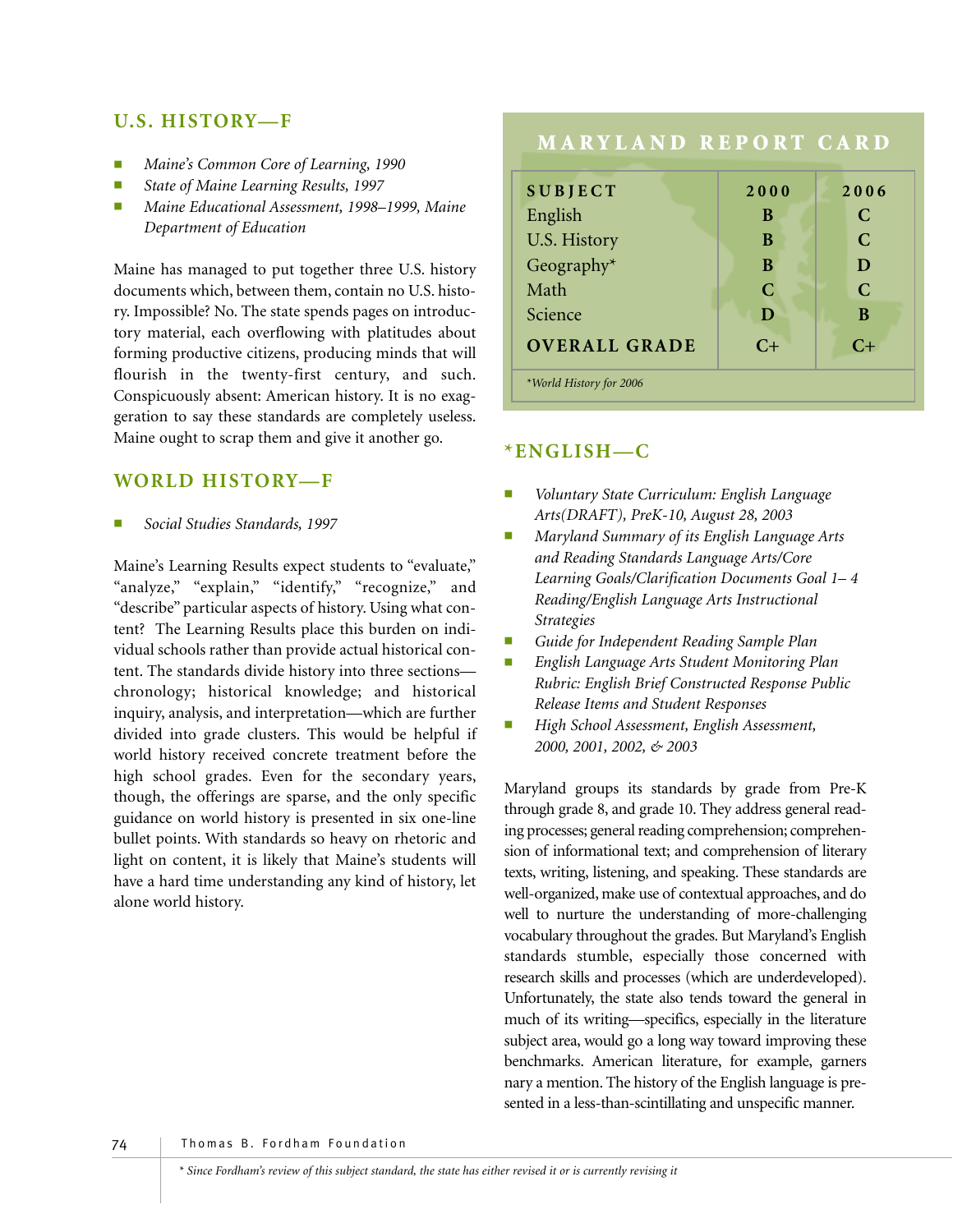## **\*MATHEMATICS —C**

- *Mathematics Voluntary State Curriculum, August 2003*
- *Algebra/Data Analysis and Geometry*

Maryland's math standards are, in a word, odd—starting with general principles meant to guide learning, followed by more specific "Objectives," and then even more specific "Assessment Limits," which delineate the extent to which students can be tested on a particular topic. In the end, of course, that means that teaching will confine itself to the assessment limits, and there is no particular reason that third graders, for example, should be limited to learning only the real numbers between one and 1,000. One strand for K-8, "Process of Mathematics," generally amounts to a series of exhortations to "Identify the question" or "Guess and check," under which lies the false notion that math is more a hypothesis-driven enterprise than it is a discipline with recognizable processes. Patterns, probability, and statistics are emphasized throughout, while the Algebra standards are weak and include, strangely enough, several calculus topics too advanced for the grade level.

#### **SCIENCE—B**

■ *Voluntary State Curriculum—Science, 2005*

These science standards are better than worse, but the Old Line State certainly has room for improvement, especially in its advanced (high school) standards. While the K–8 material is comprehensive, that in the advanced category is far less so. Physical science receives good and thorough treatment, but Earth/space science leaves much to be desired. It contains no serious examination of astronomy or cosmology. The advanced Earth/space science material is overly general and presents little in the way of useful information. Some statements are breathlessly broad, such as these: "The student will apply the law of conservation to the processes that affect rocks and minerals;" "The student will identify that data are biased." Refreshingly, the life sciences coverage is excellent and chemistry—though thin throughout the grades—remains clear and reasonable. With a bit more care, Maryland could reshape these standards into a pride-inducing collection.

#### **\*U.S. HISTORY—C**

- *Maryland Social Studies High School Core Learning Goals, 1999*
- *Maryland Social Studies Standards, 2000*
- *Draft Grade-by-Grade Social Studies Content Standards, 2001, Maryland State Department of Education*

Maryland's students study U.S history in fifth, eighth, and twelfth grades, and the standards do a poor job of minimizing the disruption inherent in such a segmented education. Students, for example, only touch the colonial era in fifth grade when the standards present overarching concepts without naming specific historical figures. Thus, Maryland's youngsters are given an inadequate history of colonial America and then never revisit the topic in later years. The standards become more specific in the twelfth grade—although the section covering the Great Depression mentions neither Hoover nor FDR—but by then, too much history has been missed. Maryland should fix the sequencing of these standards so as not to continue to deprive its students of entire swaths of U.S. history.

## **\*WORLD HISTORY—D**

#### ■ *Maryland Social Studies Standards, 2000*

Maryland's core learning curriculum is nothing more than a hodgepodge of historical items stripped of their chronological context. The connections between disparate events in world history are obfuscated by their presentation as discrete topics unrelated to one another. To confuse matters more, the standards lack grade specificity, leaving teachers without a blueprint for teaching. Reading through the standards, one is left with only a vague idea of the basic areas and themes students are expected to understand, but absolutely no idea how the information is to be conveyed. Maryland would benefit greatly from increased specificity, detail, and context in its standards.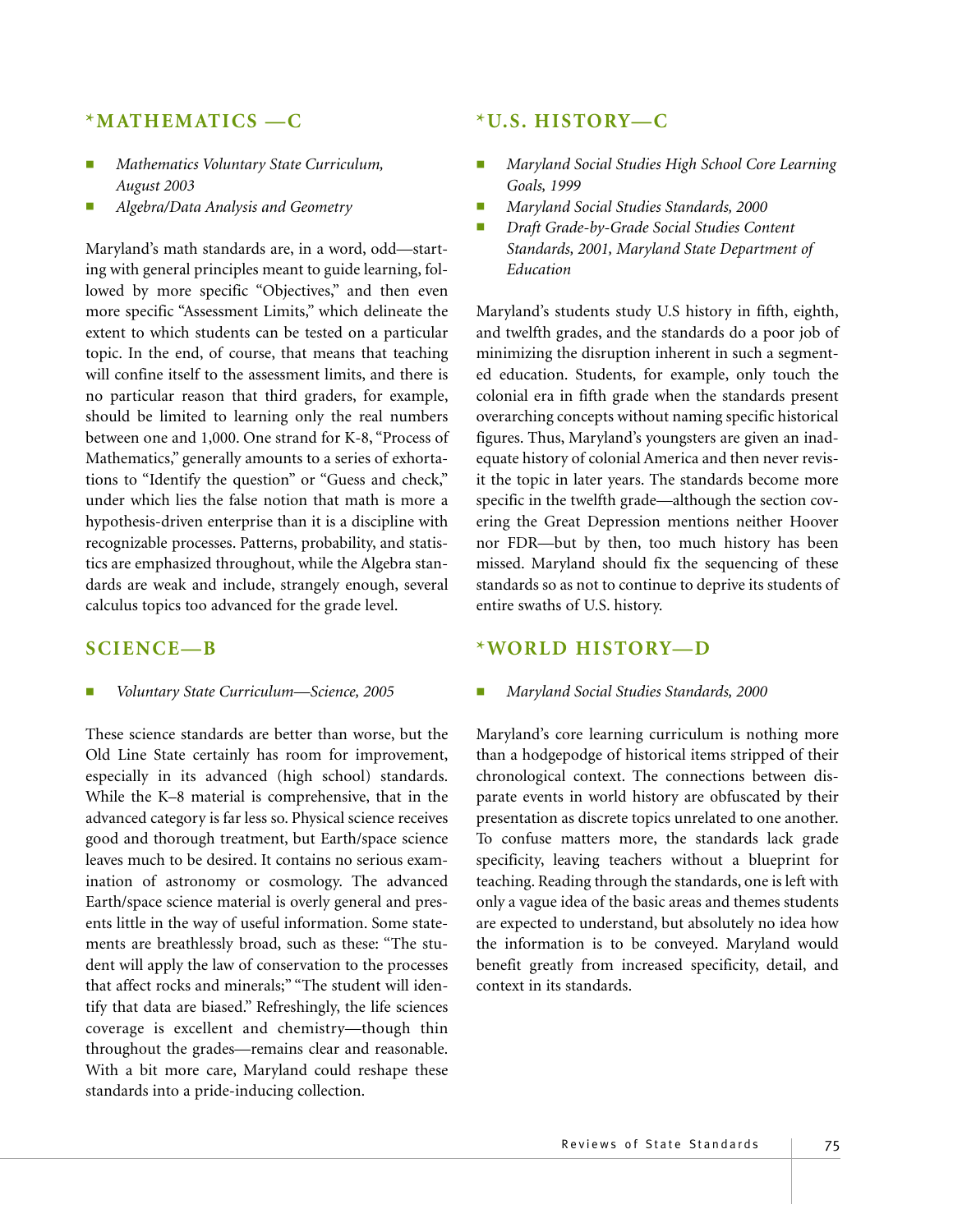## **MASSACHUSETTS REPORT CARD**

| <b>SUBJECT</b>          | 2000         | 2006         |
|-------------------------|--------------|--------------|
| English                 | $\mathbf{A}$ | $\mathbf{A}$ |
| U.S. History            | B            | A            |
| Geography*              | D            | $\mathbf{A}$ |
| Math                    | D            | $\mathbf{A}$ |
| Science                 | $\mathbf{A}$ | $\mathbf{A}$ |
| <b>OVERALL GRADE</b>    | $B -$        | A            |
| *World History for 2006 |              |              |

#### **ENGLISH—A**

- *Massachusetts English Language Arts Curriculum Framework, June 2001*
- *Release of Spring 2003 Test Items, August 2003*

The Bay State presents clear English standards documents that cover all areas of English language arts with competency, explicit and unmuddled expectations, and strong vocabulary instruction. Massachusetts also seeks to crystallize its expectations for teachers and students by offering particular curriculum activities to supplement lessons. The standards documents suggest authors and texts, and give ample information about why each work is important and worth classroom examination. What's more, state tests ask students about many of these literary suggestions, so there is some much-needed muscle behind the standards. These documents are no lightweights and Massachusetts students are better off for it

## **MATHEMATICS —A**

- *Massachusetts Mathematics Curriculum Framework, November 2000*
- Supplement to the Massachusetts Mathematics *Curriculum Framework, May 2004*

Massachusetts manages something close to unheard of in its excellent math standards—it puts the technology beast back in its box. These standards recognize that calculators and other implements can serve an important role in teaching mathematics while refusing to bend to demands that students avoid hand calculations and memorization for punching buttons. Though more guidance on how to use technology in the upper grades would be useful, the Bay State has the right idea. Elsewhere, the standards are clear, direct, and concrete, with a solid, though not unproblematic, emphasis on developing mathematical reasoning. Elementary standards especially are excellent, requiring memorization of the basic number facts and facility with the standard algorithms. Students are expected to know how to compute with and solve word problems involving fractions, decimals, and percents by the end of elementary school. These topics are further developed in the middle school standards and Algebra and Geometry are nicely covered in the upper grades. All in all, a more than solid performance.

#### **\*SCIENCE—A**

■ *Massachusetts Science and Technology/Engineering Curriculum Framework, May 2001*

Oh, Massachusetts—the darling of rigorous standardslovers everywhere—has done it again, putting out a science standards document that other states can only envy (or, perhaps, adopt as their own). The Bay State begins with a relatively platitude-free introduction, and moves on to put forth standards in a clear and organized manner. The entire presentation is comprehensible and will find an audience among concerned teachers, parents, and students. It is not only comprehensible, but comprehensive as well. Material on science inquiry is integrated with disciplinary content and mathematical problem solving is stressed. Also commendable: the Bay State stresses to students the importance of being able to communicate their work clearly (that is, they should be able to write well). A few scattered errors exist, but overall these are standards of which the state can, and should, be proud.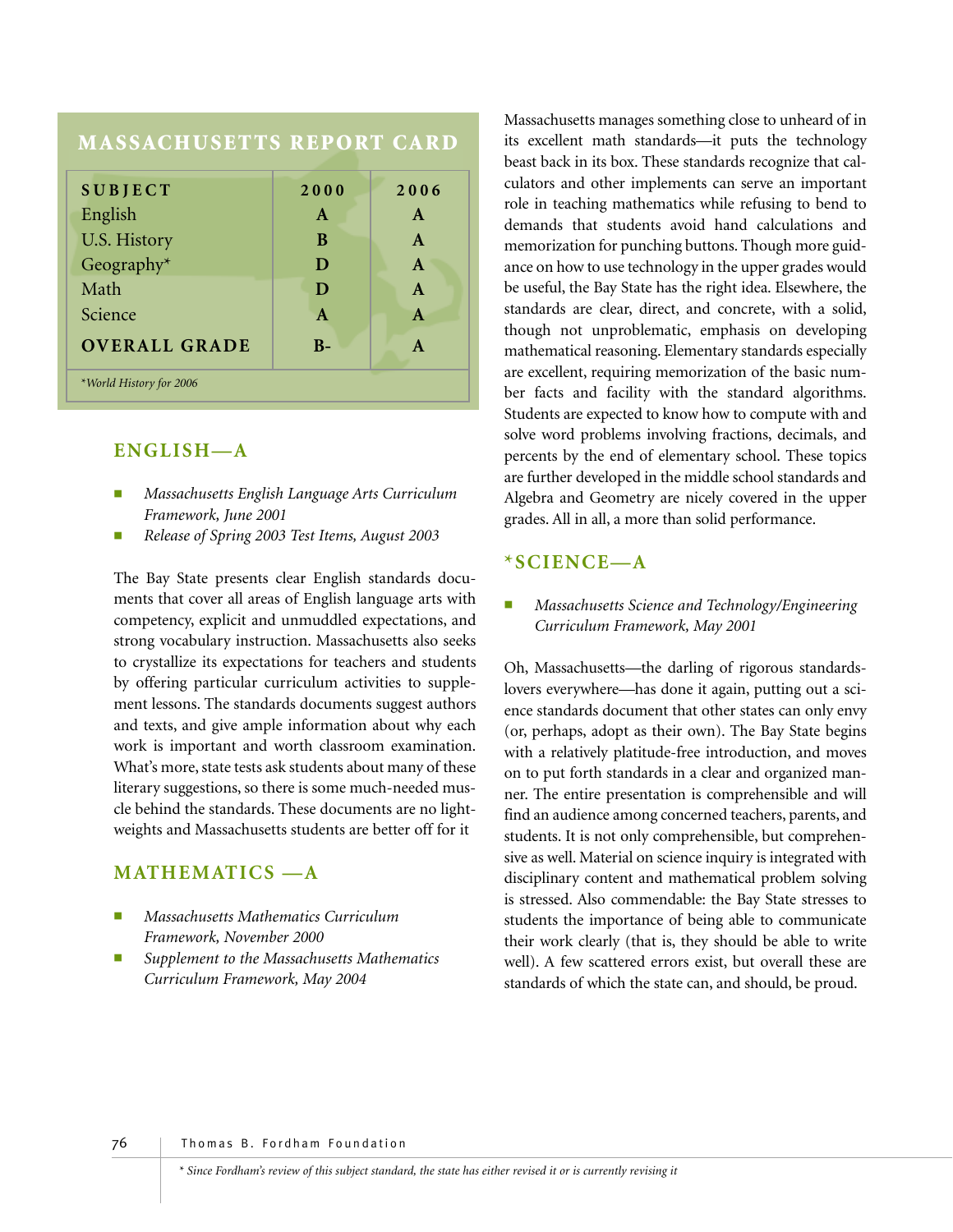## **\*U.S. HISTORY—A**

■ *Massachusetts History and Social Science Curriculum Framework, 2002, Commonwealth of Massachusetts Department of Education*

Massachusetts's U.S. history standards do the Boston Tea-partiers proud. They are generally comprehensive and, quite commendably, treat history as independent of the social studies monolith. They also mention pre-Columbian civilizations' use of slaves (one of the only states that does), and they eschew anonymous history by including specific "life and achievements" sections about specific historical figures. But the Bay State's standards are not without oversights. It's odd that Massachusetts, the state that virtually invented American politics, would forgo any mention of the growth of political parties. Or that it would ignore the impact of Revolutionary ideas on slavery and suffer from a dearth of political history in the nineteenth and early-twentieth centuries. Yet, despite its several content-based shortcomings, Massachusetts puts forth an exemplary document worthy of that state's historical legacy.

#### **WORLD HISTORY—A**

■ *Massachusetts History and Social Science Curriculum Framework, 2003*

Massachusetts' standards begin with a passionate argument for democratic values and the assertion such values depend upon each new generation. The documents follow through as well, providing focused, balanced content (and lots of it), along with specifications for each grade. The standards are lucid and easy to follow, emphasizing significant events with just the right amount of detail. The historical content is exhaustive but not exhausting, brought to life through the drama of democracy's evolution and the historical struggles surrounding it. The sections on Greece and Rome, the bedrock of Western civilization, are especially robust. On top of all that, Massachusetts provides curricular flexibility with five alternative social studies sequences schools may teach. If all state standards were like these, we could sleep soundly at night, secure in the knowledge that our democracy is safe.

# **MICHIGAN REPORT CARD**

| <b>SUBJECT</b>          | 2000 | 2006        |
|-------------------------|------|-------------|
| English                 | F    | D           |
| U.S. History            | F    | F           |
| Geography*              | B    | F           |
| Math                    | F    | $\mathbf C$ |
| Science                 | D    | D           |
| <b>OVERALL GRADE</b>    | D-   | D           |
| *World History for 2006 |      |             |
|                         |      |             |

#### **ENGLISH—D**

- *Michigan Curriculum Framework, 1996*
- *English Language Arts Grade Level Content Expectations, K–8, 2002*

Michigan begins well enough. The state's English standards are arranged grade-by-grade from K-8, and each grade level is divided into coherent strands: Reading (with literary and non-literary reading distinguished), Writing, Speaking, Listening, and Viewing. The standards seem to expect students to be able to understand and use decoding skills independent of contextual approaches, and they offer a good vocabulary strand through grade 8. Then, the problems creep in. The first is quickly noticeable—the dreaded vagueness, which is apparent, for example, by asking students to "demonstrate their ability to use different voices in their oral and written communication to persuade, inform, entertain, and inspire their audiences." This says little of value, if anything at all. Then readers encounter the most serious deficiency. There is no core group of authors, texts, or literary guidance for students and teachers to use. The total absence of such information continues to shock, especially because it makes up the bulk of secondary school English content. But Michigan leaves those students adrift; let us hope Wolverine State teachers will, on their own, be able to guide these youngsters toward solid literary land.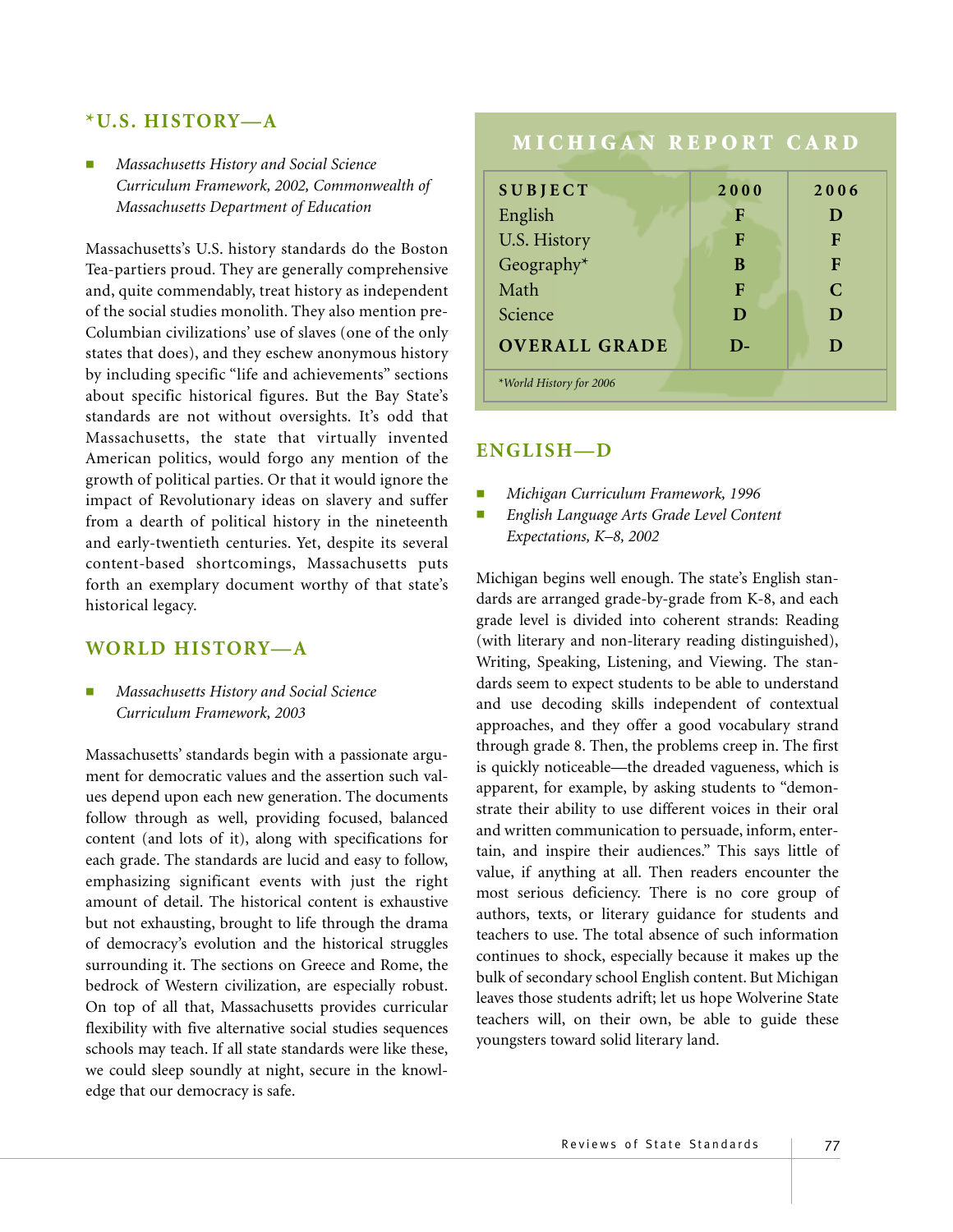## **MATHEMATICS —C**

- *Michigan Curriculum Framework, 1996*
- *Michigan Curriculum Framework: Mathematics including Teaching & Learning Activities, 1998*
- Grade Level Content Expectations, v. 6.04, *March 30, 2004*

The 2004 addition of the "Grade Level Content Expectations" was a distinct improvement to Michigan's otherwise lackluster math standards. Those original documents were vague and repetitive, sometimes repeating the same standard for all three grade bands and sending students out to investigate advertisements, sports events, and maps to find patterns and shapes—nice for a graphic design class, but rather far afield of what's needed for solid math instruction. Still, the new document could be improved in several places. Fraction arithmetic is well covered, as are irrational numbers, and middle grade Algebra and Geometry are strong. But there are frustrating gaps in coverage of whole number arithmetic, and the section on probability could use a thorough edit. Michigan is getting there, and the new document is a welcome, but incomplete, improvement.

## **SCIENCE—D**

■ *Michigan Curriculum Framework Science Benchmarks, Summer 2000*

Michigan's K–12 standards are lacking. Earth science is general and thin, and rather than put forth detailed standards, the section presents topics in single words e.g., "rivers." No doubt rivers are important in the science realm, but Michigan doesn't give any information about why that is. Other thematic standards repeat this deficiency. For example, middle and high school students are asked to "Design and conduct scientific investigation." The lack of specificity and detail is apparent throughout the various content areas. Physics is given the shortest shrift, though. The authors think—wrongly—that there is no need for specific discussion of forms of energy. Instead, students are given lists of things or phenomena, the significance of which are never explained. Biology fares better, but it hardly makes up for the balance of vagueness.

#### **U.S. HISTORY—F**

- *Michigan Curriculum Framework, 1996*
- *Michigan Authentic Assessment of Social Studies*
- *The Social Studies History Themes Project, 2001, Michigan Department of Education*

In its quest to connect history to modern times, Michigan has created standards that substitute broad topics and baseless speculation (disguised as critical thinking) for facts. First, the documents contain no names. This is a problem, because a fairly large part of history involves individual people who did specific things. Further, most of Michigan's benchmark topics (e.g.,discuss "the responses of individuals to historic [sic] violations of human dignity involving discrimination, persecution, and crimes against humanity") are repeated, often verbatim, at different grade levels. So much for expecting older students to handle more advanced topics. But the most odious part of Michigan's standards is their obsession with asking students to judge the meritorious value of past events. This encourages arrogance, especially when these documents make clear, through their systemic omission of real information, that students need no factual basis for their opinions. A horrible thing to teach.If the Wolverine State isn't going to put forth anything useful in its standards, it ought to at least channel the Hippocratic Oath: First, do no harm!

### **WORLD HISTORY—F**

#### ■ *Michigan Curriculum Framework, 1995*

"If you seek a pleasant peninsula, look about you," reads the state motto of Michigan. If you seek a peninsula with good world history standards, however, look elsewhere. The standards are poorly organized, hard to follow, and far more complicated than is necessary. Like many other states, Michigan folds world history standards into social studies, obfuscating how each should be taught. Significant historical figures and events often receive only superficial treatment. The standards should lay out coherent, gradespecific content in a manner that makes it clear what students are expected to learn and when they are expected to learn it. The Wolverine State's unwieldy approach to world history instruction does a disservice to its parents, teachers, and students. Standards-makers should make for a beach on the pleasant peninsula and throw every copy of Michigan's content standards into the water.

78 Thomas B. Fordham Foundation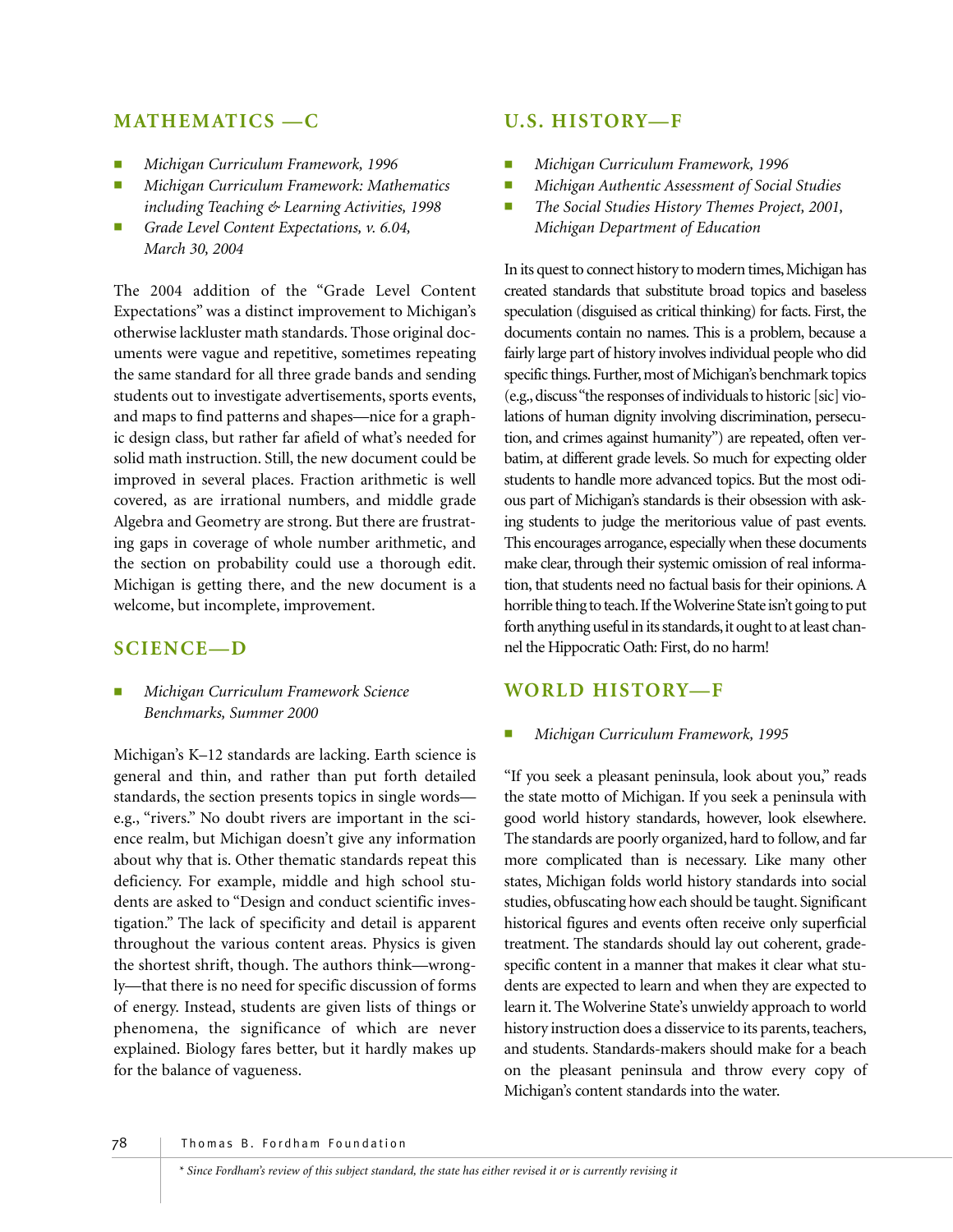# **MINNESOTA REPORT CARD**

| <b>SUBJECT</b>          | 2000         | 2006         |
|-------------------------|--------------|--------------|
| English                 | F            | B            |
|                         |              |              |
| U.S. History            | F            | $\mathbf F$  |
| Geography*              | F            | $\mathbf{A}$ |
| Math                    | F            | D            |
| Science                 | A            | B            |
| <b>OVERALL GRADE</b>    | $\mathbf{D}$ | $D+$         |
| *World History for 2006 |              |              |

#### **ENGLISH—B**

- *Minnesota Academic Standards: Language Arts K–12, May 19, 2003*
- *Alignment of Minnesota Early Learning Standards with State K–12 Standards, Working Draft September 2003*
- *Minnesota Comprehensive Assessment—Sample Tests/Practice Tests*

English standards in Minnesota are presented grade-bygrade from K–8, and one set of standards is used for grades 9–12. Readers will be impressed by the clarity of these documents and the noticeable increases in difficulty of material from one grade to the next. The categories are presented in a commonsense format: writing; reading and literature; and speaking, listening, and viewing. A pleasant surprise is the discovery that American literature is mentioned at almost every grade level. But the state's treatment of literature is not all roses. In fact, despite its inclusion at almost all levels, the literary content in grades 9-12 still manages to lack comprehensiveness. Students should be presented, not only with a short list of required reading (though such a list is certainly important), but also with an overview of how those works play into larger literary genres and how they've influence other authors and texts. Minnesota doesn't present that overarching picture with the detail it deserves. A way to remedy this problem is to create standards for each high school grade. Such an arrangement virtually assures a greater detail and topical exploration. But hats off to Minnesota's English standards, which are well on their way to joining the ranks of the nation's best.

#### **MATHEMATICS —D**

■ *Minnesota Academic Standards, Mathematics K-12, May 19, 2003*

The best that can be said of Minnesota's relatively new math standards is they're an improvement. But that's not saying much, since the set they replaced were so consistently awful. The new standards require memorization of the basic number facts and computation of the sums and differences of three-digit numbers by hand. All good, but the strands on fraction arithmetic are a mess, while middle grade Algebra is weak—a serious shortcoming, since these are the years when a foundation should be built for more in-depth study of this topic in later years. The same is true of Geometry, where the Pythagorean Theorem is introduced several years too late, in high school. And the whole document needs a careful vetting by an editor who not only knows mathematics, but grammar—there are an unconscionable number of little editing mistakes in these standards.

#### **SCIENCE—B**

■ *Minnesota Academic Standards K–12, 2003*

One of the greatest virtues of these standards is their organization, immediately made clear to readers. Minnesota begins by presenting a 23-page tabulated matrix that illustrates exactly what is covered within each grade. Physical science receives a thorough treatment in the younger grades, but, as students age, the content rigor wilts. Small errors weaken the sections. Life science is good and Minnesota makes no concerted effort to hide or downplay the importance of evolutionary biology. While the nature and science section is generally good, too, it loses steam by dabbling in vacuities, e.g., "the student will recognize that everyone can do science and invent things." On the whole, not bad. But these standards, with little work, could be bumped into A-range.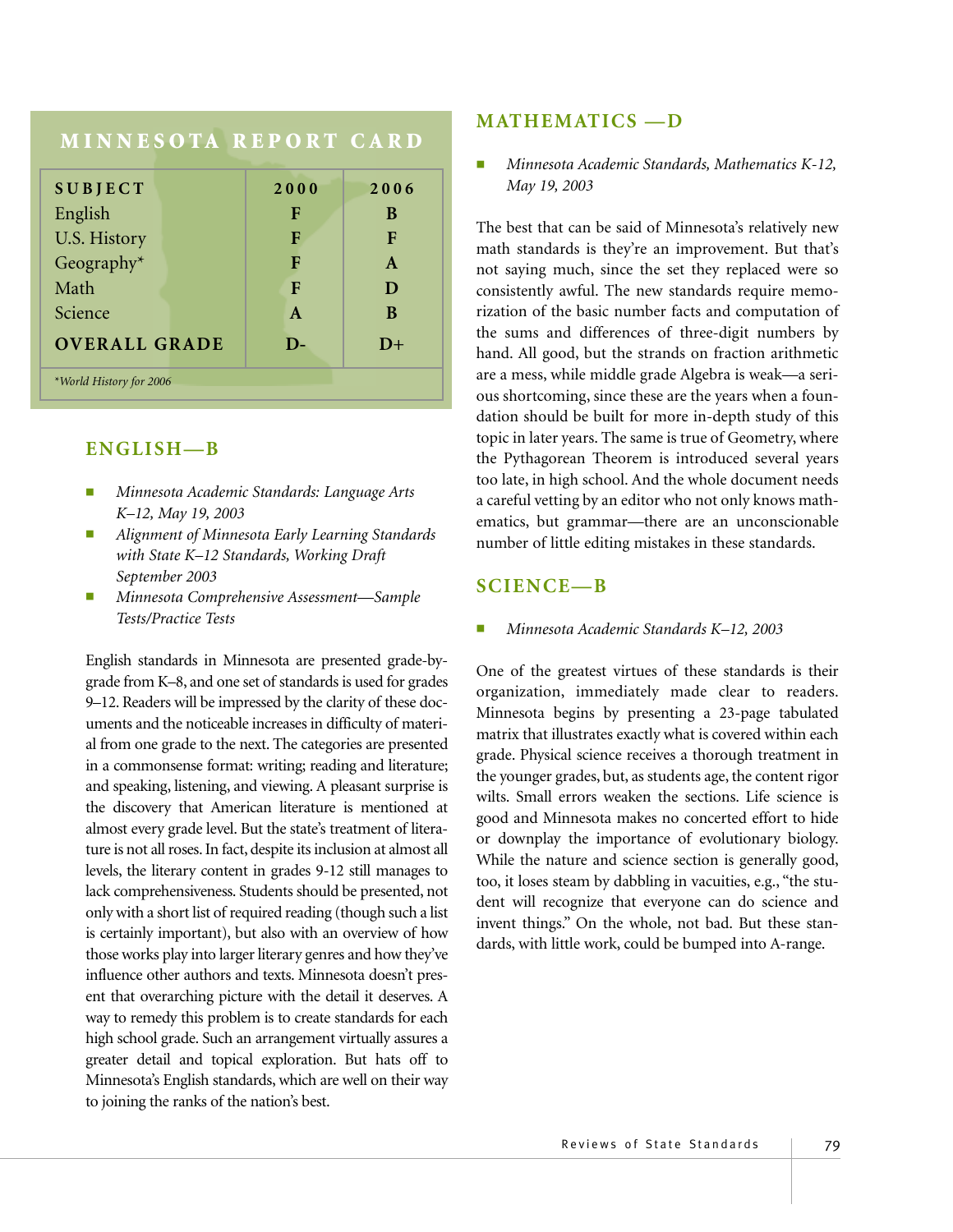#### **\*U.S. HISTORY—F**

- *High Standards, 1999*
- *Social Studies: A Guide for Curriculum Development to Support Minnesota's High Standards, 2001, Minnesota Department of Children, Families and Learning*

Have you ever wanted to know "how different people may respond differently to the same event"? Or have you ever yearned to "describe a past event from the point of view of a local community member," or "illustrate the influence of diverse ideals or beliefs on a theme or an event in the historical development of the United States"? If not, that's probably because you recognize the above activities are a complete waste of time. But in Minnesota, they're part of the state's standards, nestled under the mind-numbing "Peoples and Cultures" document. To save time, just know that Minnesota has no real U.S. history standards, and what passes as such is simply vague and platitudinous language about "perspectives" and "ideals." From our "perspective," these socalled standards stink.

## **WORLD HISTORY—A**

■ *Social Studies Framework, 2004*

From the very beginning, Minnesota's standards are clear about what is expected of its students. While they lack year-by-year grade specificity, they are organized into three grade clusters that leave the districts some curricular flexibility. Students focus on interesting people and places in the early years, laying the groundwork for more comprehensive study a few years later. Students survey the entire scope of world history in middle school and again in high school, with an eye toward more complex topics the second time around. Clear expectations and benchmarks are provided for each grade cluster, and they are treated with the same excellent level of detail and coherence as the historical content the standards present. When it comes to world history, the Land of 10,000 Lakes is worth looking to for guidance.

# **MISSISSIPPI REPORT CARD SUBJECT 2000 2006** English **C** B U.S. History **C F** Geography\* **D C** Math **A** D Science **F F F OVERALL GRADE C- D+** *\*World History for 2006*

# **\*ENGLISH—B**

- *Mississippi Language Arts Framework 2000, K–12*
- **Reading Instructional Intervention Supplement** *(Benchmarks, Informal Assessments, Strategies) Grade K–3, 1998*
- **Reading Instructional Intervention Supplement** *(Benchmarks, Informal Assessments, Strategies) Grade 4–8, 1999*
- **Writing Instructional Intervention Supplement,** *Grades K–3, 2002*
- **Writing Instructional Intervention Supplement** *(Benchmarks, Informal Assessments, Strategies) Grades 4–8, 2002*
- **Instructional Intervention Guide English II, 2001**
- *Mississippi Dyslexia Handbook Guidelines and Procedures Concerning Dyslexia and Related Disorders, 2002*
- Writing for the State Assessments, revised 2004
- *Language Arts Courses, K–12*
- *Chart of Scope and Sequence Continuum of Competencies*
- *Appendix V–VIII: Reading/Writing Instructional Intervention Supplement, K–3 & 4–8*
- Sample Standardize Curriculum Format, 2000

Mississippi has invested noticeable effort to supplement its existing English standards document with, well, supplements. And they do a good job, overall, of making the state's standards more comprehensible, filling in some holes. For example, they address expectations for writing,

80 Thomas B. Fordham Foundation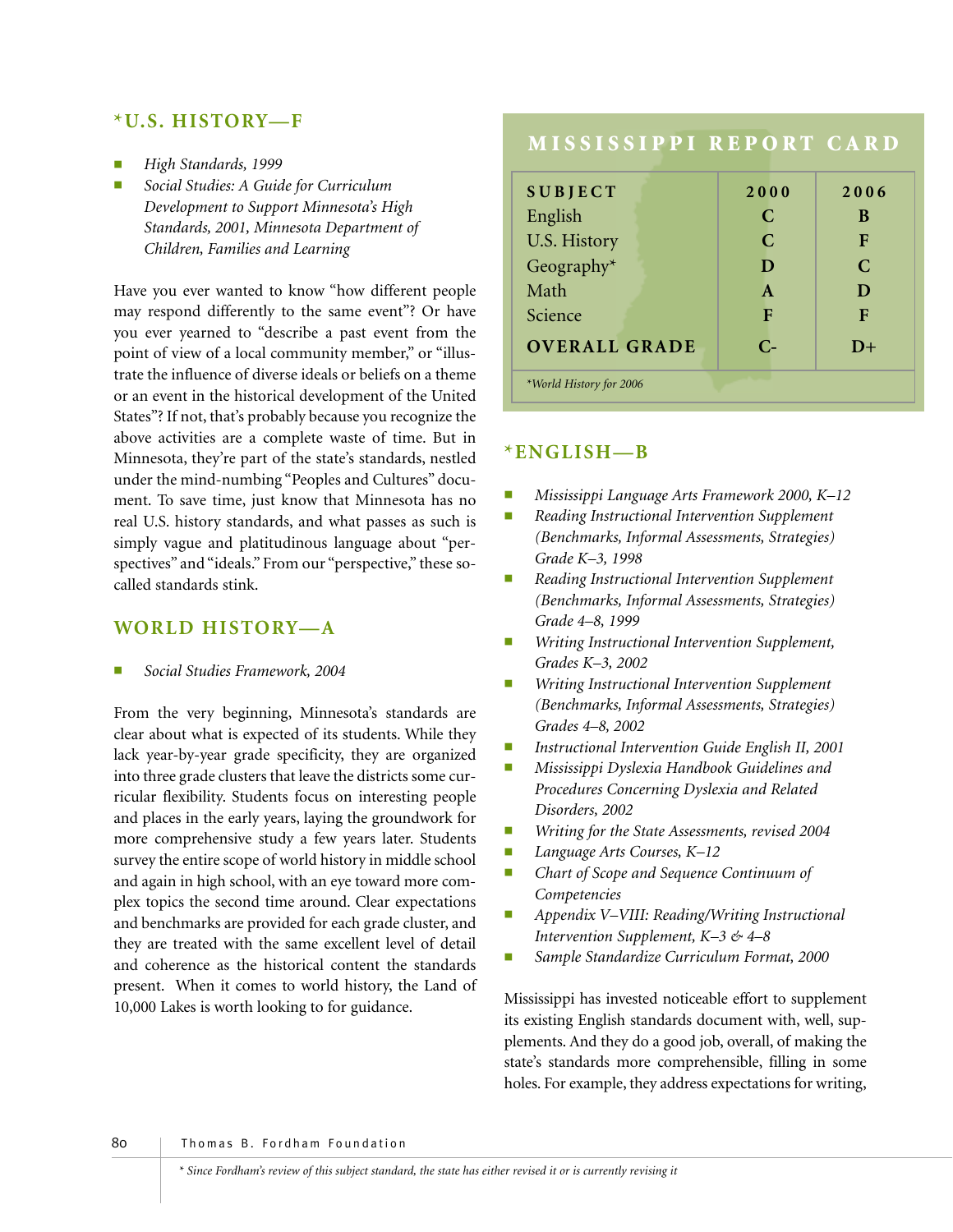by grade level through eighth grade, and they specify phonics instruction and do a top-notch job covering vocabulary. It's refreshing that literary study gets good coverage in high school. The Magnolia State actually goes above and beyond on that front, establishing teaching strategies and activities that make use of specified, topnotch literary works. This is praiseworthy, to be sure. Less so, unfortunately, is the state's higher-level writing standards. Where the state fails to tap its own rich writing heritage, or to incorporate excerpts from that venerable tradition into its standards and tests, it would go a long way toward generating excitement about writing and literature, and teaching students how to practice the craft. Not to mention the bonus: field trips to Oxford!

## **\*MATHEMATICS —D**

#### ■ *Mississippi Mathematics 2000 Framework*

Minnesota's math standards could use an editor, but the state should definitely not hire the person who botched Mississippi's. After our last review of these standards, someone went through these documents with a red pen and ruined an excellent set of standards with edu-jargon, introducing imprecision and misleading statements throughout. New standards include such whoppers as, "Explore how change in perimeter results in a change in area." There is, in fact, no functional relationship between area and perimeter for polygons. Calculators are prevalent throughout and the standards have become unnecessarily incremental, with students reading and writing one-digit numbers Kindergarten, two-digit numbers in first grade, getting to nine-digit numbers in fifth grade, and twelve-digit numbers only in the sixth grade. The documents are also an organizational mess, with five strands of "Competencies" and suggested teaching objectives for each grade or course, which are kept deliberately optional to allow for flexibility. This flexibility, of course, has the potential to pitch the instructional level to the lowest possible denominator—which, in these standards, is pretty low.

#### **SCIENCE—F**

#### ■ *Mississippi Science Framework, 2001*

Why do Mississippi's science standards receive such a pitiful grade? The document offers some insight: "Using oil and feathers," it instructs students, "experiment to discover what happens to a bird's feathers in an oil spill." It also prods students to "create useful objects from trash."One wonders what useful object could be fashioned from these standards! Physical sciences fare best in Mississippi's standards, but even there, serious deficiencies are evident. Chemistry content is weak and mathematics is not used in any serious way.As elsewhere, far too much emphasis is placed on activities—most of which are, as in the aforementioned cases, a waste of time. There is a high frequency of errors. Earth and space science are adequately covered in grades K–8, but the higher grades miss an opportunity to build on these foundations and instead repeat material that fail to challenge students.Life science coverage is sporadic—good sometimes and poor others—and the state never mentions evolution. Boo!

#### **\*U.S. HISTORY—F**

#### ■ *Mississippi Social Studies Framework, 1998, Mississippi Department of Education*

The problem with Mississippi's U.S. history standards can best be illustrated by quoting directly from the documents themselves. Students learn about America's immigrant history "making a graph of immigrants in [their] hometown." They are to learn "Native American history by creating a Native American artifact." Students should "Role play a talk show with guests who are complaining about working conditions in factories and mines" to understand the labor movement. And Westward expansion is taught thus— "Experiment with overcrowding to experience the need for expansion (e.g., tape off an area of floor in the classroom and choose students to fill this area to capacity and brainstorm problems due to overcrowding.)." These activities are pointless, but they comprise Mississippi's standards, which are completely anonymous, distressingly vague, and somehow cover the Civil War and Reconstruction without mentioning slavery. Standards for U.S. history instruction, these are not. Fun and games, they are ... though they could be more fun and have more games!

Reviews of State Standards | 81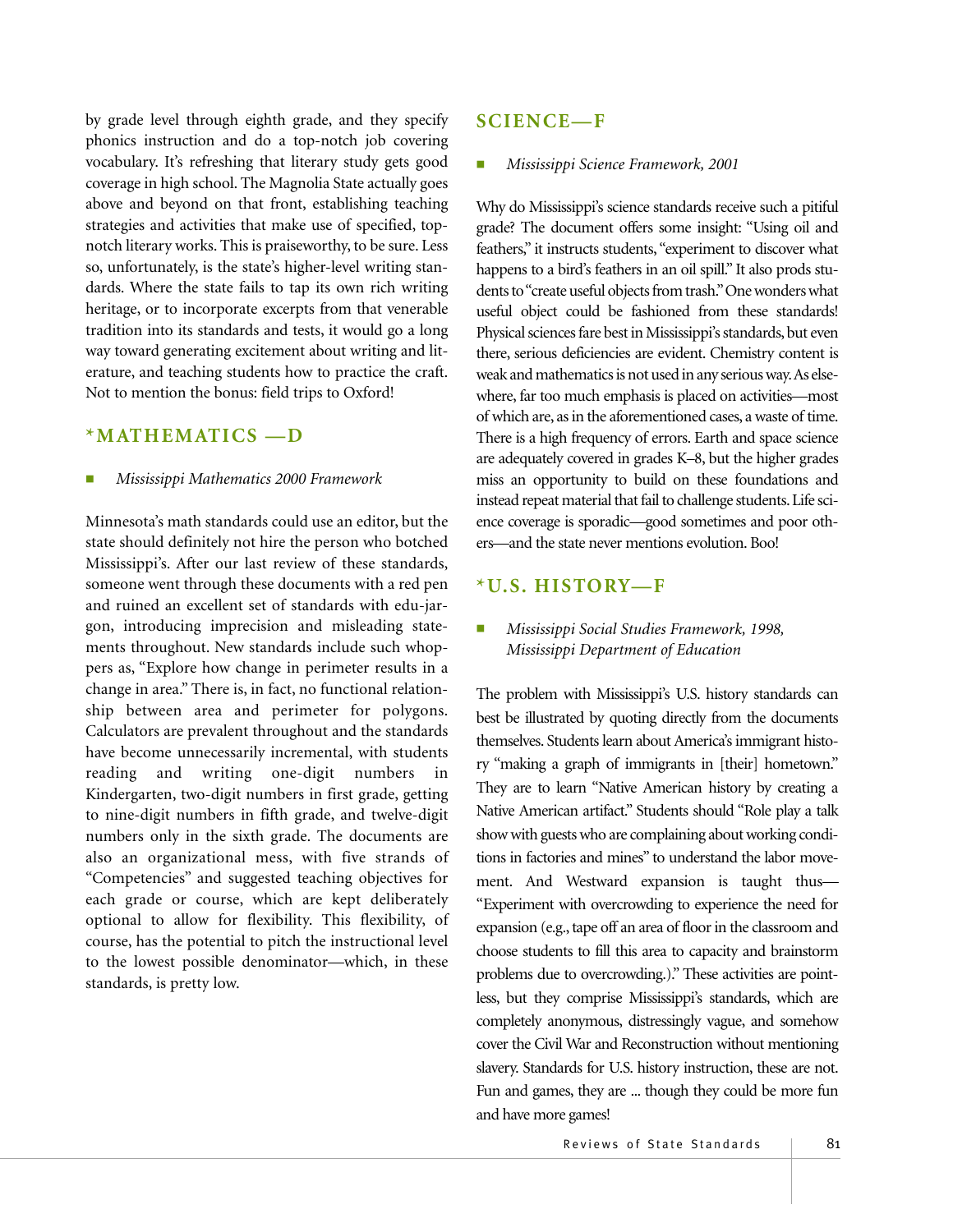### **WORLD HISTORY—C**

#### ■ *Mississippi Social Studies Framework, 2004*

"Mississippi" is the answer to an old childhood riddle: "What has four i's but cannot see?" What's missing from Mississippi's content standards, however, is not vision. The Magnolia State's standards aspire to "foster the development of life-long, responsible, accountable, global citizens in a democratic society." How to get there is left to the districts, which would be fine if only Mississippi gave them something to work with. The standards do a promising job of identifying important topics for treatment, but fail to approach them with an appropriate level of depth. On the up side, Mississippi has a strong approach to incorporating external literature into world history, with particularly good suggestions for sixth and seventh graders. All told, however, Mississippi is a perfect example of good intentions with no follow through. When it comes to gifts, the saying is "it's the thought that counts." The same cannot be said for education.

# **MISSOURI REPORT CARD**

| <b>SUBJECT</b>          | 2000          | 2006          |
|-------------------------|---------------|---------------|
| English                 | F             | $\mathcal{C}$ |
| U.S. History            | C             | F             |
| Geography*              | B             | F             |
| Math                    | F             | F             |
| Science                 | $\mathcal{C}$ | $\mathcal{C}$ |
| <b>OVERALL GRADE</b>    | $D+$          | D-            |
| *World History for 2006 |               |               |

#### **\*ENGLISH—C**

- *Missouri's Framework for Curriculum Development in Communication Arts, K–12, 1996*
- *Communication Arts Grade-Level Expectations DRAFT, February 2004*
- *Achievement Level Descriptors, 3, 7, & 11, revised Jan. 14, 2004;*
- *Assessment Annotations for the Curriculum Frameworks Communication Arts, Grades 3, 7, 11*
- *Performance Standards: Overview, Goal 1–4, Jan. 18, 1996*
- *Missouri's Framework for Curriculum Development in Communication Arts, K–12*
- *CA Released Items, 2003, 2002, 2001, 2000, 1999*

Readers will find these English standards—divided by grade level for K–8, with one set of standards for 9–12—to be clear and measurable. Missouri puts forth as one of its major goals the preparation of students for informed participation in American civic life, and toward that end it does an excellent job covering speaking and listening skills. Beginning readers also benefit from a comprehensive set of standards. But Missouri doesn't continue its success into the later grades; in fact, it drops the ball quite dramatically. Vocabulary instruction is lacking, as is literary instruction, which is completely insufficient at the high school levels. Authors, texts, genres, etc.—all are noticeable only by their absence. The history of the English language is also missing. The Show Me State, happily, avoids generalities and obscure measurements, but its standards suffer from sundry content gaps. Time for Missouri to start filling some holes.

82 | Thomas B. Fordham Foundation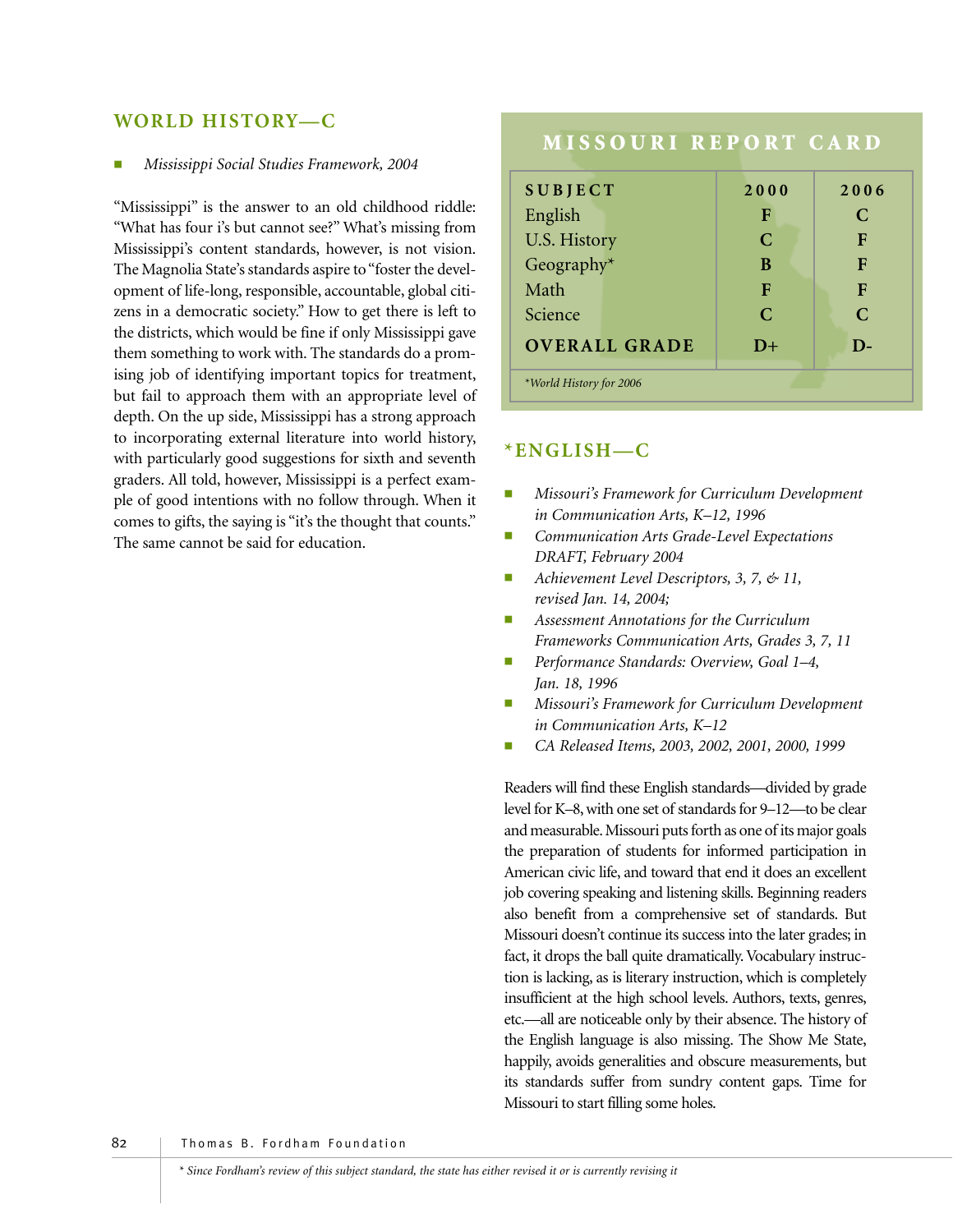#### **\*MATHEMATICS—F**

- *Show Me Standards, January 18, 1996*
- *Missouri's Framework for Curriculum Development in Mathematics K-12, October 7, 2003*
- *The Framework Annotations, October 7, 2003*
- *Mathematics Grade-Level Expectations*
- *Achievement Level Descriptors: Mathematics, August 26, 2003*

We wish the Show Me State would show us exactly what it expects its students to know about math. Despite being strikingly brief, the state's standards are vague and inflated, with a tendency toward absurd statements, such as, "Evaluate the logic and aesthetics of mathematics as they relate to the universe." The vagueness continues even when the state makes a stab at defining what it wants students to know, such as the tenth grade directive to "use real numbers to solve problems." Overall, the Missouri grade-level expectations lag behind those of better state standards by a year or more. Students are not expected to distinguish integers as even or odd until fourth grade. They don't add fractions until sixth grade, or multiply or divide fractions until seventh grade, and scientific notation doesn't appear until tenth grade—three or four years too late. Major high school topics are missed completely and, overall, the standards simply have too much fluff and too little content.

#### **\*SCIENCE—C**

■ *Missouri's Framework for Curriculum Development in Science K–12, 1996*

Missouri released new standards in November 2005—too late for our review. Missouri's science standards have complex, but mostly transparent, organization. Life science gets a good treatment and evolution is fully covered. Students are admirably provided with primary articles and asked to read and interpret them. Earth science does an acceptable job, but occasionally suffers from its "themes"approach,e.g.,"destructive and constructive forces." Most aspects of science don't fit into such a categorical dichotomy. At times, Missouri is incredibly ambitious in its standards:"Variations in the physical conditions and chemical composition of soil are a result of the type of rock form which it came, climate, the process by which it was deposited, and biological activity." But other times, the document disappoints. There is simply not enough physics or chemistry content, for example. A little more work is needed to make this document more comprehensive.

#### **\*U.S. HISTORY—F**

- *Missouri's Framework for Curriculum Development in Social Studies K-12, 1996*
- *Content Specifications for Statewide Assessment by Standard: Social Studies Grades 4, 8, & 11, 1999, Missouri Department of Elementary and Secondary Education*

Missouri's standards begin by recommending, among other strategies,"a multi-sensory approach to teaching and learning." Not an auspicious beginning, especially for those with poor olfactory abilities. Even more ominously, the framework also explains that it is "not detailed lesson plans or curricula" and that it is not mandated by state law or required by local districts. The sample learning activities provided are often trivial: Grade 5–8 students should, "Observe television programs with settings in the past ..." (Cheers or Happy Days, perhaps?) and high school students should "appreciate some technology invented during some historical era, avoid the technology for an entire weekend and keep a log of observations." (Day 1: I've noticed that, without soap, my body—especially feet and hands—seem to grow dirtier and smell more offensive. My girlfriend appears annoyed.) Missouri's standards are short on content and they seem to spend more time on particularly inane activities than they do on actual U.S. history content.

#### **\*WORLD HISTORY—F**

#### ■ *Missouri Student Assessment: Social Studies, 1996*

What are Missouri students expected to know when it comes to world history? You won't find the answer in the content standards. Missouri ranked last among the 49 states with standards, with good reason. The entirety of world history is covered in a set of benchmarks taking up a single column of text on a single page. The eighth-grade benchmark for Africa, for example, consists of two bullet points: "empires" and "agriculture, arts, gold production,and the trans-Saharan caravan trade spread of Islam into Africa." This "list" is hardly a sufficient outline of expectations. The Show Me standards instead expect the districts to conjure up appropriate curricula.Considering the utter lack of guidance and direction in these standards, perhaps the standards should be renamed something more appropriate say, the Figure It Out Yourself standards.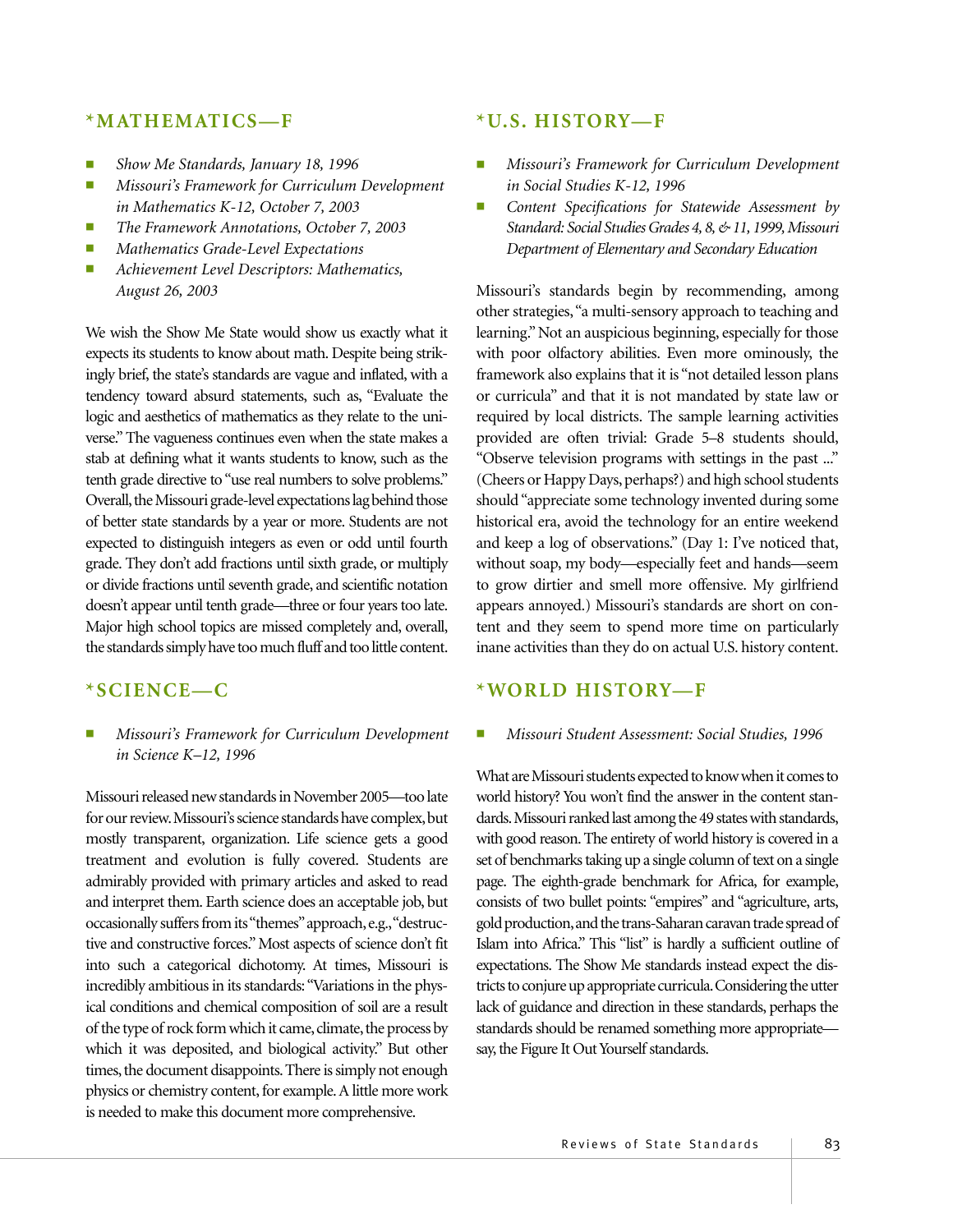# **MONTANA REPORT CARD**

| <b>SUBJECT</b>          | 2000         | 2006 |
|-------------------------|--------------|------|
| English                 | F            | F    |
| U.S. History            |              | F    |
| Geography*              |              | F    |
| Math                    | D            | C    |
| Science                 | D            | F    |
| <b>OVERALL GRADE</b>    | $\mathbf{D}$ | F    |
| *World History for 2006 |              |      |

## **ENGLISH—F**

- *Montana Standards for Reading, September 2000*
- *Montana Standards for Literature, October 1999*
- *Montana Standards for Media Literacy, October 1999*
- *Montana Standards for Speaking and Listening, October 1999*
- *Montana Standards for Writing, October 1999*
- *Progress Towards Standards: Reading Curriculum Standards, Updated Sept. 16, 2003*
- *Montana Standards and Expanded Benchmarks for Reading*
- *Montana Comprehensive Assessment System (MontCAS, Phase 2): Progress Towards Standards (PTS) Assessment Test, 3–12, Sept. 3, 2003*
- *Montana Comprehensive Assessment System: Reading Grade level learning expectations, 3–8, 10 & upon graduation, August 2003*

Montana's standards are clear. But that clarity serves only to highlight the documents' lack of substance. To wit: Montana's English standards are insufficiently specific, comprehensive, demanding, or measurable. There is little to no observable increase in difficulty from grade level to grade level, there is no specific literary content for higher grade levels, and there is no observable process or instruction for teaching the basics of reading or writing. In short, the state needs to go back and start again, perhaps using another state's standards (Massachusetts, Louisiana?) as its guide.

## **\*MATHEMATICS—D**

#### ■ *Standards for Mathematics, October 1998*

Montana's math standards are as wide open as the state itself, but that's not a good thing. These documents are so vague as to be useless in many instances, such as the directive to, "Recognize and investigate the relevance and usefulness of mathematics through applications, both in and out of school." Students aren't expected to memorize single-digit arithmetic facts, standard algorithms, the quadratic formula, or the Pythagorean Theorem. Calculators are introduced in the fourth grade—in fact, there is no explicit sign that anything demanded by these standards can't be accomplished with calculators—and too much emphasis is given to probability and statistics.

## **\*SCIENCE—F**

■ *Montana Standards for Science, 1999 (Montana's new standards were due out in February 2006)*

These standards are not nearly comprehensive enough. They contain such a lack of information that no curriculum developer or textbook manufacturer could possibly glean anything valuable from them. The entire document is too general and it prefers such vague words as analyze, infer, and investigate to anything factual. And what happened to high school chemistry? Sorry, Montana. Try again (if you need help, ask Massachusetts).

## **U.S. HISTORY—F**

■ *Montana Standards for Social Studies, 2000, Montana Department of Education*

These standards have some worthy elements, but their convoluted organization renders them all but useless. Another big problem: excessive generality. Montana expects its students to "analyze the significance of important people, events and ideas," yet it never mentions any important people or ideas. Scattered topics the American Revolution, the Battle of Little Bighorn, immigration, etc.—are mentioned, but they are never placed in a sequential order that might establish a bit of coherence between subjects. The documents also assess

84 | Thomas B. Fordham Foundation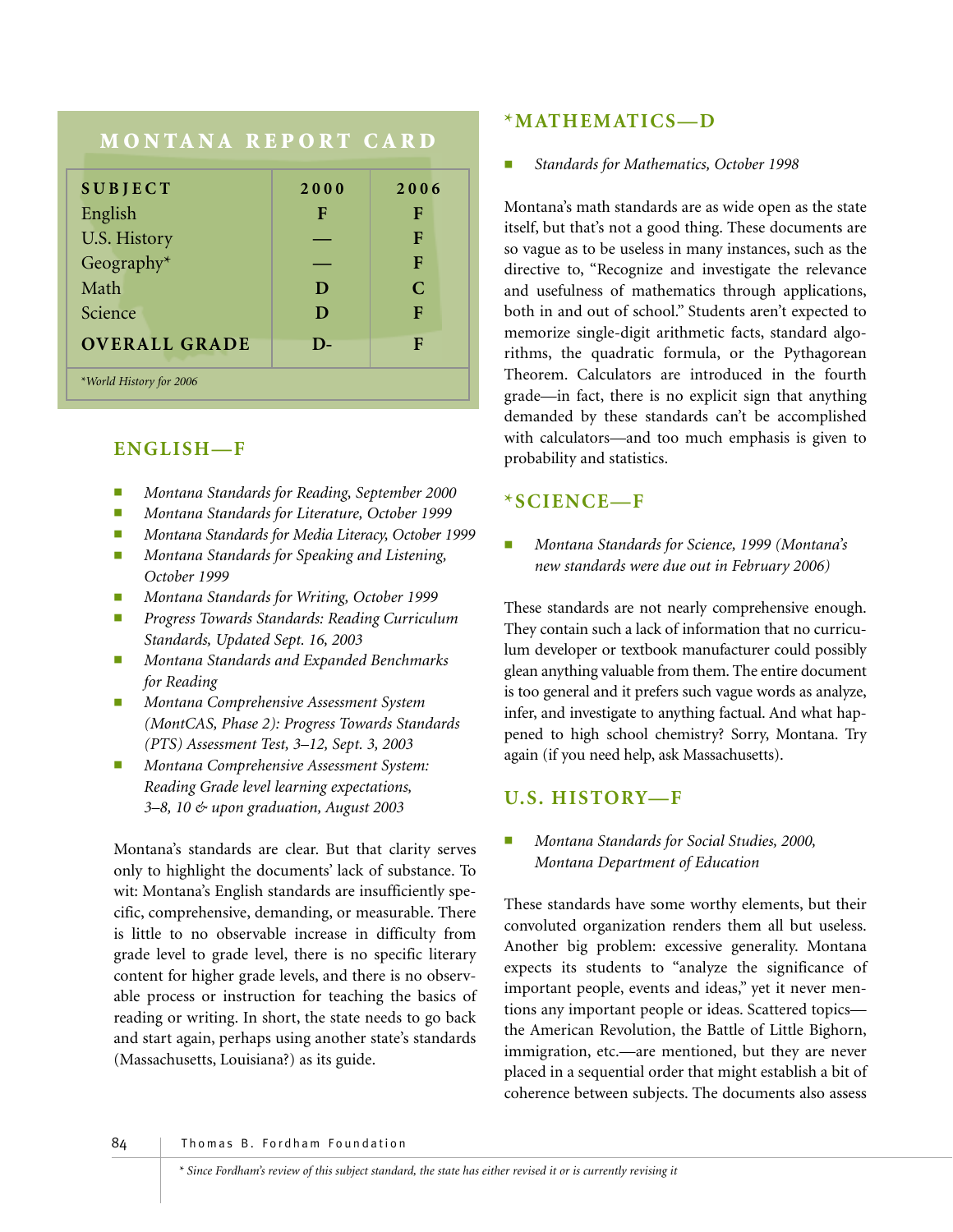students' performance, delineating a ranking hierarchy that ranges from "Advanced" at the high end to "Novice" at the low. But, because the standards never, ever establish what information should be taught and learned in its classrooms, it's worth wondering how Montana can really judge students' performance. Very little of value is found in this standards document.

#### **WORLD HISTORY—F**

#### ■ *Montana Standards for Social Studies, 2000*

A handful of gems lies buried deep within the Treasure State's curricular framework for social studies. Montana does well by asking students to analyze the historical impact of technology (providing several good examples) and insisting that its students incorporate geographic knowledge—including human settlement patterns, global distribution of resources, demographic trends, and the physical characteristics of the Earth into their understanding of world history. Unfortunately, the rest of the framework is so utterly devoid of content and value that these gems are rendered valueless by association. The "content standards" fail to provide even the most basic chronology of world affairs or substantive mention of a single culture, historical event, period, pattern, or historical narrative. Montana would be wise to jettison this document and make the standard makers walk the plank.

# **NEBRASKA REPORT CARD SUBJECT 2000 2006** English **A C** U.S. History **C** C C Geography\* **F D** Math **C D** Science **B F**

**OVERALL GRADE C+ D+**

*\*World History for 2006*

#### **ENGLISH—C**

- *Nebraska Reading/Writing Standards, Grades K–12, adopted September. 7, 2001*
- *STARS A Summary, June 2002*
- *STARS Update #14, March 2004*
- *Assessment Portfolio Instruction, March 2004*

Nebraska's English standards contain some innovative portions, such as their two content-rich indicators for literary study addressing Nebraska authors and historical figures important to the state and nation. But these documents also contain some worrisome characteristics, such as having a single four-grade span from 5-8 for all areas but reading, and from 9-12 in all areas. This doesn't leave a lot of room for detail, nor does it allow for the standards to detail improvements from grade to grade. Another worrisome trend is that many of Nebraska's standards are not measurable. For example, students are expected to "use active listening, showing consideration of others' contributions to discussions," "ask for clarification when messages don't make sense," etc. Such banal instruction should not be included in an English standards document. It should be noted that Nebraska's standards are only meant as a guide to help local, autonomous communities that draft their own standards. Still, one must believe the state could set a better example.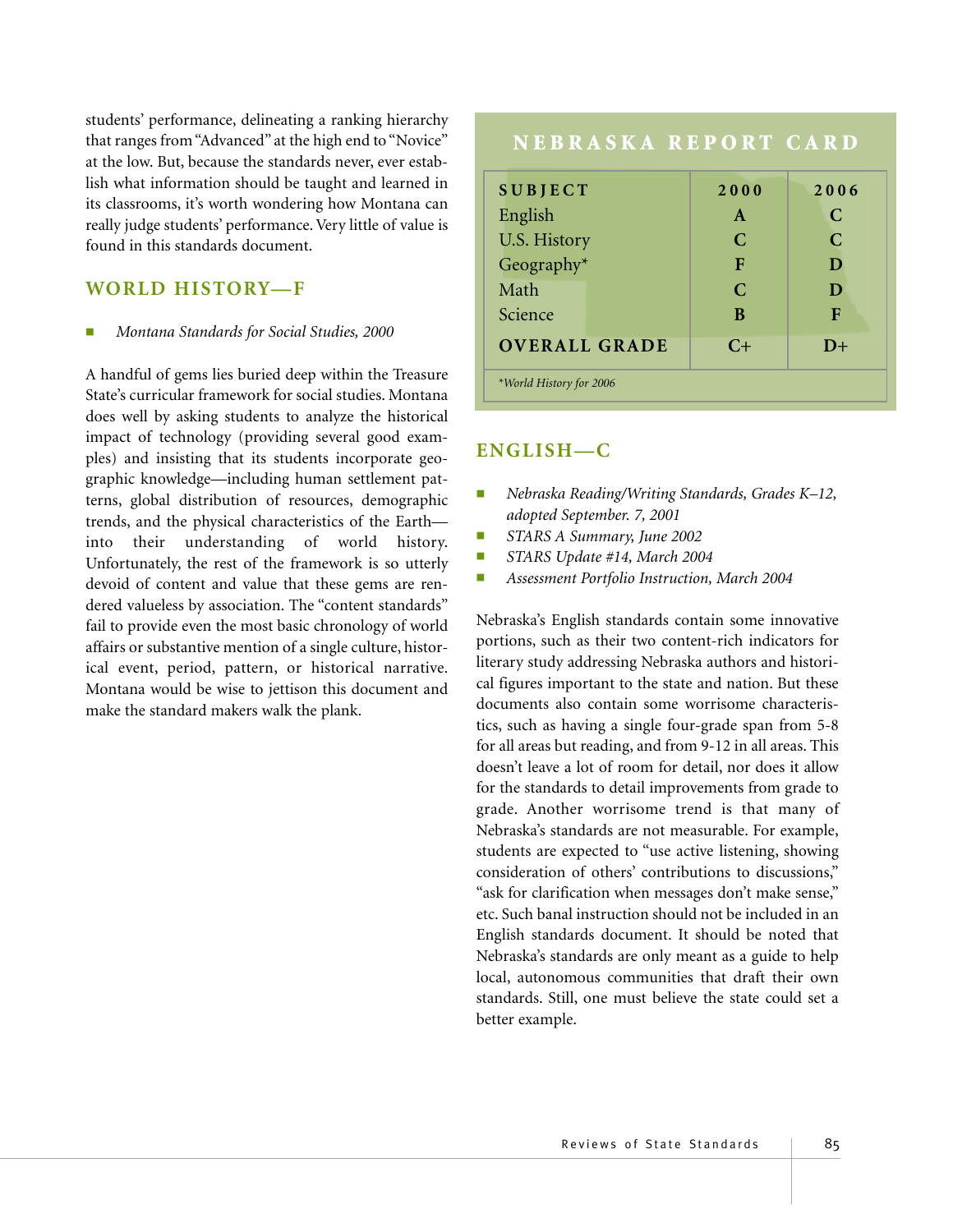### **MATHEMATICS—D**

■ *Content Standards (appendix) Nebraska Department of Education, RULE 10, Regulation and Procedures for Accreditation of Schools, Title 92, Nebraska Administrative Code, Chapter 10, 2004*

Nebraska recently adopted new math standards, but they weren't an improvement. The content is sketchy, the writing awkward, and the standards often manage to mix the important and the trivial, with no distinction made between the two. Students in the younger grades, for example, spend a great deal of time measuring, but don't do many calculations with those measurements. Too many of the geometry standards involve nothing more than naming shapes, with none of the shapes actually defined, and the crucial topics of congruence and similarity appear only as words on a list, with no explanation of why they are important or how they are to be used. Most of the high school algebra standards are weak. And Nebraska's emphasis on probability and statistics is striking, even in a national set of standards that dwell far too much on these topics—40 percent of the twelfth grade standards, for example, deal with these topics.

#### **SCIENCE—F**

■ *Science Standards Grades K–12, 1998* 

Samuel Beckett took minimalism to new heights of artistic expression, stripping his literary works down to their most basic components. Unfortunately, the approach doesn't work nearly as well for Nebraska's science standards. The content is too sparse at all levels and vagueness abounds. The document never mentions mathematical problem solving. And Nebraska nurses an unhealthy addiction to the word "investigating" (the term is pervasive). The standards ask students, for example, to investigate whether natural selection provides a scientific explanation of the fossil record and the molecular similarities among diverse species of living organisms. Well, yes. That's exactly what the entire curriculum unit is about—there is no investigation and the use of "whether" is insincere. But, where explanation of this statement should follow, none does. It is this way throughout, with significant explanation sacrificed as if students are capable of divining the importance and inter-workings of scientific processes on their own. They are not; that is what standards are for.

## **U.S. HISTORY—C**

■ *Nebraska K–12 Social Studies Standards, 1999, Nebraska State Board of Education and Department of Education*

This document is organized around "ten instructional themes," some of which are surpassed in their vagueness only by their vapidity (e.g.,"people, places, and environments"). Nonetheless, Nebraska has managed to insert some solid historical content into standards. Students in grades 5-8 are given a chronological survey of U.S. history, from the pre-Columbian period to the modern era. Most topics are adequately covered. The only major gaffe occurs in the standards' examination of the U.S. Constitution, the primary roots of which, students learn, were derived from the Iroquois Confederation and its "Great Binding Law." A magnificent story, but patently false. Indeed, there is no evidence that the Iroquois had any, much less primary, impact on the drafting of the U.S. Constitution. Topics from 1877 to the present are developed less well and they skip over major events. The high school survey, which rehashes the 5–8 model, does so in detail, but it's uneven in the events it covers and those which it skips.

#### **WORLD HISTORY—D**

#### ■ *Nebraska K-12 Social Studies Standards, 1999*

A reader of Nebraska's world history standards can be forgiven for wondering: Where's the beef? World history instruction doesn't begin in the Cornhusker state until middle school, despite the fact that students are expected to leave eighth grade with knowledge of global events from the earliest civilizations to 1000 C.E. Unfortunately, this document contains such little specific information that meeting that already unattainable goal is rendered doubly impossible. Roman and Greek civilizations get better treatment, but non-Western civilizations are covered in an inexcusably shoddy fashion. China, India, and Japan are not discussed fully, and Africa is virtually ignored. High school students study world history after 1,000 C.E., but their examination is none too deep and lacks any type of specificity that could prepare them for college-level work. Add to that the factual inaccuracies that permeate the document. Nebraska has much work to do.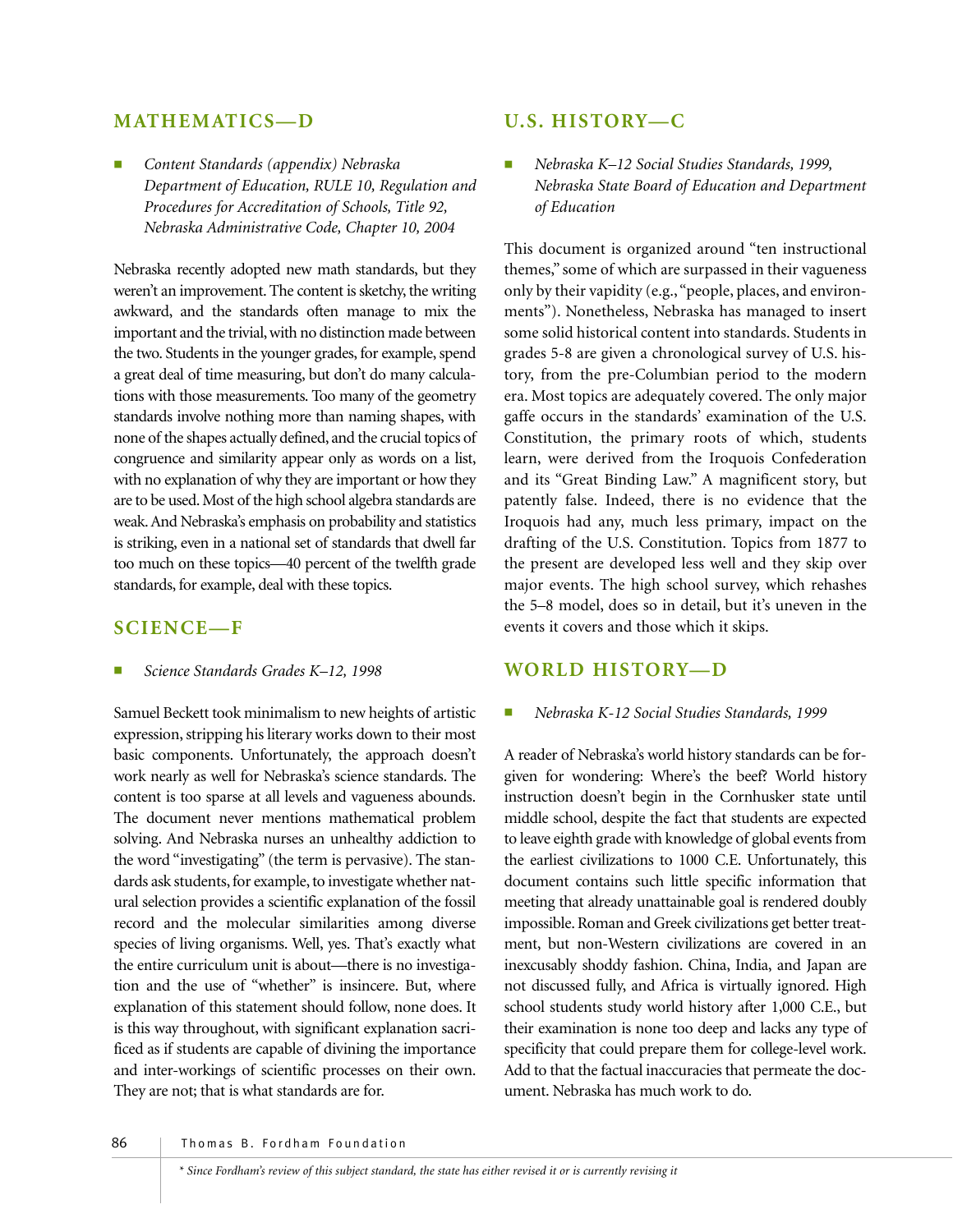| NEVADA REPORT CARD      |               |               |  |
|-------------------------|---------------|---------------|--|
| <b>SUBJECT</b>          | 2000          | 2006          |  |
| English                 | B             | B             |  |
| <b>U.S. History</b>     | $\mathcal{C}$ | $\mathcal{C}$ |  |
| Geography*              | $\mathbf C$   | D             |  |
| Math                    | $\mathbf C$   | $\mathbf C$   |  |
| Science                 | $\mathcal{C}$ | D             |  |
| <b>OVERALL GRADE</b>    | $C+$          | $C_{\pm}$     |  |
| *World History for 2006 |               |               |  |

## **ENGLISH—B**

- *Nevada English Language Arts: Content Standards, adopted March 2001 (Feb. 21, 2003 Edition)*
- *Performance Level Descriptors English/Language Arts, 2, 3, 5, 8, & 12*

Nevada's standards are quite good. The state divides its English document into grade-level expectations for K-8, with another standard for grade 12. The prose is fresh, clear, and intelligible; the standards are measurable and show increasing difficulty as the grades grow higher. Phonics and vocabulary is addressed in a comprehensive and appropriate way at each level. The literature standards, unfortunately, show definite weakness. For one, they lack any cultural or historical specifics. They fail to address the nature, dynamics, and history of the English language, too. These are problems which can be easily remedied and one can bet that Nevada, so close to producing first-tier English standards, won't let the opportunity pass it by.

#### **\*MATHEMATICS—C**

- *Mathematics Standards, February 25, 2003*
- *Performance Level Descriptors: Mathematics*

Nevada's math standards are mediocre, generally solid in the lower grades only to degenerate in the upper grades. Elementary students are expected to memorize basic number facts, and whole number and decimal arithmetic are well developed through the fifth grade. Best of

all, calculators play only a minor role throughout. But in the upper grades, coverage of algebra is poor, and the twelfth grade standards—which are the only standards at all for high school—are pitched at a low level. Many of these standards really belong at the middle school level and amount to little more than, for example, converting between the customary and metric systems or calculating interest—tasks more appropriate to the seventh or even sixth grades. Additional standards for problem solving, mathematical communication, mathematical reasoning, or mathematical connections offer little guidance to teachers as to how to integrate these important topics into the context standards, or how to present them in a classroom.

### **SCIENCE—D**

#### ■ *Nevada Science Standards, 2005*

Nevada's science standards are simply too thin and too scanty. The document is quite well structured, but quite poorly executed. Statements can be far too sweeping: "Students know the properties that make water an essential component of the Earth system," for example. Omissions are not infrequent. Most of the rock cycle is missing. Cosmology is less than basic. Chemistry coverage is, simply, insufficient. Mathematical problem solving is nowhere to be found. Nothing is quantitative. Ditto life sciences, handled through generalizations, and some of those generalizations are wrong. For example, the standards read, "Students know that multi-cellular organisms can consist of thousands to millions of cells working together." Try billions or trillions. There is too much of this, and not enough solid content—D.

## **U.S. HISTORY—C**

■ *Nevada Social Studies Standards: History, 2000*

Nevada presents some U.S. history to its youngest students, which is fine. But it isn't until eighth grade that the state begins to teach the subject in earnest. One expects, after such a wait, that the Silver State would put forth rigorous history standards. This is not the case. The authors of these documents do not understand cohesion. Instead of presenting information in a logical fashion, Nevada's standards jump all over the place.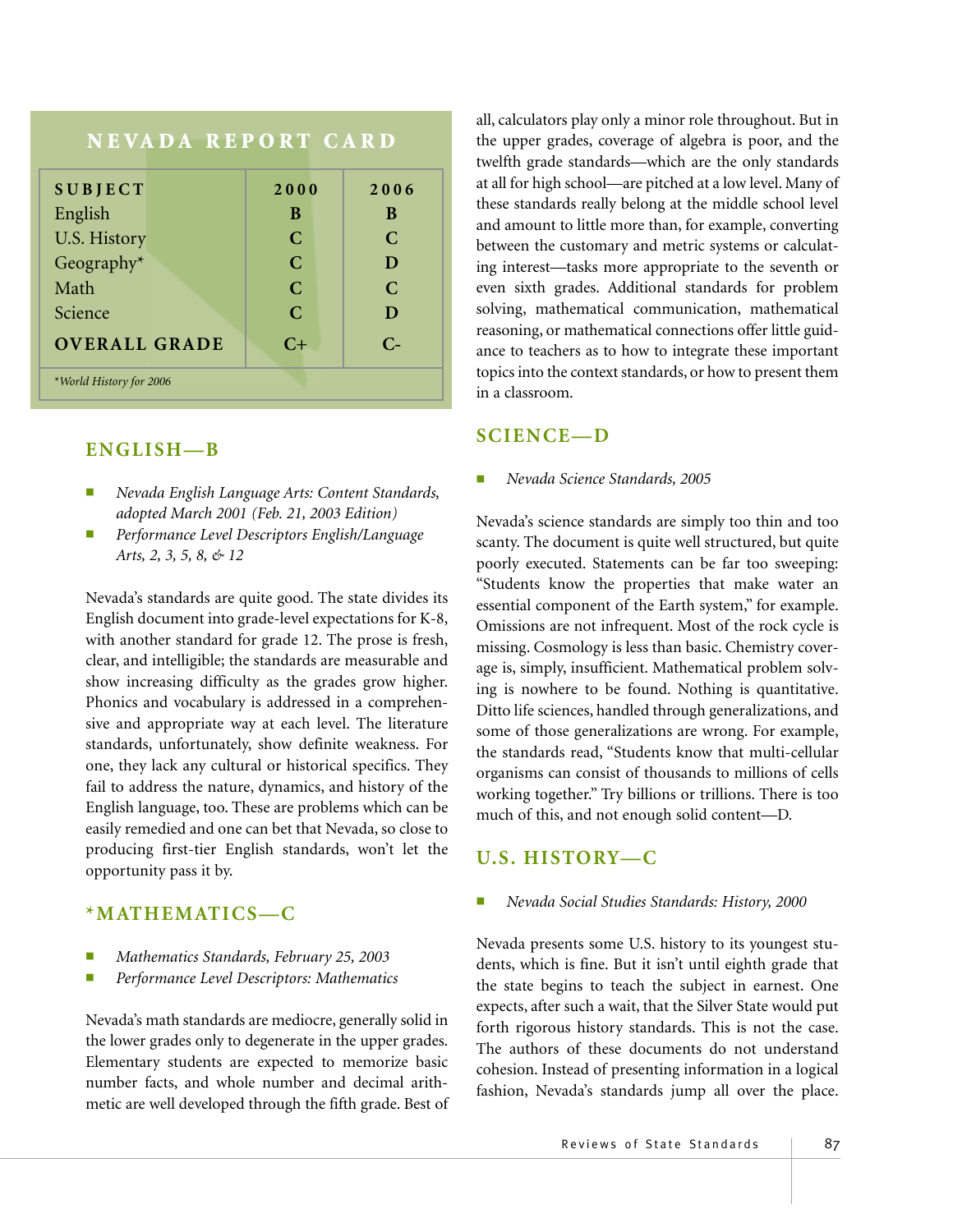After eighth grade, students are asked to "describe the African slave trade," then they are flung directly into the origins of the American Revolution. What happened to the development of democratic institutions and values in the colonies, or the origins of slavery in seventeenthcentury America? And while eighth graders receive a good background in social, economic, and intellectual history, political history falls off the map. Jacksonian democracy and the evolving political crises over slavery, where art thou? In twelfth grade, the problems continue; there is no mention, between the election of Lincoln through the Cold War, of the Democratic or Republican Parties. We're still looking for FDR, too. Nevada roles the dice on its children's future.

#### **WORLD HISTORY—D**

■ *Nevada History Standards, 2000*

Nevada's history curriculum is a tangential historical examination at best. Although the state's standards do put forth introductory sentiments that note the importance of students learning to "develop an appreciation of the contributions made by all nations," the standards themselves do not address that goal. The primary grades receive very basic instruction, learning random facts without context. It is not until the eighth grade that any serious attempt at world history education is attempted. The eighth grade standards do a mediocre job at best. They place, for example, great importance on studying the origins, traditions, customs, and spread of major Western and Eastern world religions, but they fail to integrate that study with international political issues or historical analysis. And, while the twelfth grade standards are far more detailed, they still fail to achieve the depth and sophistication they should. Overall, Nevada offers up a marginal history examination that cannot possibly give students the preparation they need and deserve.

# **NEW HAMPSHIRE REPORT CARD SUBJECT 2000 2006** English **D** B U.S. History **C** F Geography\* **B D**

Math **C F** Science **F F F OVERALL GRADE C- D-**

## **\*ENGLISH—B**

*\*World History for 2006*

- English Language Arts Curriculum Framework, K-12
- Toward an Engaged Literacy: 7-12 Addendum to the *New Hampshire K-12 English Language Arts Framework, December 1999*
- *Tri-State New England (TSNE) Grade Level Expectations (GLEs) for Reading in Grades 2-5, February 2004*
- *Tri-State New England (TSNE) Grade Level Expectations(GLEs) for Reading in Grades 5-8, February 2004*
- *Draft Test Specifications Tri-State New England (TSNE) Reading Assessment, December 2003*
- *Tri-State New England (TSNE) Grade Level Expectations (GLEs) for Writing in Grades 3-8, February 2004*
- *Draft Test Specifications Tri-State New England (TSNE) Writing Assessment, December 2003*
- *Released Test Items, 3, 6, & 10*

New Hampshire's English standards are unique. Its new grade-level expectations were developed in conjunction with, and also for the use of, Rhode Island and Vermont. Their efforts deserve applause, because they illustrate how good standards need not be limited to just one state often, collaboration yields praiseworthy results. One excellent component is New Hampshire's detailed descriptions of the types of literature its students should read. The standards mention not only American and British literature, but also throw their weight behind the importance of reading Caldecott and Newberry award-winning books. New Hampshire ought to go further, though, by providing a list

88 | Thomas B. Fordham Foundation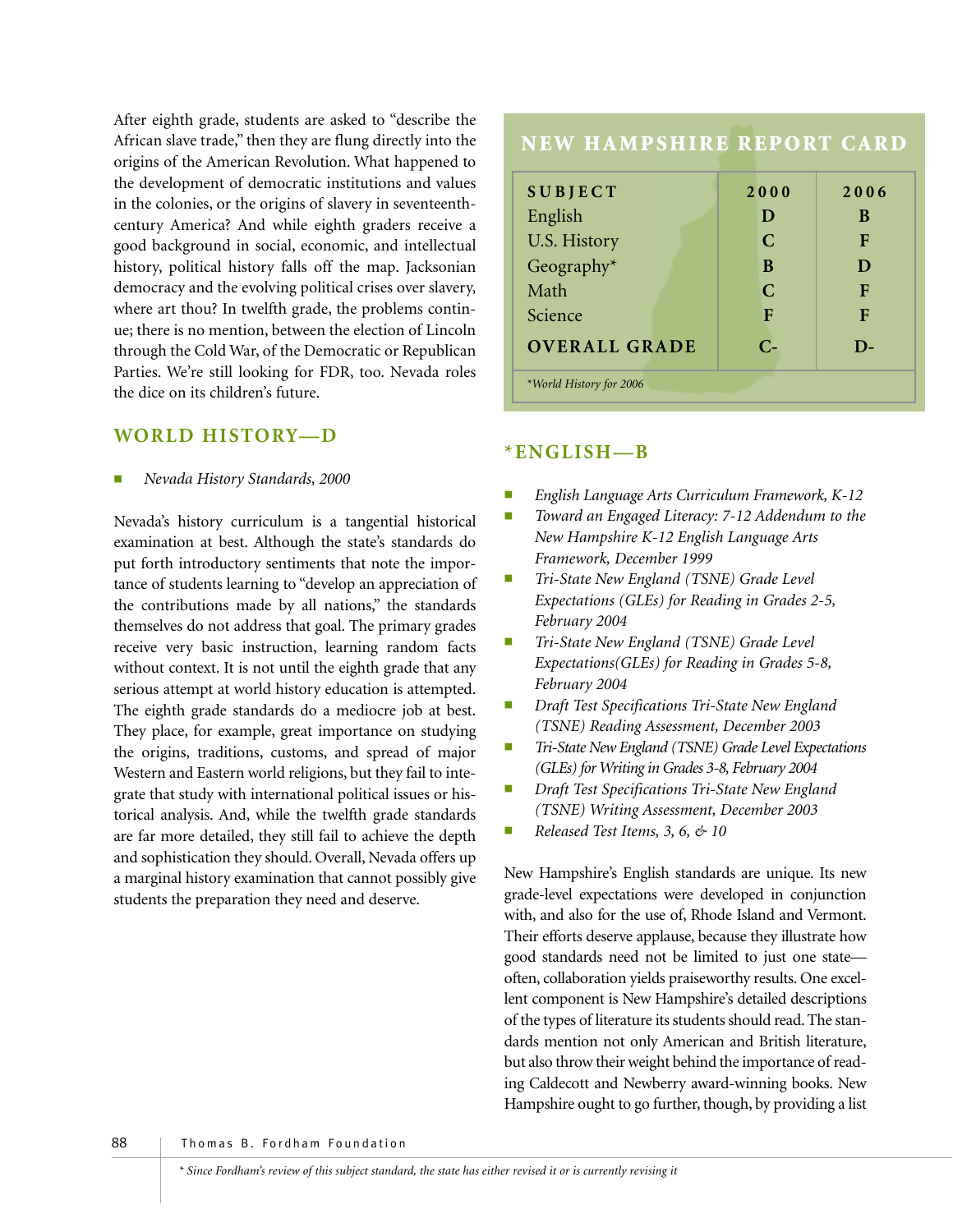of titles and authors that embody the positive literary characteristics it lauds. The Granite State also provides only one set of standards for grades 9-12. This can work if that standards set is unusually comprehensive, but in this case (where the document seems wanting for content), New Hampshire would do better to produce more detailed standards. After all, a huge difference exists between the literary comprehension of 15- and 18-year-olds. On the whole, though, the state covers reading, writing, vocabulary, and literature with a more than adequate perusal.

#### **\*MATHEMATICS—F**

- *K-12 Mathematics Curriculum Framework, February 1995*
- *Addenda, Grades K-3, 4-6, and 7-10, 1994-1996*
- *Draft K-8 New Hampshire and Rhode Island Local and NECAP Grade Level Expectations (GLEs), June 6, 2004*

New Hampshire, along with Vermont and Rhode Island, have joined together to write a common set of Grade-Level Expectations; the document has done little improve the state's mediocre Mathematics Framework. Students use calculators to do even simple arithmetic in the first grade, a focus that continues into middle school. Middle school students use manipulatives to learn fractions, while high schoolers are using models to explore rational numbers. The common Grade Level Expectations are convoluted, frequently disorganized, and often cram topics together into run-on sentences that require teachers to unpack what's happening before they can begin to figure out what to teach. Slapping one weak set of standards on top of another, as it turns out, is no solution.

#### **\*SCIENCE—F**

■ *New Hampshire K-12 Science Curriculum Frameworks, 1996*

These standards seem devoted to confusing the reader and flooding him or her with generalities and banalities. To make a long, unfortunate story shorter—New Hampshire's science standards contain precious little of redemptive quality, yet quite a lot of damaging effect. That tenth grade chemistry is presented without anything quantitative and that the qualitative statements are misleading and vacuous is almost unbelievable.

Believe it. Physics is just as bad as chemistry—hardly anything qualitative. Subjects are introduced randomly. What a mess! New Hampshire's students deserve better than this sorry excuse for a standards document.

#### **\*U.S. HISTORY—F**

#### ■ *K-12 Social Studies Curriculum Framework, 1995*

New Hampshire does not put forth a coherent U.S. history survey before the tenth grade. This is a problem. A larger problem is that the New Hampshire standards are frustratingly general and vague, and much of the document is laden with ideological and social sentiments. There is no indication that by the time students arrive at the American Revolution they will have learned anything about democratic political institutions, ideas, and values that developed in colonial America. Anonymity also rules; rarely are names of real people ever mentioned. The "formation of our national government" nowhere references a person named "Washington," for example. Twelfth grade history echoes the tenth grade standards in style and lack of scope. The Granite State should take its standards more seriously.

#### **WORLD HISTORY—D**

#### ■ *New Hampshire Social Studies Curriculum Frameworks, 2006*

New Hampshire's world history standards occur as part of the state's social studies framework. World history receives slight treatment, garnering but one explicit standard. Implicit world history material appears elsewhere in the standards, though not without serious deficiencies. By sixth grade, students are required to understand the "distinctive characteristics of major ancient, classical, and agrarian civilizations," but those characteristics appear nowhere in the standards. Why not detail what, in fact, they are? Such lack of specificity is everywhere in these documents. Thus, even when the state succeeds in turning attention to often-neglected, but important, history topics (such as the origin and influence of major world religions), it spoils the party by not going into detail. Yet, the Granite State has placed online a proposed draft for new, revised frameworks. The revisions are quite good—let's hope New Hampshire adopts them sooner rather than later.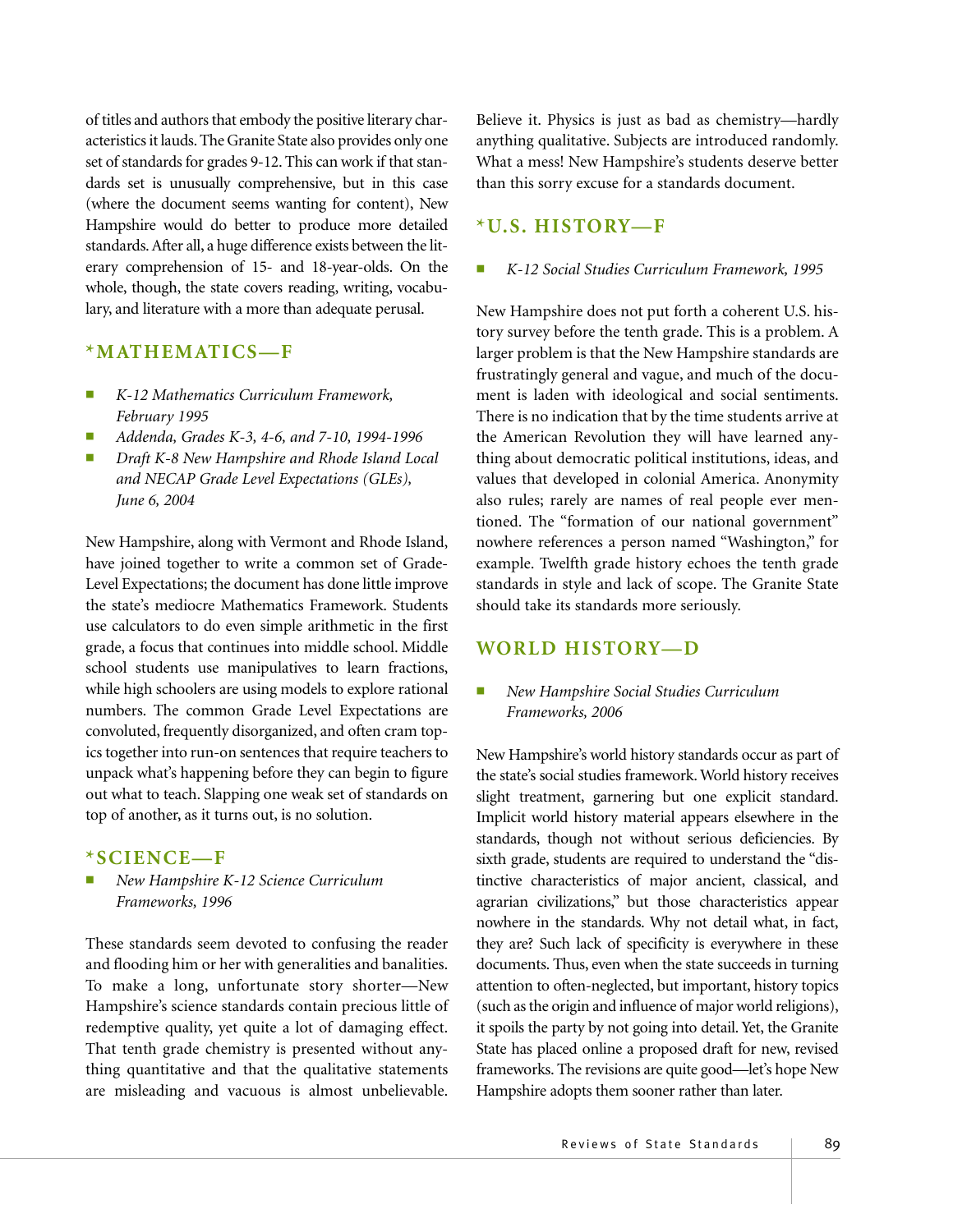# **NEW JERSEY REPORT CARD SUBJECT 2000 2006** English **F C** U.S. History **F F F** Geography<sup>\*</sup> **D B** Math **C D** Science **A** B **OVERALL GRADE D+ C-** *\*World History for 2006*

# **\*ENGLISH—C**

- *New Jersey Language Arts Literacy Curriculum Framework, Fall 1998*
- *Test Specifications: Directory of Test Specifications and Sample Items for ESPA, GEPA and HSPA in Language Arts Literacy Core Curriculum Content Standards, April 7, 2004*

New Jersey has done some tweaking of its earlier standards documents and the effort shows, although the state still has far to go. A good move was to switch from grade-span to grade-level expectations, which these English standards now boast for grades K-8. High school retains its own standards set. The Garden State has done a commendable job with its elementary and middle school documents. They contain a noticeable up-tick in difficulty from year to year, and they cover the basic reading and writing components well. High school, however, is a different story. New Jersey's single set of high school standards isn't up to the task and doesn't adequately reflect the vast chasms that often separate the intellectual comprehension of a ninth and twelfth grader. Further, the high school standards are poorly written (especially disappointing when the subject in question is English) and they show little to no interest in providing Jersey students with any literary information. The existence of American literature is not acknowledged. So, New Jersey receives 1.5 cheers for making improvements over its existing standards, but inarguably more work is needed.

## **MATHEMATICS—D**

- *New Jersey Core Curriculum Content Standards for Mathematics, 2002*
- *Mathematics Curriculum Framework, 1996*
- *Questions and Answers Related to the Revised Core Curriculum Content Standards in Mathematics, July 2, 2002*

The use of calculators is endemic in America's schools, but perhaps no state emphasizes them as much as New Jersey. The state's math standards assumes that not only will Kindergarteners use calculators to "explore" simple arithmetic, the state explicitly seeks to reinforce the use of calculators by forcing high school students to use manipulatives and models such as algebra tiles to learn fundamental concepts such as polynomials and variables. Students in even the first grade are expected to use calculators on state exams and are actually tested not simply on content but on their familiarity with various manipulatives—as if facility with blocks is as important as knowing how to subtract and carry. New Jersey's content coverage is poor in the extreme, but we need hardly concern ourselves with it: the state's entire approach is fundamentally anti-mathematical.

# **SCIENCE—B**

#### *New Jersey Core Curriculum Content Standards for Science and New jersey Framework, 2004*

Whoa! These standards are weighty. But where other standards are doomed by their excessive length, New Jersey's manage to escape relatively unscathed. Sure, they're long, and that will dissuade anyone who isn't required to read them from undertaking the labor. But there's much good here. The framework is clear, divided by grade clusters. These clusters correspond with the standards and actually introduce their own standards in some cases. That can be confusing, but it isn't a major problem. Life sciences receives a noteworthy treatment and evolution gets the treatment is needs and deserves. Laboratory activities are included, too, and many are put together with evident care and understanding. Yet chemistry content is sketchy, which is surprising to discover in a document of this length. On the whole, with a bit more editing and some added content in thin areas, New Jersey would boast an excellent set of standards.

90 Thomas B. Fordham Foundation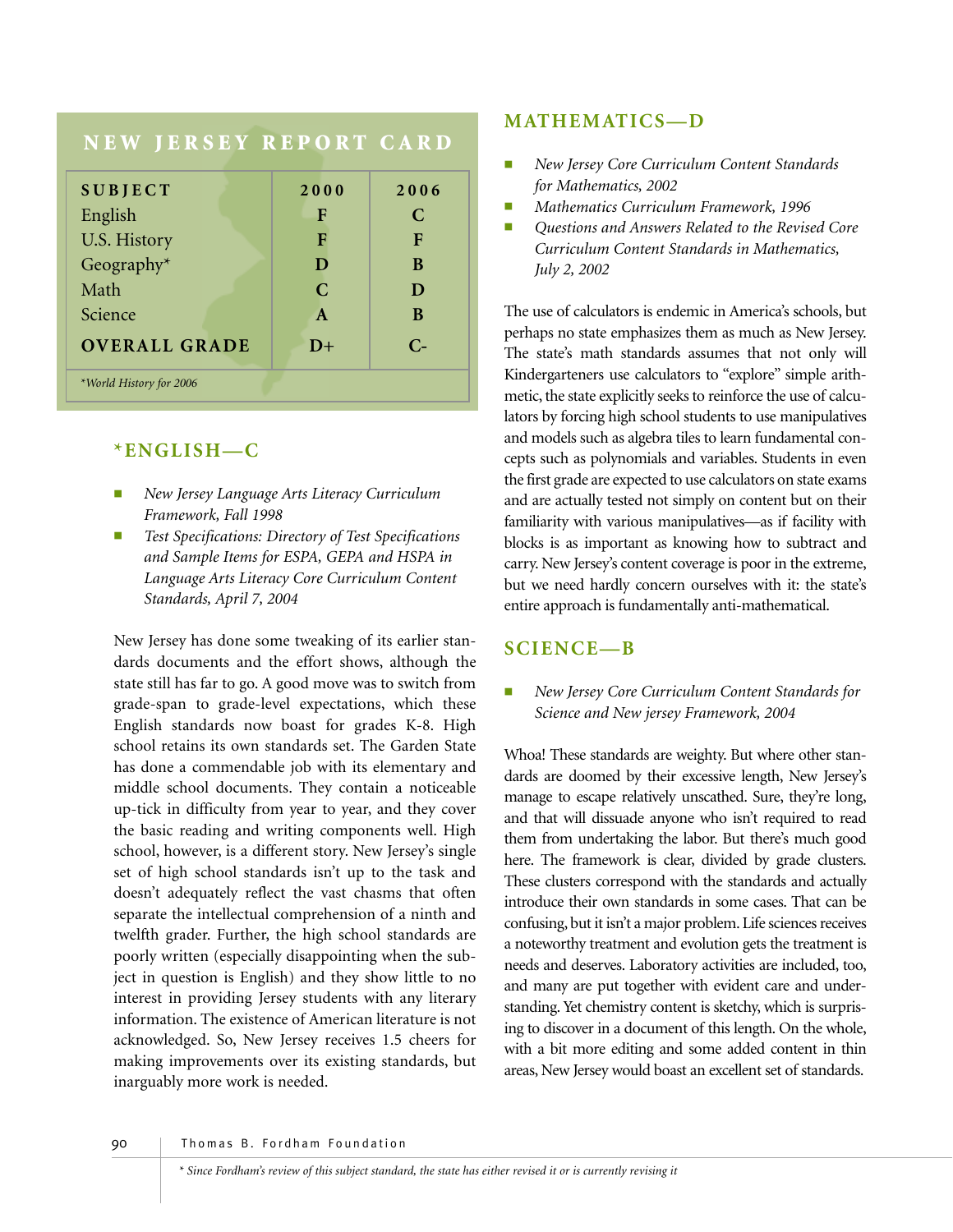### **\*U.S. HISTORY—F**

- *Core Curriculum Content Standards, 1996*
- *New Jersey Social Studies Curriculum Framework, 1999*

New Jersey's standards declares, "This is not a coverage list" [emphasis in original]. No, it certainly is not. K-4 students, for example, can visit the Old Barracks Museum in Trenton and "decide" whether to join the Continental Army or remain loyal to the English Crown. Unfortunately, the framework doesn't provide a coherent curriculum in U.S. history that would empower students with the knowledge required to tackle such a difficult decision. Those fourth graders who choose to rebel against England, therefore, do so without understanding that they could be hung for their sedition thanks a lot, New Jersey. Similar foolishness grips high school history instruction. After discussing Robert E. Lee's decision to order Pickett's charge, students hold a classroom trial "to decide whether the General was guilty of lack of judgment and should have been relieved of his command." Such exercises are damaging enough on their own, but the fatuity behind them is compounded when they exist in place of actual, historical instruction. We hope that New Jersey's students somehow find a way to fill the void of U.S. history knowledge from these standards.

#### **\*WORLD HISTORY—B**

■ *Social Studies Curriculum Framework, 1999*

New Jersey's social studies standards weigh in at a whopping 600 pages, but their bulk does little for their comprehensiveness. Instead, most of the standards focus on activities built around historical events. While many of these activities are quite good, one cannot help but think the space could be better spent—say, on content. Not before eighth grade does the state specifically address world history. Then, the standards cover the major world civilizations in sufficient detail and ancient religions are given a satisfactory examination, too. Notable, too, is the Garden State's approach to African and Asian history, which is far more comprehensive than most other states'. High school students cover world history from 1400 to the present. Many topics are given good coverage here; sadly, many others are not. Too often, New Jersey succumbs to vagueness, such as listing "nationalism and propaganda" as two causes of WWI. This occasional drift toward partial definition and explanation renders these standards merely better than average.

# **NEW MEXICO REPORT CARD**

| <b>SUBJECT</b>          | 2000 | 2006         |
|-------------------------|------|--------------|
| English                 | D    | D            |
| U.S. History            | F    | F            |
| Geography*              | F    | D            |
| Math                    | F    | B            |
| Science                 | F    | $\mathbf{A}$ |
| <b>OVERALL GRADE</b>    | F    | $C_{\pm}$    |
| *World History for 2006 |      |              |

#### **ENGLISH—D**

- *New Mexico Curriculum Framework: Language Arts, adopted June 16, 2000*
- *New Mexico High School Standards Assessment (NMHSSA) Test and Item Specifications, March 17, 2003*
- *District Test Coordinator Training Site*
- *Benchmark, Performance Standards Addressed, Corresponding Item and Test Specs*

While New Mexico's English standards may have some fine features, those of less-polished pedigree are in far greater supply. Put simply, a good deal of these documents is unintelligible and not measurable. For example, in first grade students are expected to "describe events related to other nations and/or cultures" and in eleventh grade to "analyze the clarity and consistency of literary works or essays on a topic." These are empty words and they don't really make much sense. The topics of New Mexico's content sections are similarly inscrutable. Coherent subcategories are eschewed for vague, overarching topics that could, in fact, include almost anything: "writing and speaking," or "literature and media." In truth, they do address almost anything. The first category covers both literary and non-literary reading in many of its performance standards, and those standards are further divided into subcategories not clearly defined. The benchmarks are superfluous and literary study is given an unacceptably light survey. Were it not for New Mexico's English standards' fine set of guiding principles and good primary grade components, an F would be warranted.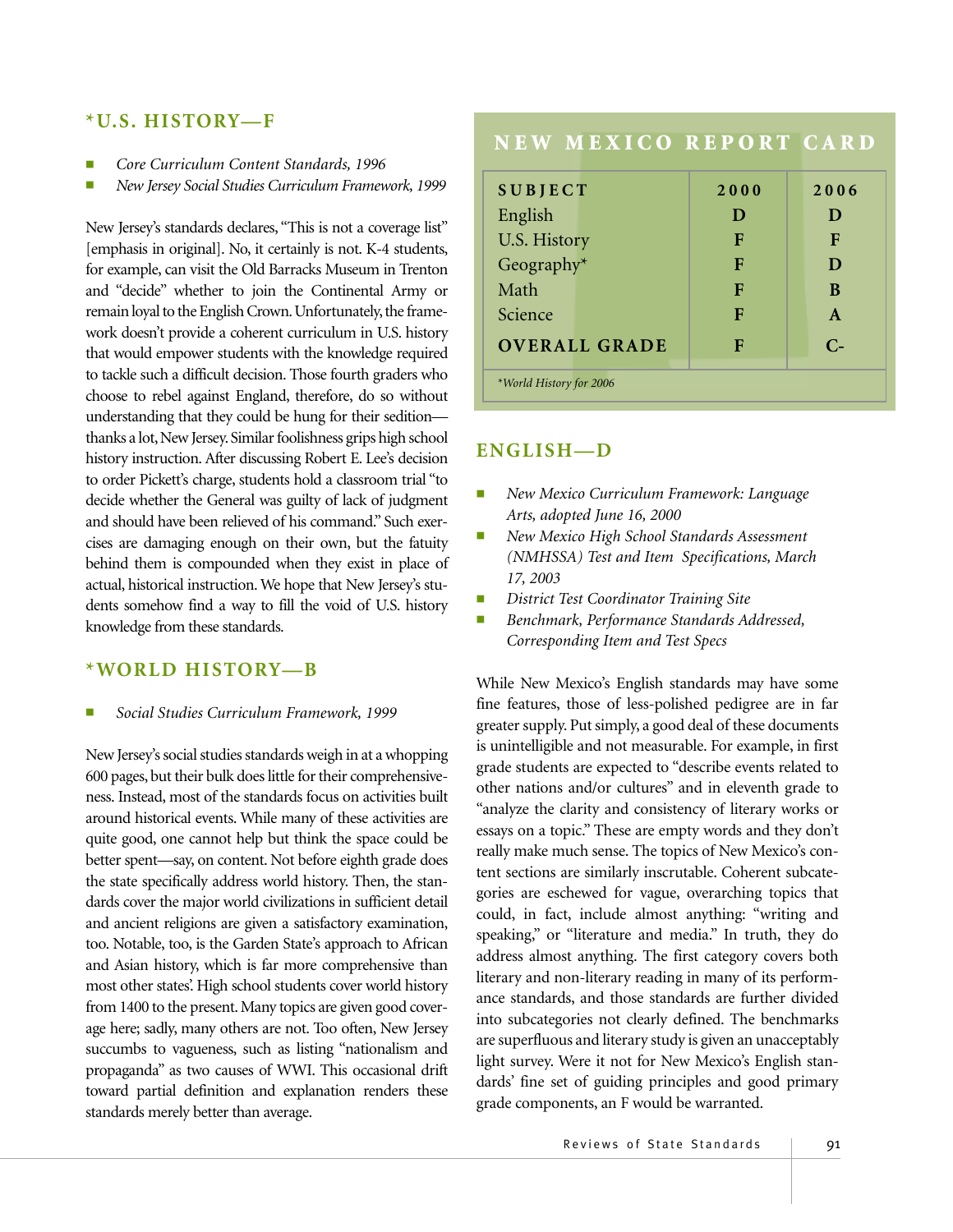#### **MATHEMATICS—B**

■ *Mathematics Content Standards, Benchmarks, and Performance Standards, June 2002*

New Mexico, a consistent bottom dweller in previous reviews of state math standards, has done its students a tremendous service with its most recent revision, which is generally clear, coherent, and features solid, if not stellar, coverage of important topics. Elementary students cover the base 10 number system and are expected to know the standard algorithms. The arithmetic of fractions, decimals, and percents are thoroughly addressed and the upper grade coverage of algebra and geometry are solid. Calculators are only minimally present and manipulatives are barely there at all. The standards could use an editor—there is some unclear language and some of the reasoning development seems out of place—but, in general, this is a revision to be proud of.

#### **SCIENCE—A**

 $New Mexico Science Content Standards,$ *Benchmarks, and Performance Standards, 2003*

New Mexico presents science standards by grade from kindergarten through grade 8, and then in a single span for grades 9-12. New Mexico does a particularly admirable job building on information from grade to grade—a component sorely missing from many states' standards. Sometimes they overreach. Fourth graders are asked to, "Describe how some waves move through materials (e.g., water, sound) and how others can move through a vacuum (e.g., x-ray, television, radio)." But, on the whole, New Mexico makes cogent decisions and includes good material. Chemistry has some soft spots, but life science makes up for it with its full and meaty treatment. In science, the state provides well-articulated sentiments burnished by good sense. These standards are good and they just nudge over the border into A territory.

#### **U.S. HISTORY—F**

■ *New Mexico Social Studies Standards and Benchmarks, 2001, New Mexico Department of Education*

New Mexico's standards begin with the avowal to "Establish clear and high standards" [emphasis in original] for its students. The U.S. history standards the state puts forth, however, do no such thing. In fifth grade, New Mexico's students study U.S. history to 1877 and the standards are relatively complete. They fully cover necessary points about early colonization, and they make sure to note how both democracy and evolution evolved in the United States. Yet, in what will become a systemic misrepresentation throughout the grades, New Mexico's fifth grade standards put forth the contributions of the Iroquois Nation as the foremost influence in the development of American democracy. This is blatantly untrue. At the high school level, New Mexico's standards slip badly. They are sketchy and incomplete: Woodrow Wilson garners mention only in relation to Versailles, neither Hoover nor Roosevelt appear in the Great Depression section, and Jim Crow laws and civil rights are oddly stationed between the end of World War II and the origins of the Cold War. As they now stand, New Mexico's standards are not clear and they're not high. There's work to be done.

#### **WORLD HISTORY—D**

#### ■ *New Mexico Social Studies Standards and Benchmarks, 2001*

Students in New Mexico first encounter world history in the fifth grade, when they are asked to, among other things, "identify, describe, and explain the political, religious, economic, and social conditions in Europe that led to the Era of Colonization." Such expectations are vague, especially when the state gives little or no background information to supplement them. Things get better in sixth grade, when background material is supplied. Regrettably, this is one of the only levels at which New Mexico's standards give such support. High school is hardly an improvement. A mere twelve standards cover world events from the Renaissance to modernity. These are fleshed out with varying levels of detail; World War II is covered well, while imperialism is awash in vagueness. This sporadic inclusion of content is sure to diminish comprehension as New Mexico's students, trying to construct a chronological perception of history, have gaping holes in their understanding.

92 Thomas B. Fordham Foundation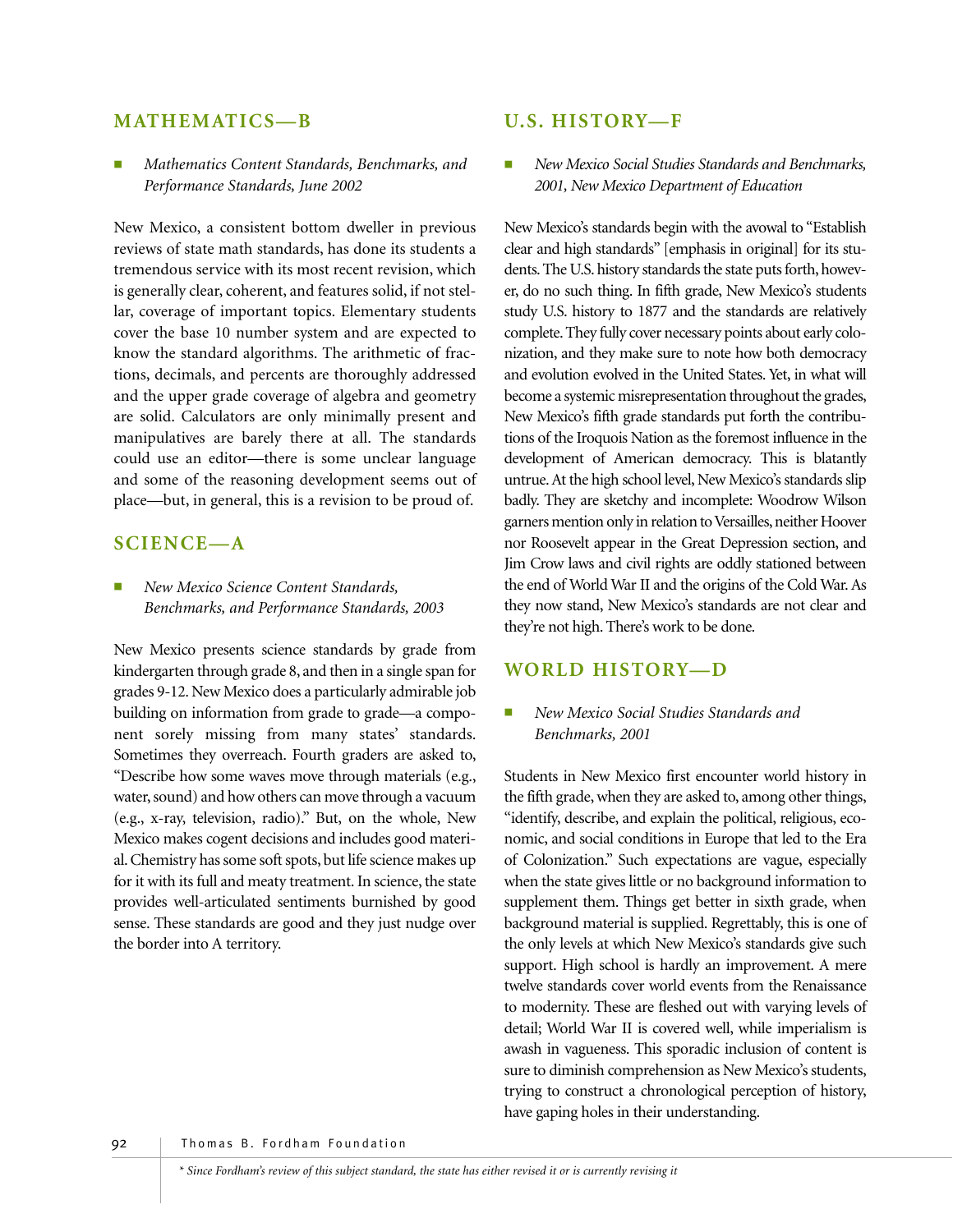# **NEW YORK REPORT CARD SUBJECT 2000 2006** English **C** B U.S. History **D A** Geography\* **D A** Math **B C** Science **C** A **OVERALL GRADE C- B+** *\*World History for 2006*

# **\*ENGLISH—B**

- **Learning Standards for New York State Learning** *Standards for English Language Arts, Revised Edition March 1996*
- *English Language Arts: Resource Guide Learning Standards*
- *English Language Arts Resource Guide Instructional Materials*
- *English Language Arts Resource Guide, 1997 Grades 4 & 8*
- *English Language Arts Item Map, 2004*
- *English Language Arts Resource Guide—Core Curriculum*
- *Early Literacy Profile: An Assessment Profile Part 1*
- *Early Literacy Profile: An Assessment Profile Part 2*
- *Student Work; Closing the Gap—Teacher to Teacher: Instructional Units from High School English Teachers, three installments Early Literacy Guidance PreK–3 Early Literacy Profile—Facilitator's Guide, Part 1 & 2*
- *Essential Elements of Reading*
- *English Language Arts Regents Examinations*

These are strong standards—clear, measurable, and comprehensive in almost all areas. As the grades increase, so too does the material's difficulty. The Empire State begins these English standards on the right note, admirably addressing phonemic awareness, phonics instruction, and fluency. Vocabulary development is not as strong, however, and there is a noticeable gap where history of the English language should be reviewed. American literature goes unmentioned. Then there are New York's standards groupings, which are incoherent and do not reflect current bodies of research. Take, for example, the "social-interaction standard." One wonders, when confronted with the lack of rationale for its objectives and any way of measuring them,why this standard came to be. Authors, works, literary periods, and traditions are all absent. New York's English standards start with a bang and end with a whimper. There's enough top-notch material here to warrant a B, but just barely.

## **\*MATHEMATICS—C**

■ *Mathematics Resource Guide with Core Curriculum, 1999*

New York's math standards were in revision at the time of our 2004 review, and we hope the state has cleared up some of the many ambiguous and time-wasting activities that lard these standards. (An example: Students research the history of kites, design a kite in geometric shapes, and build a kite to fly in a contest—delightful, but hardly math.) While memorization of basic number facts is required in the lower grades, there is no mention of standard algorithms, and students are left to choose the "appropriate"algorithm to solve basic problems. The high school standards are solid, with good coverage of algebra and geometry—although students might be somewhat unprepared for these topics since there is weak coverage, especially of algebra, in the middle grades. Throughout, there is a strange focus on data collection, as if math were simple a form of social science, and students are directed to explore telephone polling and random surveys topics only marginally relevant to a math education.

## **SCIENCE—A**

■ *New York State Learning Standards for Science, 1996*

New York sets out its science standards in grade spans: K-4, 5-8, and, for high school, as courses. Earth and space science are better than worse, but are noticeably thin in the earlier grades. Physical science does well and chemistry follows suit (although certain chemistry content is occasionally at a low level). Life science does best, though, and receives an unusual, but heartening, level of rigorous coverage. Not only are reproductive and developmental biology covered, but so is—surprisingly—immunology. Evolution is given its dues as the central structure of modern biology. On the whole, Empire State students have a good set of science standards from which to work.

Reviews of State Standards | 93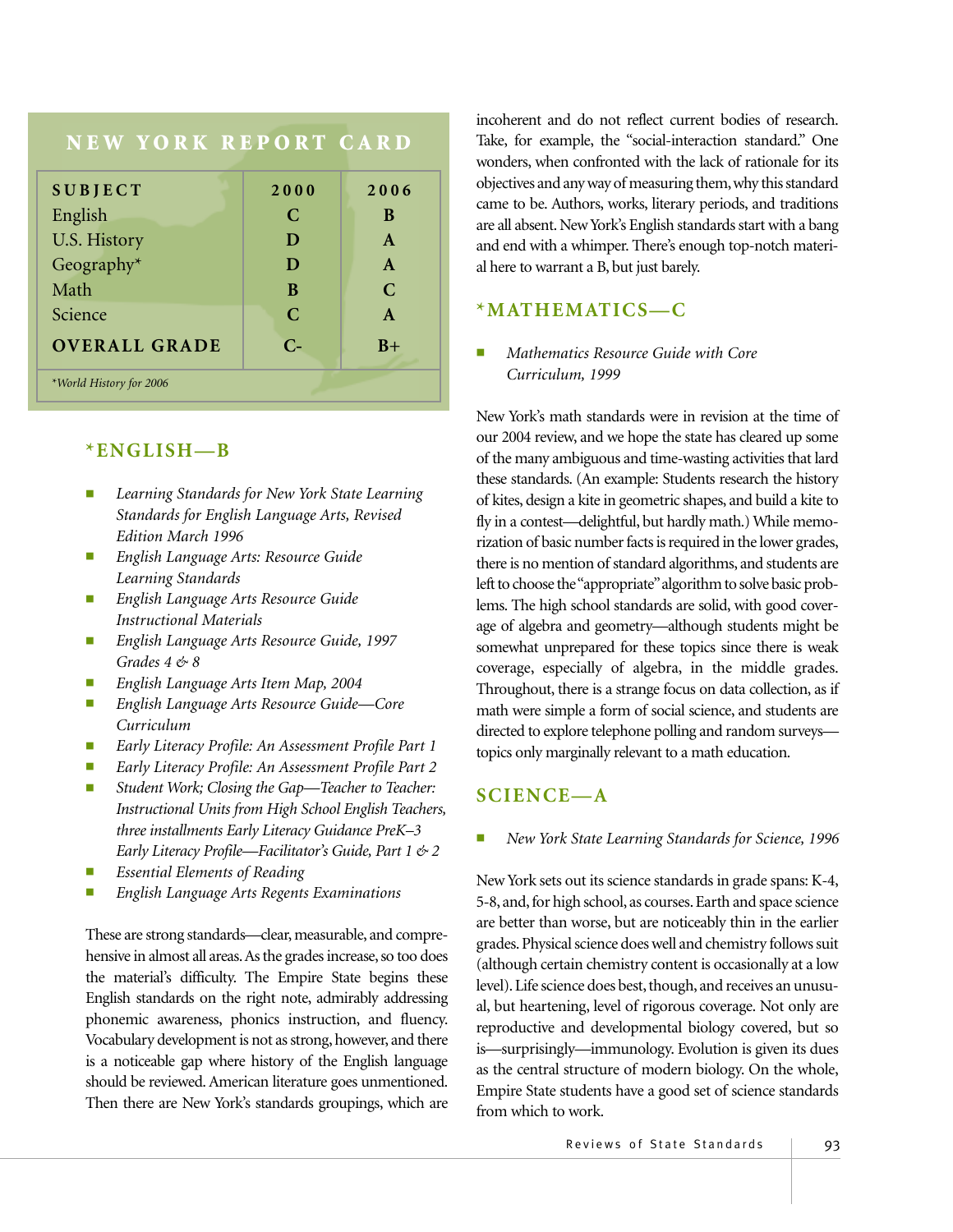## **U.S. HISTORY—A**

■ *Social Studies Resource Guide with Core Curriculum, 1999, The New York State Education Department*

The New York U.S history standards are thorough, but not excessive, and they cover various cultural contributions without pandering. There are a few missteps and omissions, to be sure. It is unclear, for example, why students should put "the Gettysburg address in your own words and memorize part of it"or why the colonial history section includes so few names. But, overall, this document does a first-rate job of covering necessary material at the elementary, middle, and high school levels and giving the state's students a useful and complete background of their country's history. And, despite years of political pressure from those on the left and the right, New York's standards writers were able to deftly navigate through shark-infested waters and produce fair and balanced history standards, which should draw ire from no one faction. Kudos to New York. Other states, take heed.

## **WORLD HISTORY—A**

■ *Social Studies Resource Guide with Core Curriculum, 2006* 

New York starts its world history education in third grade with an introduction to global affairs. Students learn how world leaders are selected and they learn how human migration has affected various geographic regions. In sixth grade, students are introduced to the historical cultures of China and India. Later grades build on this comprehensiveness not only do students examine the better-known subjects (the early river civilizations, for example), but they are exposed to other, lesser-known subjects, too (such as the migration of the Bantu people of Africa). The Empire State also wisely covers Eastern civilizations with care and the development of major religions is examined with surprising sophistication. High school students are asked to study such books as the Torah and the Bhagavad-Gita. The "Global Interactions" unit ties historical world political events with the cultural realm—authors such as Cervantes, Dante, Shakespeare, and Calvin are reviewed. Latin America receives excellent treatment, as well. Any youngster working his or her way through these standards will emerge with a grasp of world history that would be the envy of many.

# **NORTH CAROLINA REPORT CARD**

| <b>SUBJECT</b>          | 2000          | 2006        |
|-------------------------|---------------|-------------|
| English                 | B             | B           |
| U.S. History            | D             | F           |
| Geography*              | $\mathcal{C}$ | F           |
| Math                    | $\mathbf{A}$  | $\mathbf C$ |
| Science                 | $\mathbf{A}$  | B           |
| <b>OVERALL GRADE</b>    | $B-$          | $C-$        |
| *World History for 2006 |               |             |

#### **\*ENGLISH—B**

- *English Language Arts Curriculum Grades K-12, Approved 1999*
- *English Language Arts Curriculum English I, II, III, IV, Approved 1999*
- *English Language Arts Curriculum*
- *The North Carolina Writing Assessment at Grades 4, 7, and 10 Trainer Manual*
- *Understanding the North Carolina Writing Assessment Scoring Model at Grades 4, 7, and 10*

North Carolina's English standards are almost there, almost among the top state standards documents in the nation. But they fall just short and the first pitfall is their incoherent organizing scheme. The basic strands seem to be written language (reading/literature and writing), oral language, and other media/technology. These topics find themselves thrown in the English language arts curriculum, however, under five competency goals. An even more egregious mistake occurs in the high school standards, which contain no content-specific standards specifying keyworks, authors, literary periods, and literary traditions to outline the essential content of the secondary school English curriculum. That said, North Carolina does a lot right. Among other virtues, the standards are clear, specific, and measurable, and they show increasing difficulty as students progress through the grades. They boast clear objectives on vocabulary and reading comprehension skills. By focusing on its content organization, and by including more literary detail, North Carolina will be well on its way to some high-flying standards.

94 Thomas B. Fordham Foundation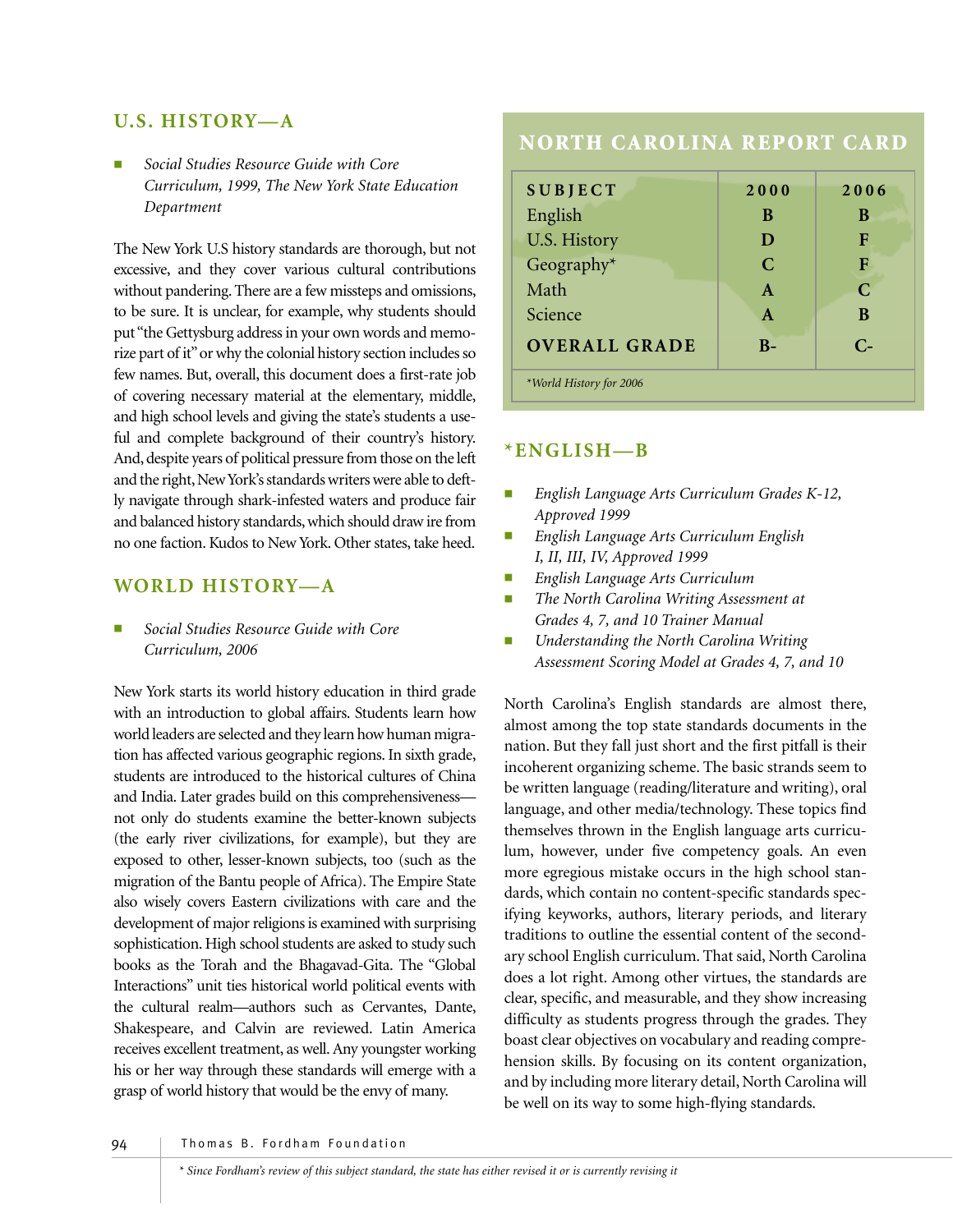#### **MATHEMATICS—C**

Mathematics: Standard Course of Study and Grade-*Level Competencies, revised 2003*

North Carolina's recent revision of its standards proved to be a misstep. Formerly excellent, the state's math standards are mediocre all around—reasonably clear, but with weak content coverage and a heavy emphasis on patterns, probability, and technology. Long division, for example, is never mentioned in these standards and, while place value is addressed, there is no mention of carrying or borrowing. In the upper grades, Algebra is weak, missing important topics, such as completing the square and the quadratic formula, and the AP Calculus standards are well nigh incomprehensible. ("Demonstrate an understanding of limits both global and local," reads one doozy of a directive.) Throughout, the state obsesses about the importance of technology and the use of manipulatives, while little attention is given to mathematical reasoning.

#### **SCIENCE—B**

Science Standard Course of Study and Grade Level *Expectations K-12, 2004*

The best part of North Carolina's science standards is that, for most of the science content, the writers know the subjects they write about and they are able to introduce those subjects in grade-appropriate ways. Physics is a shining example. Unfortunately, the whole document is degraded by its devotion to process material—often, this comes at the expense of specific disciplinary content. Yet, most subjects manage to escape being bogged down in such an arrangement. Earth/space science presents ambitious material and life science does a mostly comprehensive job (although evolution is not mentioned until the ninth grade, only to then be treated in a somewhat cursory manner). Would North Carolina remove portions of its intrusive and mostly useless process material, this document would surely jump into the higher echelons of state science standards.

#### **\*U.S. HISTORY—F**

■ *North Carolina Social Studies Standard Course of Study, 2002, North Carolina Department of Public Instruction*

North Carolina's standards' most distressing problem, and there are many, is the sequencing of its U.S. history instruction. By design, North Carolina students are never taught the colonial period, the Revolution, or the ratification of the Constitution. Really. The elementary school portion of U.S. history instruction opens with North Carolina history and then, in fifth grade, moves on to an analytically and historically vacuous examination of the country's history that eschews names, dates, or places. Fifth graders are, for example, asked to "Compare and contrast the government of the United States with the governments of Canada, Mexico, and selected countries of Central America" and to "Recognize how the United States government has changed over time." These are unreasonable requests. The only U.S. history survey course in the Tar Heel State's curriculum comes in eleventh grade and it begins in 1789. In addition to omitting the very foundations of the United States, the standards go on to bestow shoddy treatment on all events that follow. This is not a U.S. history education in any sense.

#### **WORLD HISTORY—F**

#### ■ *North Carolina Social Studies Standard Course of Study, 2003*

The biggest problem with North Carolina's world history standards—and it is a big problem—is that its sequencing and organization may do more to confuse students than enlighten them. Instead of presenting history chronologically, the Tar Heel State spends a lot of pages sequencing the standards by region. Such an approach is meant to prevent teaching overlapping material, but, in reality, it does just the opposite. The high school standards do not wholly follow such a regional approach, but they suffer just as much from lack of specificity. North Carolina high school students learn world history through general cultural currents, which is as vague as it sounds. But the entire purpose of these standards is compromised by the illogical organization they embrace. The state would do well to try again.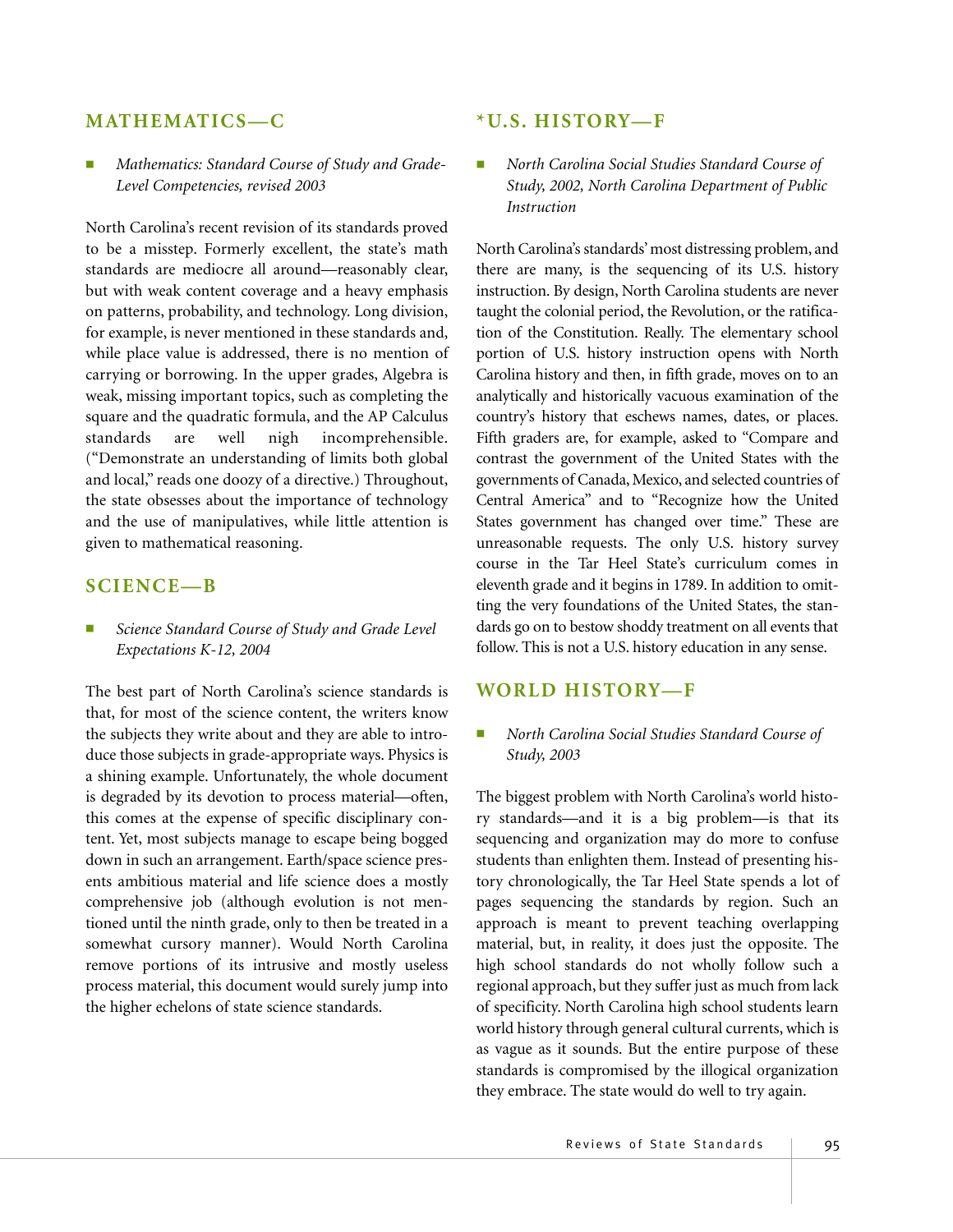# **NORTH DAKOTA REPORT CARD**

| <b>SUBJECT</b>          | 2000 | 2006          |
|-------------------------|------|---------------|
| English                 | F    | C             |
| U.S. History            | F    | F             |
| Geography $*$           | F    | F             |
| Math                    | B    | $\mathcal{C}$ |
| Science                 | F    | D             |
| <b>OVERALL GRADE</b>    | Е    | D             |
| *World History for 2006 |      |               |

## **\*ENGLISH—C**

- *The North Dakota Standards and Benchmarks Content Standards—DRAFT, K-12, January 2004*
- *North Dakota Standards and Benchmarks Achievement Standards—English Language Arts Curriculum Framework, 1996 North Dakota Calibration Pack, Reading Test Grade 4, 1998/1999*
- *North Dakota Calibration Pack, Reading Grade 8 Pack A, 1998/1999 North Dakota Calibration Pack, Reading Test Grade 12 Pack A, 1998/1999 North Dakota Calibration Pack, 1998/1999*
- *North Dakota Standards and Assessment Development Protocols, November 2002*

North Dakota presents its standards by grade level, from K-12. The state covers all areas of English language arts more than adequately and it boasts good coverage of beginning reading. These standards are clear and measurable and it's easy to discern that an increase in grade level corresponds to an increase in difficulty. The big deficiency is literature; the standards do not mention American literature, for one, and they do not give lists of authors or titles for different educational levels. This is unfortunate—especially for a state that boasts standards at every grade level, such content oversights are inexcusable. Rather than acting as a uniting force, North Dakota's English standards are sure to divide as each teacher is forced to create an individual curriculum with little content guidance from the state.

## **\*MATHEMATICS—C**

■ *North Dakota Mathematics Standards and Benchmarks: Content Standards-Draft, January 2004*

One thing you have to give to North Dakota is that the state's math standards are easy to read, presented in a digestible format in five simple strands. The development of arithmetic in the elementary grades is strong, with students memorizing basic number facts and calculating with whole numbers, decimals, and fractions at the appropriate ages. Standards for measurements, which tend to be problematic in other states, are direct and grade appropriate. Algebra and Geometry are nicely covered in the upper elementary years. But North Dakota's solid approach disintegrates in the high school years, with weak standards for Algebra and Geometry that miss crucial topics and suffer from a general inability to describe exactly what students are being asked to do. As just one example, students are expected to use "geometric models to gain insights into, and answer questions in, other areas of mathematics, other disciplines, and other areas of interest: e.g., art and architecture," without learning critical topics in geometry!

## **\*SCIENCE—D**

#### Science Content Standards for Grades K-12, 2005

This document contains eight broad standards covering grades K-8, and the spans 9-10 and 11-12. But some of these standards are less than encouraging. For example, students are supposed to "Use appropriate tools and techniques to gather and analyze data." Unfortunately, no possible tools or techniques are suggested and readers are left to wonder on what topic data is being gathered. Another example: "Understand how views and attitudes have influenced the development of science (e.g., religion, previous knowledge, cultural, superstition, folklore, legends)." What's the point? Chemistry is a disaster, especially typical high school chemistry, which escapes coverage. Earth/space science does better. After a slow start, it touches most of the usual bases. Although, the section is not without its outrageous statements—ninth and tenth graders will "analyze the past evidence of natural hazards and geologic events to predict future hazards with few, if any, errors." It is such stuff that overshadows the good content North Dakota's standards occasionally put forth.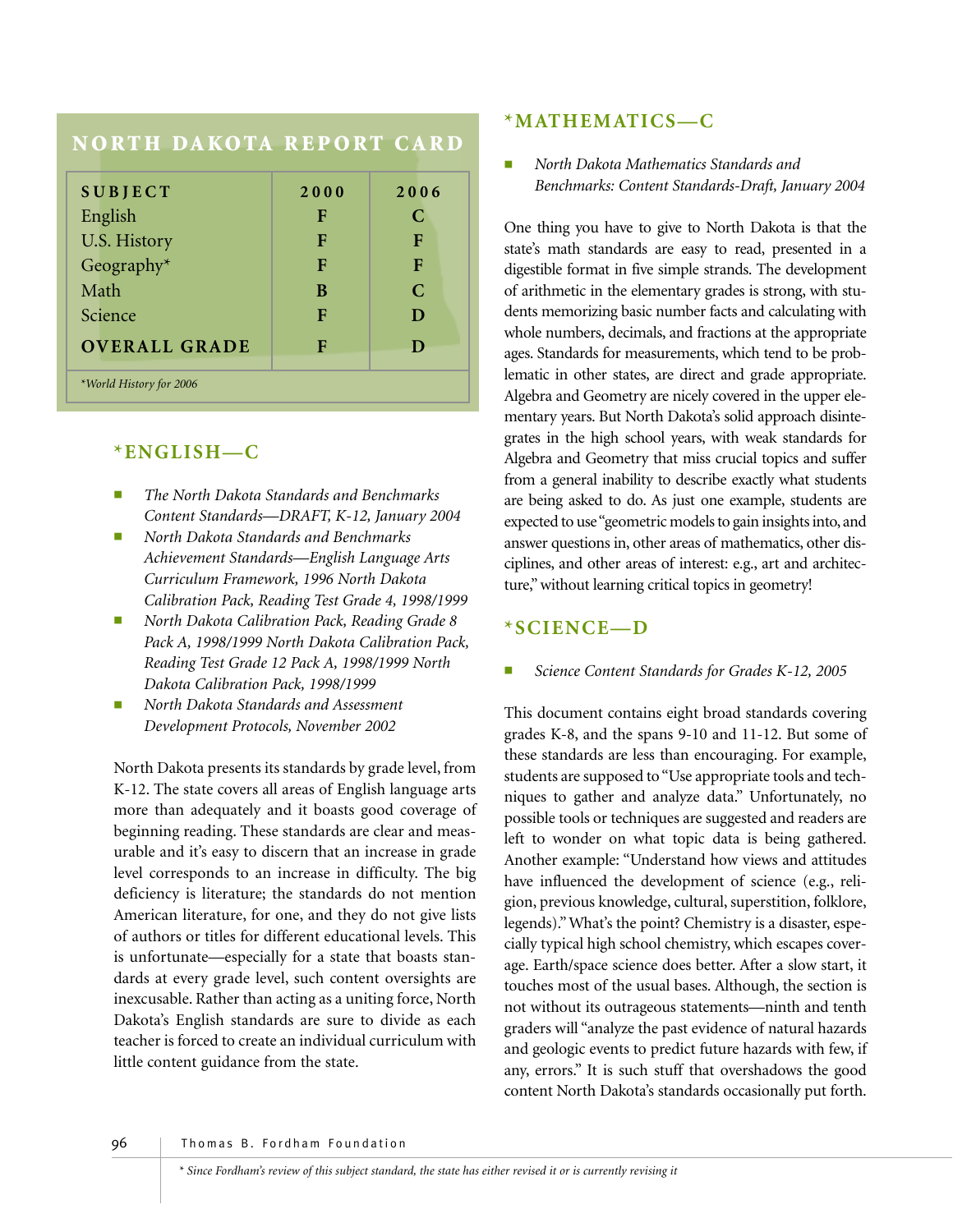### **U.S. HISTORY—F**

- *Social Studies Standards, 2000*
- Standards and Bench marks: Content Standards, *Social Studies, 2000, North Dakota Department of Public Instruction*

North Dakota's U.S. history standards are designed "to provide a framework from which teachers of North Dakota can design their social studies curriculum." The ominous clouds begin to gather, and then the storm is unleashed upon North Dakota's unsuspecting students. Random content standards and pieces of historical knowledge are flung about indiscriminately, forming a helter-skelter U.S. history collage. The specific core of knowledge for high schoolers is thus: "Sectionalism, nationalism, revolution, conflicts and foreign policies, Native American groups, exploration, colonization, Revolutionary Era, Jacksonian Democracy, Westward Expansion, [Civil War? Nope.], Reconstruction. …" Truly a mess—and nothing by which to teach students. These are not standards. They are collected topics. North Dakota can do far better than this.

#### **WORLD HISTORY—F**

■ *Social Studies Standards, 2000*

Readers who encounter the goals of North Dakota's Social Studies Standards may feel reassured. The state hopes to "Overcome 'presentism' and give students a sense of their place in time and enable them to adapt to societal changes that will occur in their lifetime." But implicit in that statement is that history must be made personal, that it cannot be taught as an end in itself. This view is damaging and it manifests itself throughout the document. For example, primary school students are introduced to the world when North Dakota encourages them to "trace their bare feet and use the shape to create a map of a fictitious continent." Such is what takes the place of specific historical content. The standards contain no sequenced, cumulative approach to world history. The state's idea of specific content high school students should master includes "early communities" and "great empires (e.g., Roman and British)." That's about as detailed as it gets. Meanwhile, children trace their feet.

# **OHIO REPORT CARD**

| <b>SUBJECT</b>          | 2000          | 2006 |
|-------------------------|---------------|------|
| English                 | D             | C    |
| <b>U.S. History</b>     | D             | D    |
| Geography*              | D             | F    |
| Math                    | $\mathbf{A}$  | D    |
| Science                 | B             | B    |
| <b>OVERALL GRADE</b>    | $\mathcal{C}$ | $D+$ |
| *World History for 2006 |               |      |

## **ENGLISH—C**

- *Academic Content Standards K-12 English Language Arts, adopted December 11, 2001*
- *Academic Content Standards K-12 English Language Arts: Benchmarks and Indicators by Standards*
- *Academic Content Standards K-12 English Language Arts: Benchmarks and Indicators by Grade Level*
- *English Language Arts District Alignment Tool*

In most areas, Ohio does a relatively good job with its English standards. They are clear, organized in an adequate manner, and treat vocabulary, English language arts, and early writing instruction with the necessary care and detail. But these documents also require not inconsequential strengthening and almost all of it should come in the realm of literary study. First, distinctions need to be made through the grades among the three major categories of imaginative literature (fiction, poetry, and dramatic literature) with respect to their distinctive elements and devices. Second, many of the standards for literary study are vague and pretentious ("describe the thoughts, words, and interactions of characters") or suggest that the English class may be turned into a pseudo-social studies class ("analyze the historical, social and cultural context of setting)." And, unsurprisingly, the Buckeye State does not provide content-rich and content-specific standards pointing to key authors, works, literary periods, and literary traditions in classical, British, and American literature that outline the essential content of the secondary school English curriculum. Literary instruction is the primary area on which Ohio should concentrate its standardsimprovement efforts, which will go far toward bring Ohio's English standards up to an admirable level.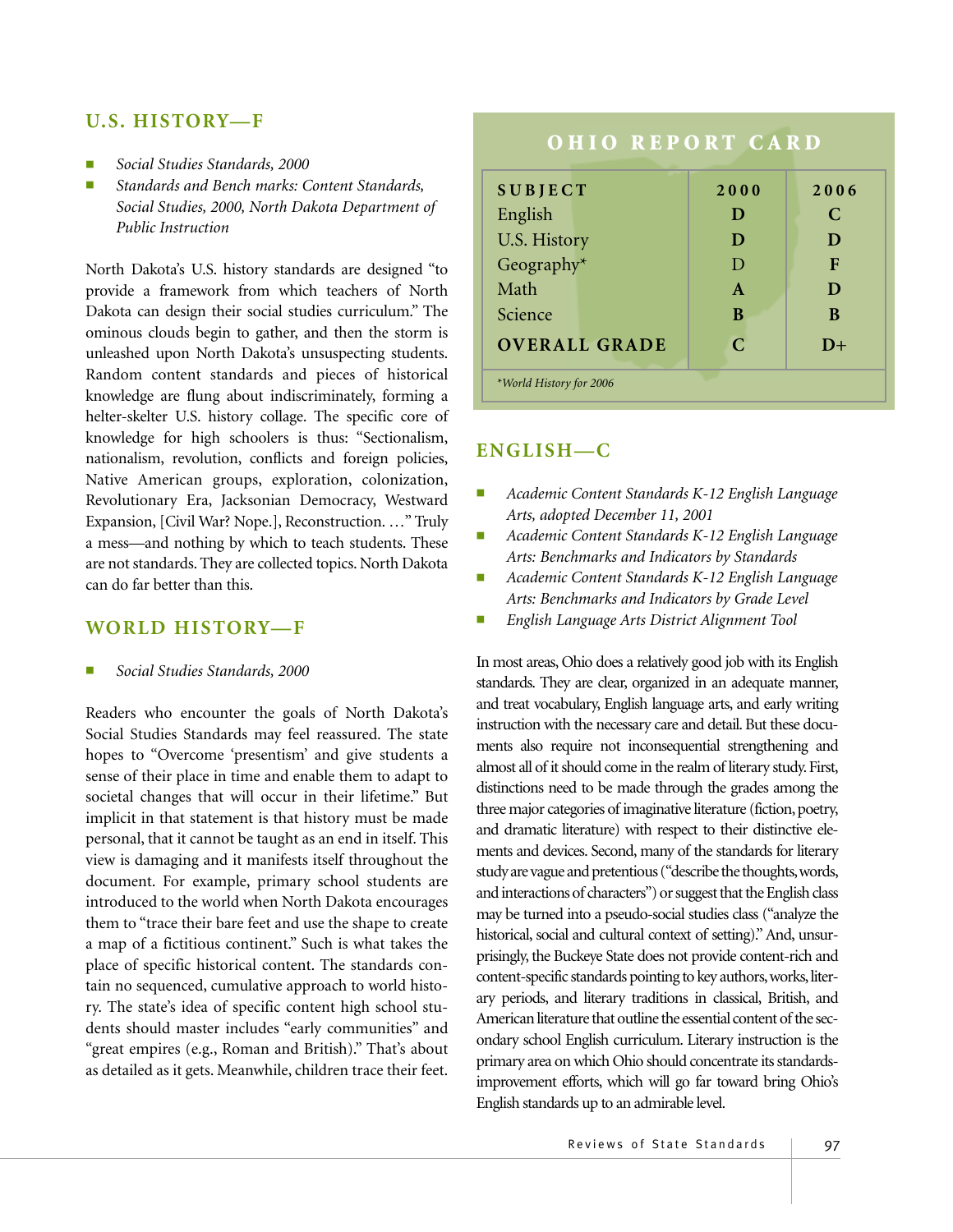#### **MATHEMATICS—D**

#### ■ *Academic Content Standards, December 11, 2001*

Ohio revised its math standards in 2001 and it turned out to be a serious mistake. There are huge holes in these documents, especially in Algebra and the algebraic indicators, where completing the square and the quadratic formula are missing—crucial topics, both. Geometry is nicely developed (though there is an egregious misstatement about pi in one standard that should be corrected immediately). Long division is also missing, though students "learn" irrational numbers by punching buttons on a calculator. There are serious problems with arithmetic, especially multiplication and division of fractions, with the writers sometimes including topics before important prerequisites have been established. And, as with almost every state, Ohio makes a fetish of probability and statistics, introducing it way too early and covering it in far too much detail.

### **SCIENCE—B**

■ *Academic Content Standards, Science, 2003*

The sheer mass of Ohio's science standards ensure that it will be read by only those who must. Part of the problem is the Buckeye State's needlessly repetitive and complicated organization—strands, benchmarks, and grade level indicators. Just give us the standards, already! When one is able to break through the bulk, the document yields good stuff. Life science has few errors and hits most of the important topics. Same, too, for physics, which only falters occasionally from lack of precision. Chemistry doesn't present such a sunny picture, however, and the subject-level content is kept at a perennially low level. On balance, though, Ohio could make these standards top-notch by beefing up the chemistry section and investing in a good editor.

## **U.S. HISTORY—D**

■ *Ohio's Social Studies Academic Content Standards, 2002, Ohio Department of Education*

This document is divided into six "Content Standards," of which history is but one, with "People in Societies, Geography, Economics, Government and Citizenship Rights, and Responsibilities." Fourth graders start with Ohio's history and move into "Regions and Peoples of North America" in fifth grade, in which students are expected to learn the perspectives of various cultural groups. A list of those groups—which, along with the usual suspects, also includes Appalachians and Puerto Ricans—is provided, helping fifth graders to realize that perspective is an immutable product of ethnicity (and, apparently, living in the West Virginia mountains). Bravo, Ohio. Eighth graders receive a more thorough picture of U.S. history, but it isn't without serious omissions. Tenth graders, who cover U.S. history from Reconstruction through the Cold War's end, have a more complete set of guidelines. A large problem with Ohio's standards is their fragmentation. Instead of presenting events chronologically and logically, events are classified by the six "Content Standards." Liberating itself from such a confining and ineffective framework would do wonders for these standards.

#### **WORLD HISTORY—F**

■ *Ohio's Social Studies Academic Content Standards, 2002*

Size doesn't matter when it comes to these standards at a whopping 300-pages, it's still short on content. Instead, the Buckeye State's world history standards focus on methodology and instruction commentary, which doesn't bode well for students. World history is introduced in sixth grade. Vagueness seeps everywhere. Although the documents mention Greece and Rome, they provide little information about the contributions or influence of those civilizations. The Crusades, the Renaissance, and the Reformation all are mentioned tersely, in an off-the-cuff, oh-by-the-way manner. The only world history content high schoolers receive comes in the ninth grade. Perhaps because Ohio is planted firmly in the nation's rustbelt, the Industrial Revolution receives good coverage. But most other topics, such as World War I, don't receive such thorough treatment.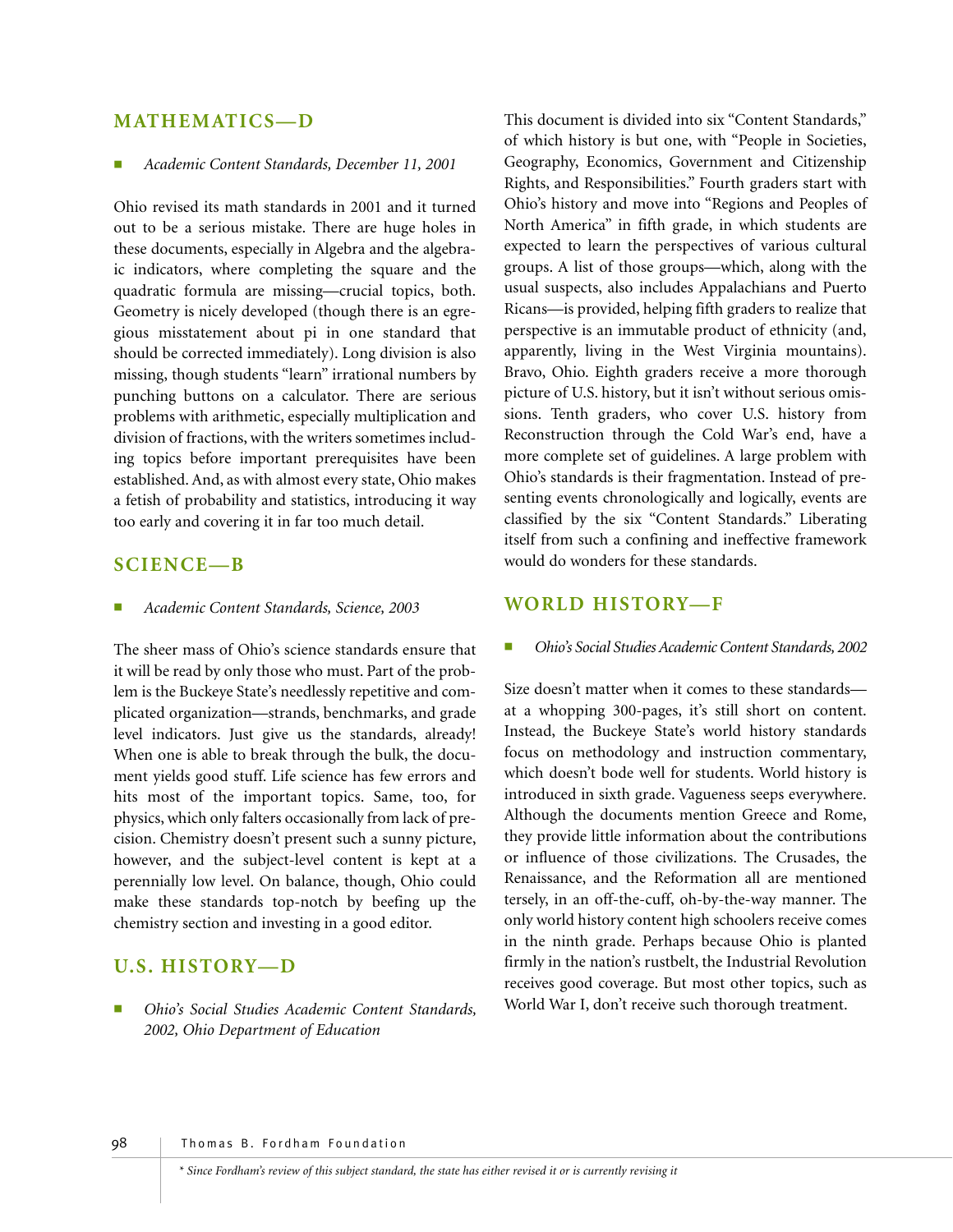## **OKLAHOMA REPORT CARD**

| <b>SUBJECT</b>          |  | 2000        | 2006          |
|-------------------------|--|-------------|---------------|
| English                 |  | D           | C             |
| U.S. History            |  | B           | B             |
| Geography*              |  | $\mathbf C$ | B             |
| Math                    |  | B           | $\mathcal{C}$ |
| Science                 |  | F           | F             |
| <b>OVERALL GRADE</b>    |  | $C-$        | $C+$          |
| *World History for 2006 |  |             |               |

# **ENGLISH—C**

- *Priority Academic Student Skills: Language Arts, Grades K-12*
- *Alignment Blueprints for the 2003-2004 Oklahoma Core Curriculum Tests, Reading: Grade 3, 4, 5, 8 and English II 2003-2004 Test Specifications for the Oklahoma Core Curriculum Tests*
- Performance Level Descriptors Writing Test Scoring *Procedures—Grades 5 & 8—English II*
- *Writing Test Example Papers—2001— Grade 5 & 8 2002-2003 Test Interpretation Manuals*
- *Reading Sufficiency Act, Assessment for Reading 1-3*

The Sooner State's English standards are above average in most ways. Several decisions of the standards writers are promising, such as the division of standards by grade level from grade 1 through grade 12. A very strong vocabulary section exists side-by-side with top-notch phonics strands and the standards contain information on the material covered by the Oklahoma Core Curriculum Tests. Linking standards and tests may seem like common sense, but actually it is a very rare practice. Oklahoma's standards-test link deserves any and all plaudits it receives. Yet, literature is addressed poorly and that alone is important enough to knock down Oklahoma's grade significantly. Authors and their works, genres, and pieces of cultural or historical significance are not given nearly the attention they deserve. Like many other states, Oklahoma does a high-quality job in the earlier years only to see it fall away at the high school level, where literary study takes on seminal importance.

#### **MATHEMATICS—C**

■ *Priority Academic Student Skills: Mathematics Content Standards, August 22, 2002*

If you can name a problem with state math standards, Oklahoma has it just a little bit. Shortcomings in coverage (such as failure to clearly cover standard algorithms or require memorization of basic number facts), inappropriate use of calculators and technology, and overemphasis of probability and statistics all make an appearance here, though not to the degree seen in other states. The high school standards are better, with decent coverage of Algebra (though weak coverage of Trigonometry within that topic). There's little to say about these standards—not bad, not good, just blah.

#### **SCIENCE—F**

■ *Priority Academic Student Skills Standards Framework, Science, March 2005*

Oklahoma sequences its standards well. Grades 1-8 have content standards in life, physical, and Earth/space science. In high school, standards are broken out by course: physical science, biology, chemistry, and physics. Unfortunately, the organization does nothing to improve the dismal disciplinary content, which is substandard at all levels. Physics is undemanding across the board and, despite its terseness, the physics content still manages to be filled with errors. Chemistry is much the same way. Life science is superficial and the word "evolution" is never used. This is unacceptable, and it alone justifies the F grade.

#### **U.S. HISTORY—B**

#### ■ *Oklahoma Priority Academic Student Skills, 2002, Oklahoma State Department of Education*

The sooner Oklahoma can bring its elementary and high school U.S. history standards up to the level of its better eighth grade coverage, the better for Sooner students. Oklahoma history is presented in fourth grade and U.S. history starts in grade 5 with coverage of the Colonial period that, unfortunately, contains significant gaps. The omission of the rise of political parties in 1790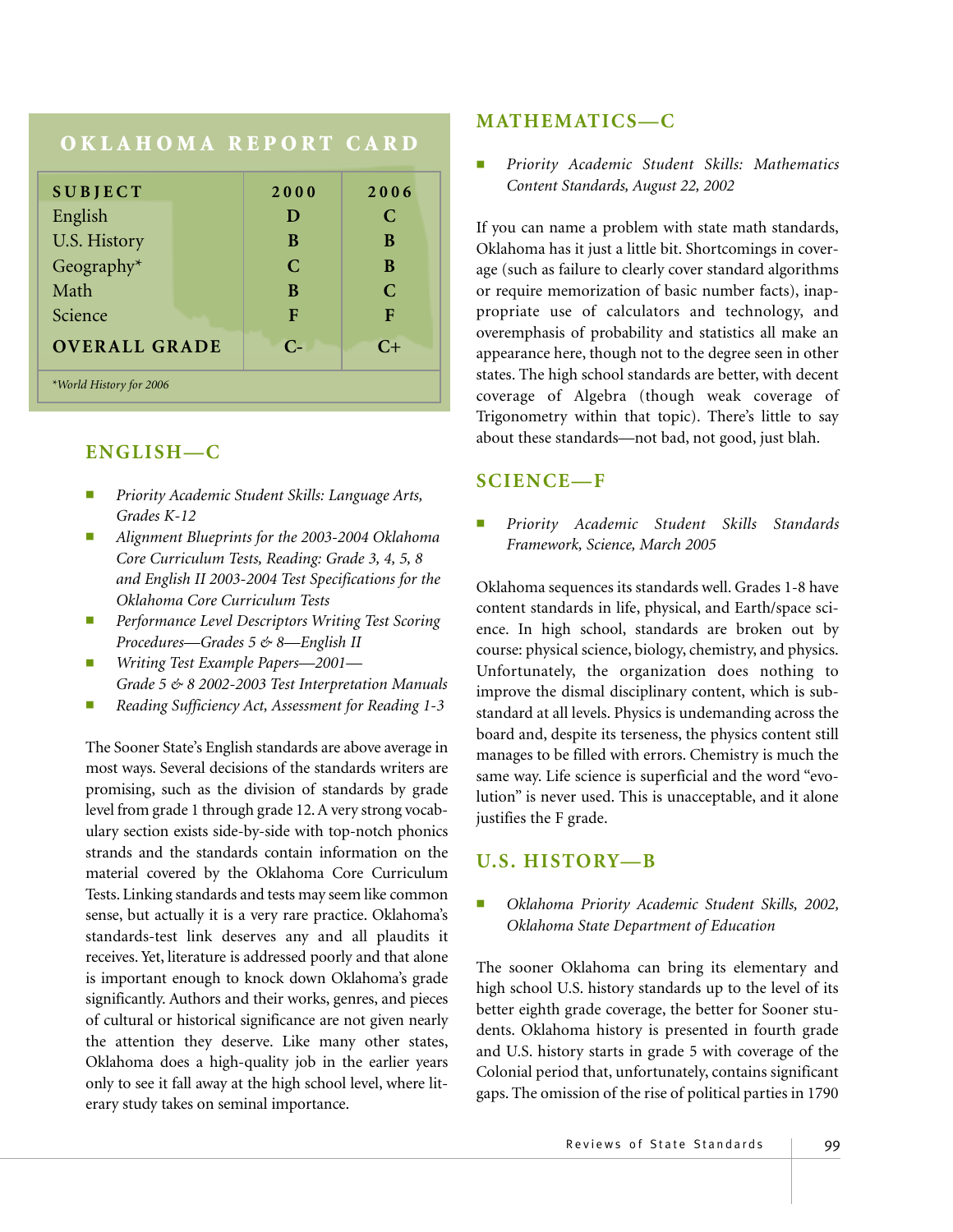and the election of 1800 is juxtaposed with comprehensive examinations of the Revolution and the Constitution. Eighth grade history, which covers the period from the Revolution through Reconstruction, is terrific and among the nation's most thorough middle school standards. Yet, the high school standards, which deal with U.S. history from 1850 to the present, drop the ball. They fail, for example, to mention Richard Nixon while discussing Watergate, and give nary a clue that Ronald Reagan had something to do with Iran-Contra. Woodrow Wilson to World War I and the League of Nations? According to these standards, there is no relation. More attention to detail at the high school and elementary levels would transform Oklahoma's standards to some of America's best.

# **WORLD HISTORY—B**

■ *Okalahoma Priority Academic Student Skills, Social Studies, 2003*

The only major weakness in these standards is the lack of content-rich world history material in the primary grades. Not until grade 6 do Oklahoma students address the subject with any seriousness. But after that, the state does a solid job. The high school standards are challenging. Students are asked to compare and contrast specific countries and cultures, and to examine them individually in detail. What's more, the standards are not Eurocentric, although students do examine ancient Greece and Rome in the intricate detail that they should. Also included is a substantive lesson on political theory. Post-World War II education is significantly weaker; little information is included about events that occurred after the Berlin Wall's fall. Yet, the Sooner State is in possession of an admirable document that serves as a good base from which to grow.

# **OREGON REPORT CARD**

| <b>SUBJECT</b>          | 2000 | 2006 |
|-------------------------|------|------|
| English                 | F    | B    |
| U.S. History            | В    | D    |
| Geography*              | F    | F    |
| Math                    | D    | D    |
| Science                 | B    | F    |
| <b>OVERALL GRADE</b>    | $D+$ | D    |
| *World History for 2006 |      |      |

# **ENGLISH—B**

- *Oregon English/Language Arts Grade-Level Foundations—Grades K-8, 2002 Reformatted April 2003*
- *Oregon English/Language Arts Grade-Level Standards—Oregon Standards Newspaper 2003- 2004, adopted January2003*
- *Overview: Reading/Literature Knowledge and Skills Test Specifications, June 2001*
- *Writing Grades 4 & 7: Scored Student Work; Writing Performance Standards—State Writing Performance Assessment, adopted April 15, 2004*
- *Reading Scoring Guide, K-3*
- *Reading and Literature Scoring Guide: Intermediate Student Language Version (Grades 4-5)*
- *Reading and Literature Scoring Guide: Secondary Student Language Version (Grades 6-12)*
- *Student Language Scoring Guide Speaking, K-2, 3, 5, 8, & 10*
- *Student Scoring Guide 2003-2004—Writing Benchmark 1, 2, & 3*
- Student Scoring Guide 2003-2004-Writing, CIM *Official Scoring Guide, Writing & Speaking, 2003-2004*

Oregon's newest English standards document was developed with the help of Achieve, Inc., and it is significantly better than its predecessor. First, the standards are arranged into coherent categories, by grade level for K-8 (with a separate standard for high school), that cover English language arts and reading in a satisfactory manner. Yet, even with its new developers, the Beaver State's standards avoid the list of literary works, authors,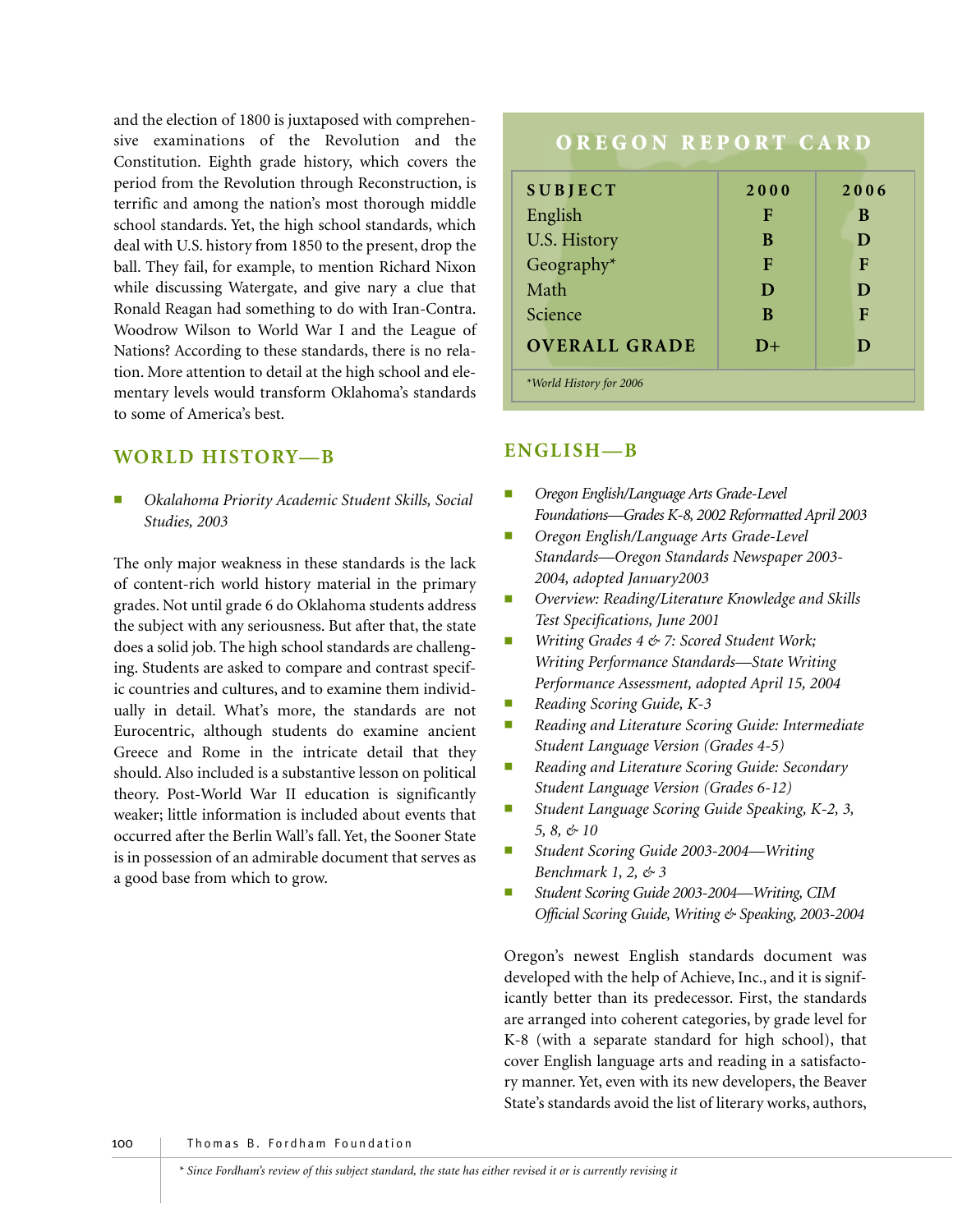genres, etc., that students in higher levels need to understand. Literary traditions are not explained. Historical and cultural content are not explained. Oregon would do well to include standards addressing classical, British, and American literature, and to provide more than one document for high school students. The new documents are a major improvement and, with a small bit of extra energy, Oregon can pride itself on putting forth truly excellent standards documents.

#### **MATHEMATICS—D**

- *Mathematics Grade-level Standards & K-12 Foundations, April 2002*
- *Content Standards Newspaper: Grade Level Foundations and Standards, 2003-2004 School Year*

Oregon's math standards have some strong features, such as decimals, fractions, and percents, geometry, and measurement. But the arithmetic standards are poor—a serious shortcoming. Students do not memorize standard algorithms, but instead explore "efficient strategies for determining" basic multiplication and division facts 0-9. Having an efficient strategy for figuring out that 6x7=42 is simply not the same as knowing that fact, and a student lacking that knowledge will be at a disadvantage later. In the upper grades, the development of algebra is weak and the pace slow, while many standards are vague and inflated. What is one to make of a directive to "Accurately solve problems using mathematics," for example? We should certainly hope so, at the very least.

#### **SCIENCE—F**

#### ■ *Standards for Science, 2005*

These science standards are arranged in grid format and somehow manage to be both too brief and obscure. One shortcoming—the document has benchmarks for grades 3, 5, and 8, but doesn't address high school science. There are actually very few standards. They are incredibly general and are repeated in subsequent grades with very few changes. Physical science does the best job of not screwing up the limited material it presents, but it's still over-simplified at every level. The level of generality demonstrated in these standards won't impart a meaningful science education to students.

#### **U.S. HISTORY—D**

■ *Oregon's Teaching and Learning to Standards: Social Sciences, 2002, Oregon Department of Education*

The grade Oregon's standards receives is not reflective of their comprehensiveness. In many places, Oregon does an adequate-to-good job of covering historical events in a detailed manner. Sure, there are omissions—World War I, for example—and the document tends toward mushy multiculturalism in some places, but overall, the content is far from D-worthy. But Oregon makes a crucial mistake: It presents each time period of history only once. So, the American Revolution is studied in fifth grade and never again.The Civil War is an eighth grade project and twentieth century matters fall to tenth graders. Such an arrangement assumes that, between fifth and eighth grades, students will retain all the historical content they previously learned. No refreshing necessary. And Oregon's system turns out students who, one suspects, received a relatively sophisticated World War II education, but who will go into college with only a fifth grade understanding of the American Revolution. That is unwise. These standards suffer from poor planning.

#### **WORLD HISTORY—F**

#### ■ *Oregon's Teaching and Learning to Standards: Social Sciences, 2002*

Oregon sets far-reaching goals for its world history standards. It doesn't meet them. Much history—early civilizations through the Renaissance, for example—is only covered once and students never have the opportunity to revisit such topics at an older age when, one assumes, they've achieved a higher level of understanding. Content coverage often lacks detail and is sporadic. Funny that Oregon encourages students to evaluate the specifics of the Roman civilization but pays scant attention to the ancient Greeks.Tenth-grade world history is little more than a list of random events, strung together in a shockingly haphazard way. The Chinese Revolution is discussed, but the French Revolution is not. Even more inexplicable is that Oregon's world history curriculum concludes with the Korean and Vietnam Wars. Perhaps that's why Portland has so many young socialist denizens—they think the U.S.S.R. is still intact! Oregon needs to make some major changes to this document if it wishes to produce students with any historical grasp.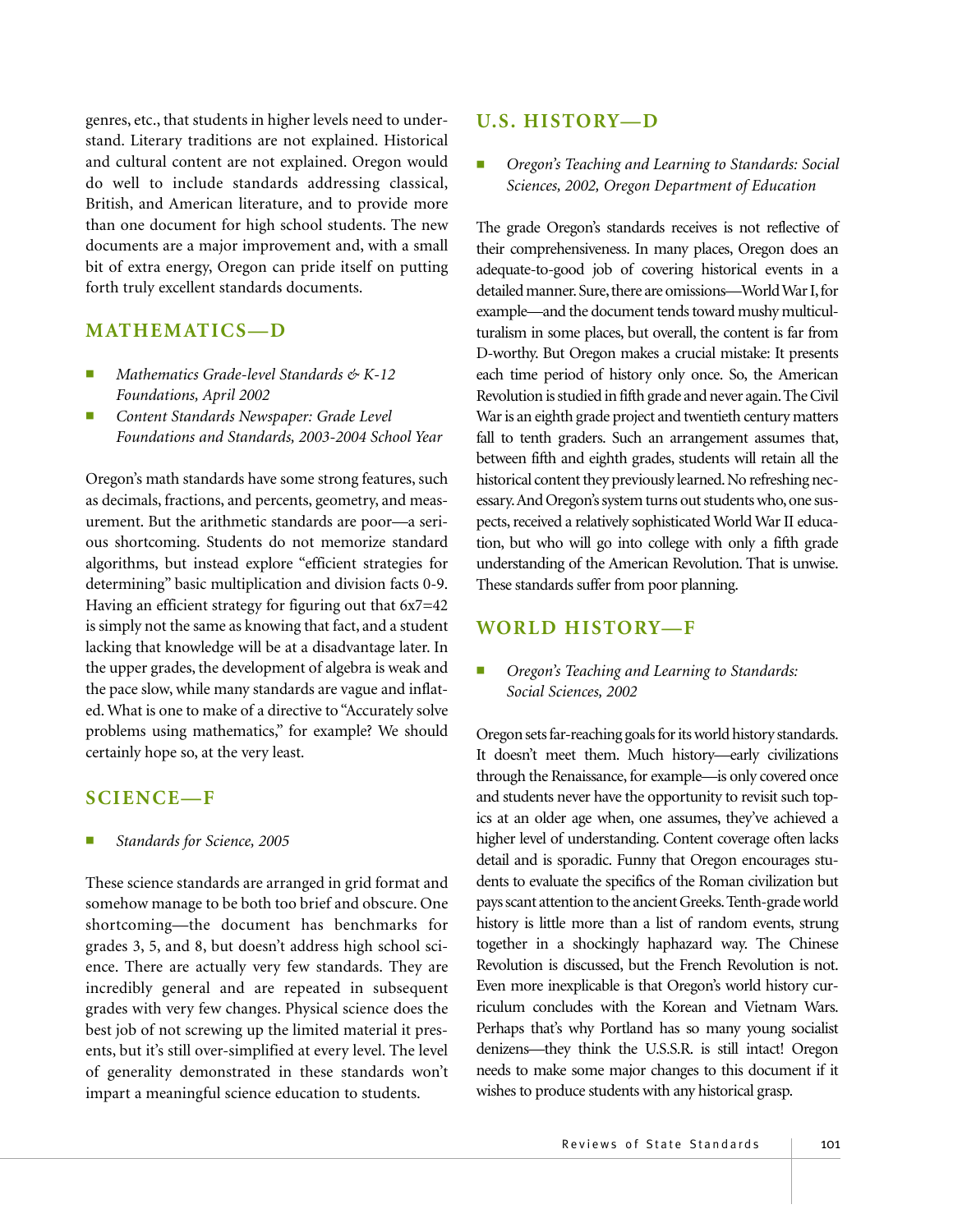# **PENNSYLVANIA REPORT CARD**

| <b>SUBJECT</b>          | 2000          | 2006        |
|-------------------------|---------------|-------------|
|                         |               |             |
| English                 | C             | C           |
| U.S. History            | F             | F           |
| Geography*              |               | F           |
| Math                    | $\mathcal{C}$ | D           |
| Science                 |               | $\mathbf C$ |
| <b>OVERALL GRADE</b>    | $D+$          | D           |
| *World History for 2006 |               |             |

# **ENGLISH—C**

- *Reviewed: 22 Pennsylvania Code, Chapter 4 Appendix A: Academic Standards for Reading, Writing, Speaking and Listening, 1999*
- *2004 PSSA Reading Assessment Overview*
- *Assessment Anchors—Reading. 3, 8, & 11, April 2004*
- *Getting Ready! Reading Assessment Handbook Supplement 2004 PSSA*
- *PA Literacy Framework*
- *Writing Assessment Handbook*
- *Grade 6 & 9 Writing Handbook Supplement*
- *Grade 6, 9, & 11 Writing Handbook Supplement 2003-2004*
- *Released Writing Prompts*
- 2004 Reading Released Items (from the 2003 PSSA)
- *Before During After Reading Strategies*

Pennsylvania has put forth English standards that are quite satisfactory in most every way. They are cogent, logical, and straightforward. They are measurable and clear, cover vocabulary and English language arts, and give reading instruction its due. There is also an excellent category on the characteristics and function of the English language. But nowhere does the Keystone State make clear that phonics will be taught explicitly and systematically. Decoding skills are not mentioned independently of context in grade 3. The literature strand is nowhere near complete. There is no mention of specific literary traditions or periods in American and British literary history—indeed, no mention of American literature at all as an inclusive body of literature, never mind some of its major themes, key authors, or works. Pennsylvania would do well to review these documents and make some necessary changes.

### **MATHEMATICS—D**

#### ■ *Academic Standards for Mathematics, 2004*

Pennsylvania, on the third revision of its math standards, continues to struggle to fashion a credible set. The coverage of standard algorithms is ambiguous at best and fraction arithmetic is poorly developed, with too much reliance on calculators and manipulatives. Geometry and Trigonometry are weak and could never support serious calculus standards. Despite this, there are a number of calculus topics scattered through even the youngest grades. Unfortunately, students do not have the background knowledge to cover these topics adequately, so the calculus strands amount to little more than time-wasting punching of calculator keys, degenerating into standards about how to use spreadsheets and graphing calculators. Back to the drawing board again—for the Keystone State.

## **SCIENCE—C**

■ *Academic Standards for Science and Technology and Environment and Ecology, January 2002*

The Keystone State's science standards document is defined by its unevenness—some subject areas are quite good, others are no good. Physical science coverage is fragmented and often disorganized. A more overarching problem, though, is the prevalence of science process and the relative shortage of science content. Much of the science process is simply ridiculous. Grade 12 students are asked to "Critically evaluate the status of existing theories (e.g., germ theory of disease, wave theory of light, classification of subatomic particles, theory of evolution, epidemiology of aids [sic]." Critically evaluate? Really? Life science is able to escape from much of this fluff, though, and it is handled well, in a thoughtful grade sequence. Evolution is deftly handled. A study in contradictions are these standards.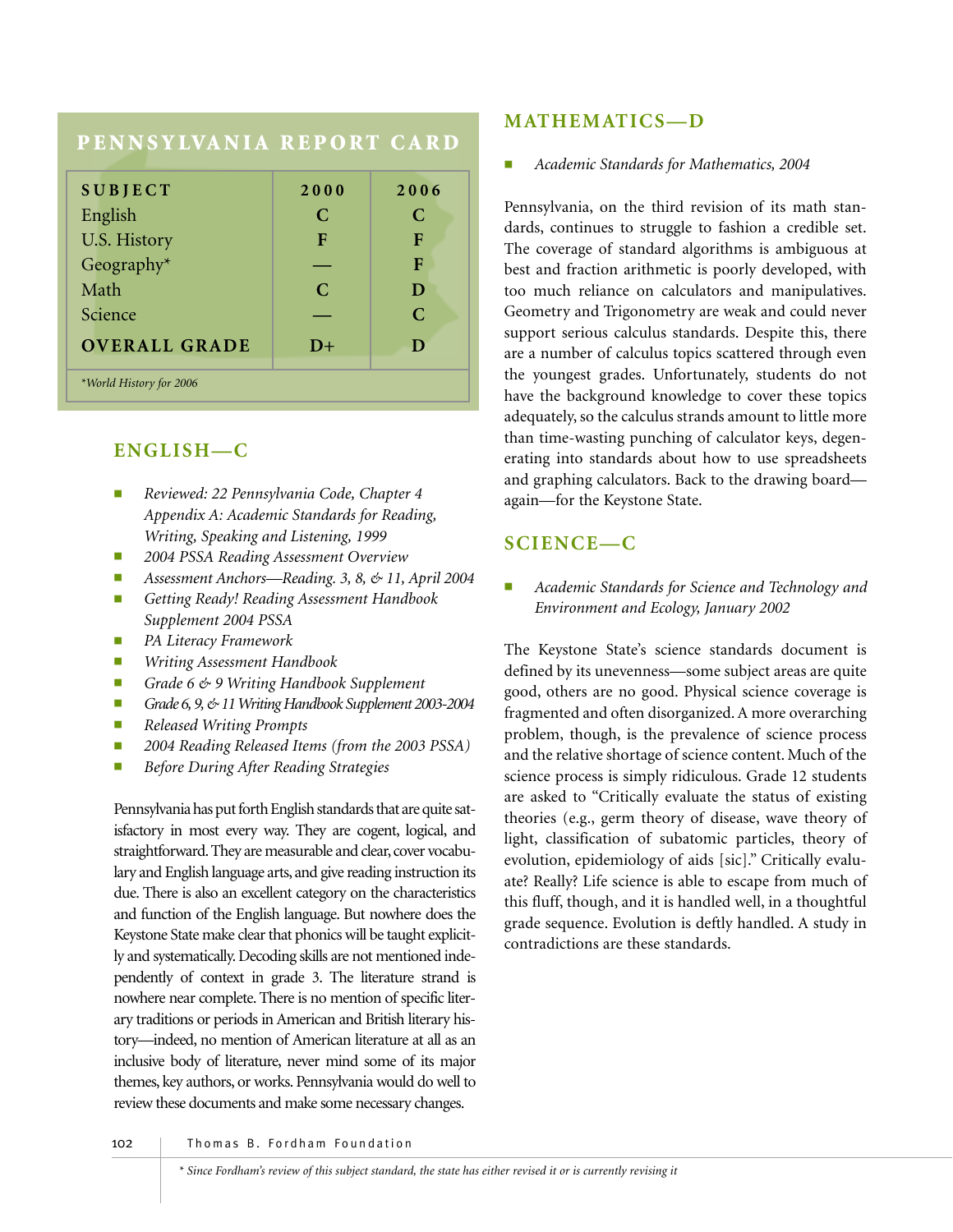#### **\*U.S. HISTORY—F**

#### ■ *Academic Standards for History, 2002, Pennsylvania Department of Education*

Pennsylvania's standards function much like a mailroom. To wit: They divide U.S. history into 20 thematic categories and then, into these 20 "bins," the state drops historical figures or events. These figures or events may or may not have a good relation to the category, but that doesn't much matter. Of course, these are state standards, not a mailroom, and once the 20 bins are unpacked, Pennsylvania's students will find themselves faced with random piles of random information. There is no chronological progression, nor are there any logical correlations. The Keystone State standards haven't presented history as "a narrative—a story," though they promise in the introduction to do so. No story here, just vacuous information and random data. Not good.

#### **\*WORLD HISTORY—F**

#### ■ *Academic Standards for History, 2002*

World history is presented in four stages: beginnings to present (grades 1-3), beginnings to present (grades 4-6), beginnings to 1500 (grades 7-9), and 1450 to present (grades 10-12). It lacks any content or sequencing coherency. Vagueness rules: "Identify and explain how individual groups made significant political and cultural contributions to world history."That command is followed by a random list of figures such as "Nelson Mandela, Pope Leo X, Commodore Perry, and Montezuma." The document includes no detail, no specificity, nothing to explain why an Aztec leader and an American naval officer are paired side-by-side. These standards thoroughly disappoint. Certainly they do not educate.

## **RHODE ISLAND REPORT CARD**

| <b>SUBJECT</b>          |  | 2000         | 2006          |
|-------------------------|--|--------------|---------------|
| English                 |  | F            | $\mathcal{C}$ |
| <b>U.S. History</b>     |  |              |               |
| Geography*              |  |              |               |
| Math                    |  | F            | F             |
| Science                 |  | $\mathbf{A}$ | $\mathcal{C}$ |
| <b>OVERALL GRADE</b>    |  | $D+$         | $D+$          |
| *World History for 2006 |  |              |               |

#### **ENGLISH—C**

- *The Rhode Island English Language Arts Framework, 1996*
- *Tri-State New England (TSNE) Grade Level Expectations (GLEs) for Reading in Grades 2-5*
- *Tri-State NewEngland (TSNE) Grade Level Expectations (GLEs) for Reading in Grades 5-8*
- *Tri-State New England (TSNE) Grade Level Expectations (GLEs) for Writing in Grades 3-8*

Rhode Island, like New Hampshire, has instituted the Tri-State New England Expectations. Unlike New Hampshire, however, the other English standards documents from the Ocean State are not quite up to snuff. For example, the new reading expectations make clear that decoding skills are to help word identification. But, until Rhode Island adopts or crafts a solid set of K-1 expectations, it won't be clear whether students are expected to learn those skills systematically and be able to apply them independent of context. Similarly, new 9- 12 expectations are in the pipeline, but are not yet available for students and teachers. And the old Rhode Island English standards, from 1996, are wholly inadequate to serve the literature education needs of high school students. Rhode Island may very well craft the remainder of its English standards documents with the utmost care and concern and the state may become a model for others around the nation. But, we just don't know yet and, as it now stands, the state's standards are less than admirable.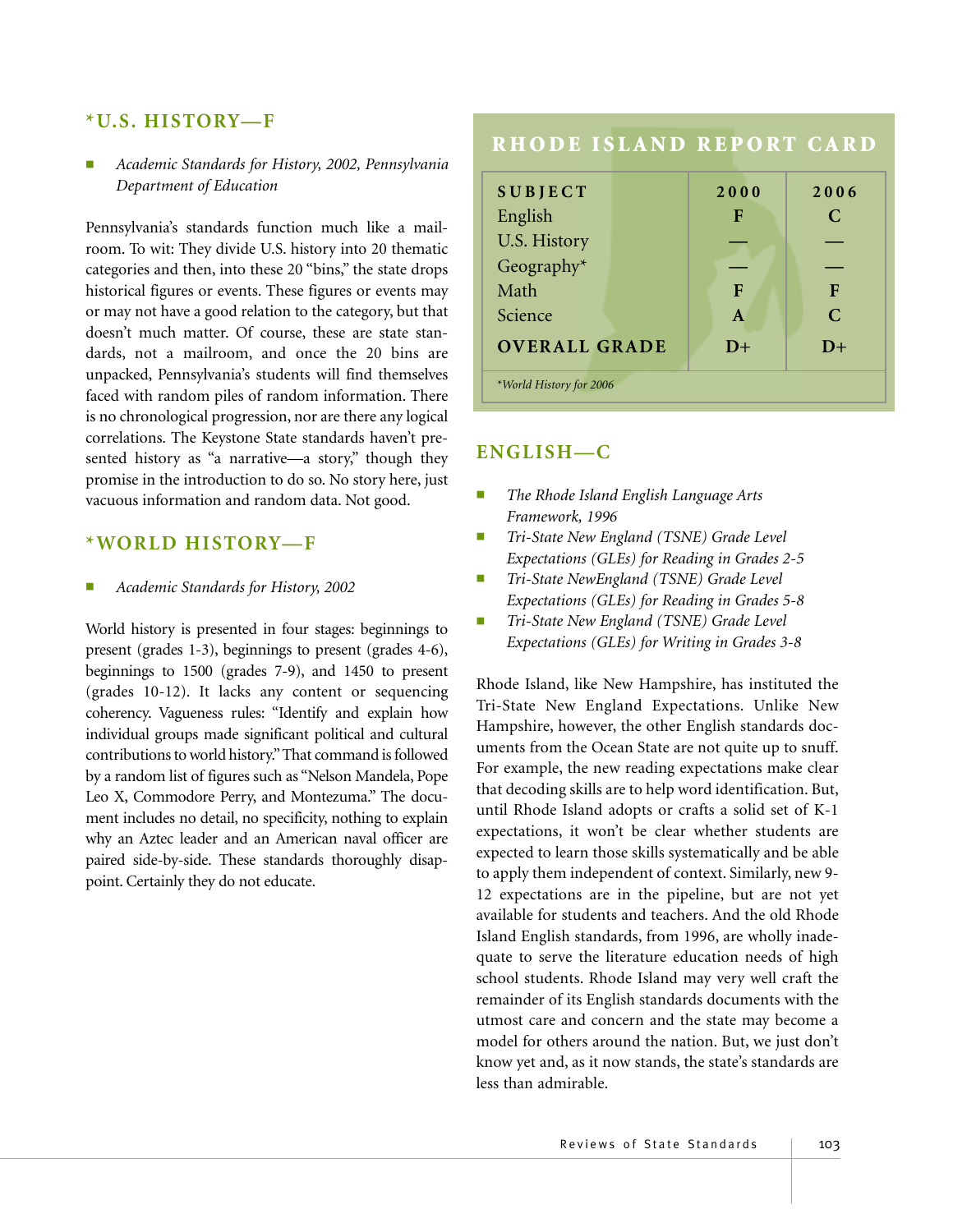#### **\*MATHEMATICS—F**

- *Mathematical Power for ALL Students: The Rhode Island Mathematics Framework K-12, 1995*
- Draft K-8 New Hampshire and Rhode Island Local *and NECAP Grade Level Expectations (GLEs), June 6, 2004*

Even the development of shared Grade Level Expectations with Vermont and New Hampshire fail to budge Rhode Island's failing grade. Constructivism reigns in our smallest state, with instructions to "construct their understanding" of all sorts of topics—which basically asks students to fling themselves unguided on the field of mathematics and figure out what works for them. Thus, students are directed to have "an intuitive understanding of algebraic procedures" (one of the least intuitive topics one can imagine) or "investigate and compare various geometries," which would make more sense if students were ever asked to cover thoroughly standard plane geometry. These standards mention "shapes"and "figures,"but never cite a specific example. (Indeed, the word "triangle" doesn't appear once.) Rhode Island's math program is one of unending student discovery, apparently absent any clarifying or guiding authority—the state even discourages the use of textbooks which ultimately amounts to students making it up.

## **\*SCIENCE—C**

■ *Rhode Island Science Framework, 1995 (Drafts 2005)*

"Collecting and organizing the litter thrown away at lunchtime is an exciting mathematics activity for the students." So says the Rhode Island science standards; we doubt Rhode Island students agree. On balance, though, this document is not as silly as such an activity suggests. It has its ups and downs. Physical science starts well, but as the grades progress, physical science quality regresses. Chemistry suffers from the opposite problem, as its K-8 standards are completely insufficient to sustain a good high school curriculum. The life sciences, however, glow in comparison. They contain a praiseworthy presentation of developmental biology and the high school approach to molecular biology is sophisticated. It is too bad that Rhode Island has presented such a bumpy ride through a science standards land of shining peaks and pernicious valleys. Perhaps the next document will provide smoother, all-around higher terrain.

## **U.S. HISTORY—NO STANDARDS**

Little Rhode Island believes itself so flush with American history that it has no need for history standards. Rhode Island students scoff ("Hah! What ninnies!") at other states where teachers feel the need to teach actual information, or where students are held accountable for subject matter and content knowledge.

## **WORLD HISTORY—NO STANDARDS**

| <b>SUBJECT</b>          | 2000         | 2006         |
|-------------------------|--------------|--------------|
| English                 | B            | B            |
| U.S. History            | C            | C            |
| Geography*              | $\mathbf{A}$ | $\mathbf{A}$ |
| Math                    | B            | D            |
| Science                 | B            | $\mathbf{A}$ |
| <b>OVERALL GRADE</b>    | B            | $R-$         |
| *World History for 2006 |              |              |

**SOUTH CAROLINA REPORT CARD**

## **ENGLISH—B**

- South Carolina English Language Arts Curriculum *Standards 2002 ELA Blueprint for PACT*
- *Measuring Student Performance through the Creation of Scoring Guides*

The Palmetto State is making positive strides and its standards-based education reforms are beginning to turn heads in other state capitals. One of the biggest components of such reform is crafting good state standards and, while South Carolina's English standards could be better, they certainly don't disappoint. The standards quite satisfactorily address almost all areas of the English language arts and reading. The standards for listening and speaking are excellent. Students are expected to acquire beginning reading skills, set forth in a strand on phonics and word study. Vocabulary instruction is strong and the level of literary analysis demanded of students is very high. But South Carolina falls prey to the temptation to not provide a recommended reading list of top works and authors.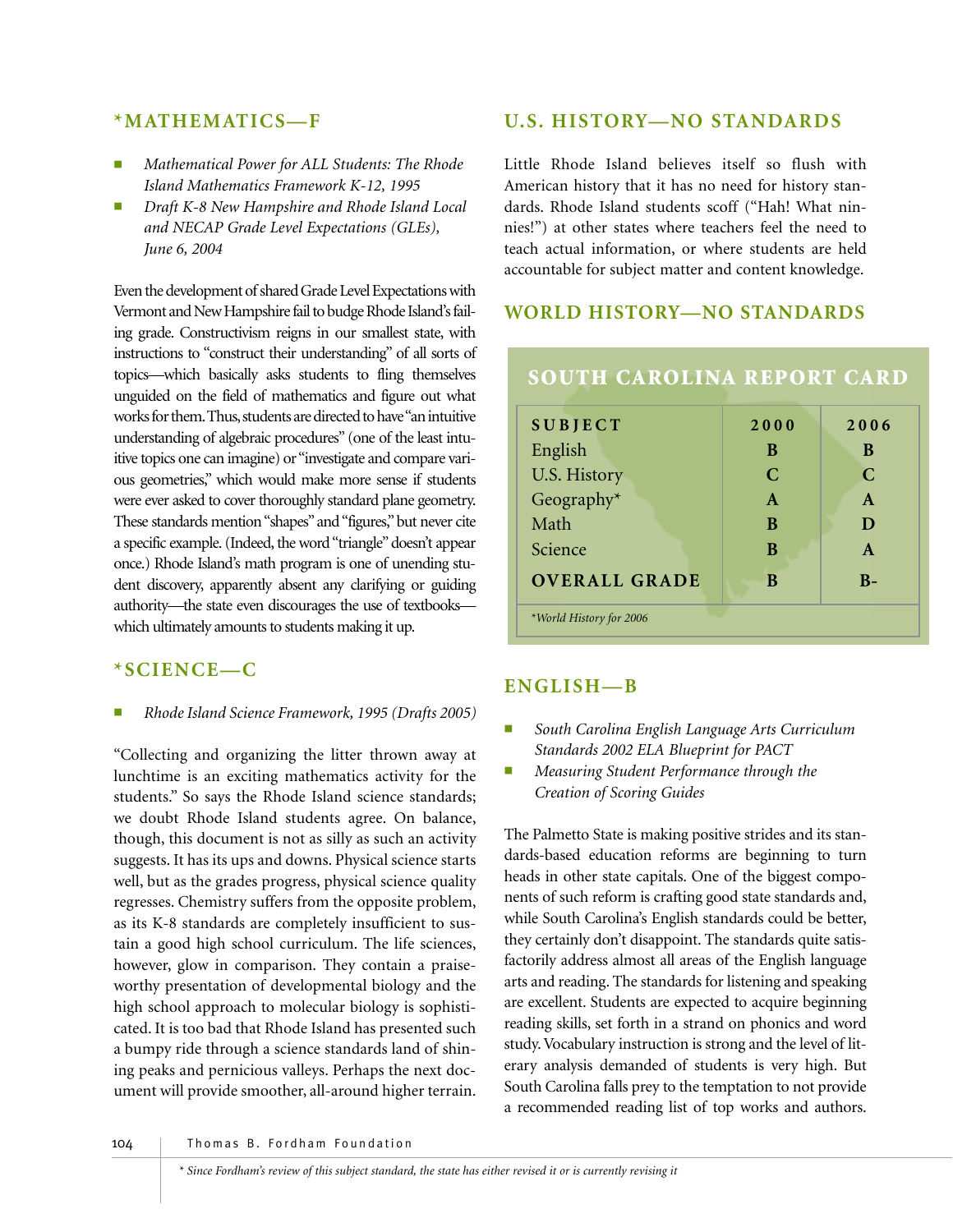Literary traditions and genres are also absent. While the state demands students engage in difficult analysis, it never points out those works youngsters should be analyzing in their classrooms. This is a mistake. We're sure South Carolina will, in its next edition of English standards, make the necessary corrections. At that time, it will be our honor to bestow an A upon the worthy state.

#### **MATHEMATICS—D**

- *Outlines of High School Mathematics Courses*
- *Mathematics Course Standards, 2000*
- *South Carolina Mathematics Curriculum Standards, 2000*

South Carolina opens its discussion of Geometry with the absurd statement,"The use of Geometry software … is essential to the instruction and assessment of Geometry," which, if true, would mean that the past 2000 years of instruction in Geometry was a waste. Unfortunately, this statement is indicative of the state's entire approach, which emphasizes technology at all levels, for all grades, as if math simply cannot be done without technological aids. Standards are often vague or inflated, such as the directive to connect Geometry "to the world outside the classroom," which sounds much better than what it means. Still, the high school standards manage to be fairly solid,and the elementary standards ask for memorization of the basic number facts, a positive feature. Overall, these could be a decent set of standards if the state would allow its students to actually perform calculations.

#### **\*SCIENCE—A**

#### ■ *South Carolina Science Curriculum Standards, 2000*

South Carolina draws from the National Science Education Standards for its document. It has added to them, however, and the standards are bursting with content ripe for students' picking. Physical science is organized and error-free. The treatment is similar for the life sciences, and evolution is handled in an exemplary manner. One finds little tiresome, platitudinous language. Content is king in this document, as it should be.

#### **\*U.S. HISTORY—C**

■ *South Carolina Social Studies Curriculum Standards, 2000, South Carolina Department of Education (Since these standards were reviewed, South Carolina has issued a revised copy.)*

South Carolina's standards remain at a "dare to be great" moment. They contain good overarching organization, but the coverage of events is sporadic and, far too frequently, anonymous. To wit, the standards do a praiseworthy job reviewing how South Carolina and other colonies became dependent on slavery, but it never mentions tenant farming, the KKK, or Jim Crow. This document is cumulatively developed, but it often sheds facts for cutesy, air-brushed themes. Diversity, for example, gets much play. Since our last review of its U.S. history standards, the Palmetto State has revised them. Let's hope the new documents contain more specifics and less overt generality.

#### **WORLD HISTORY—A**

#### ■ *South Carolina Social Studies Curriculum Standards, 2005*

Who would've guessed that some of the nation's best world history standards would've emerged from the Low Country. But that is indeed the case, for South Carolina puts forth a document that is specific and organized, not by themes, but chronologically. World history is covered in sixth grade, seventh grade, and high school. All deserve praise. The sixth grade standards ask students to "summarize the significant features of the classical Indian civilization, including the caste system." A challenging task, indeed. They are also asked to "compare the features and major contributions of the African civilizations of Ghana, Mali, and Songhai, including the … impact of Islam and Christianity on their cultures." Seventh graders discuss the works of Locke, Rousseau, and Montesquieu. High school is similarly demanding, although the state could do a better job with modern events. Overall, though, South Carolina's students should consider themselves lucky.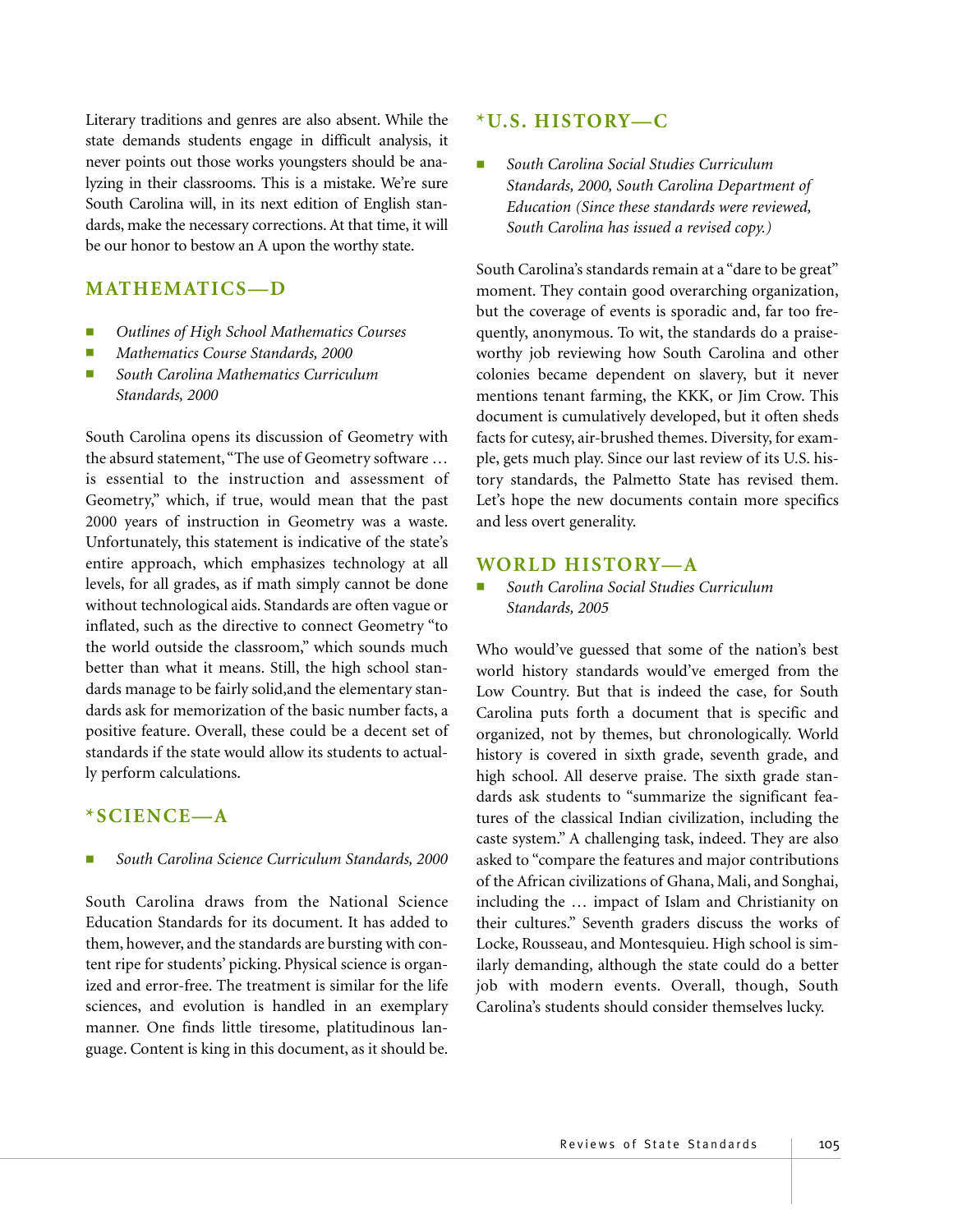# **SOUTH DAKOTA REPORT CARD**

| <b>SUBJECT</b>          | 2000          | 2006        |
|-------------------------|---------------|-------------|
| English                 | C             | B           |
| U.S. History            | $\mathbf C$   | D           |
| Geography $*$           | $\mathcal{C}$ | D           |
| Math                    | $\mathbf{A}$  | $\mathbf C$ |
| Science                 | B             | D           |
| <b>OVERALL GRADE</b>    | $B -$         | $C_{\tau}$  |
| *World History for 2006 |               |             |

#### **ENGLISH—B**

- *South Dakota Reading Content Standards, K-12, 2004 Revision*
- **South Dakota Communication Arts Content** *Standards, 2004 Revision*
- *Curriculum Mapping for South Dakota Essential Core Standards, 3-8 & 11*

These English standards are clear and coherent—they are clear, specific, and measurable, and they address all areas of English language arts and reading quite well. In addition, for each standard, there are statements of levels for knowledge, analysis, and application based on Bloom's Taxonomy, and for each grade there are descriptors for levels of performance. But deficiencies exist. Literary study contains few benchmarks and there is no mention of specific authors, works, or literary periods and traditions. South Dakota's high school students lose with this arrangement. In high school, the bulk of English education involves literary study and only with top-notch standards in this area can the state ensure its students will read the best of what's been thought and said in preparation for education at higher levels.

#### **MATHEMATICS—C**

#### ■ *Mathematics Content Standards, May 17, 2004*

South Dakota's standards mix strong coverage with serious weak spots. In the elementary grades, there is solid and steady development of Algebra though no requirement to memorize the basic number facts. Area and fractions develop slowly, asking too little of students and restricting the operations inappropriately at most levels. Decimals and percents suffer from similar problems. The high school standards are vague, but are usually clarified by accompanying examples that tend to be more substantive than the actual standards. In Geometry, proofs, the quadratic formula, and the Pythagorean Theorem are underemphasized, which slows the acquisition of knowledge in this topic.

#### **SCIENCE—D**

#### ■ *South Dakota Content Standards, 2005*

This document actually contains a category of learning expectations titled "Goals." Other categories include "Indicators," "Benchmarks," and "Standards." Perhaps because of the generality embraced here , a substantial amount of content is repeated from grade to grade. South Dakota puts forth in its introduction that it designed its standards with "deemphasizing memorization of facts" as a priority. Perhaps that is why the physical science section is so full of errors and careless writing. For example, one bulleted point asks students to "Interpret a thermometer." Playing charades with insentient, inanimate objects is a timewaster. Chemistry is a similar let down. Earth/space science, surprisingly, gets good treatment, yet there remains an unnecessary repetition of information from grade to grade. Hard to believe this document escaped an F.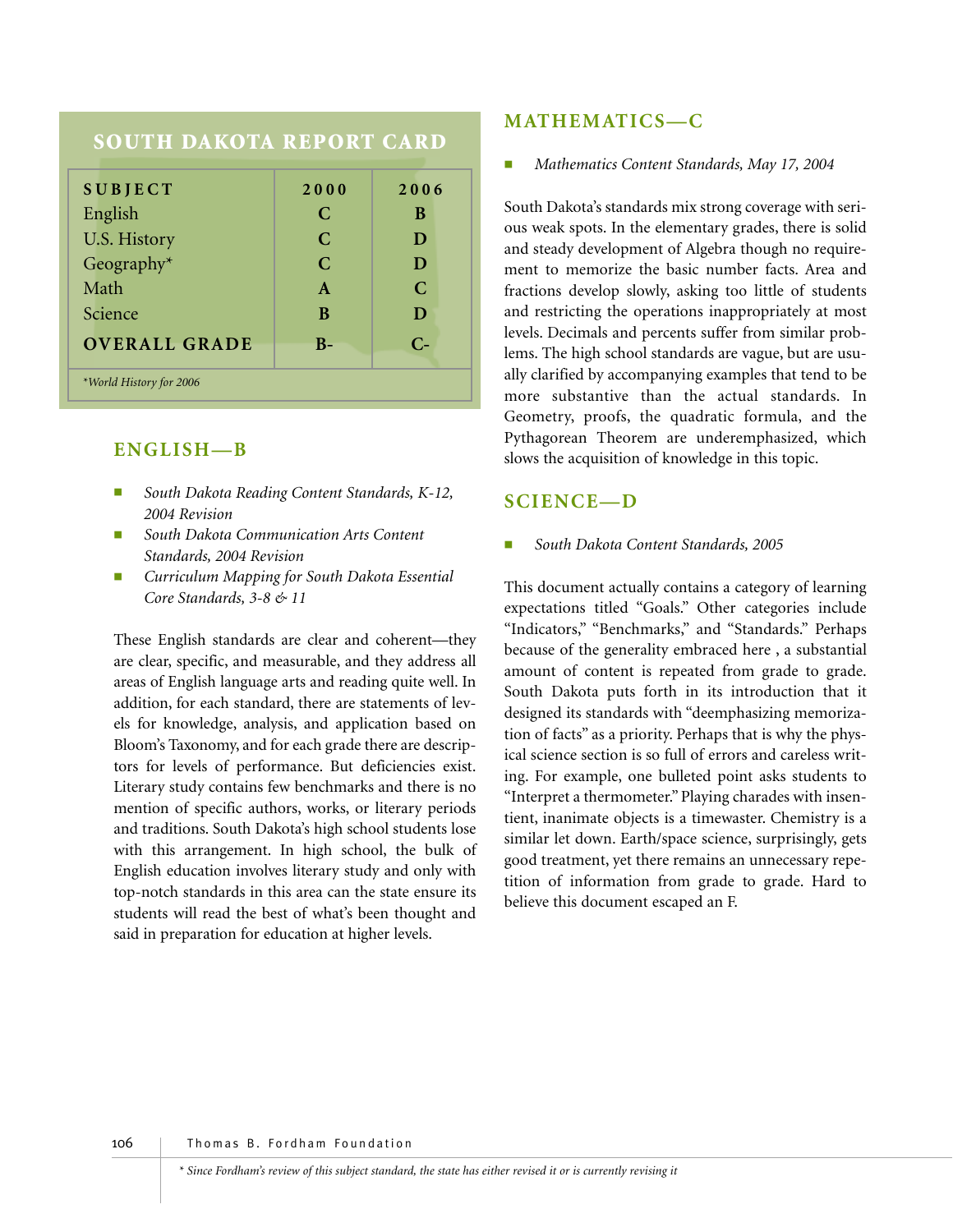#### **\*U.S. HISTORY—D**

South Dakota Social Studies Content Standards, *1999, South Dakota Department of Education and Cultural Affairs*

Certainly South Dakota's standards could do better than not mentioning the names of any post–American Revolution historical figures in its fifth grade sequence—or leaving out political history in its description of the Civil War. Though eighth grade history is comprehensive, the grades 9–12 sequence is not. They don't mention an American president or major historical figure, which is a poor strategy for imparting historical knowledge. These standards, though, are not hopeless and, with some content buffing and toning, South Dakota could offer its students a useful document. But there are currently too many holes to make reading these standards a worthwhile pursuit.

#### **\*WORLD HISTORY—D**

■ *South Dakota Social Studies Content Standards, 1999*

If our standards reviews covered grades K-8, South Dakota would fare quite well. But, unfortunately for the Mount Rushmore State, high school is included in our assessments, which mars the whole picture. South Dakota covers no high school world history, therefore the state receives a grade that reflects such a situation. The world history standards that do exist, however, are organized effectively by grade level. They are comprehensive; the sixth grade standards, for example, include an evocative analysis of India's history and culture. Unfortunately, it's downhill from there. South Dakota owes it to its high school students to craft world history standards at higher levels.

# **TENNESSEE REPORT CARD**

| <b>SUBJECT</b>                        | 2000 | 2006               |
|---------------------------------------|------|--------------------|
| English                               | F    | D                  |
| U.S. History                          | D    | C                  |
| Geography*                            | F    | D                  |
| Math                                  | F    | D                  |
| Science                               | F    | B                  |
| <b>OVERALL GRADE</b>                  | F    | $C_{\overline{z}}$ |
| <i><b>*World History for 2006</b></i> |      |                    |

## **ENGLISH—D**

- *A Blueprint for Learning: A Teacher's Guide to the Tennessee Curriculum, K-8, 2001*
- *English/Language Arts Curriculum Standards, K-12, Approved August 31, 2001*
- *Language Arts Program: Grades 9-12, uUpdated January. 12, 2004*
- *2004 Achievement Test, Form O: NRT Objectives and Sub-Skills Tables by Content Area and Grade Level, 3-8*
- *GatewayAssessment Item Sampler*

Tennessee's English standards are in large part unclear, unspecific, and immeasurable. For example, students are asked to "recognize and identify words within context that reveal particular time periods and cultures" and to use "cognitive strategies to evaluate text critically." These instructions are confusing at best and a complete waste of time at worst. Categorization is also off. Tennessee mixes literary and non-literary subjects, and does not subscribe to any research-driven method for categorizing its standards. And until the state specifies a group of authors, works, literary periods, and literary traditions for each of its secondary school grades, one cannot believe that Tennessee has any basis for creating uniformly high standards for its students. The solutions are forthright, thus it is Tennessee's choice whether it chooses to reform these currently substandard documents.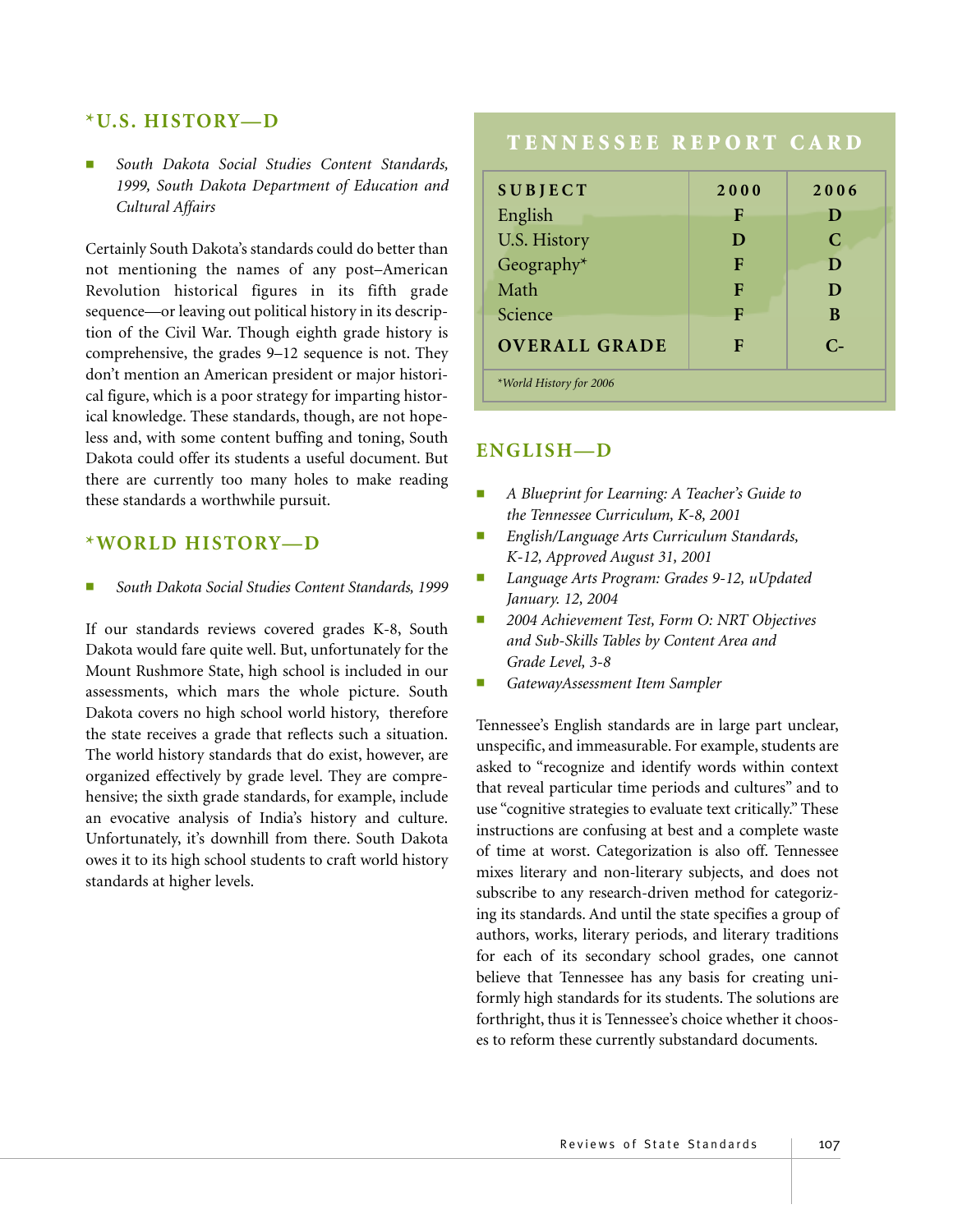## **MATHEMATICS—D**

- *Mathematics Curriculum Standards*
- *Draft Performance Indicators, Adopted on August 31, 2001*
- *Accomplishments, August 31, 2001*
- *A Blueprint for Learning: A Teacher's Guide to the Tennessee Curriculum*

Tennessee, strangely enough, has high ambitions when it comes to advanced mathematical topics, such as Advanced Algebra and Calculus, which are presented clearly and comprehensively. But it's unclear how students could attack these topics after going through the Volunteer State's deficient lower-grade standards.Arithmetic competence is seriously undermined by the state's focus on calculator use, and the state somehow manages to sidestep a clear directive to memorize basic number facts and do simple calculations amidst a long discussion of reading, writing, and comparing numbers. Both geometry and algebra start out strong and then simply move too slow, so that important topics get lost or pushed too far into a student's career. Eighth graders, for example, are still not expected to solve and graph linear equations whose coefficients are fractions—a topic that should have been covered several years earlier.

#### **\*SCIENCE—B**

■ *Science Curriculum Standards, August 2001 (Tennessee is revising its standards for 2006-2007)*

This document does a very good job presenting science content, but its excessive length, complicated structure, and occasional small errors prevent it from cracking the elite club as is. The standards are divided by the grade span K-3, and then by single grades from 4-8. High school standards are divided by courses. The physical sciences are covered thoroughly, but small errors are too prevalent. For example, students are asked to "compare Celsius, Kelvin and Absolute temperature scales." The Kelvin scale is an absolute temperature scale—a small error, but an error nonetheless. Chemistry and life science both receive good coverage. Life science, in particular, hits a broad range of subject matter in genetics, physiology, and ecology, and addresses the scales of organization from sub-cellular to population and community. Tennessee has also shifted from its earlier position on evolution (in its 1998 stan-

dards, evolution was ignored) and now covers the topic well. Some tightening, and the Volunteer State will surely be offered admission to the exclusive club of A's.

## **U.S. HISTORY—C**

■ *Tennessee Social Studies Curriculum Standards, 2001, Tennessee State Department of Education*

Tennessee's U.S. history instruction begins in fourth grade when students are exposed to material from the earliest settlements to the Civil War.The fifth grade curriculum moves from the Civil War through the Contemporary United States. Performance indicators at these levels are relatively specific and cite, among other topics, the post-war struggles of organized labor and the 1954 Brown decision. In eighth grade, students return to studies which mirror the fourth grade curriculum, although the information is examined in greater detail. Yet, the state ignores political history in this sequence. Eleventh graders return to the fifth grade curriculum, although important details—such as the development of Jim Crow laws—are omitted. Tennessee's standards are at the Rubicon's banks. By inserting more content, by being more specific about what information should be learned when, by presenting facts in a more orderly and chronological sequence, they can cross the waters with force and claim their throne.

## **WORLD HISTORY—D**

#### ■ *Tennessee Social Studies Curriculum Standards, 2002*

Tennessee presents an odd case—the state has standards of impressive length and scope that, nonetheless, do not necessarily translate into an effective world history education for Tennessee students.The Volunteer State does some things right. First, it exposes students to world history at a young age. Second, at the high school level it offers up frameworks for particular courses such as ancient history and modern history. Unfortunately, there is a pervasive lack of specificity throughout much of the document, and the most detailed standards (for particular high school courses) almost always apply to electives. Most disturbing is that Tennessee's students must take either world history or world geography to graduate, which means many youngsters may leave high school without any serious, higher-level world history instruction. The introduction to these standards reads that all students should gain an "understanding of the world."As it now stands, many will not.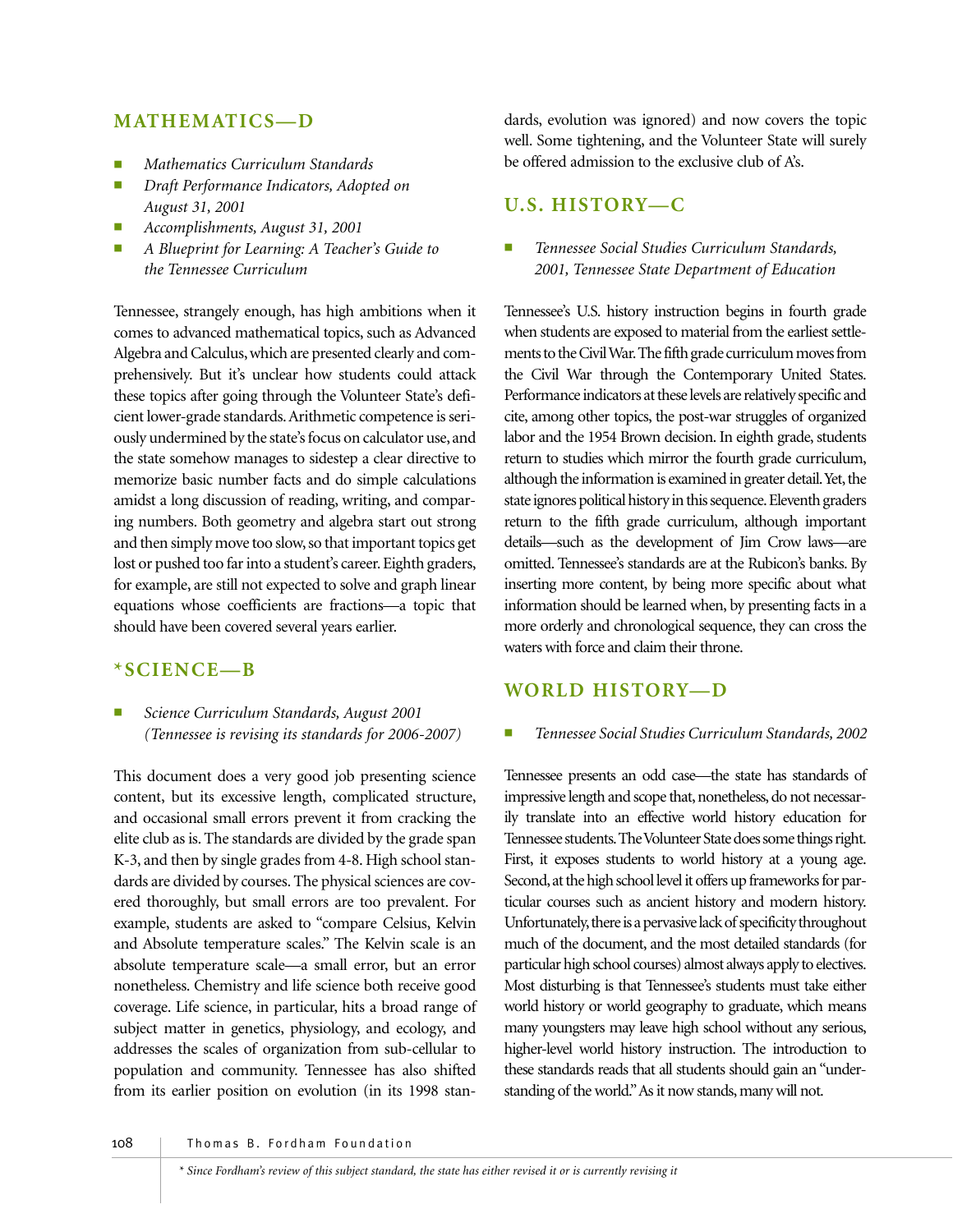# **TEXAS REPORT CARD**

| <b>SUBJECT</b>          | 2000         | 2006          |
|-------------------------|--------------|---------------|
| English                 | B            | B             |
| U.S. History            | B            | $\mathcal{C}$ |
| Geography*              | $\mathbf{A}$ | $\mathbf C$   |
| Math                    | B            | $\mathbf C$   |
| Science                 | $\mathbf C$  | F             |
| <b>OVERALL GRADE</b>    | B            | $C_{\tau}$    |
| *World History for 2006 |              |               |

## **ENGLISH—B**

- *Texas Education Agency: Curriculum and Assessment Resources, Chapter 110, Fall 2002*
- *Texas Essential Knowledge and Skills for English Language Arts and Reading: Subchapter A (Elementary), B (Middle), C(High) & D (Other), Aadopted September. 1, 1998*
- *Texas Assessment of Knowledge and Skills, Spring 2004*
- *Performance Standards—1 SEM: English Version Tests, 3-11 Texas Assessment of Knowledge and Skills (TAKS) Blueprints*
- *Released TAKS Tests*
- *TAKS Information Booklets*

Texas puts forth a set of clear and logical standards, well-organized and easy to read. They do well by vocabulary and English language arts instruction, and writing is covered fully. But Texas's standards contain elements that detract from their overall quality—students are asked, for example, to "connect literature to historical contexts, current events, and his/her own experiences" at all grade levels. This is an unproductive and potentially damaging activity that probably will detract from the literature itself. Literary specifics are lacking and, therefore, the high school curriculum is compromised.

## **\*MATHEMATICS—C**

■ *Texas Essential Knowledge and Skills for Mathematics*

Texas's solid TEKS standards scored a B in our last review, but the state has slipped this time by releasing the TEKS Toolkit, a teachers' guide that seriously dilutes the quality of these standards with vague, useless, and time-wasting activities and exercises. (One asks students to use marshmallows and toothpicks to build cubes, for purposes that escape us.) These standards are lucid, but generally undistinguished. Elementary school students memorize basic number facts, but also use calculators extensively in the middle grades and beyond. The arithmetic of rational numbers and symbolic notation are held hostage by manipulatives in the middle grades, which is poor preparation for high school math. Fractions are slowly and poorly developed and too much of Geometry is conflated with statistics. Overall, there is simply not enough there to warrant a morethan-mediocre grade for these standards.

## **SCIENCE—F**

*Texas Essential Knowledge and Skills for Science, 1998* 

Texas's science standards offer no justification for their setup or organization, no unique introduction to explain their goals or objectives. The document is broken out by themes, but they are so broad that almost any content from any science field could fit anywhere within them. And the standards become more discouraging as the reader plows ahead. The authors' understanding of the material seems to drop off incrementally as the grades rise and the content becomes more demanding. There exists also a remarkable contrast between overambitious expectations (e.g., third graders are asked to "evaluate the impact of research on scientific thought, society, and the environment") and the trite suggestions for demonstrating such capacity ("Illustrate the phases of the moon using chocolate sandwich cookies."). The Lone Star State has not put forth a science standards document that will well prepare its students. It should return to the planning stages and try again.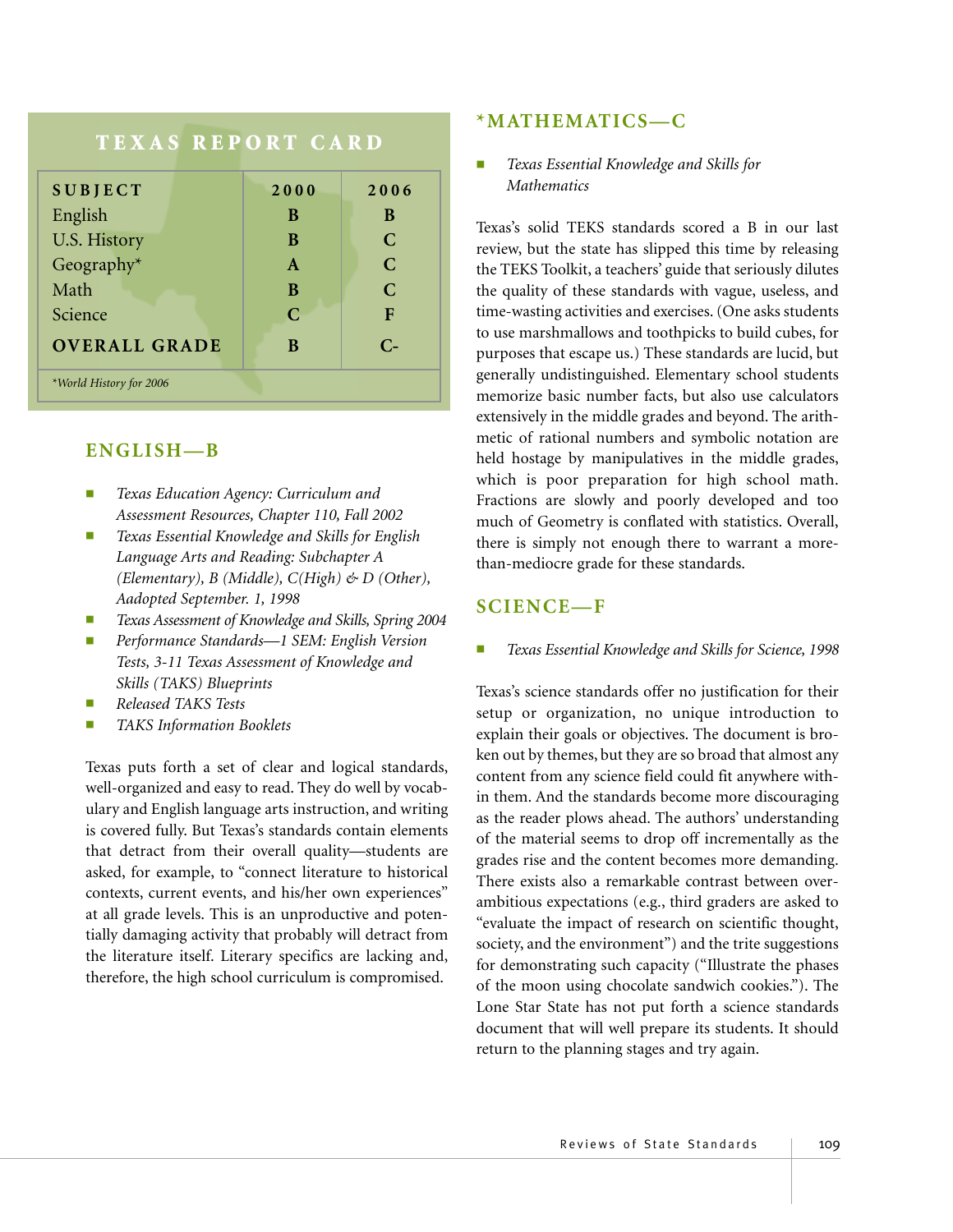## **U.S. HISTORY—C**

Texas Essential Knowledge and Skills for Kindergarten-*Grade 12: Social Studies and Economics, 1997, Texas Education Agency*

Texas's standards are reasonably comprehensive and the state does a marvelous job of sequencing the information from kindergarten on up. Yet, while the standards' specificity in some areas is surely admirable, it falters in other realms. The Treaty of Versailles and Teddy Roosevelt's progressive agenda are not mentioned, for example, and, despite the fact that Texas was a leading Populist state, Populism is nowhere to be found. Further, the Lone Star State pushes in its standards a political agenda. American, and especially Texan, history is glorified. The documents avoid the less laudable parts of the nation's and state's histories—such as Jim Crow and the KKK—and instead point to, for example, oil and gas companies as manifestations of the wonders of laissez-faire capitalism.Texas commuters paying \$3 a gallon, and perhaps some former Enron employees, may disagree about the degree of wonder such companies actually bestow. These standards are a good start, but young Texans deserve an equally compelling finish.

## **WORLD HISTORY—C**

Texas Essential Knowledge and Skills for Kindergarten-*Grade 12: Social Studies and Economics, 1998*

It is in sixth grade when Lone Star State students are first introduced to world history; they are asked to "describe the influence of individuals and groups on historical and contemporary events" in regions throughout the world. But these standards provide precious little specificity to help young Texans meet that request.This is but one result of the standards'overarching flaw: they lack any chronology. The problem is alleviated a bit in high school,when the state takes a far more serious approach to teaching world history. Although portions of the document are often akin to a laundry list, the authors took the necessary and important step of presenting concepts in the context of historical events. Texas also makes good use of primary sources, requiring students, for example, to read historical documents, such as John Locke's Two Treatises on Government and Justinian's Code of Laws. There is also a more than adequate examination of major non-Western civilizations. Unfortunately, all these achievements are rendered average, because Texas does not present history chronologically. Remedying that would improve this document significantly.

# **UTAH REPORT CARD SUBJECT 2000 2006** English **C C** U.S. History **C** C C Geography\* **C F** Math **B D** Science **B B C OVERALL GRADE C+ D+** *\*World History for 2006*

## **\*ENGLISH—C**

- *Evaluation and Assessment, 1-6*
- *Secondary Language Arts Criterion-Referenced Test Blueprints, 7-11*
- *Elementary Language Arts Core Curriculum, K-6*
- *Language Arts Standards, K-6, 2003*
- *Language Arts Standards, 7-11,1999*
- *Utah: Summary of its English Language Arts and Reading Standards*
- *Utah K-3 Literacy Framework for Successful Instruction and Intervention*
- *Utah Direct Writing Assessment*
- Evaluation and Assessment: Elementary Language Arts

Utah's English standards are a dichotomy. Its primary grade standards are quite good, but its secondary grade standards leave much to be desired. For example, in grade 9, students are expected to "determine when and where to use comprehension strategies before, during, and after reading." They are also highly repetitive, with little increase in complexity from grade to grade. The orientation isfocused on process rather than content. This is unwise. Further, Utah includes within these documents no literary material of merit. It gives no recommended reading list, no names of authors, no information on literary traditions. And oddly, the state seems to go out of its way to deny America's status as a country with its own civic culture, as American literature garners no mention in its English standards. It is only by virtue of its well-done primary grade standards that Utah escapes a lower grade.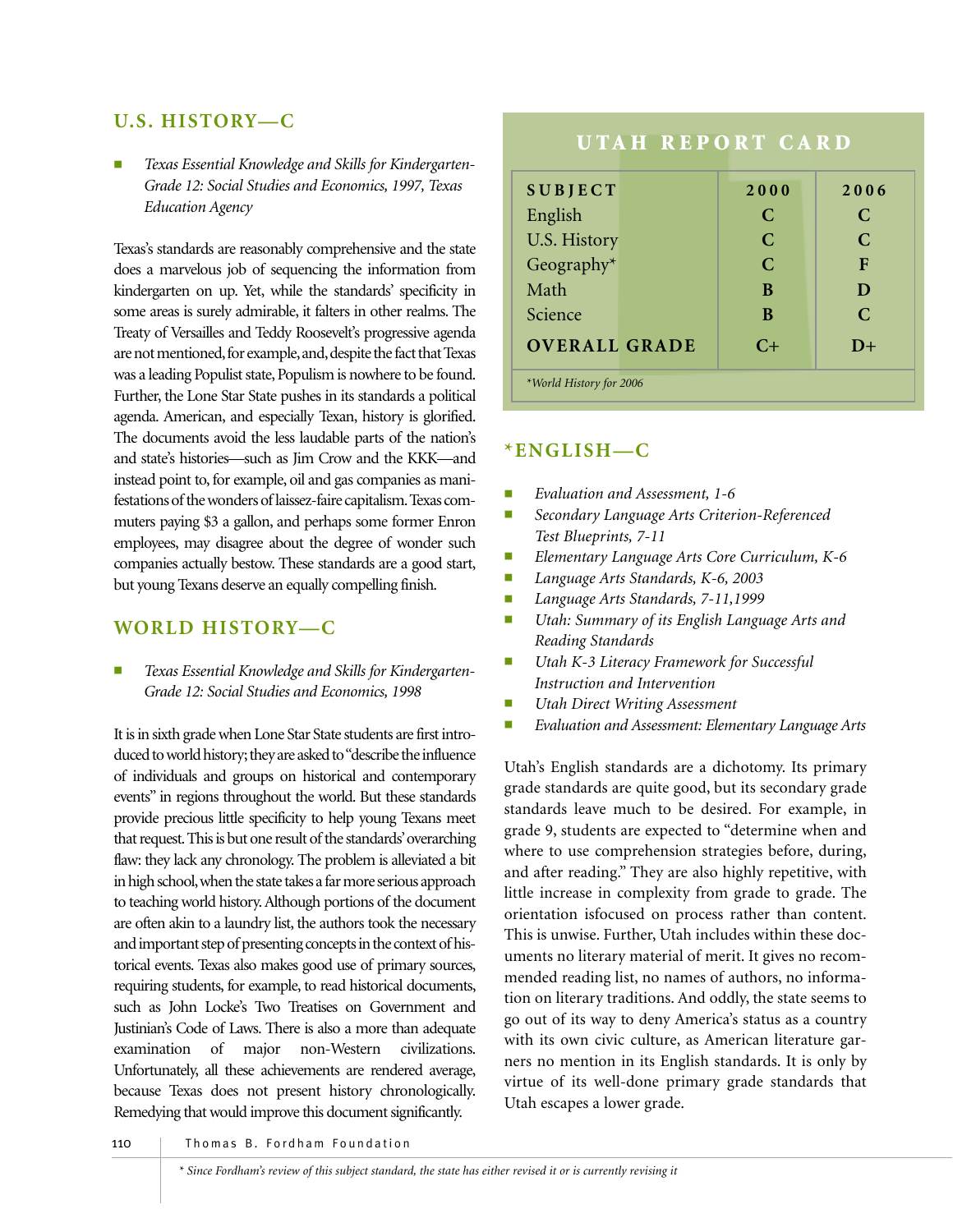### **MATHEMATICS—D**

#### ■ *Core Standards, Revised May 2003*

Here's a statement only an education theorist could love: "[C]urrent research makes clear that how mathematics is taught is as important or more important than the mathematical concepts being taught."That's the clarion call to using dice, tiles, blocks, and calculators that opens Utah's middle and high school standards, and the standards writer certainly took the hint. Manipulatives are everywhere in these standards. For example, when working with "algebraic properties and symbols,"students are encouraged to solve problems "numerically: from a table or guess and check,""algebraically, including the use of manipulatives," "graphically," or "using technology," which would seem to include just about everything but solving the problem. Probability is conflated with arithmetic several times in the lower grades, and nowhere are students told to memorize basic number facts. Serious deficiencies in coverage of advanced topics, not surprisingly, abound.

## **SCIENCE—C**

#### ■ *Integrated Science Standards, 2005*

This document has its shining attributes. Its science process material—material that is often prone to insubstantial representation—is thoughtfully integrated with disciplinary content. But although the standards contain many well-reasoned sentiments ("objectivity is a matter of degree," for example), other propositions are less admirable. Students are instructed that "science is a search for meaning," which is certainly more than a tad problematic. Content is unsatisfactory. Biology gets the best treatment and evolution is presented forthrightly. Physical science does not fare so well and modern physics is entirely absent. Earth/ space science content is thin and K-8 chemistry doesn't offer proper preparation for high school. The use of mathematical problem solving is minimal. Certainly these standards contain worthy portions, but, when weighed in bulk, they are far less impressive.

#### **U.S. HISTORY—C**

Social Studies Core Curriculum: Grades K-6, 2000; *Grades 7-12, 2002, Utah State Office of Education*

Utah's history instruction begins in third grade with the study of "indigenous (native) people of the United States," and students move into Utah's state history the next year. U.S. history takes the stage in fifth grade. The first half of fifth grade is U.S. history before 1800, and the second half is divided between the 19th and 20th centuries. The content is generally good, but because Utah presents information in topic strands (instead of chronological segments) events are artificially separated. Thus, the Constitution's development is not mentioned after the Revolution—instead, students skip from the Revolution directly to 19th century westward expansion. The Constitution is presented separately, under the "events and leaders in the United States through the nineteenth century" section. The eighth grade U.S. history sequence, which recovers information from exploration to westward expansion, is mostly comprehensive. Not so in high school, when important political history—such as mentioning FDR in relation to the New Deal—is missing. Utah's standards alternate between good and comprehensive, and bad and incomplete. Significant restructuring will be required to get this document up to snuff.

#### **WORLD HISTORY—F**

Social Studies Core Curriculum: 2002

Utah third graders are asked to "investigate how environments and communities change over time through the influence of people." Comparisons are drawn between early Native Americans and South American cultures, such as the Inca. This first exposure to world history is made useless, however, because the standards do not provide enough information for students to make such comparisons. The state loves comparisons, but much of the time the standards leave out crucial information, or they attempt to compare entities, which would normally defy such evaluation. For example, fourth graders are asked to compare the governments and economies of Utah and Japan:"identify and compare major industries of Utah and Japan." Such statements are of little value, and students would be much better served by receiving basic information about Japan. Much of the world history content is housed under a required high school course on "World Civilizations." But it is sequenced in no comprehensible way, and has very little in the way of specifics or general coherence. Shame on Utah for not caring about the world!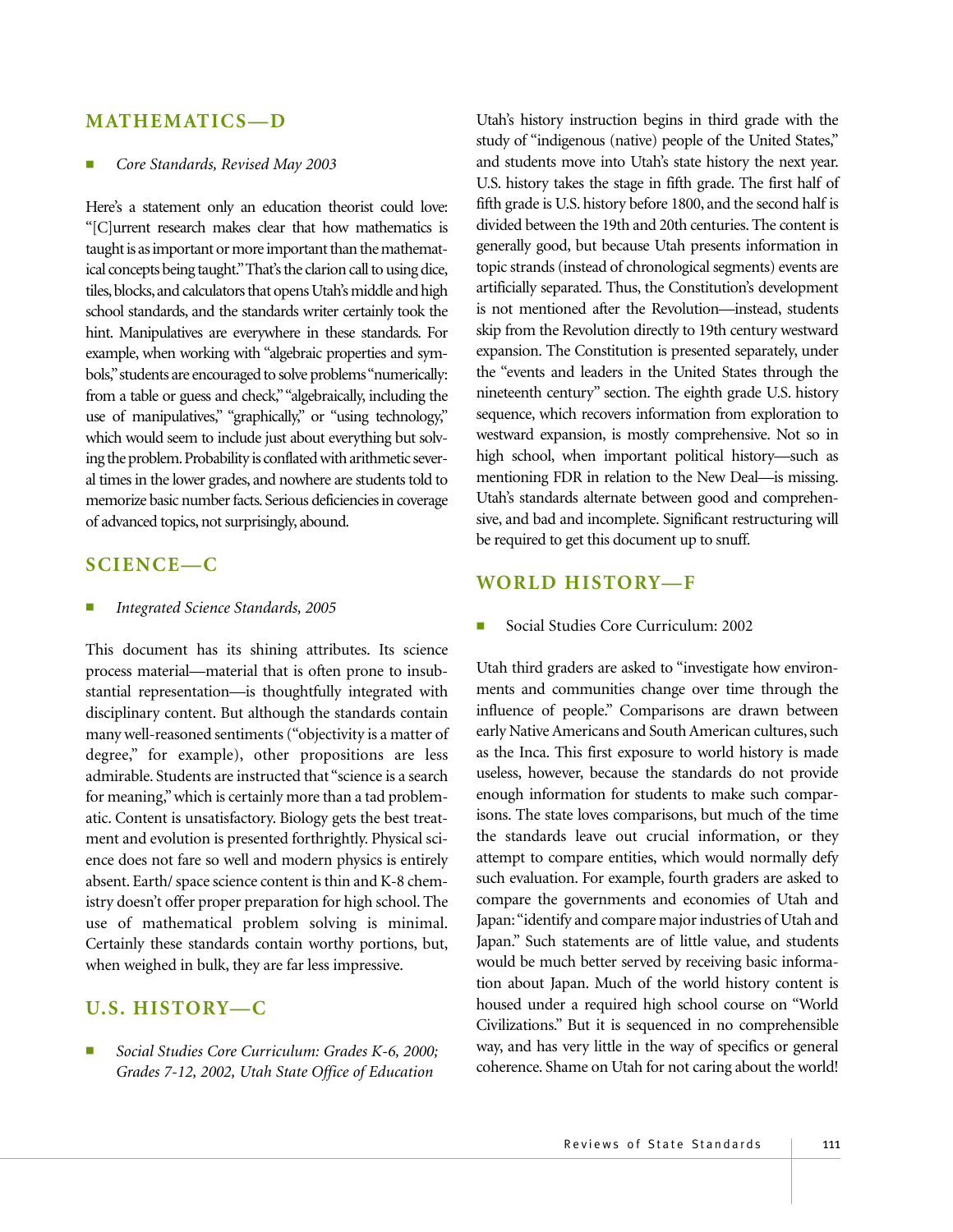# **VERMONT REPORT CARD**

| <b>SUBJECT</b>          | 2000          | 2006          |
|-------------------------|---------------|---------------|
| English                 | D             | C             |
| U.S. History            | F             | F             |
| Geography $*$           | F             | F             |
| Math                    | $\mathcal{C}$ | D             |
| Science                 | B             | $\mathcal{C}$ |
| <b>OVERALL GRADE</b>    | $D+$          | D             |
| *World History for 2006 |               |               |

## **ENGLISH—C**

- *Vermont's Framework of Standards and Learning Opportunities, Fall 2000*
- *DRAFT Tri-State New England (TSNE) Grade Level Expectations (GLEs) for Grades 2-5 Reading, October 15, 2003*
- *DRAFT Tri-State New England (TSNE) Grade Level Expectations (GLEs) Grades 3-8 Writing, October15, 2003*
- Grade Expectations for Vermont's Framework of *Standards and Learning Opportunities, Spring 2004*

Vermont shares its New England Grade Level Expectations with New Hampshire and Rhode Island. Those standards are quite good; Vermont's other standards are far less notable. Especially disappointing is Vermont's high school offerings, which show no key works, authors, literary periods, and literary traditions to be studied. Instead, the standards opt for broad statements that carry with them no clarifying or illustrative detail. Plus, the disciplinary coverage in high school is uneven. The grade-specific expectations for reading in grades 9-12 are inadequate as well. Much of this might be alleviated were Vermont to employ more than one set of standards for its high school students and if it embraced a fuller literature course of study.

## **MATHEMATICS—D**

- *Framework of Standards and Learning Opportunities, Fall 2000*
- Grade Expectations for Vermont's Framework of *Standards and Learning Opportunities, Spring 2004*

Of the three states—New Hampshire, Rhode Island, and Vermont—that jointly developed *Grade Level Expectations*, Vermont scores the highest, but that's not saying much. There is a serious mismatch between the joint GLEs and Vermont's Framework, with topics introduced for testing well before Vermont's standards call for them to be taught. Integers, as just one example, are tested in the fourth grade, but not taught until the sixth grade. Geometry standards fail to mention proofs for specific theorems. Rational functions are missing form Algebra, a major failing, but the pre-calculus standards are solid. In the younger grades, the common misidentification of math with probability is present, with Kindergarteners predicting the rising of the sun based on past events. Calculators are introduced in the second grade and used regularly through middle school.

# **SCIENCE—C**

#### Vermont's Framework of Standards and Learning *Opportunities, 2000*

Vermont breaks down its standards grade by grade, from Pre-K-8, and with one grade span for 9-12. The document is large and its breadth can be occasionally confusing. In addition to the actual standards, the state also includes extensive supplementary material and, while that extra material is welcomed, its emphasis is more on process than content. Life sciences are covered with care. The expected content is all there (although the section's complicated organization makes navigation difficult), and political and other externalities are absent. Evolution is covered as it should be. Physics is a different story although it starts well enough, as the grades increase, the quality of physics content decreases. The errors and omissions multiply in the chemistry section, and Earth/space science is diminished by the prevalence of overarching, abstract themes. Where interesting content could exist, the standards instead put forth bland ideas, such as, "Change is something that happens to many things." That is true, and it should certainly happen to these standards.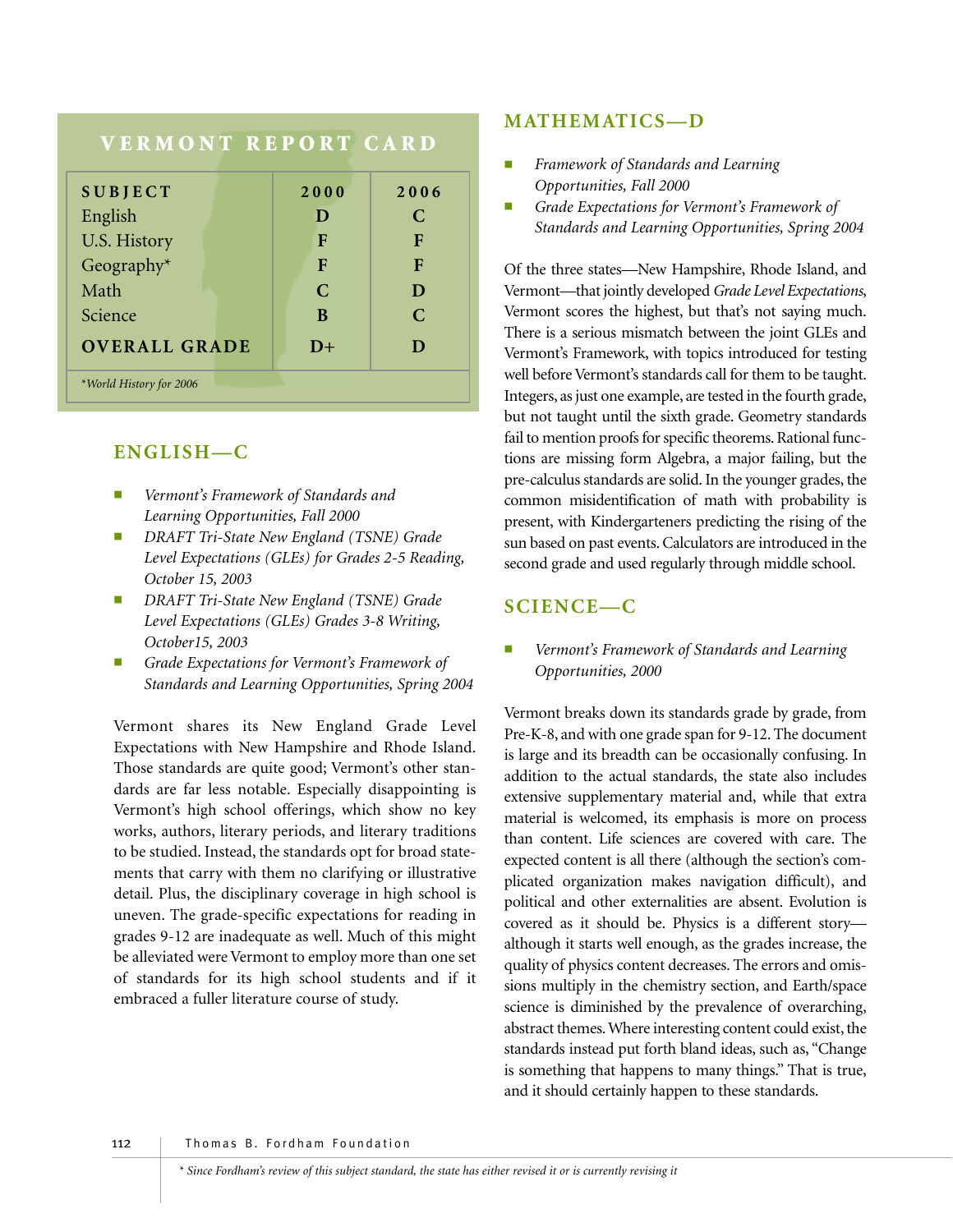#### **U.S. HISTORY—F**

Vermont's Framework of Standards and Learning *Opportunities, 2000, Vermont Department of Education*

Vermont makes a large mistake by dividing history into content areas, then presenting those areas in as vague a way as possible. It's as if all history conforms to overarching themes and subtopics, and as if virtually none of it has to do with actual people, places, or events. High school students are asked to "analyze the causes and effects of WWI and the US role in the world," for example, or to "analyze the causes and effects of the Great Depression and identify policies designed to fix it." Yet, these standards contain a real dearth of information with which students could even begin to consider those astoundingly murky prompts. And the murkiness only grows: "Explain a conflict (e.g., Labor issues, Revolutionary War) by recognizing the interests, values, perspectives, and points of view of those directly and indirectly involved in the conflict." Huh? Vermont has some work to do.

#### **WORLD HISTORY—F**

Vermont's Framework of Standards and Learning *Opportunities, 2000*

If one set out to create the most incoherent world history standards, which would be devoid of facts, clarity, or readability, one would hire Vermont as a consultant. These standards are bad. World history relies heavily, like history in general, on dates and people and events. These standards eschew any mention of those. That, of course, makes logical, chronological presentation an impossibility. Vermont's students cannot hope to learn world history from this haphazard document. It needs a severe makeover.

## **VIRGINIA REPORT CARD**

| <b>SUBJECT</b>          | 2000         | 2006         |
|-------------------------|--------------|--------------|
| English                 | B            | B            |
| U.S. History            | $\mathbf{A}$ | B            |
| Geography*              | D            | $\mathbf{A}$ |
| Math                    | B            | $\mathbb{C}$ |
| Science                 | D            | $\mathbf{A}$ |
| <b>OVERALL GRADE</b>    | $C+$         | $B+$         |
| *World History for 2006 |              |              |

#### **ENGLISH—B**

- *English Standards for Learning for Virginia Public Schools, Adopted November 2002*
- *Commonwealth of Virginia Standards of Learning Assessment Program: Blueprints for Grade 3, 5, 8, & Secondary English, 1997*
- *English Standards of Learning Curriculum Framework, Approved February 26, 2003*

Virginia groups its standards grade by grade from K-12 into coherent categories, reading, writing, and oral language, and uses a separate strand for research in grade 9- 12. American literature study begins in grade 11, and it is presented crisply and cogently. Laudably, literary elements, genres, and techniques are all covered. Further, Virginia not only suggests, but expects its students to read works from different periods in American and British literature. Yet, despite their positive attributes, these English standards documents still include many uninterpretable and unteachable benchmarks. For example, students are expected to "describe contributions of different cultures to the development of American literature" and to "describe how use of context and language structures conveys an author's intent and viewpoint in contemporary and historical essays, speeches, and critical reviews." Most distressingly, Virginia does not include a list of suggested readings or authors. Nonetheless, the Old Dominion State does its youngsters proud and puts forth standards of overall high quality.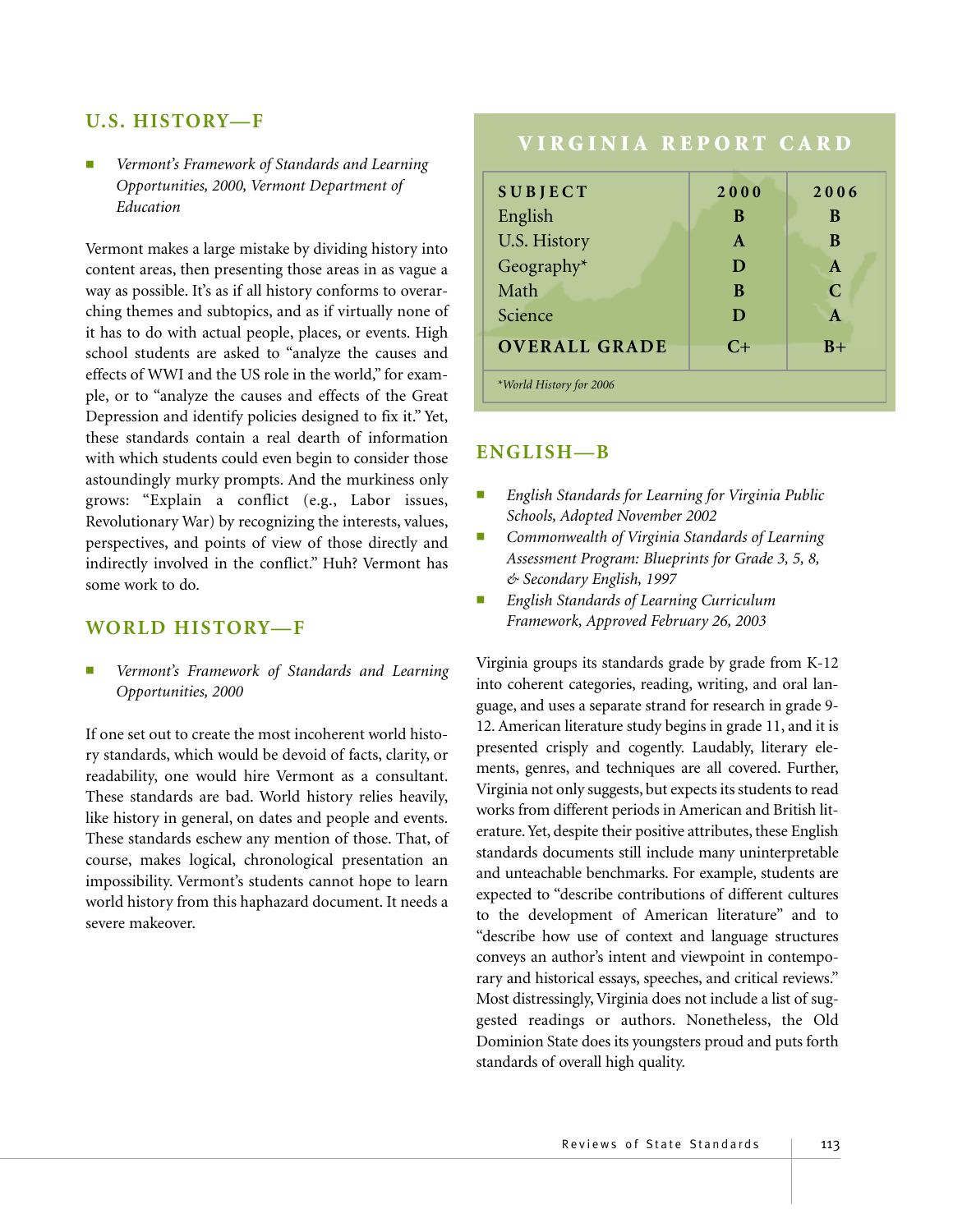### **MATHEMATICS—C**

■ *Mathematics Standards of Learning for Virginia Public Schools, 2001*

Virginia's 2002 revision to its venerable Standards of Learning have caused its math grade to slip somewhat. Virginia's standards have many commendable features, including a requirement that students memorize basic number facts and measurement is well treated. But there are serious shortcomings in the treatment of standard algorithms and there is little guidance on how to use calculators appropriately. In the upper grades, progress in algebra is slow, with students not introduced to the concept of slope by the end of eighth grade. Advanced topics, such as Trigonometry, Mathematical Analysis, and Calculus, are well written and appropriate for college-bound students. But there are serious deficiencies in the Algebra I and II and Geometry requirements, especially in the latter's development of mathematical reasoning, a critical skill best taught by this topic's emphasis on proofs and logical structure.

## **SCIENCE—A**

■ *Revised Science Standards of Learning Curriculum Framework and Science Standards for Learning, 2003*

Weighty and comprehensive, these standards are excellent. They are, unbelievably, well written and make a noticeable effort to be accessible to parents, students, and anyone who wishes to access their wisdom. There's no silliness—just science. There is a combination of broad standards and detailed explanations in the frameworks, and this setup works quite well. Life science is sophisticated and refined. Even first graders receive top-notch, challenging information: "Conduct simple experiments/investigations related to plant needs by changing one variable (food, air, water, light or place to grow) at a time. Students do not need to know the term variable." Fantastic stuff, and sure to electrify eager first graders. Middle schoolers begin an investigation of genetics. The state even manages to succeed in its process and inquiry standards, while other states muddle them beyond belief. A fine job by the Old Dominion State.

#### **U.S. HISTORY—B**

**History and Social Studies Standards of Learning for** *Virginia Public Schools, 2001, Board of Education, Commonwealth of Virginia*

The Old Dominion State begins teaching history in kindergarten and first grade, when Virginia youngsters learn stories about significant historical figures, such as George Washington and Pocahontas. In grade 2 the move onto "the heritage and contributions" of ancient peoples and the "American Indians (First Americans)." Virginia history is covered in the fourth grade, with topics through the Revolution and Constitution well developed, but subsequent historical events presented more vaguely. Then, in grade 5, students begin their study of U.S. history. The subject matter is generally good, but holes are evident. For example, the standards are evasive about the slave trade, and make no mention of how slave traders initially obtained the Africans they would transfer overseas. Further, a middle school review of the 19th century doesn't discuss antebellum reform movements, the Dred Scott decision, the Emancipation Proclamation,or the Gettysburg Address.A high school review doesn't mention McCarthyism and the Red Scare.These standards—an update from a top-notch 1995 document—are still good, but they've inexplicably lost some content covered in earlier versions. Room exists for improvement.

#### **WORLD HISTORY—A**

*History and Social Studies Standards of Learning for Virginia Public Schools, 2001*

What a glorious set of world history standards Virginia has placed before us! Students encounter world history in the third grade when they begin to learn about ancient Greece and Rome. These youngsters are expected to know and understand how the Greek and Roman governments evolved, and how they influenced the U.S. government's own development. Third graders also learn about the West African empire of Mali, and must describe "its oral tradition, government and economic development." The middles grades concentrate on world history and geography up to 1500, and students benefit here from the nation's best coverage of ancient Chinese civilization. High school students learn world history and geography from 1500 to the present. What makes these standards particularly good is their focus on individuals—e.g., Bach, Kepler, Delacroix, etc.—and their penchant for asking demanding questions. One deficiency exists: Virginia could do a much better job covering Latin America. But overall, the Old Dominion State should serve as a model for others.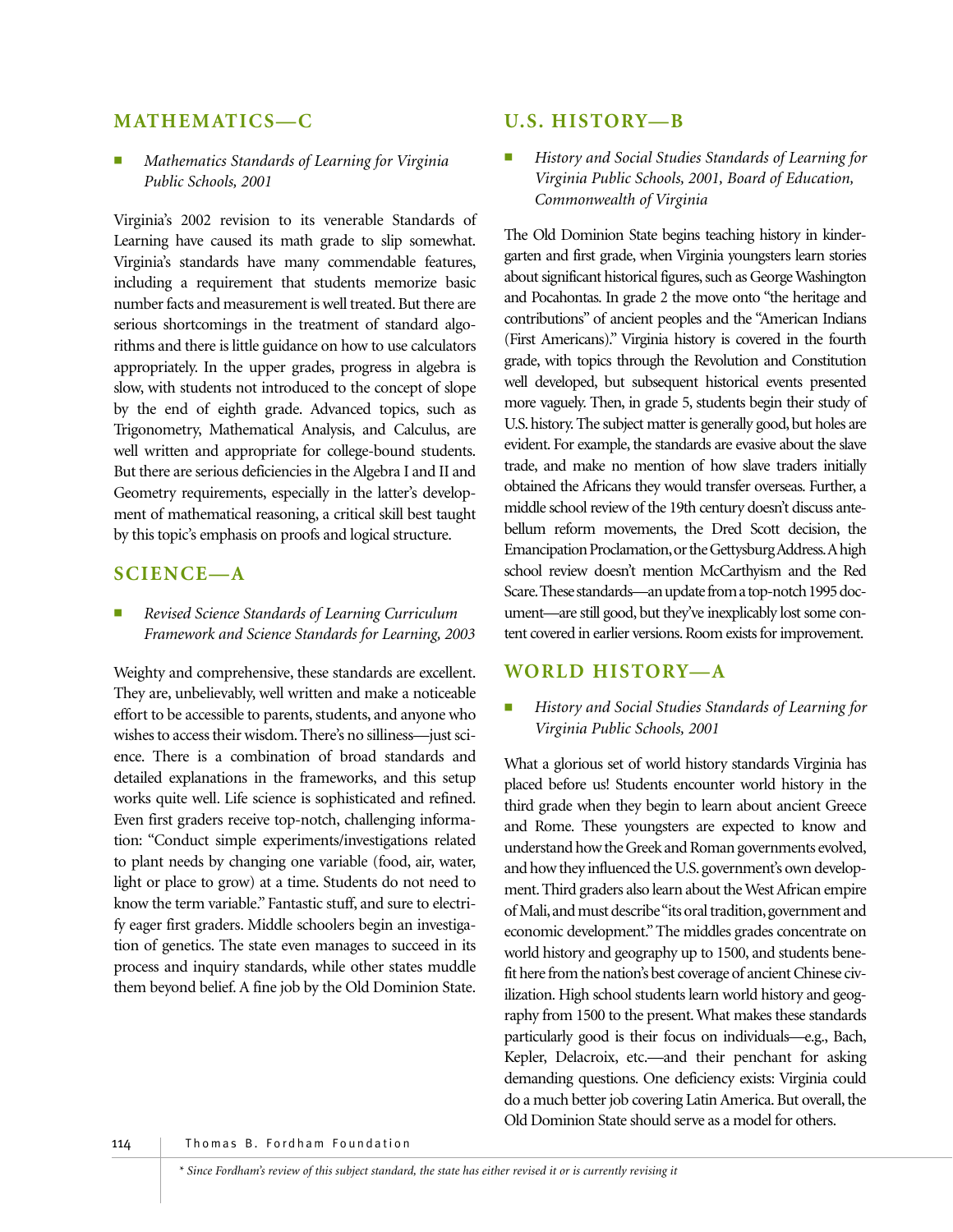## **WA S H I N G TO N R E P O RT C A R D**

| <b>SUBJECT</b>          | 2000         | 2006          |
|-------------------------|--------------|---------------|
| English                 | D            | F             |
| <b>U.S. History</b>     | F            | F             |
| Geography*              | F            | D             |
| Math                    | F            | F             |
| Science                 | B            | $\mathcal{C}$ |
| <b>OVERALL GRADE</b>    | $\mathbf{D}$ | $\mathbf{D}$  |
| *World History for 2006 |              |               |

## **ENGLISH—F**

- *4-12 Reading Intervention Materials Review Washington State Evaluation Report, May 2004*
- *Reading Grade Level Expectations, January. 13, 2004*
- *Essential Academic Learning Requirements—Writing, 1998A Framework for Achieving the Essential Academic Learning Requirements in Writing for Washington State, K-10, rRevised July 2001*
- *Essential Academic Learning Requirements— Communication,K-10, Aapproved February. 26, 1997*
- **Washington Assessment of Student Learning Test** *Specifications, 4, 7, & 10*

Washington's English standards need some definite reworking. They are difficult to read, suffer from confusing organizational structure, and contain sentiments that can only be described as odd. For example, the document implies that students should read only what is "culturally relevant."In the glossary, culturally relevant literary/narrative text is defined as "reading materials to which the student can identify or relate." This is a dangerous road for Washington to take its students down. Literary study is already plagued by enough bad, relativistic, so-called "cultural" writing; it doesn't need any further difficulty from state K-12 standards.And instead of providing recommendations about which books and authors constitute good literature worthy of in-depth analysis, Washington would rather put forth social and political topics to guide student reading. Thus, we have standards that not only bring nothing of much worth to the table, but we have standards that actually do more harm than good. Washington should return to the drawing board.

#### **MATHEMATICS—F**

Mathematics, K-10 Grade Level Expectations: A *New Level of Specificity, 2004*

Washington could start to improve its abysmal grade for its math standards by eliminating all but the first of the five strands in its Grade Level Expectations. The other four express possibly laudable, but inherently vague, goals and the standards grouped under them are of such poor quality to be useless. Indeed, an editor is generally required here: standards are poorly written, unclear, and needlessly long, often having little apparent connection to math. ("Explain how money is used to describe the value of purchased items,"for example.) Students are expected to memorize basic number facts, which is an excellent start, but student-invented algorithms and calculators are emphasized throughout. Fifth graders are using calculators to multiply decimals before they are even exposed to fraction multiplication, which means they are simply pressing buttons without understanding what's happening. Indeed, the entire section on fractions is misguided in the extreme, promoting several fundamental misunderstandings of the topic of fractions. In the upper grades, Algebra and Geometry are seriously deficient.

## **SCIENCE—C**

#### **Washington Science Grade Level Expectations, 2005**

This document, titled Grade Level Expectations, is not actually divided by grade level. Instead, it breaks out standards by grade span: K-2, 3-5, 6-8, and 9-10. The last two years of high school remain inexplicably unaddressed. Washington seems to view its standards as a vehicle for coaxing students to "c'mon, just give science a try." Also, clichés abound. For example:"Learning in science depends on actively doing science. Active engagement in hands-on, minds-on science learning experiences enables students to make personal sense of the physical world. …" So wrong, on so many levels. Nonetheless, mixed in between the platitudes and poor writing, one can find some pearls. Life science is one, where the standards offer a sound progression of ideas and skills. Physical science does not continue the positive trend, however, and is harmed by the technical and knowledge shortcomings of its creators. Errors are plentiful here. For its documented mixture of good and bad, Washington takes home the middling C.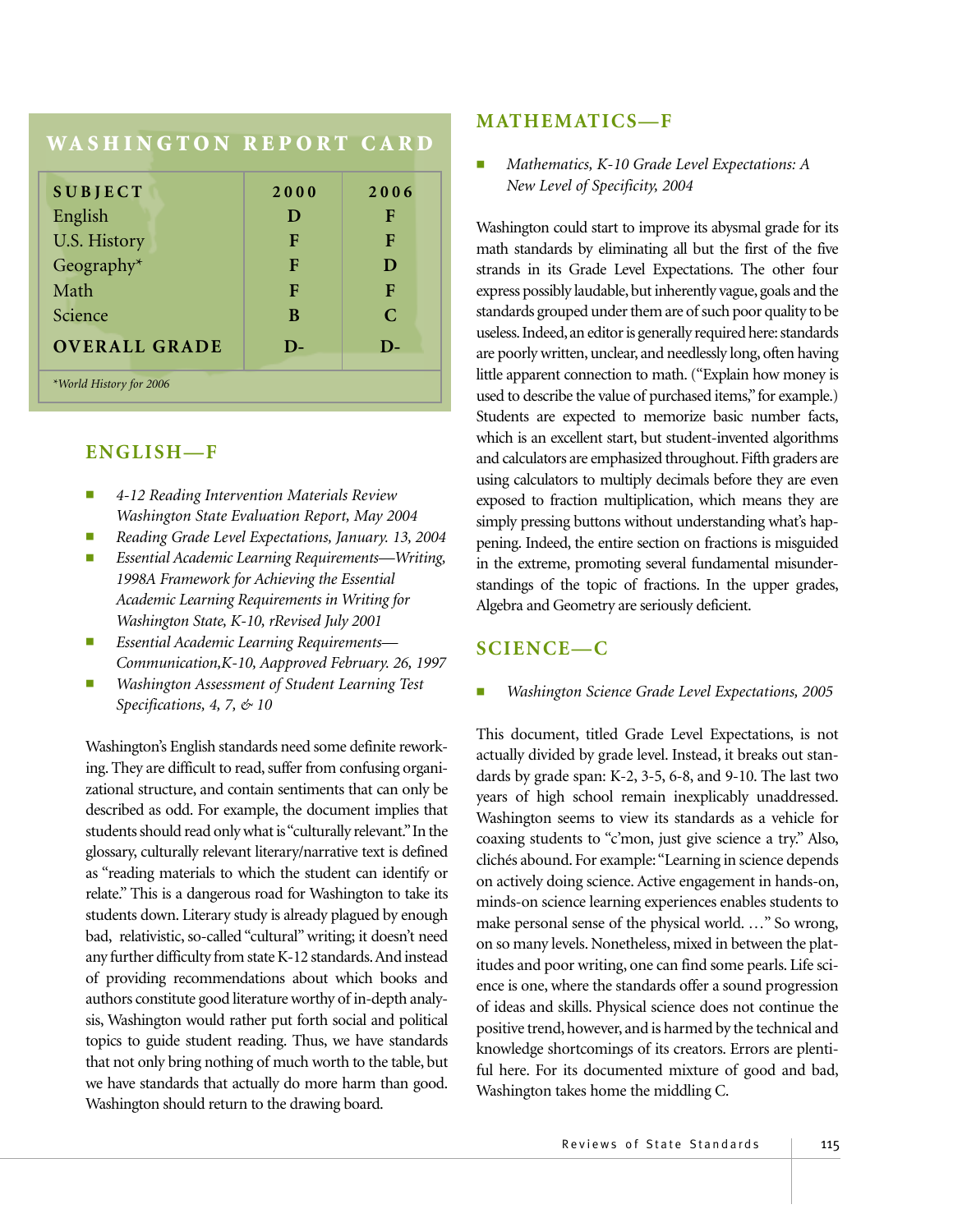#### **\*U.S. HISTORY—F**

- *Washington's Essential Academic Learning Requirements, 1998 (refined April 2002).*
- *Social Studies Frameworks: K-5, 6-8, 9-12, June 2002, Office of Superintendent of Public Instruction*

When Washington ambitiously titles its standards "Essential Academic Learning Requirements," one expects to find in the document's pages cups of pedagogical nectar from which Evergreen State students drink deeply to slake their rabid intellectual curiosities. Instead, we find a half-empty glass of academic hemlock and standards that are not essential in any way, shape, or form.Fourth grade students are asked to "describe and compare patterns of life over time" and to "Explain how an idea has affected the way people live."This method continues into high school, when students must "Identify and analyze major concepts, people, and events in the [sic] 20th Century U.S. History." The Frameworks are no better, suffering as they do from chronological schizophrenia and an unrepentant penchant for inconsistency and vagueness. And, in an example of irony both supremely delicious and depressing,Washington never mentions its namesake in either of its U.S. history standards documents. Surely this state is guilty of"corrupting the youth"and it should be sentenced to imbibe its own wretched poison.

#### **WORLD HISTORY—D**

#### ■ *Essential Academic Learning Requirements, 2003*

The world history standards rely on four themes: civic responsibility, historical understanding, geographic understanding, and economic understanding. In K-8, students receive decent world history instruction. Washington does not present only the ancient civilizations of Greece and Rome, as do too many other states, but includes China, too. Such inclusiveness continues in seventh grade when students are presented the Islamic civilization and are asked to "trace the origins of Islam and the life and teaching of Mohammed, including Islamic teachings on the connection with Judaism and Christianity." Things fall apart, though. The high school world history standards are worth bemoaning. Instead of detail, they require students to perform vague notions such as asking them "to understand the interrelationship between religion and governments." It's sad that, in effect, middle schoolers in the Evergreen State are prepared for nothing. They can be sure that their state's high school standards will add nothing to the quality middle school world history education they already received.

# **WEST VIRGINIA REPORT CARD**

| <b>SUBJECT</b>          | 2000          | 2006          |
|-------------------------|---------------|---------------|
| English                 | B             | C             |
| U.S. History            | $\mathcal{C}$ | F             |
| Geography $*$           | B             | $\mathcal{C}$ |
| Math                    | B             | $\mathcal{C}$ |
| Science                 | F             | B             |
| <b>OVERALL GRADE</b>    | $C+$          | $C_{\pm}$     |
| *World History for 2006 |               |               |

#### **\*ENGLISH—C**

- Executive Summary: Policy 2520.1 Reading and *English Language Arts Content Standards and Electives for West Virginia Schools*
- *West Virginia Blueprint—Reading/Language Arts Coverage Summary (All Grades) West Virginia Writing Assessment, Grade 4, 7, and 10*

The West Virginia English standards are divided by grade level from K-12, and cover English language arts and reading with sufficient breadth. The high school literary objectives are quite good (elementary and middle school could be better). To its credit, West Virginia mentions a bevy of literary elements, genres, and techniques. The document also mandates the study of West Virginia authors as well as those of national and international acclaim. But the state categorizes its standards in an often undecipherable way and has a penchant for mixing up literary and non-literary objectives. These documents also should do more in the area of literary study to detail culturally and historically relevant written works.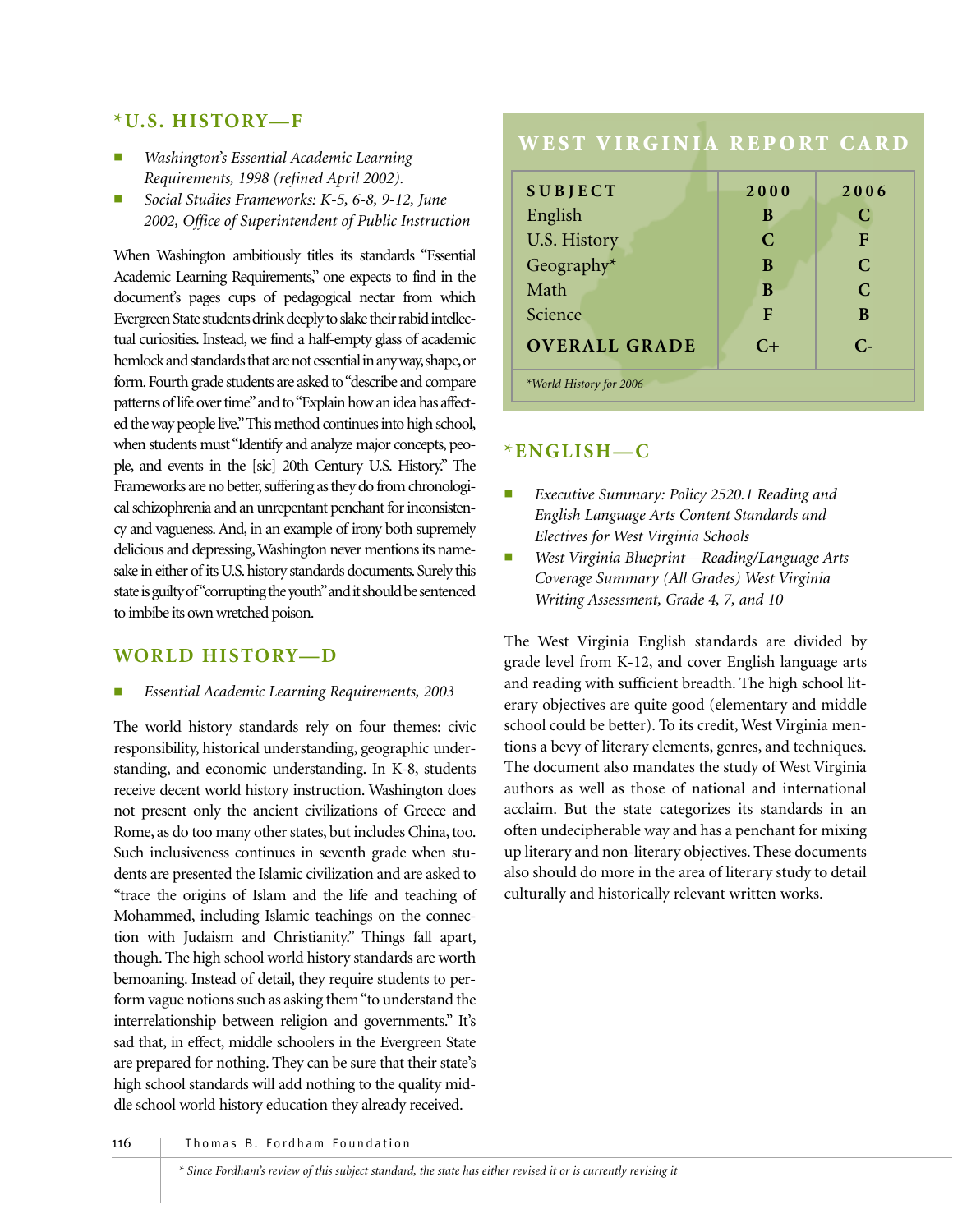#### **MATHEMATICS—C**

#### *Mathematics Content Standards K-12, July 1, 2003*

A recent revision of West Virginia's math standards has rendered this document unwieldy and verbose. The state has set 17 general standards that are repeated for each grade, with standards for that grade following. This might have provided thematic guidance for the standards writers, but it also makes this document confusing. Added to that, the state defines five levels of performance by including performance descriptors for each strand in each grade K-8, but these descriptors are highly repetitive and only add to the document's length, while several standards at all levels are poorly worded. The elementary standards are solid, although the state does not ask students to understand or use standard algorithms of arithmetic. The middle school standards are solid, but focus too much on the use of technology, while the high school standards nicely distinguish between college-bound and remedial courses, and are generally sound and appropriate. Overall, the content is solid, and these standards are only a red pen and an editor away from being excellent.

#### **SCIENCE—B**

#### Science Content and Standards for West Virginia *Schools, 2003 (to be updated in 2008)*

West Virginia divides this document into six standards that are repeated for each grade. Only one, standard 4, is science content. Physical science receives good coverage, but much of it is often needlessly blemished by poor writing or errors of understanding. For example, students should "identify types of energy and their sources (e.g., petroleum refinement, windmills, geothermal)." Petroleum refinement is neither a type nor a source of energy. The attention to life sciences is above satisfactory, overall, but the section could use some editing by a competent scientist. Some errors occur needlessly because of confusing language. The major deficiency of these standards is their lack of science content. West Virginia has put forth a massive document, but it has devoted scant attention—especially in grades K-8—to important content, which in a subject such as chemistry, is of utmost importance.

#### **\*U.S. HISTORY—F**

*West Virginia Instructional Goals and Objectives for Social Studies, 2001, West Virginia Department of Education*

Robert Byrd ought to be ashamed. West Virginia's U.S. history standards impart next to nothing of value to Mountain State students. American history begins in fourth grade with little to no chronological coherence and the goals are so general as to be meaningless: students are expected to "identify major leaders and events from America's colonization to the Civil War" and "identify Presidents of the United States and their involvement with major historical events." No historical figure is mentioned by name. Things improve very little in fifth grade and they grow a bit more advanced when instruction resumes in ninth grade. Yet, the overwhelming generalities continue unabated, and, after ninth grade, any semblance of chronological instruction is abandoned. Thematic instruction (e.g., "the increasing interdependency of the United States and the world") is embraced and things continue downhill from there.

#### **WORLD HISTORY—C**

■ *West Virginia Instructional Goals and Objectives for Social Studies, 2003*

This document is divided into five sections: citizenship, civics/government, economics, geography, and history. Within these themes, events are sporadically presented in a chronological manner. But more often than not, the sequencing is lost in the muck. Thus, no real historical narrative can be discerned. The primary grades suffer most from the document's commitment to vagueness. Sixth graders are given a general world overview—a world without Asia and Africa, that is. High school standards have omissions as well, plagued by generalities. Tenth graders are asked to "identify and assess foreign colonization" and "analyze and assess the concept of nation building." These are ridiculous prompts, to be sure. These standards leave significant room for improvement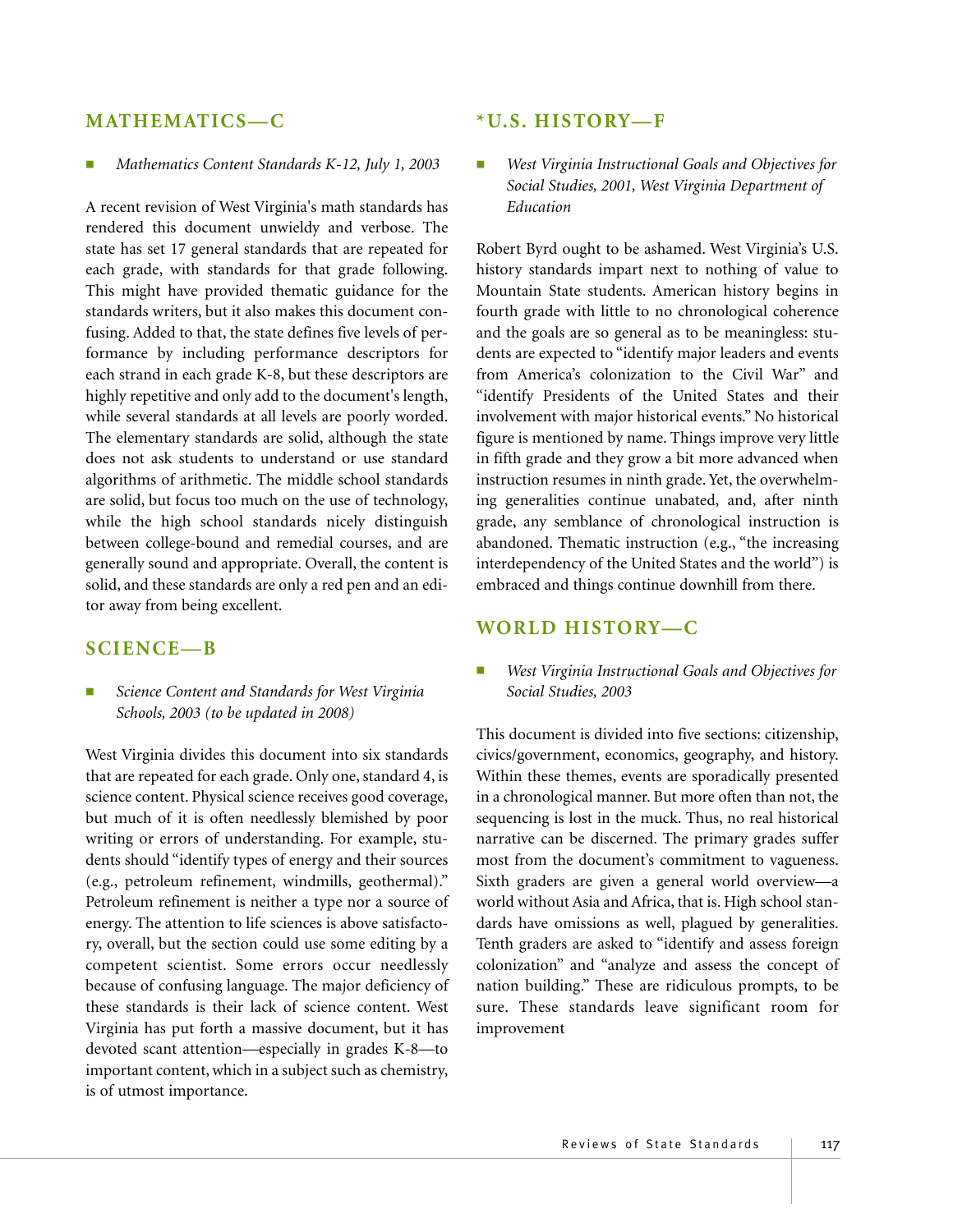## **WISCONSIN REPORT CARD**

| <b>SUBJECT</b>          | 2000         | 2006 |
|-------------------------|--------------|------|
| English                 | $\mathbf{A}$ | C    |
| U.S. History            | F            | F    |
| Geography*              | F            | F    |
| Math                    | C            | D    |
| Science                 | $\mathbf C$  | F    |
| <b>OVERALL GRADE</b>    | $C_{\tau}$   | D-   |
| *World History for 2006 |              |      |

#### **ENGLISH—C**

- *Wisconsin Model Academic Standards for English Language Arts*
- *Wisconsin Knowledge and Concepts Examinations at Grades 4, 8, and 10*
- *Alignment Studies for Grades 4, 8, and 10*

Wisconsin's English standards are a middle-of-the-road affair. They do some things quite well. For example, they clearly expect students to use standard English in writing and speaking, and they adequately address most areas of language arts and reading. But the standards contain problems. Phonics and decoding skills are mentioned only within the larger category of "using effective reading strategies," which is not good. Further, much of the document lacks any discernible point and overflows with immeasurable or impossible-to-teach statements of instruction aspiration: "draw on a broad base of knowledge about the themes, ideas, and insights found in classical literature while reading, interpreting, and reflecting on contemporary texts." Wisconsin also needs to shorten its grade spans, which are currently too broad to be effective and targeted. Just as pressing is the need for some identification of culturally and historically significant literary authors, works, and periods. The Badgers are lucky to have eked out a C with these pages.

#### **MATHEMATICS—D**

■ *Wisconsin Model Academic Standards for Mathematics, January 13, 1998*

Wisconsin's math standards get straight Ds across the board in all our categories, a reflection of the skimpy content and vague wording of these documents. Memorization of basic numbers facts is required, but students need not learn standard algorithms, as the state even allows students to create their own algorithm to solve various kinds of basic problems. Algebra standards are broad and vague, with little guidance given to students and teachers on the various ways in which students are to "work with algebraic expressions." Many standard topics are missing from the high school standards, including the binomial theorem, the arithmetic of rational functions, completing the square, and conic sections. Other crucial topics, such as Trigonometry and the Pythagorean Theorem, receive but cursory attention.

#### **SCIENCE—F**

■ *Model Academic Standards 1998*

This document's flaws are myriad. It is vague. It is heavy in process. It is so light in content as to be nearly useless. What's worse, Wisconsin's school districts are required to devise a curriculum from these standards, such as this: "Using the science themes and knowledge of chemical, physical, atomic, and nuclear reactions, explain changes in materials, living things, earth's features, and stars." How does one do that? Depth is nowhere to be found. No teacher or curriculum developer can possibly derive a useful course of instruction from this document.

#### **U.S. HISTORY—F**

- *Wisconsin's Model Academic Standards for Social Studies, revised 1999*
- *Planning Curriculum in Social Studies, 2000*
- Content and Learning, 2003, Wisconsin Department *of Education*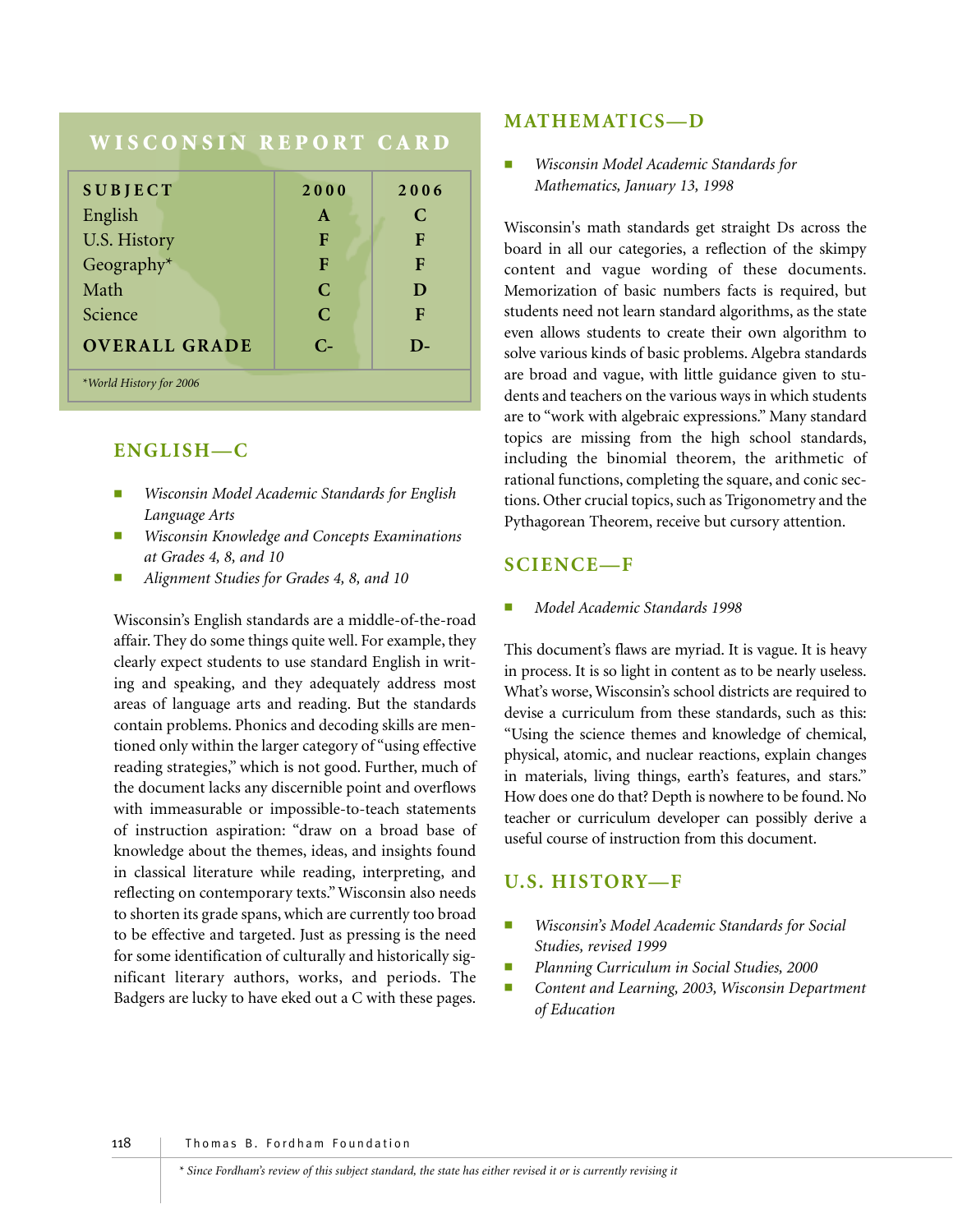Wisconsin's standards do not begin auspiciously. An introduction states, "The spotlight is now on 'what the student has learned' not on 'what the teacher has taught.'" Such an odd disconnect—all the more so because it's blatantly revealed in the standards—cannot bode well for the Badger State's students. Indeed, it does not. The rest of the standards are just as bad. For one, it is nearly impossible to determine the chronological order of the state's U.S. history sequence. American history is broken into a general outline of broad themes most of which are simply historical eras, such as "prehistory" and "the Revolution and early national period." Nothing approaching a modest curriculum of historical events or figures is put forth. Despite this fact drought, Wisconsin still assumes its students will be able to parse complicated ideas and answer contentious academic questions. For example, eighth graders should, "Analyze important political values such as freedom, democracy, equality, and justice embodied in documents such as the Declaration of Independence, the United States Constitution, and the Bill of Rights." But before answering such questions, won't Wisconsin's students require some factual knowledge?

## **WORLD HISTORY—F**

■ *Wisconsin's Model Academic Standards for Social Studies, revised 1999*

One wonders if Wisconsin outsourced its world history standards development to a crew of postmodernists. This document has no structure or method and, if it has any overarching goals, they're well hidden. The study of religion, for example, ends in 1100 C.E. When so much has occurred since that date, it's worth asking: Why? The postmodernist standards authors may answer: Why not? The document contains such a dearth of specificity, such a lack of chronology, that readers are reduced to hoping (praying?) that students learn about ancient Greece and Rome before the Renaissance. There's very little solid information to be found here, certainly no foundation for the study of world history. Good for the postmodernists, bad for little Johnny.

# **WYOMING REPORT CARD SUBJECT 2000 2006** English **D F** U.S. History **F F F** Geography<sup>\*</sup> **F F F** Math **D F** Science **F F F OVERALL GRADE F F** *\*World History for 2006*

## **ENGLISH—F**

- *Wyoming Language Arts Content and Performance Standards*
- *Wyoming ELA Blueprint for all Grades –Year 2-4*
- *The Wyoming Assessment Handbook*

Wyoming presents its standards grade by grade from K-8, but it is unfortunate that high school has only one set of standards. Things go downhill from there. Benchmarks are organized in an incoherent way—some are simply incomprehensible. Many ask students to "use strategies" or "connect ideas," which are immeasurable with strikingly murky imperatives. Students are never expected to study American literature, and forget about any coverage of specific literary periods, key authors, or valuable works. Throughout, the noxious fumes of vagueness waft. If Wyoming doesn't retool these standards, the state's teachers may all instruct their students from the same document, but still teach entirely different things and have entirely different expectations. That's not what standards are about, Wyoming. That's not what they're about at all.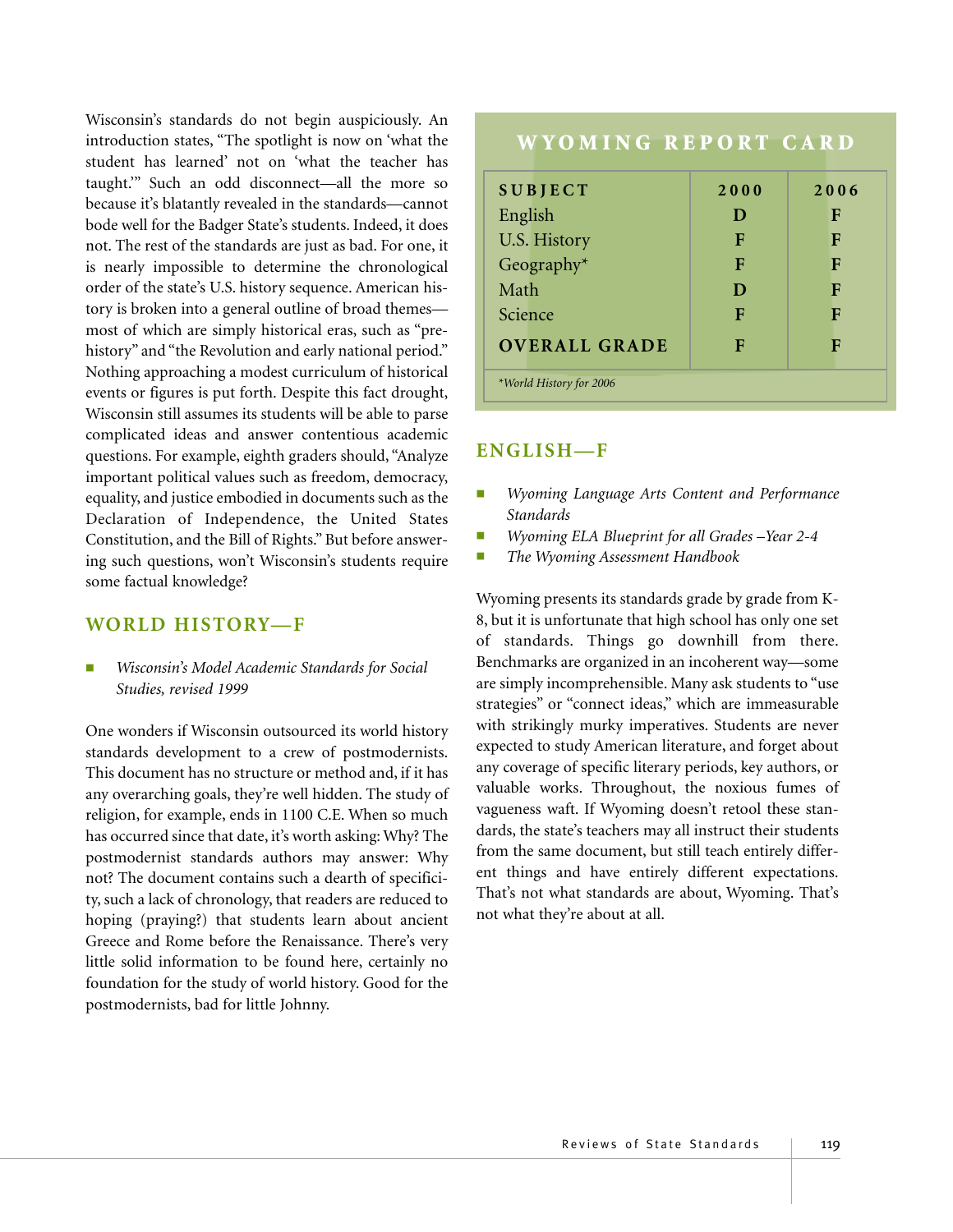#### **MATHEMATICS—F**

■ *Wyoming Mathematics Content and Performance Standards, Adopted July 7, 2003*

Wyoming's math standards suffer from redundancy, with the same or similar standards repeated for several different grades. Standard algorithms are never mentioned and students are encouraged choose their own problem-solving strategies. Probability is introduced prior to fractions, a flaw in mathematical reasoning, while algebra is given only cursory treatment in the lower grades. The middle and upper grades are little better, with a mere five standards in algebra in all of the eleventh grade. Important topics are missing, with no specific expectations regarding polynomials, linear inequalities, systematic algebraic manipulations, and exponential, logarithmic, or trigonometric functions.

## **SCIENCE—F**

■ *Wyoming Content and Performance Standards, 2003*

These standards are divided into three grade spans: K-4, 5-8, and 9-12. The problems start with that coarse division, and they are compounded by the dearth of content within each span. Readers may wonder if these standards were actually written by anyone with a science background. The pages are chock full of clichés and fluffy words, demonstrate a paucity of solid content, and fail to provide the state's teachers or students with any real guide. A perusal of the glossary turns up myriad errors of spelling, grammar, and content. Wyoming put no effort into crafting this document, and it shows.

#### **\*U.S. HISTORY—F**

*Wyoming Social Studies Content and Performance Standards, 1999, Wyoming Department of Education*

These standards "do not prescribe curriculum, courses, or instructional methodology," but serve, instead, as a "framework" of knowledge required from Wyoming's students. Apparently, that required knowledge doesn't include history, because there's none to be found in the document. To reach the "Advanced Performance" level as an eleventh grader, for example, students must be able to

"provide evidence of the impact of key people, places, and events that have shaped history and continue to impact today's world," or "describe and analyze the basic rights and responsibilities of a democratic society, including multiple examples of how they have participated in the political process." There's no reason to continue. Just know—these are not U.S. history standards.

## **WORLD HISTORY—F**

*Wyoming Social Studies Content and Performance Standards, 2003*

Wyoming must be quite content with its vast expanses and inspiring vistas, because the state seems quite hesitant to acknowledge the existence of countries, cultures, or events beyond its borders. Not until eleventh grade does the state introduce its students to non-American people or events. Even then, the presentation is nebulous. But the entire document is enamored with generalities—eighth graders are asked to "identify people, events, problems, conflicts, and ideas and explain their historical significance." That's a tough task, indeed, when the standards contain no details about any of those things. This document is an obfuscated mess. Wyoming should scrap it and start over. Sure, the state will lose the 37 minutes it took to write the thing, but sometimes you just have to bite the bullet.

#### 120 | Thomas B. Fordham Foundation